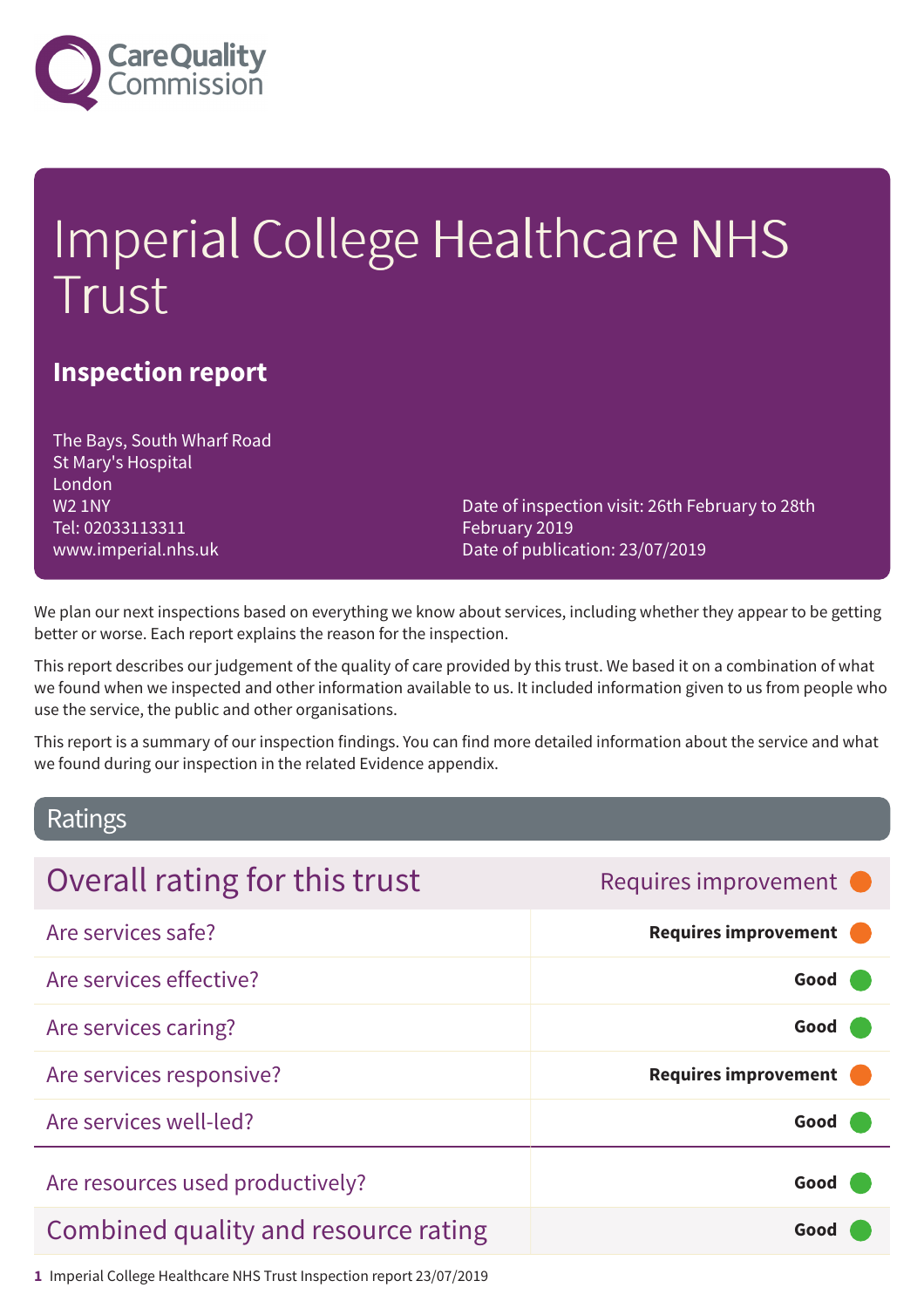We rated well-led (leadership) from our inspection of trust management, taking into account what we found about leadership in individual services. We rated other key questions by combining the service ratings and using our professional judgement.

## Background to the trust

Imperial College Healthcare NHS Trust was formed on October 1, 2007 by merging St Mary's NHS Trust and Hammersmith Hospitals NHS Trust and integrating with the faculty of medicine at Imperial College London.

The trust has 12 registered locations and employs almost, 11,000 staff. The registered locations are:

- Queen Charlottes and Chelsea Hospital
- Western Eye Hospital
- Hammersmith Hospitals
- Northwick Park Renal Centre
- Ealing Renal Satellite Unit
- St Charles and Hammersmith Renal Centres
- West Middlesex Renal Centre
- Brent Renal Centre
- Charing Cross Hospital
- St Mary's Hospital
- Hayes Renal Centre
- Watford Renal Centre

The trust has an estimated range of population served is between 1,500,000 and 2,000,000 people.

The trust has a total of 1,412 inpatient beds spread across various locations:

- 733 Medical beds
	- 302 Surgical beds
	- 70 Children's beds
	- 140 Maternity beds
	- 136 Critical Care beds

## Overall summary

Our rating of this trust stayed the same since our last inspection. We rated it as Requires improvement →←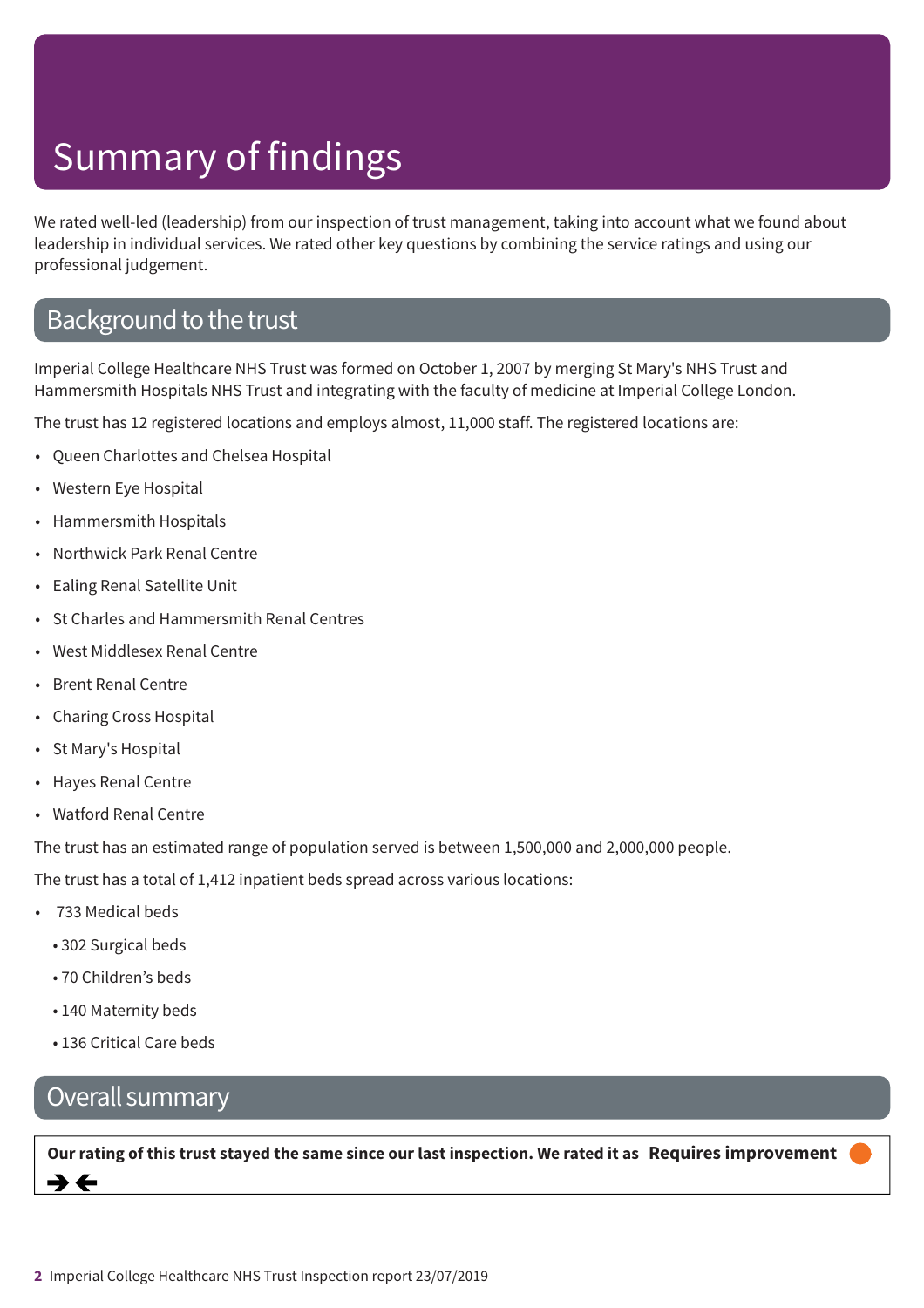## **What this trust does**

In 2019, the trust provided a broad range of services across three acute hospitals, two specialist hospitals and seven renal centres. The trust is registered for the following registered activities;

- Treatment of disease, disorder or injury
- Surgical procedures
- Diagnostic and screening procedures
- Maternity and midwifery
- Termination of pregnancy
- Family planning
- Assessment or medical treatment for persons detained under the 1983 Mental Health Act
- Management of supply of blood and blood derived products

## **Key questions and ratings**

We inspect and regulate healthcare service providers in England.

To get to the heart of patients' experiences of care and treatment, we ask the same five questions of all services: are they safe, effective, caring, responsive to people's needs, and well-led?

Where we have a legal duty to do so, we rate the quality of services against each key question as outstanding, good, requires improvement or inadequate.

Where necessary, we take action against service providers that break the regulations and help them to improve the quality of their services.

## **What we inspected and why**

We plan our inspections based on everything we know about services, including whether they appear to be getting better or worse.

Between 26 February and 28 February, we inspected four of the nine core services provided by the trust. We inspected Critical Care at St. Mary's Hospital, Charing Cross Hospital and Hammersmith Hospital. We inspected Maternity services at St. Mary's Hospital and Queen Charlottes and Chelsea Hospital. We inspected Children's and Young People's services at St. Mary's Hospital and Hammersmith Hospital. We inspected Neonatal services at Queen Charlottes and Chelsea Hospital.

We did not carry out any further unannounced visits within the 10-day unannounced period.

We inspected Critical Care to check if improvements had been made to the service as we had rated the service as requires improvement at two locations during our last inspection in December 2014.

We inspected Maternity services to check if improvements had been made to the service as we had rated one location requires improvement during our last inspection in May 2017, and the other location had not been inspected since December 2014.

We inspected Children's and Young People's services to check if improvements had been made to the service as we had rated the service as requires improvement at one location during our last inspection in December 2014.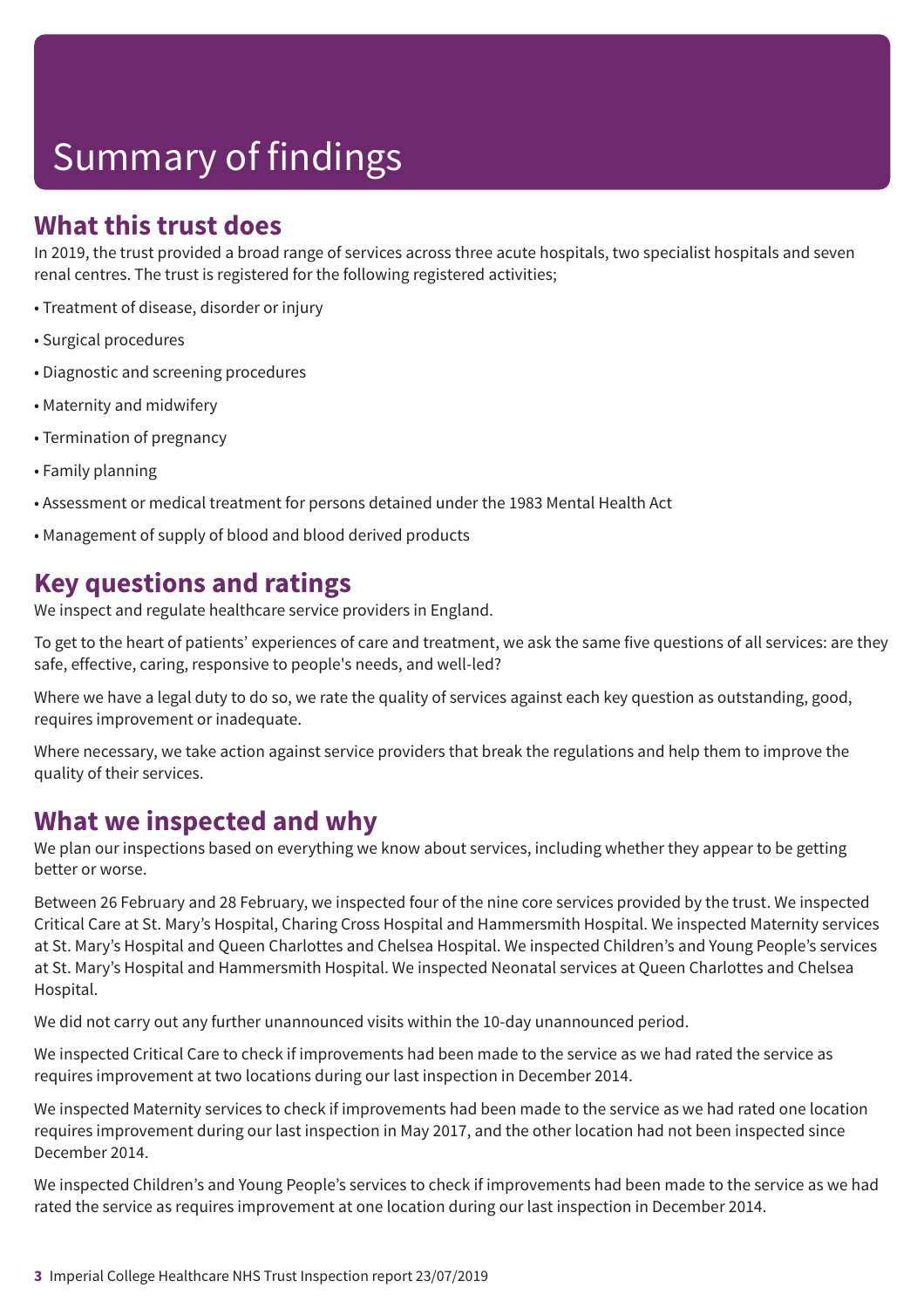We inspected Neonatal services to check if improvements had been made to the service as we had rated the service as requires improvement at one location during our last inspection in December 2014.

We did not inspect Gynaecology, End of life care and Diagnostic services because the information we reviewed about the services indicated no change in the safety and quality of these services.

Our comprehensive inspections of NHS trusts have shown a strong link between the quality of overall management of a trust and the quality of its services. For that reason, all trust inspections now include inspection of the well-led key question for the trust overall. What we found is summarised in the section headed 'Is this organisation well-led?'

## **What we found**

#### Overall trust

Our rating of the trust stayed the same. We rated it as requires improvement because:

- We rated safe and responsive as requires improvement, effective and caring as good.
- We rated well-led for the trust overall as good.
- The rating of well-led improved since our last inspection, but the ratings for each of the other key questions remained the same.
- The ratings for each of the trust's acute locations remained the same, except for Queen Charlottes and Chelsea Hospital where the rating had improved.
- Our decisions on overall ratings consider, for example, the relative size of services and we use our professional judgement to reach a fair and balanced rating.

#### **St. Mary's Hospital**

- Our rating of hospital stayed the same. We rated it as requires improvement because safe and responsive required improvement, but effective, caring and well-led were good.
- The hospital improved its rating of well-led since the last inspection, but the ratings for each of the other key questions remained the same.
- We inspected Critical Care as part of this inspection to check if improvements had been made. The rating of the service had remained the same. We rated it as good because safe, effective, caring, responsive and well-led was good. The rating for responsive went up, and the ratings for safe, effective, caring and well-led remained the same.
- We inspected the Maternity service as part of this inspection to follow-up on concerns we had from the previous inspection in October 2017. We found that the service had improved, and the rating of the service went up. We rated it as outstanding, because caring and responsiveness was outstanding, and safe, effective and well-led were good. The rating for safe, caring, responsive and well-led went up and the rating for effective remained the same.
- We inspected Children's and young people's services as part of this inspection to check if improvements had been made. The rating of the service had remained the same. We rated it as good because effective, caring, responsive and well-led was good, however safe required improvement. The ratings for safe, effective, caring, responsive and well-led all remained the same.
- We inspected Urgent and emergency care in November 2017 to check if improvements had been made. Our rating of the service stayed the same. We rated it as requires improvement because safe, effective, caring, responsive and wellled required improvement. The rating for well-led improved but the ratings for each of the other key questions remained the same.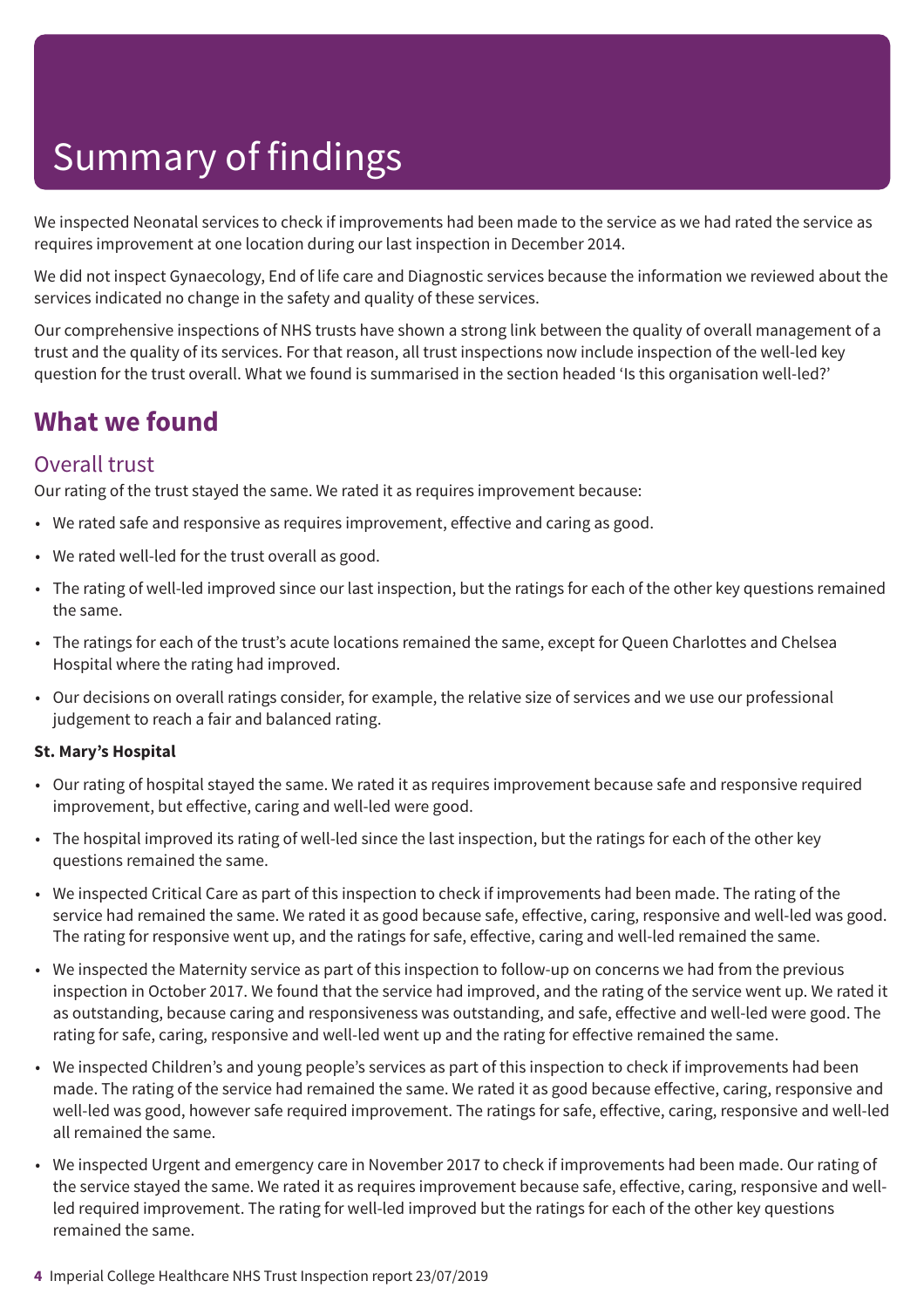- We inspected Surgery in November 2017 to check if improvements had been made. Our rating of the service stayed the same. We rated it as requires improvement because safe and responsive required improvement and effective, caring and well-led were good. The rating for well-led improved but the ratings for each of the other key questions remained the same.
- We inspected the Medical care (including older people's care) service in October 2017 because we had concerns about the quality of the service. Our rating of the service stayed the same. We rated it as requires improvement because safe and responsive required improvement, and caring and well-led were good. The ratings for each of the key questions remained the same.
- We inspected the Maternity service in October 2017 because we had concerns about the quality of the service. Our rating of the service went down. We rated it as requires improvement because safe, responsive and well-led required improvement, and effective and caring were good. The ratings for safe, responsive and well-led went down and the ratings for each of the other key questions remained the same.
- We inspected the Outpatients and diagnostic imaging service in May 2017 to check if improvements had been made. Our rating of the service significantly improved. We rated it as good because safe, caring and well-led were good and responsive required improvement. We did not rate effective. The rating for responsive improved and the rating for well-led significantly improved. The ratings for each of the other key questions remained the same.

#### **Charing Cross Hospital**

- Our rating of services stayed the same. We rated it them as requires improvement because safe, responsive and wellled required improvement, but effective and caring were good.
- The hospital ratings for safe, effective, caring, responsive and well-led remained the same.
- We inspected Critical care as part of this inspection to check if improvements had been made. Our rating of the service went up. We rated it as good because safe, effective, caring, responsive and well-led were good. The ratings for safe, effective, responsive and well-led all went up, the rating for caring stayed the same.
- We inspected Urgent and emergency care in November 2017 to check if improvements had been made. Our rating of the service went down. We rated it as requires improvement because safe, effective, responsive and well-led required improvement, and caring was good. The rating for safe, responsive and well-led went down, and the ratings for each of the other key questions remained the same.
- We inspected Surgery during in November 2017 to check if improvements had been made. Our rating of the service stayed the same. We rated it as requires improvement because safe and responsive required improvement, and effective, caring and well-led were good. The rating for well-led improved and the ratings for each of the other key questions remained the same.
- We inspected the Medical care (including older people's care) service in October 2017 because we had concerns about the quality of the service. Our rating of the service improved. We rated it as good because safe and responsive required improvement; well-led was good, and caring and effective were outstanding. The ratings for effective, caring and well-led improved and the ratings for each of the other key questions remained the same.
- We inspected the Outpatients and diagnostic imaging service in May 2017 to check if improvements had been made. Our rating of the service improved. We rated it as requires improvement because safe, responsive and well-led were required improvement, and caring was good. The ratings for responsive and well-led improved; the rating for safe went down. We did not rate effective.

#### **Hammersmith Hospital**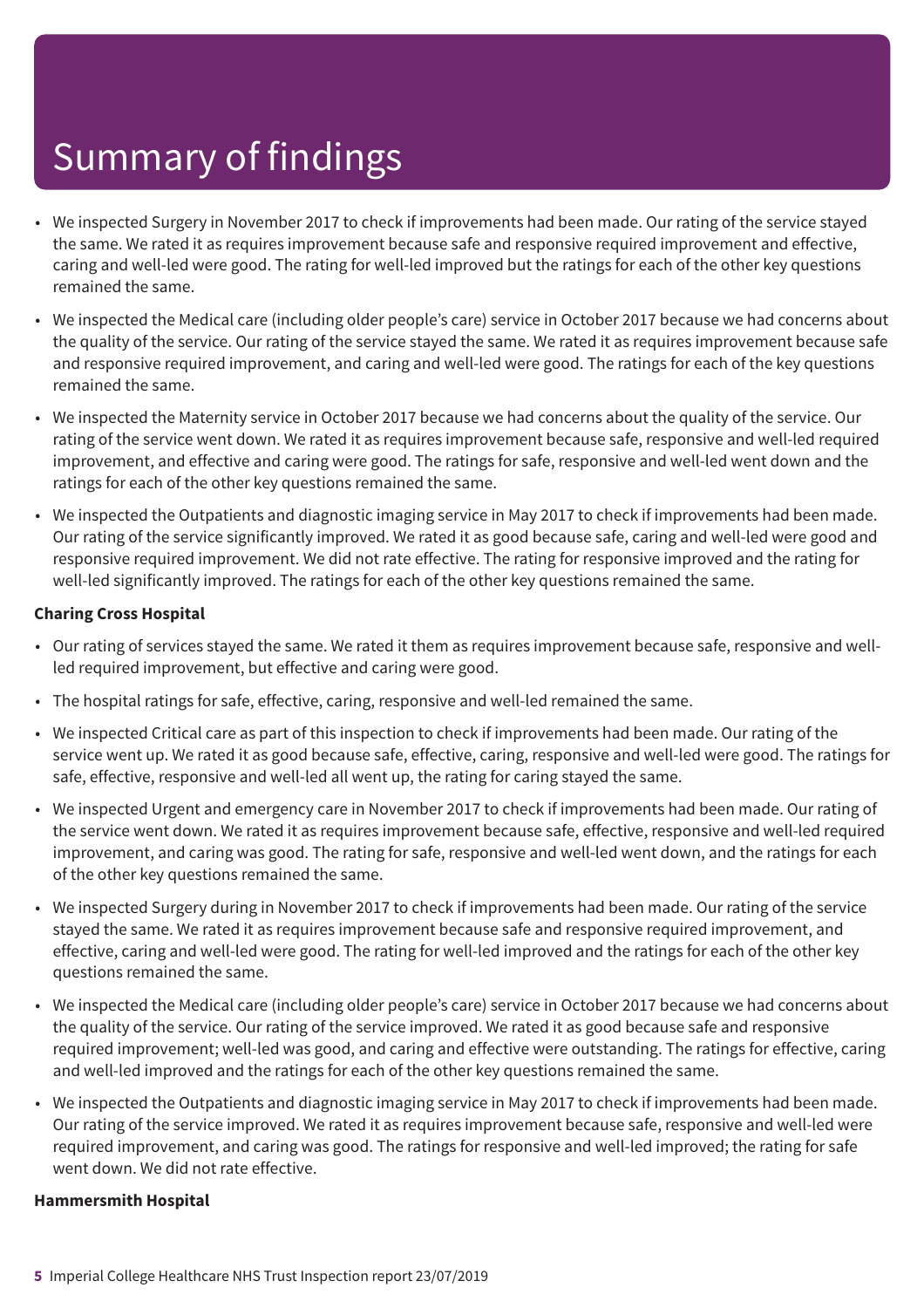- Our rating of Hammersmith Hospital stayed the same. We rated it as requires improvement because safe, responsive and well-led require improvement and effective and caring were good.
- The ratings for each of the key questions remained the same since our last inspection.
- We inspected Children and Young People's services as part of this inspection to check if improvements had been made. Our rating of the service went up. We rated it as good because safe, effective, caring and responsive was good, and well-led required improvement.
- We inspected Critical care as part of this inspection to check if improvements had been made. Our rating of the service went up. We rated it as good because safe, effective, caring and responsive was good, and well-led required improvement. The rating for safe, effective and responsive went up and the rating for caring and well-led remained the same. The rating for effective had improved, and the ratings for safe, caring, responsive and well-led remained the same.
- We inspected Surgery in November 2017 to check if improvements had been made. Our rating of the service improved. We rated it as good because effective, caring, responsive and well-led were good, and safe required improvement. The rating for responsive and well-led improved and the ratings for each of the other key questions remained the same.
- We inspected the Medical care (including older people's care) service in October 2017 because we had concerns about the quality of the service. Our rating of the service stayed the same. We rated it as requires improvement because safe and responsive required improvement, and effective, caring and well-led were good, the rating for well-led improved and the ratings for each of the other key questions remained the same.
- We inspected the Outpatients and diagnostic imaging service in May 2017 to check if improvements had been made. Our rating of the service significantly improved. We rated it as good because safe, caring and well-led were good and responsive required improvement. The ratings for responsive improved and the rating for well-led significantly improved; the rating for safe went down. We did not rate effective.

#### **Queen Charlottes and Chelsea Hospital**

- Our rating of services improved. We rated it them as outstanding because caring and responsive was outstanding and safe, effective and well-led were good.
- The ratings for safe, caring, responsive and well-led had improved since our last inspection in 2014. The ratings for effective had remained the same.
- We inspected Maternity services as part of this inspection to check if improvements had been made. We had previously inspected this service as part of the Maternity and Gynaecology services, so this was the first time we rated this service as a standalone Maternity service. We rated the service as outstanding because caring and responsive was outstanding with safe, effective and well-led being good.
- We inspected Neonatal services as part of this inspection to check if improvements had been made. Our rating of the service had improved. We rated the service as good because caring was outstanding with safe, effective, responsive and well-led being good.

#### Are services safe?

Our rating of safe stayed the same. We considered the current ratings of services not inspected this time We rated it as requires improvement because:

- The trust did not always manage infection control risks appropriately, for example in children's and young people's services, we found a cross contamination risk when staff did not always wash their hands when moving between different clinical environments.
- **6** Imperial College Healthcare NHS Trust Inspection report 23/07/2019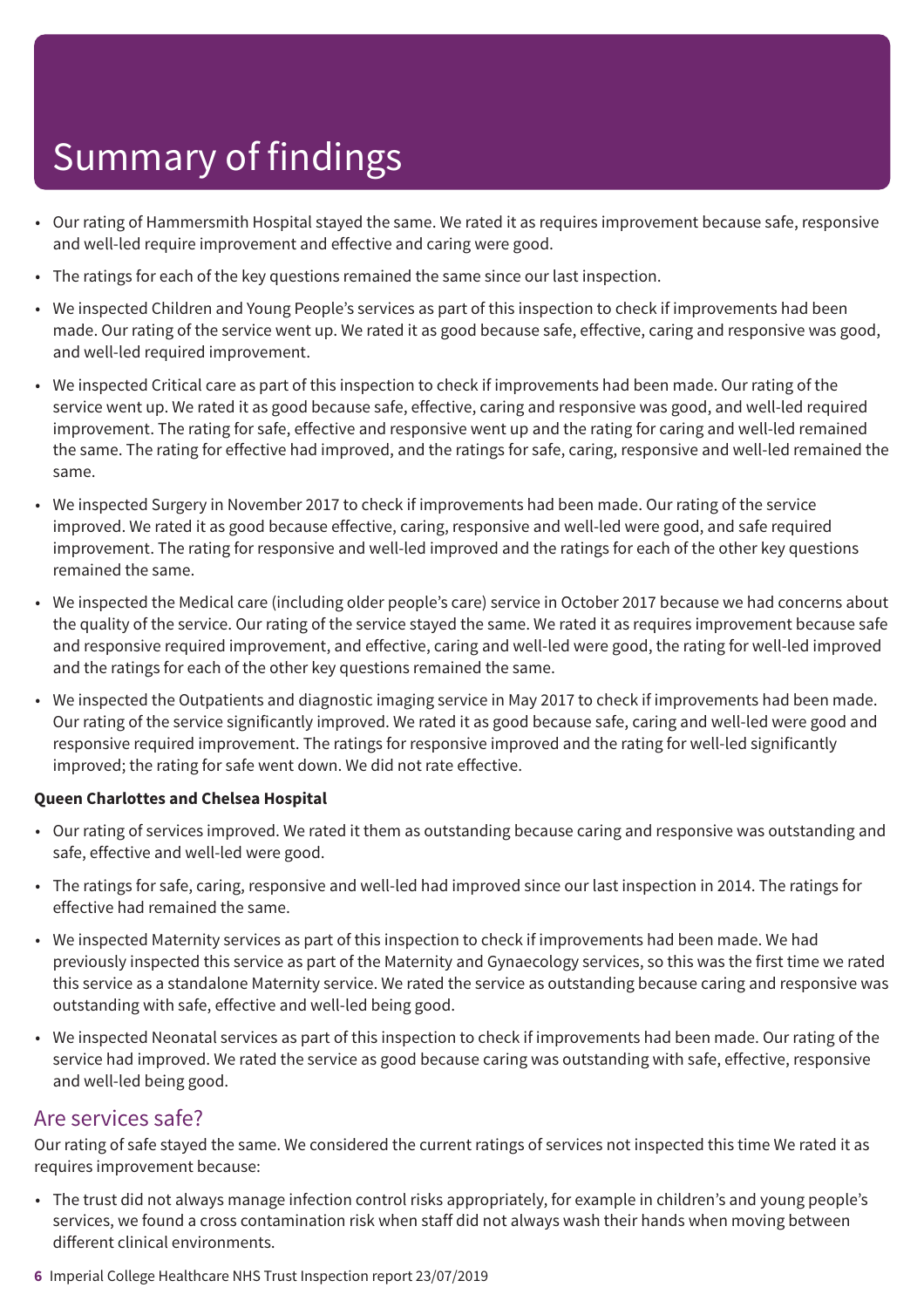- The trust did not always assess risks to the safety of patients in a timely way to support them to stay safe, for example, in critical care venous thromboembolism risk assessments were not always completed for all patients in the acute respiratory unit.
- The trust did not always have enough staff with the right qualifications, skills, training and experience to keep people safe from avoidable harm and abuse and to provide the right care and treatment. Some core services did not meet the trust vacancy rate targets.
- The trust provided mandatory training in key skills to all staff, but rates of completion were variable between the core services.
- In some areas, the premises and equipment were unsuitable for the service being provided.
- The trust had improved in its management of patient safety incidents, however learning from these incidents were not always shared appropriately to all staff groups in all core services.

#### However:

- Staff kept appropriate records of patients' care and treatment. Records were clear, up-to-date and available to all staff providing care.
- The service planned for emergencies and staff understood their roles if one should happen.
- Staff understood how to protect patients from abuse and the service worked well with other agencies to do so. Staff had training on how to recognise and report abuse and they knew how to apply it.

#### Are services effective?

Our rating of effective remained the same. We considered the current ratings of services not inspected this time. We rated effective as good because:

- The service provided care and treatment based on national guidance and evidence of its effectiveness. Managers checked to make sure staff followed guidance.
- The service monitored the effectiveness of care and treatment and used the findings to improve them. They compared local results with those of other services to learn from them.
- The service made sure staff were competent for their roles. Managers appraised staff's work performance and held supervision meetings with them to provide support and monitor the effectiveness of the service.
- Staff of different kinds worked together as a team to benefit patients. Doctors, nurses and other healthcare professionals supported each other to provide good care.
- Staff gave patients enough food and drink to meet their needs and improve their health.

#### Are services caring?

Our rating of caring remained the same. We considered the current ratings of services not inspected this time. We rated caring as good because:

- Services at Queen Charlotte and Chelsea Hospital had improved and were especially focussed on involving the patient in all aspects of their care and treatment. Staff cared for patients with increased compassion and showed sensitivity. The services provided far-reaching emotional support to patients and their families.
- Feedback from patients across the trust confirmed that staff treated them well and with kindness.
- Staff across the trust involved patients and those close to them in decisions about their care and treatment.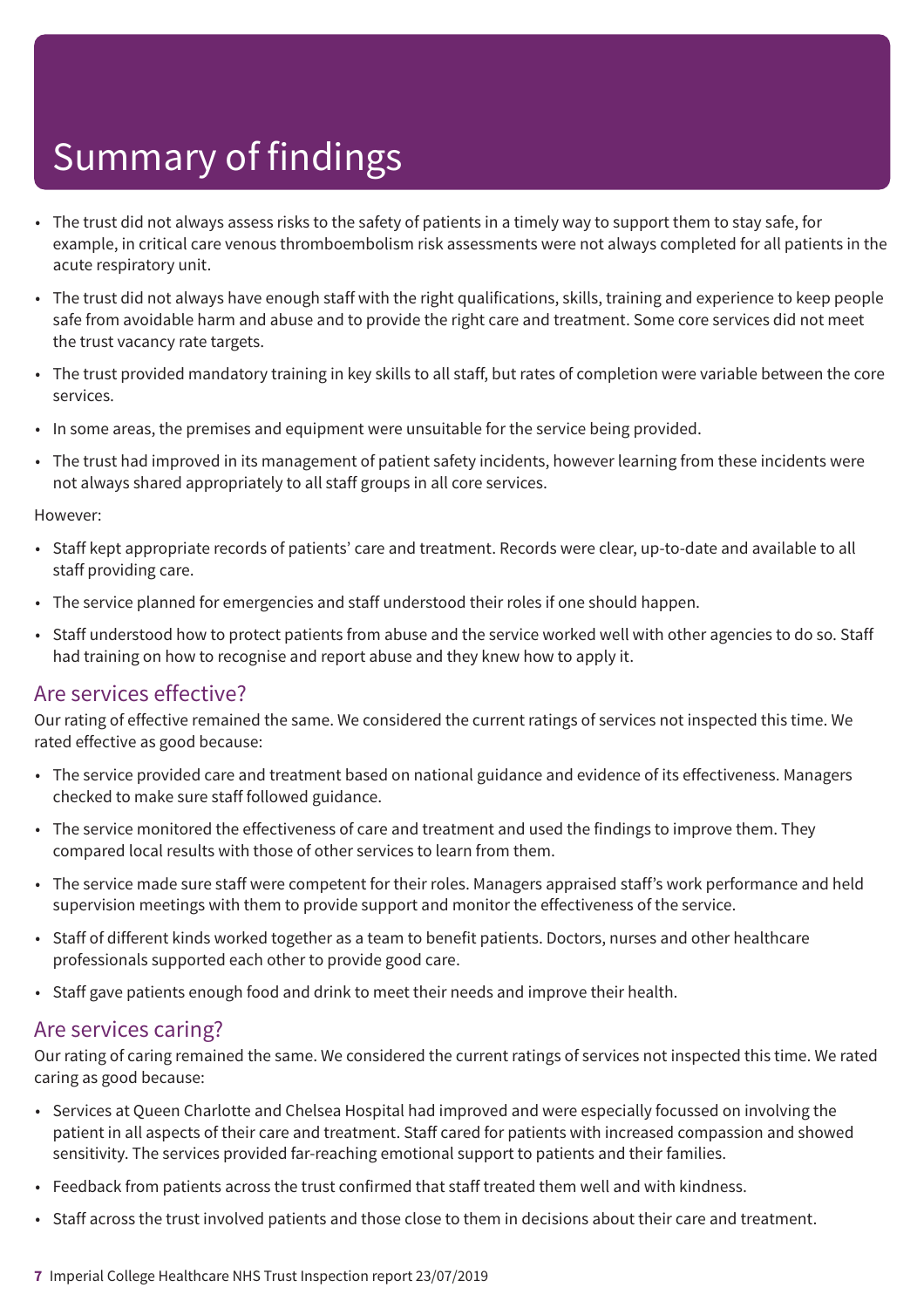• Staff across the trust provided emotional support to patients to minimise their distress.

#### Are services responsive?

Our rating of responsive remained the same. We considered the current ratings of services not inspected this time. We rated responsive as requires improvement because:

- Services were not consistently planned and provided in a way that met the needs of local people.
- People could not be assured of being able to access services in a timely way. Arrangements to assess, admit, treat and discharge patients did not meet national standards.
- The trust consistently did not meet national targets for waiting times.

However:

- The trust took account of patients' individual needs.
- The service treated concerns and complaints seriously, investigated them and learned lessons from the results, which were shared with all staff.

#### Are services well-led?

Our rating of well-led improved. We rated it as good because:

• The leadership, governance and culture of the trust promoted the delivery of high-quality person-centred care.

During this inspection we found the trust had made improvements in leadership, culture, engagement and management of risk, issues and performance. (See the 'Is this organisation well-led?' section below for detailed information).

## **Ratings tables**

The ratings tables show the ratings overall and for each key question, for each service, hospital and service type, and for the whole trust. They also show the current ratings for services or parts of them not inspected this time. We took all ratings into account in deciding overall ratings. Our decisions on overall ratings also took into account factors including the relative size of services and we used our professional judgement to reach fair and balanced ratings

## **Outstanding practice**

We found examples of outstanding practice in critical care, maternity services, children and young people's services and neonatal services.

For more information, see the Outstanding practice section of this report.

### **Areas for improvement**

We found areas for improvement including one breach of legal requirements that the trust must put right. We found 47 things that the trust should improve to comply with a minor breach that did not justify regulatory action, to prevent breaching a legal requirement, or to improve service quality.

For more information, see the Areas for improvement section of this report

## **Action we have taken**

We issued a requirement notice to the trust. Our action related to breaches of one legal requirement in Children's and Young Person's services at St. Mary's Hospital.

For more information on action we have taken, see the sections on Areas for improvement and Regulatory action.

**8** Imperial College Healthcare NHS Trust Inspection report 23/07/2019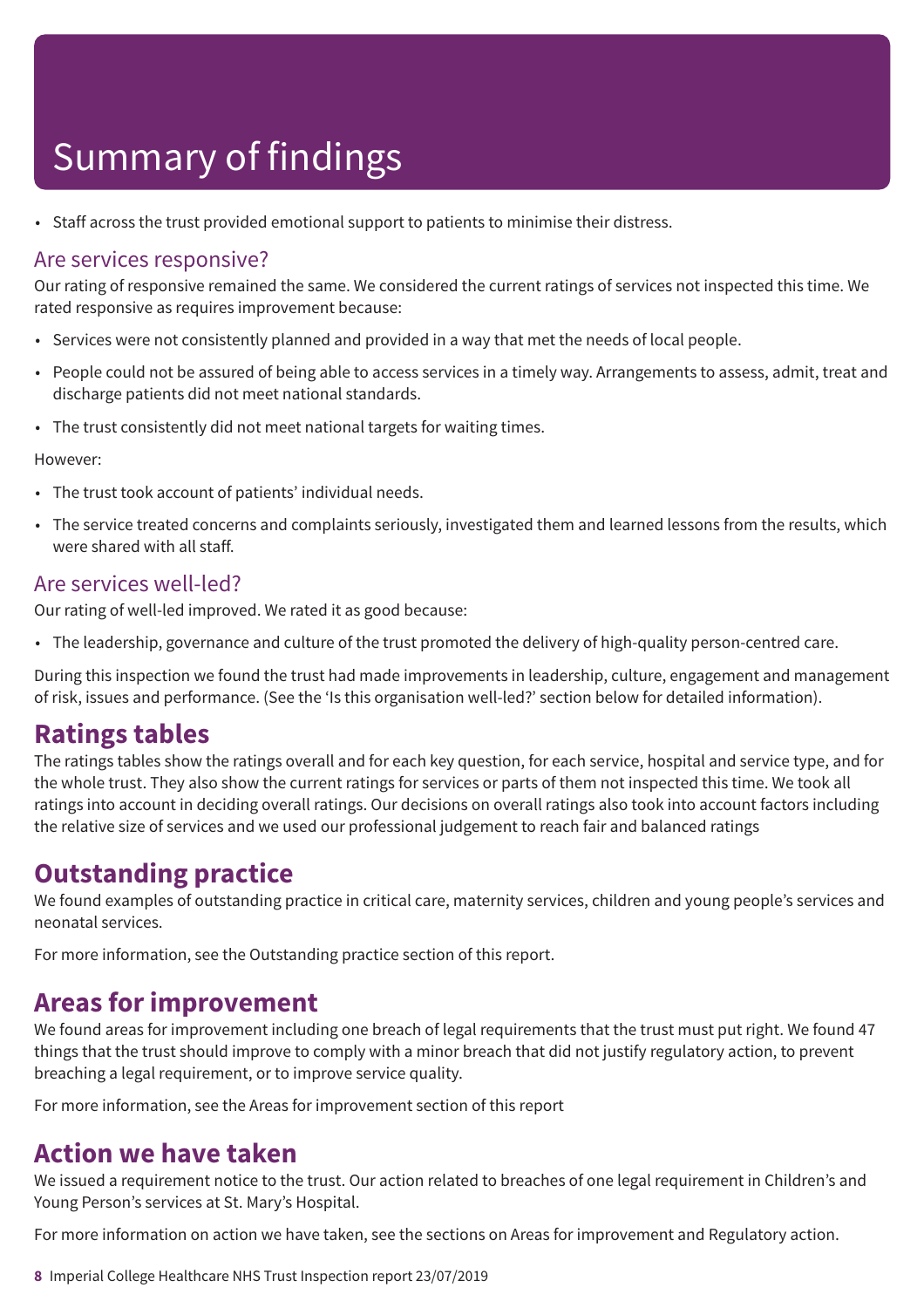## **What happens next**

We will check that the trust takes the necessary action to improve its services. We will continue to monitor the safety and quality of services through our continuing relationship with the trust and our regular inspections.

## **Outstanding practice**

- The introduction of a frailty pharmacist was shown to reduce hospital readmissions and reduce waiting time for discharge from the hospital frailty unit.
- The pharmacy team were integrated in to the Trust "Sepsis Big Room" project. Their input into the project included incorporating content from antimicrobial guidelines in to the Electronic Prescribing and Administration (EPMA) system, so that for any patient with a potential sepsis diagnosis, the appropriate antibiotics with relevant dosing, and directions are prompted for prescribers. As a result of the project overall, the trust has seen a 23% decrease in the risk of mortality in all patients with a sepsis alert.
- In the maternity service, staff provided compassionate individualised care. Staff provided extensive support to patients and their relatives and worked hard to meet the holistic needs of their patients through emotional and practical measures.
- The maternity service was especially caring and responsive to parents who had suffered a loss, such as miscarriage, stillbirth or neonatal death. The services provided extensive emotional support and resources to bereaved women and was committed to continually improving the care and services they provided for bereaved parents.
- The maternity service was involved in a wide range of research, innovation and quality improvement projects which resulted in improvements in service delivery and outcomes for patients
- There was a strong culture of multidisciplinary working in the maternity service with specialists to enable woman and baby centred care.
- The bereavement midwife had developed a bereavement midwifery group in the UK and engaged well with stakeholders such as local MPs, NHS England, local charities and the Stillbirth and Neonatal Death Society.
- A translation icon on the trust website could translate vital information on the website to 103 languages from different ethnicity and continents such as Turkish, Polish, Japanese, Greek, Swahili, Yoruba and Urdu.
- The trust had implemented a continuity of care model in the maternity service and community postnatal service for the private patients to improve patient outcome and service provision.
- The maternity service introduced a buddy star award, a scheme to recognise staff for excellent care in foetal monitoring.
- The 'integrated family delivered care' approach used in neonatal services gave parents of premature babies a much wider role in the care of their children. The project had improved outcomes for babies and their families and reduced overall length of stay. It won an HSJ award for innovation in 2018.
- Results of the National Neonatal Audit Programme 2017 showed 90% (national average of 60%) of babies born at less than 33 weeks gestation received some of their mother's milk (either exclusively or with another form of feeding) at time of discharge from neonatal care.
- The Connecting Care for Children (CC4C) initiative was designed to assist in the integration of child healthcare across primary, secondary and tertiary services. The intention was to provide primary care providers with access to specialist paediatric advice, by way of the hospital team delivering community-led surgeries incorporating education, training,
- **9** Imperial College Healthcare NHS Trust Inspection report 23/07/2019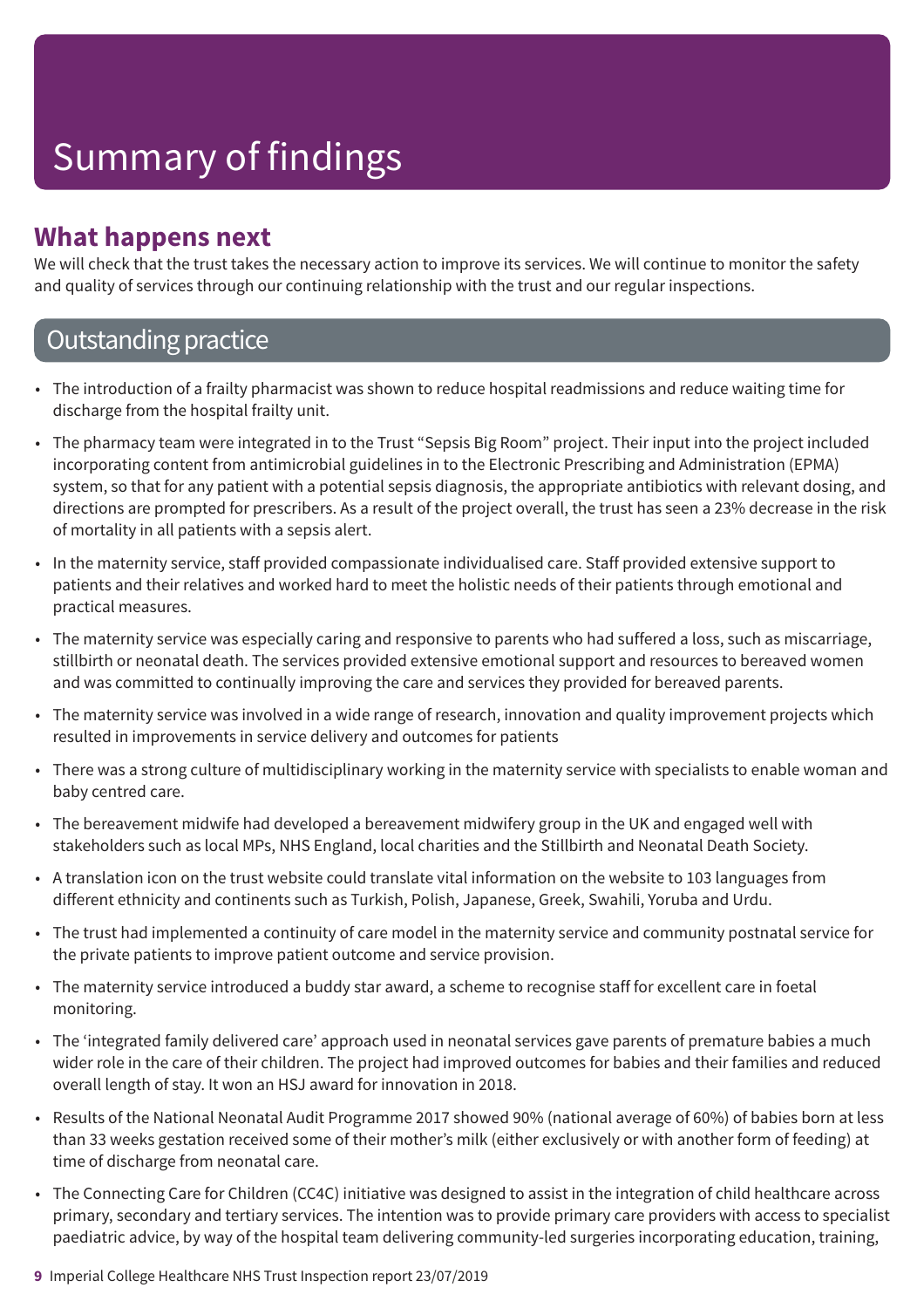professional support and outreach clinics. In addition, GPs could access consultant paediatricians via telephone and email, with a same-day response to help reduce the risk of unnecessary admission to hospital. The scheme aimed to empower patients and their parents or carers to self-manage their own care, to provide peer support to others and to engage with local GPs and primary care nursing staff by acting as practice champions. The initiative also won an HSJ award in 2018.

- The critical care service provided extensive opportunities for learning and professional development for nursing staff. There were dedicated clinical nurse educators responsible for coordinating the education, training and continuing professional development for the nursing staff and pre-registration nursing students. The nurse educator also conducted one to one clinical coaching with new nurses. All band five and six nurses were part of a team led by a band seven nurse who acted as their mentor. The mentor was responsible for overseeing their achievement and for completing or delegating the ongoing review of critical care competencies. Junior doctors also commented on a good teaching programme. Staff also benefited from learning from specific incidents and teaching sessions using the bespoke simulation suite on the intensive care unit.
- A 'what matters' board had been introduced on to cardiac ICU. This was placed on the headboard where relatives' patients and nurses could write patient's likes, dislikes, hobbies, what mattered to them such as pets, football team, sport, pastimes and improve their emotional wellbeing during admission.
- There were dedicated clinical nurse educators supporting both general and cardiac ICUs, providing a good support structure, enabling critical care nursing staff to provide good care.
- There was a patient experience user group on general ICU where patients were invited back three months after discharge and given the opportunity to sit down with the group and review their experience. We were given examples where feedback from this group had resulted in several initiatives being introduced. This included visiting hours being extended, installation of glass into the unit door so that people buzzing to get in could see that staff were busy, thus easing frustration and a vending machine being located just outside the unit entrance, for closer availability of drinks and snacks.

## Areas forimprovement

We found the following areas of improvement,

#### **The trust MUST DO:**

#### **Children's and Young People's Services at St. Mary's Hospital:**

• The trust must ensure the premises and environment are suitable for the services being provided. The risk of crossinfection must be managed safely in the PICU, especially while building work is ongoing.

#### **The trust SHOULD DO:**

#### **Critical Care services at St. Mary's Hospital:**

- Ensure that consideration is given to the inclusion of the level 2 acute respiratory beds in clinical audit data submission.
- Ensure there is a formalised approach to organising follow up clinics for patients discharged from critical care areas.
- Ensure that an intensivist review all critically ill patients twice daily.
- Ensure that learning from incidents shared promptly between all staff working in areas where similar incident could occur.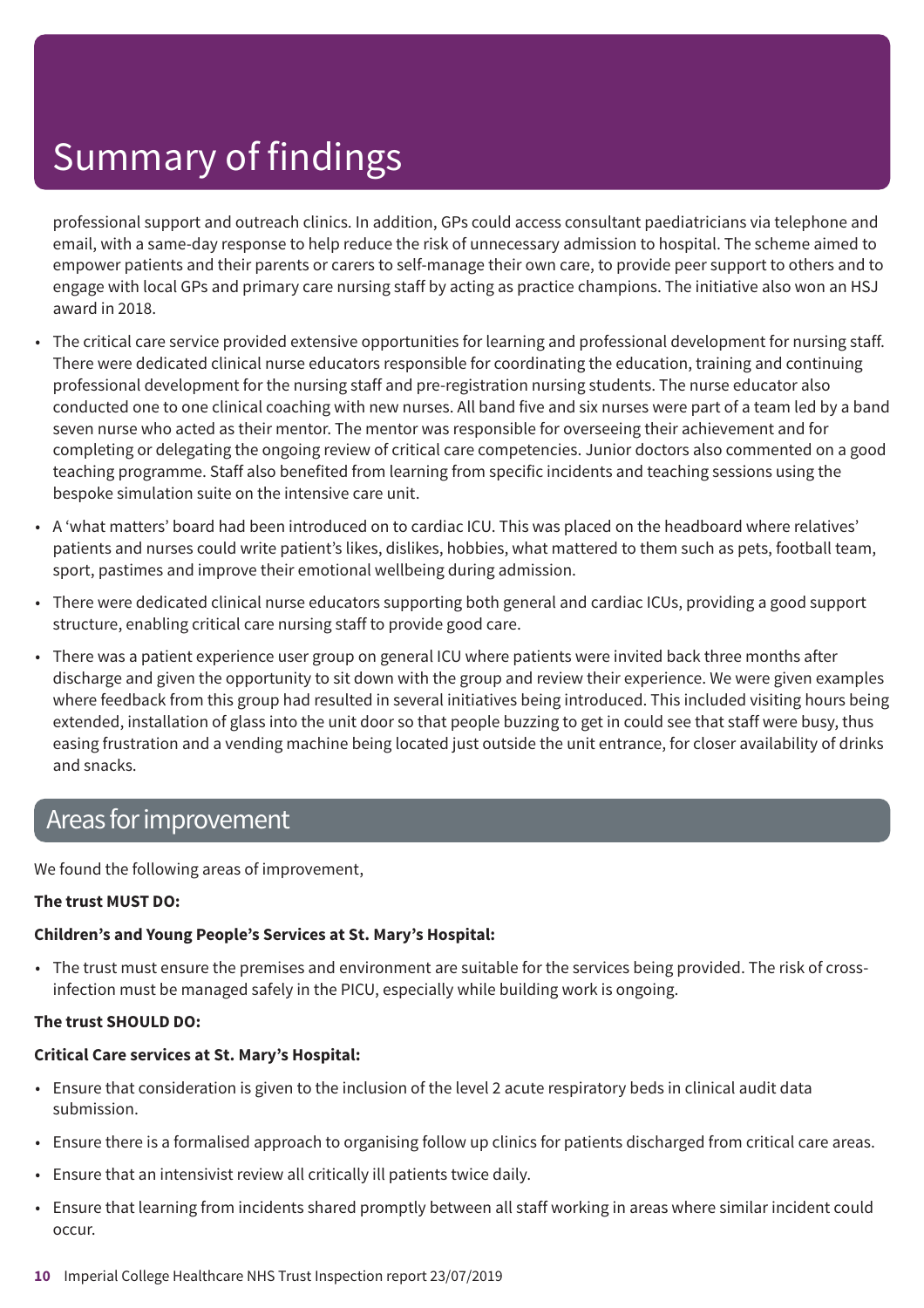- The service should ensure there is designated psychological service to meet needs of all critical care patients.
- The service should ensure there are no delays to patients discharges and patients that are not critically ill are cared for in a suitable environment.
- To ensure venous thromboembolism (VTE) assessments are completed for all critically ill patients.

#### **Maternity services at St. Mary's Hospital:**

- The hospital should ensure emergency equipment is checked and recorded consistently.
- The hospital should consider improvements to the hospital estate and facilities for the lifts and temperature of some maternity ward areas.
- The trust should ensure policies and guidelines available in hard copies are regularly reviewed and updated.
- The hospital should ensure the maternity early warning scores are completed and scored appropriately by staff.
- The trust should review the cleaning provision of the service to ensure the cleaning environment and equipment are clean to prevent the risk of infection.

#### **Children's and Young People's Services at St. Mary's Hospital:**

- The trust should ensure adequate equipment is available for the HDU beds that are part of PICU on the Grand Union Ward.
- The trust should ensure there are adequate defibrillators available in all areas.
- The trust should consider how to ensure there is adequate oversight of all safeguarding cases.
- The trust should continue to develop transitional services for adolescents.
- The trust should consider how to ensure there is adequate mental health care provision.

#### **Critical Care at Charing Cross Hospital:**

- Improve compliance with mandatory training levels for doctors in training.
- Minimise mixed sex breaches to ensure patients' privacy and dignity is maintained.
- Consider follow-up clinics are established and the use of patient diaries to support the recovery process of patients.
- Consider addressing the issue of tailgating into the intensive care unit.
- Continue to work with the rest of the hospital to reduce the delayed discharges of patients from the intensive care unit to the wards.
- Continue to ensure the intensive care unit transitions to a fully electronic patient records system.
- Consider when trust wide policies are used, that any guidance, instruction or tools specifically related to critical care is sufficiently signposted for staff.

#### **Critical Care at Hammersmith Hospital:**

- Ensure that ongoing review on becoming compliant with intensive care staffing standards is seen through to conclusion and action.
- Ensure that staffing of the renal high dependency beds is benchmarked against national standards.
- Ensure that pharmacy support enables staff to support ward rounds.
- **11** Imperial College Healthcare NHS Trust Inspection report 23/07/2019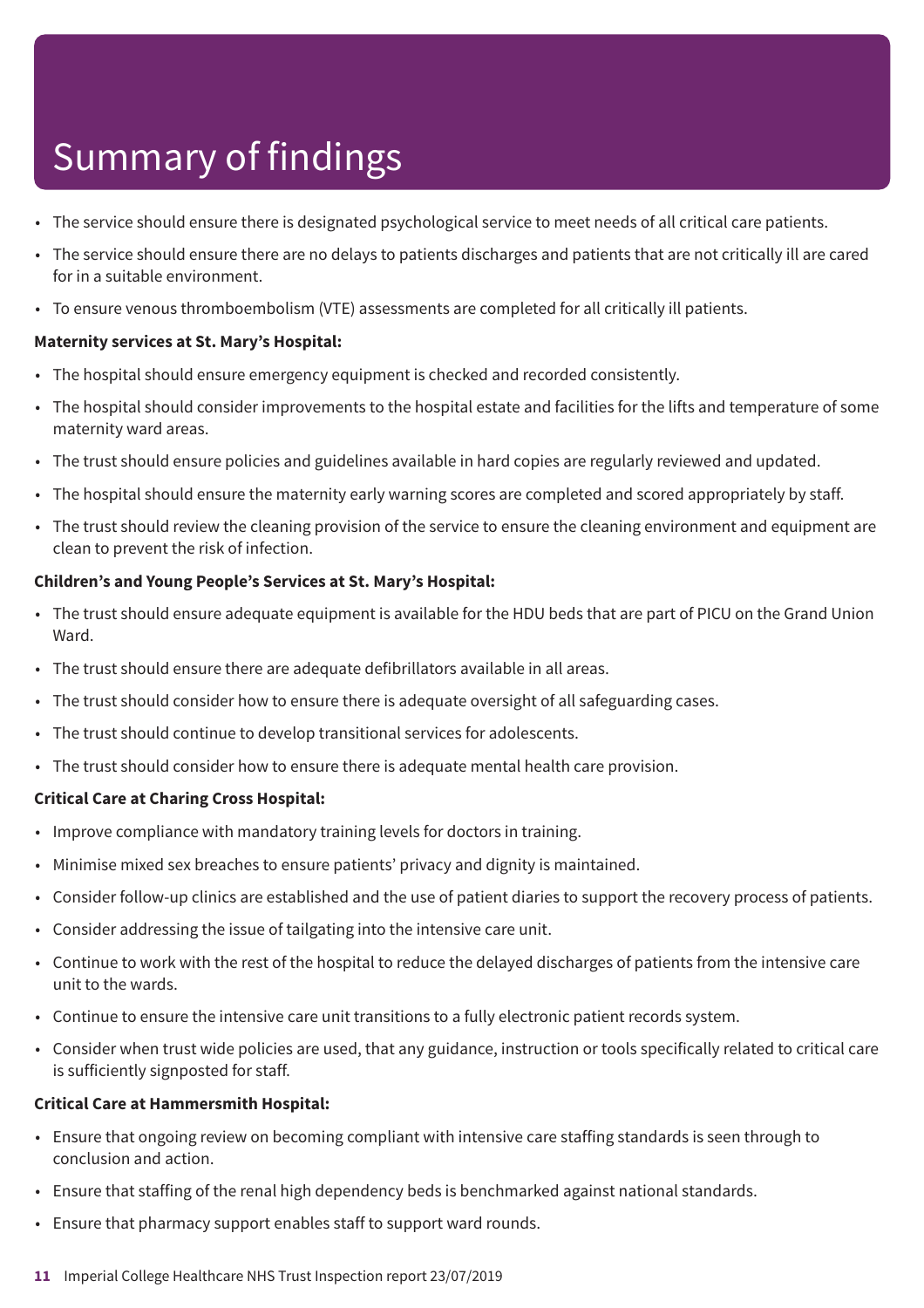- Ensure that the service risk assess the inconsistent staffing support provided to non-invasive ventilated patients being cared for outside of intensive care units.
- Ensure that wards make timely referrals to the critical care outreach team and that wards act on plans provided by them.
- Ensure that work to standardise compliance and identify a structure for critical services on the site is worked through to conclusion and action.
- Ensure that consideration is given to the inclusion of the level 2 renal beds in the steering group work to standardise compliance and identify a structure for critical services on the hospital site.
- Ensure that identified risks are worked through and resolved.

#### **Children's and Young People's Services at Hammersmith Hospital:**

- The trust should ensure the unit has a formal protocol in place for how often and when toys should be cleaned.
- The trust should ensure that the role of the 'safe to wait' nurse is formalised in order to maintain the safety of patients waiting to be triaged in the ambulatory care unit.
- The trust should consider putting into place appropriate formal interim arrangements until the band 7 unit manager position is filled.
- The trust should follow through with plans introduce video conferencing capability to the unit to enable greater unit involvement in wider directorate and divisional meetings.
- The service should consider routinely collating data such as waiting times and the time it takes patients to be treated and discharged.
- The trust should consider putting into place a formalised strategy in place for the service.

#### **Maternity services at Queen Charlottes and Chelsea Hospital:**

- The trust should improve the monitoring of emergency equipment to ensure it is safe and effective for patient use.
- The trust should improve the midwife to birth ratio in line with national recommendations.

#### **Neonatal services at Queen Charlottes and Chelsea Hospital:**

- The service should continue efforts to reduce nurse vacancy rates.
- The service should consider options to improve limited space around cots.
- The service should continue efforts to improve hand hygiene compliance.
- Managers should appraise all staff's work performance.
- The service should consider using pain assessment tools.
- The service should offer guidance regarding parental capacity.
- The service should address staff survey results regarding relation with senior management.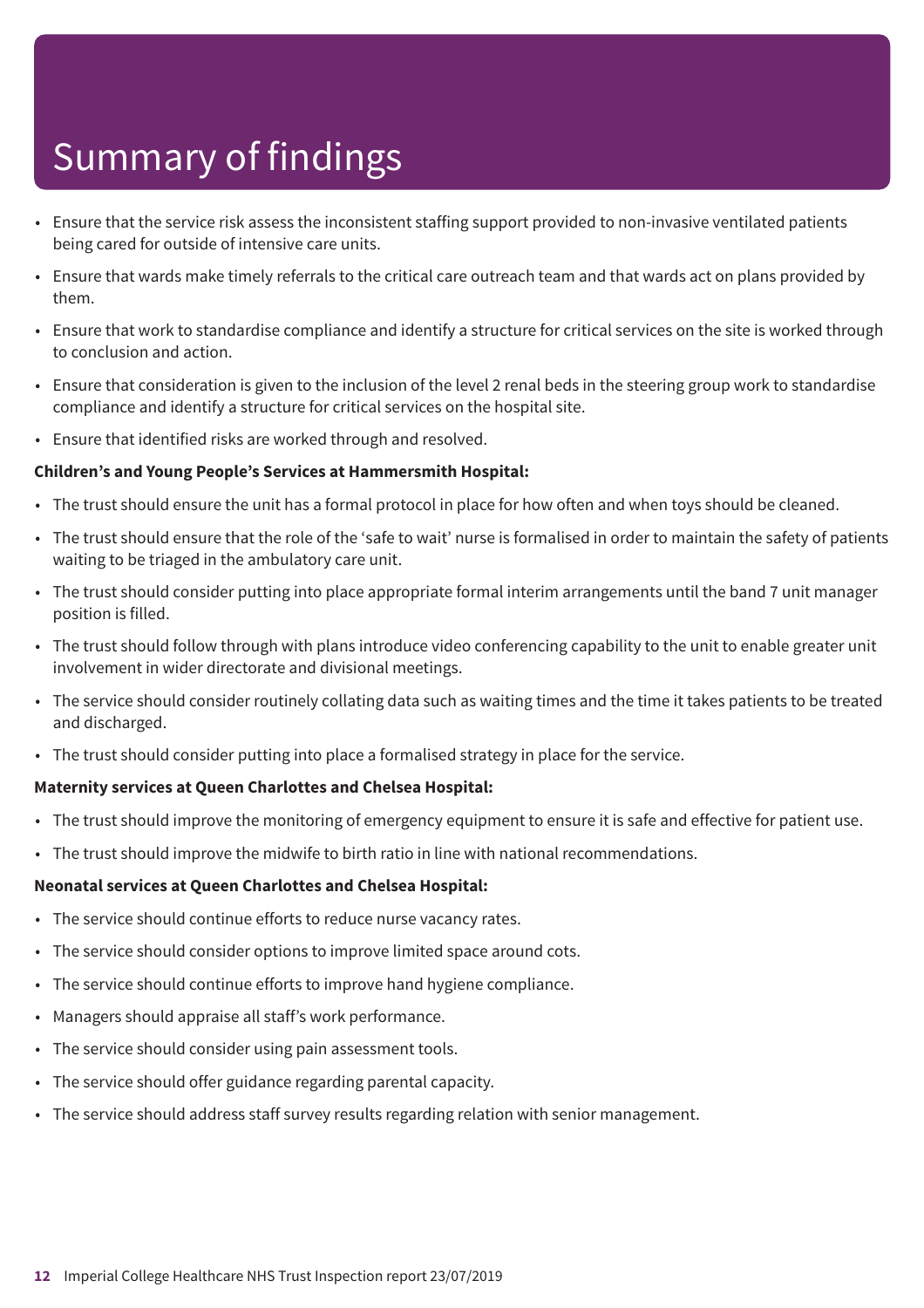## Is this organisation well-led?

Our comprehensive inspections of NHS trusts have shown a strong link between the quality of overall management of a trust and the quality of its services. For that reason, we look at the quality of leadership at every level. We also look at how well a trust manages the governance of its services – in other words, how well leaders continually improve the quality of services and safeguard high standards of care by creating an environment for excellence in clinical care to flourish.

#### **The leadership, governance and culture of the trust promoted the delivery of high-quality person-centred care**.

Managers at all levels in the trust had the right skills and abilities to run a service providing high-quality **sustainable care.** There have been several changes in senior leadership since the last inspection. Following his appointment as CEO at NHS Improvement, Ian Dalton was replaced by Professor Julian Redhead, acting as the interim chief executive officer, from 4 December 2017. Professor Tim Orchard was appointed as chief executive officer from 7 June 2018. Professor Orchard was formerly the trust's interim medical director and divisional director of medicine and integrated care. The trust also had a new Chair of the board, Paula Vennells CBE joined the trust on 1 April from the Post Office, where she is group chief executive. Despite these changes, we found a stable senior leadership team in place with the appropriate range of skills, knowledge and experience. The trust leadership team had a comprehensive knowledge of current priorities and challenges and was taking action to address them.

The trust had a vision for what it wanted to achieve and workable plans to turn it into action developed with **involvement from staff, patients, and key groups representing the local community.** The trust's vision of 'better health, for life,' is supported by a strategy based on three overarching strategic goals and is underpinned by the values: to be kind, collaborative, expert and aspirational. Since the last inspection the trust developed a new 'behaviors framework' which sets out clear examples of behaviors that show when staff are, or are not, living the values. This followed feedback that whilst 95% staff were aware of the values and behaviours, not all felt they were able to embrace them in their daily work. Co-designed with staff, the new framework is designed to strengthen the link between the trust vision and values. The trust published an infographic poster to share this information with staff, patients, partners and public. Staff knew and understood the trust's vision, values and strategy and how achievement of these applied to the work of their team.

Managers across the trust promoted a positive culture that supported and valued staff, creating a sense of **common purpose based on shared values.** At the last inspection, we told the trust they should review and improve their performance for people with characteristics protected by the Equality Act 2010. During this inspection we saw good progress being made on raising awareness on the equality and diversity (E&D) agenda. There have been various initiatives, such as E&D drop-in sessions for staff, flying a Pride flag across three sites to support participation in London Pride and the introduction and development of networks for women and Black, Asian and Minority Ethnicity (BAME) staff. Senior leaders were aware of the need to continue to focus on addressing staff concerns about harassment and bullying, improving workforce representation of BAME people and female staff on Band 7 and above and on the trust board. Staff we spoke with during our core service inspections and in focus groups held before the inspection reported feeling supported respected and valued. The trust took appropriate learning and action as a result of concerns raised and applied Duty of Candour appropriately.

The trust used a systematic approach to continually improving the quality of its services and safeguarding high **standards of care by creating an environment in which excellence in clinical care would flourish.** The trust had effective structures, systems and processes in place to support the delivery of its strategy including sub-board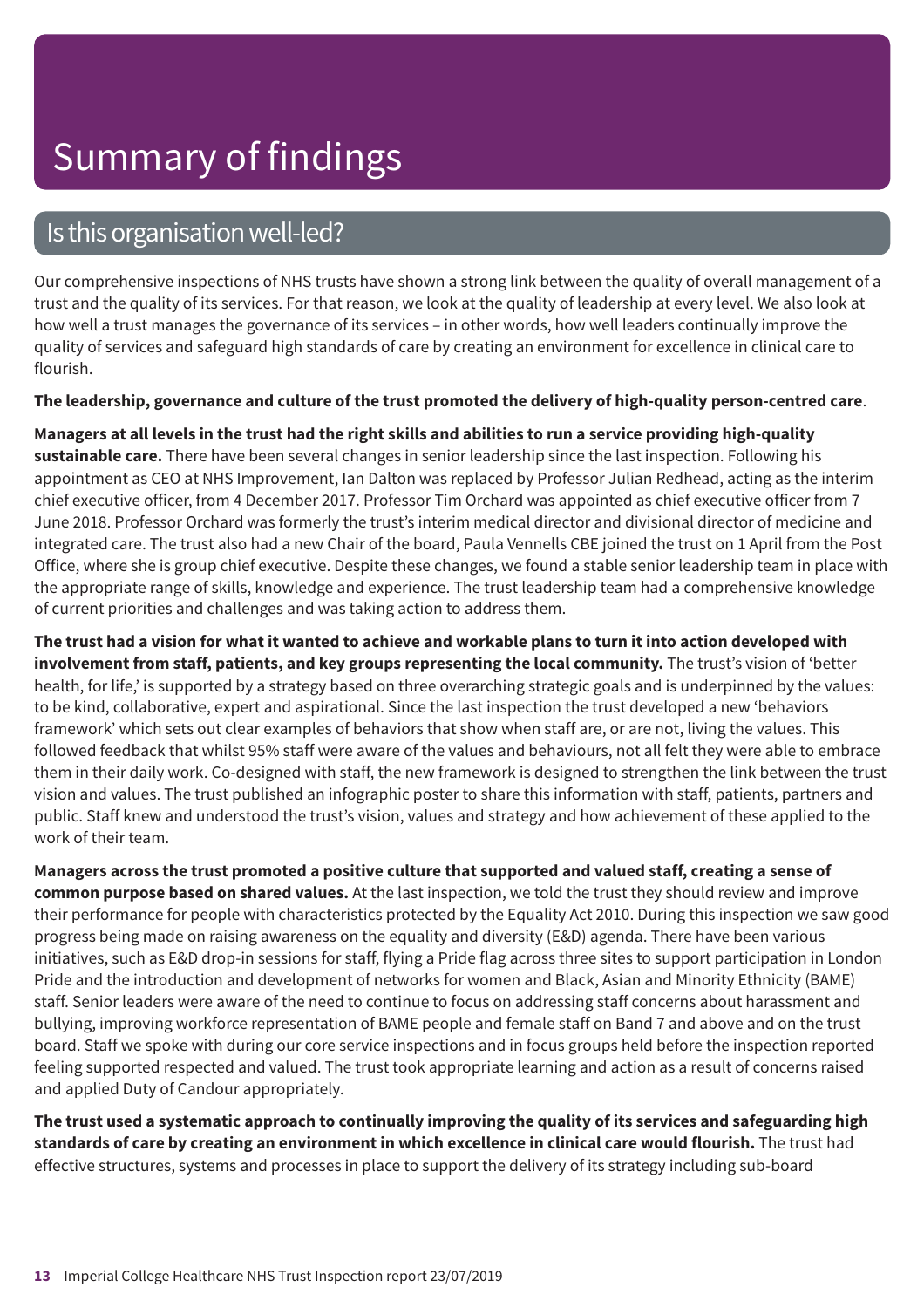committees, divisional committees, team meetings and senior managers. Leaders regularly reviewed these structures. A clear framework set out the structure of ward/service team, division and senior trust meetings. Staff at all levels of the organisation understood their roles and responsibilities and what to escalate to a more senior person. Managers used meetings to share essential information such as learning from incidents and complaints and to take action as needed.

The trust had effective systems for identifying risks, planning to eliminate or reduce them, and coping with both **the expected and unexpected.** At the last inspection we told the trust they should improve systems for board oversight of risk to ensure identified risks are eliminated or reduced. At this inspection we found the trust board had sight of the most significant risks and mitigating actions were clear. Below the standard trust board committees were several executive committees (ExCo) which met on a weekly basis. These committees have been themed to ensure that the executive team has oversight of the trust objectives across all domains and that work and performance is triangulated. Senior management committees and the board reviewed performance reports. The trust improved their process for investigating serious incidents (SI) to better align them to the national framework and made the process more responsive to patients and supportive of staff. Leaders regularly reviewed and improved the processes to manage current and future performance. Robust arrangements were in place for identifying, recording and managing risks, issues and mitigating actions. Recorded risks were aligned with what staff said were on their 'worry list'.

**The trust collected, analysed, managed and used information well to support all its activities, using secure electronic systems with security safeguards.** The trust was aware of its performance through the use of KPIs and other metrics. This data fed into a board assurance framework. Leaders used meeting agendas to address quality and sustainability sufficiently at all levels across the trust. Staff said they had access to all necessary information and were encouraged to challenge its reliability. Team managers had access to a range of information to support them with their management role. This included information on the performance of the service, staffing and patient care. The board and senior staff expressed confidence in the quality of the data and welcomed challenge.

The trust engaged well with patients, staff, the public and local organisations to plan and manage appropriate **services, and collaborated with partner organisations effectively**. At the last inspection we told the trust they should ensure progress is made with the patient and public involvement (PPI) strategy to promote engagement. At this inspection, we found progress being made with the strategy included an involvement toolkit for staff offering advice and practical support to involve patients and the public in services and improvement work and an additional 22 lay partner roles enabling patients and local people to play a full part in the trust's key projects and programmes. Communication systems such as the intranet and newsletters were in place to ensure staff, patients and carers had access to up to date information about the work of the trust and the services they used. Patients, carers and staff had opportunities to give feedback on the service they received in a manner that reflected their individual needs.

The trust was committed to improving services by learning from when things went well and when they went **wrong, promoting training, research and innovation.** The trust had a planned approach to take part in national audits and accreditation schemes and shared learning. There were organisational systems to support improvement and innovation work and staff had training in improvement methodologies and used standard tools and methods. Effective systems were in place to identify and learn from unanticipated deaths.

## Use of resources

NHS Improvement are currently planning to assess all non-specialist acute NHS trusts and foundation trusts for their Use of Resources assessments.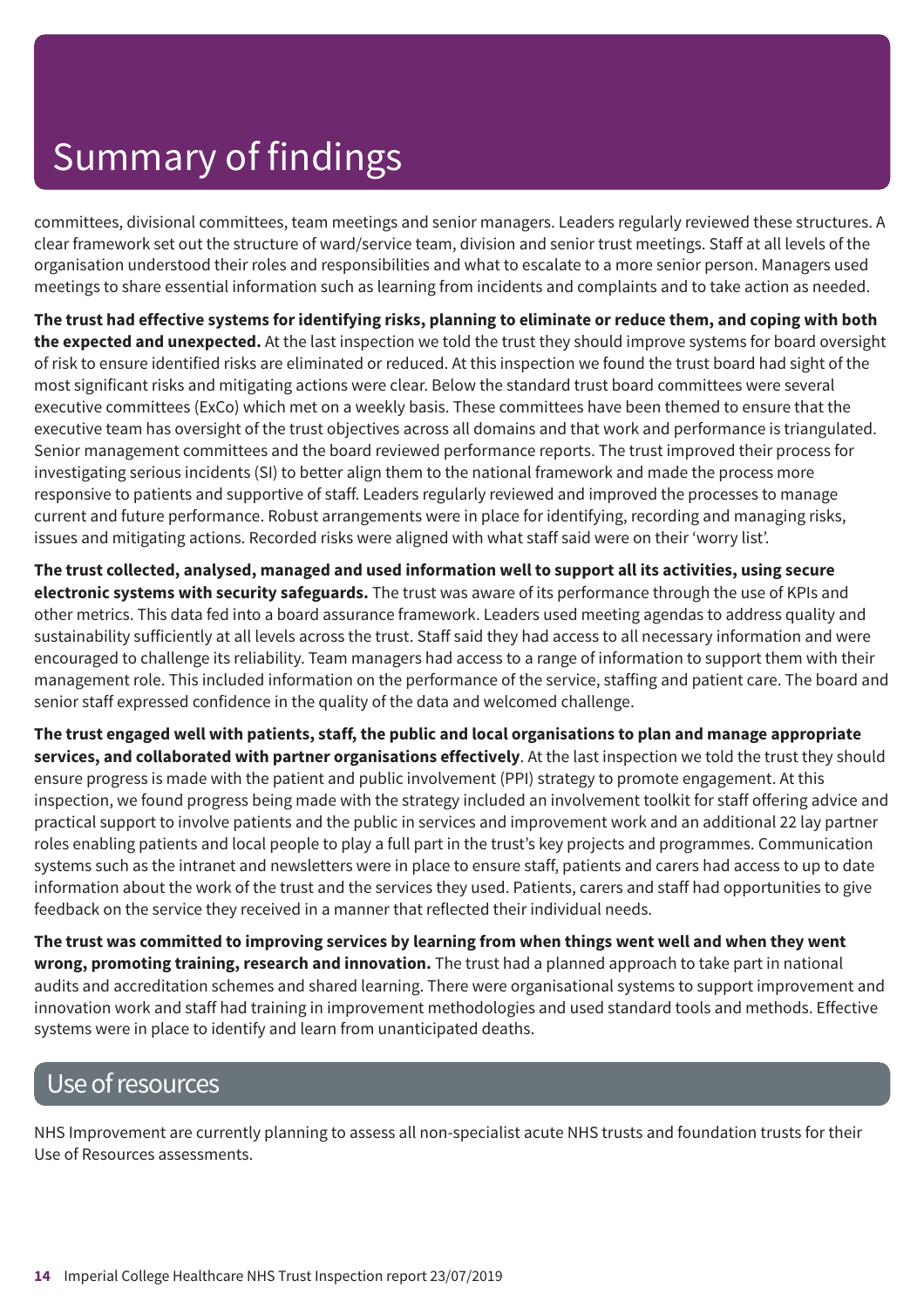The aim of the assessment is to improve understanding of how productively trusts are using their resources to provide high quality and sustainable care for patients. The assessment includes an analysis of trust performance against a selection of initial metrics, using local intelligence, and other evidence. This analysis is followed by a qualitative assessment by a team from NHS Improvement during a one-day site visit to the trust.

The full report is available on the CQC website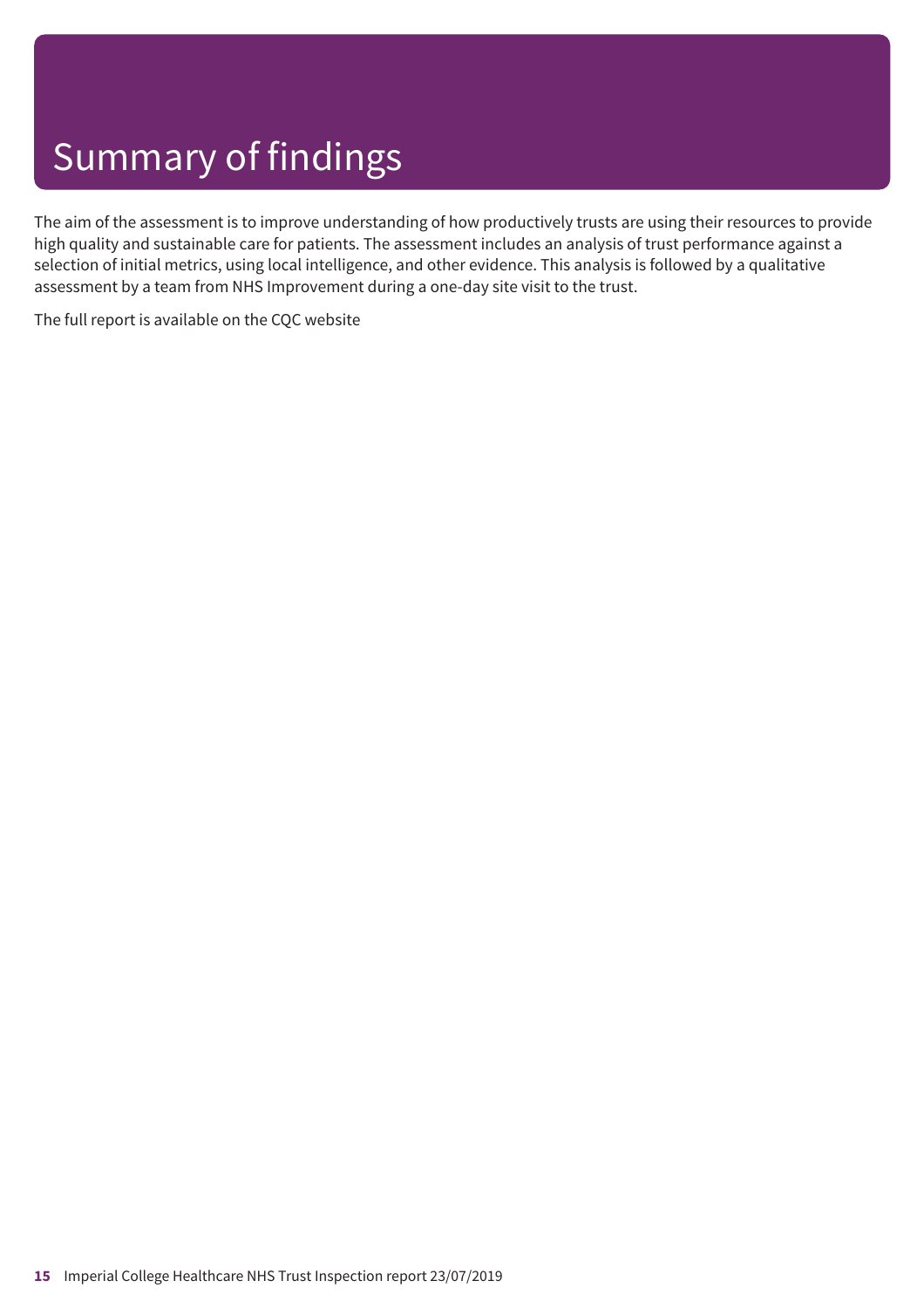## Ratings tables

| <b>Key to tables</b>                   |                          |                                         |                                |      |                                    |  |  |
|----------------------------------------|--------------------------|-----------------------------------------|--------------------------------|------|------------------------------------|--|--|
| Ratings                                | <b>Not rated</b>         | Inadequate                              | <b>Requires</b><br>improvement | Good | <b>Outstanding</b>                 |  |  |
|                                        |                          |                                         |                                |      |                                    |  |  |
| Rating change since<br>last inspection | Same                     | Up one rating                           | Up two ratings                 |      | Down one rating   Down two ratings |  |  |
| Symbol*                                | $\rightarrow \leftarrow$ | ↑                                       | <b>11</b>                      | ₩    | $\blacklozenge \blacklozenge$      |  |  |
|                                        |                          | Month Year = Date last rating published |                                |      |                                    |  |  |

\* Where there is no symbol showing how a rating has changed, it means either that:

- we have not inspected this aspect of the service before or
- we have not inspected it this time or
- changes to how we inspect make comparisons with a previous inspection unreliable.

#### **Ratings for the whole trust**

| <b>Safe</b>                                                                            | <b>Effective</b>       | Caring                                                | Responsive                                                                      | Well-led                | Overall                                                 |
|----------------------------------------------------------------------------------------|------------------------|-------------------------------------------------------|---------------------------------------------------------------------------------|-------------------------|---------------------------------------------------------|
| <b>Requires</b><br><i>improvement</i><br>$\rightarrow$ $\leftarrow$<br><b>Jul 2019</b> | Good<br>≯←<br>Jul 2019 | Good<br>$\rightarrow$ $\leftarrow$<br><b>Jul 2019</b> | <b>Requires</b><br>improvement<br>$\rightarrow$ $\leftarrow$<br><b>Jul 2019</b> | Good<br><b>Jul 2019</b> | <b>Requires</b><br>improvement<br>→←<br><b>Jul 2019</b> |

The rating for well-led is based on our inspection at trust level, taking into account what we found in individual services. Ratings for other key questions are from combining ratings for services and using our professional judgement.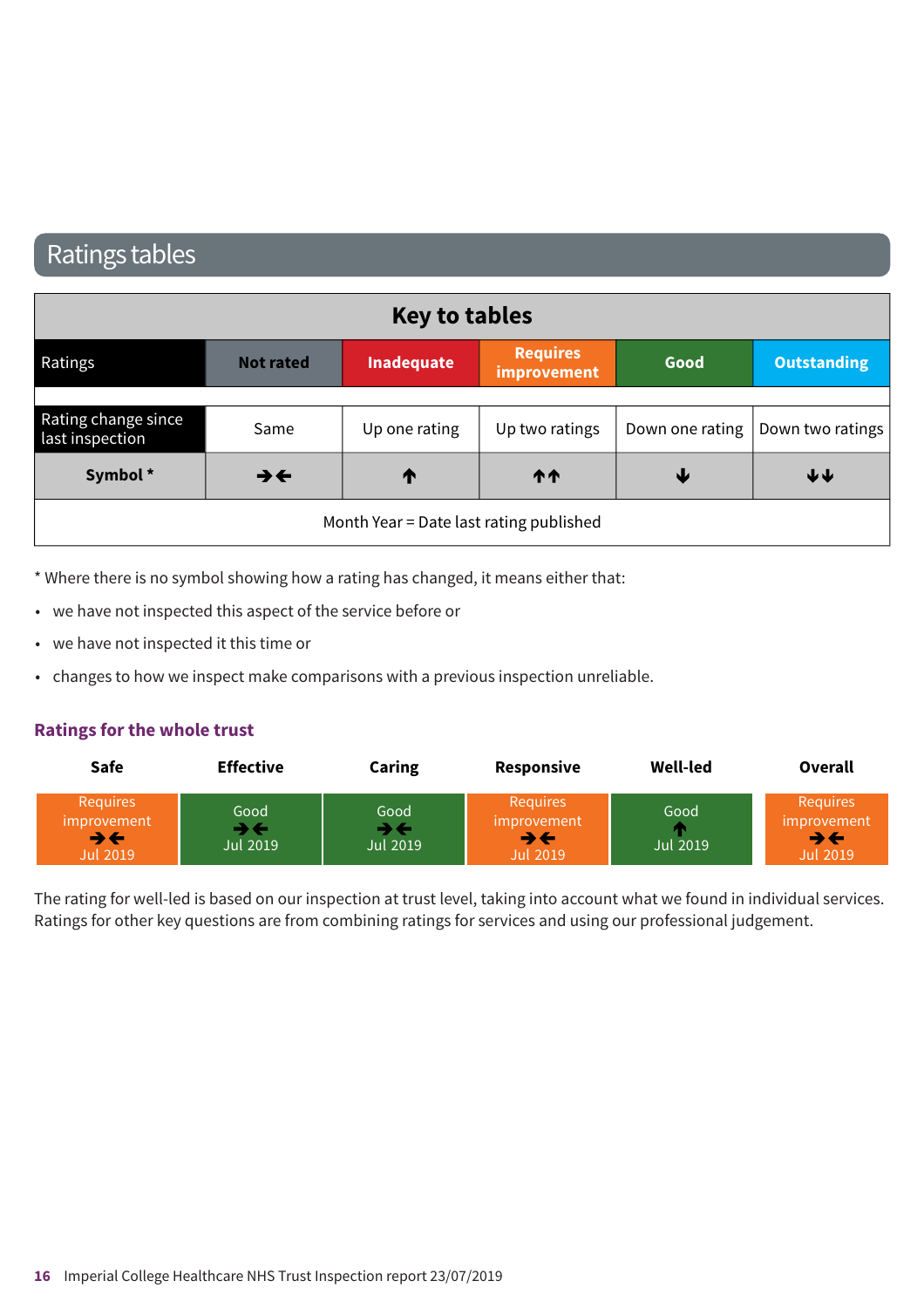#### **Rating for acute services/acute trust**

|                                           | <b>Safe</b>                                                                    | <b>Effective</b>                                    | <b>Caring</b>                                | <b>Responsive</b>                                                               | <b>Well-led</b>                                                                 | <b>Overall</b>                                                                 |
|-------------------------------------------|--------------------------------------------------------------------------------|-----------------------------------------------------|----------------------------------------------|---------------------------------------------------------------------------------|---------------------------------------------------------------------------------|--------------------------------------------------------------------------------|
| St. Mary's Hospital                       | Requires<br>improvement<br>$\rightarrow \leftarrow$<br><b>Jul 2019</b>         | Good<br>$\rightarrow \leftarrow$<br><b>Jul 2019</b> | Good<br>$\rightarrow \leftarrow$<br>Jul 2019 | <b>Requires</b><br>improvement<br>$\rightarrow \leftarrow$<br><b>Jul 2019</b>   | Good<br><b>Jul 2019</b>                                                         | <b>Requires</b><br>improvement'<br>$\rightarrow \leftarrow$<br><b>Jul 2019</b> |
| <b>Charing Cross Hospital</b>             | <b>Requires</b><br>improvement<br>$\rightarrow \leftarrow$<br><b>Jul 2019</b>  | Good<br>$\rightarrow \leftarrow$<br><b>Jul 2019</b> | Good<br>$\rightarrow \leftarrow$<br>Jul 2019 | <b>Requires</b><br>improvement<br>$\rightarrow$ $\leftarrow$<br><b>Jul 2019</b> | <b>Requires</b><br>improvement<br>$\rightarrow$ $\leftarrow$<br><b>Jul 2019</b> | <b>Requires</b><br>mprovement<br>$\rightarrow \leftarrow$<br>Jul 2019          |
| Hammersmith Hospital                      | <b>Requires</b><br>improvement'<br>$\rightarrow \leftarrow$<br><b>Jul 2019</b> | Good<br>$\rightarrow \leftarrow$<br>Jul 2019        | Good<br>$\rightarrow \leftarrow$<br>Jul 2019 | <b>Requires</b><br>improvement<br>$\rightarrow$ $\leftarrow$<br><b>Jul 2019</b> | <b>Requires</b><br>improvement<br>$\rightarrow \leftarrow$<br><b>Jul 2019</b>   | <b>Requires</b><br>improvement<br>うそ<br>Jul 2019                               |
| Queen Charlotte's and<br>Chelsea Hospital | Good<br>Jul 2019                                                               | Good<br>$\rightarrow \leftarrow$<br><b>Jul 2019</b> | Outstanding<br>æ<br><b>Jul 2019</b>          | Outstanding<br>m<br><b>Jul 2019</b>                                             | Good<br>Jul 2019                                                                | <b>Outstanding</b><br>m<br><b>Jul 2019</b>                                     |
| Western Eye Hospital                      | N/A                                                                            | N/A                                                 | N/A                                          | N/A                                                                             | N/A                                                                             | N/A                                                                            |
| <b>Overall trust</b>                      | Requires<br>improvement<br>$\rightarrow \leftarrow$<br><b>Jul 2019</b>         | Good<br>→←<br><b>Jul 2019</b>                       | Good<br>→←<br>Jul 2019                       | <b>Requires</b><br>improvement<br>$\rightarrow \leftarrow$<br><b>Jul 2019</b>   | Good<br><b>Jul 2019</b>                                                         | Requires<br>improvement<br>$\rightarrow \leftarrow$<br>Jul 2019                |

Ratings for the trust are from combining ratings for hospitals. Our decisions on overall ratings take into account the relative size of services. We use our professional judgement to reach fair and balanced ratings.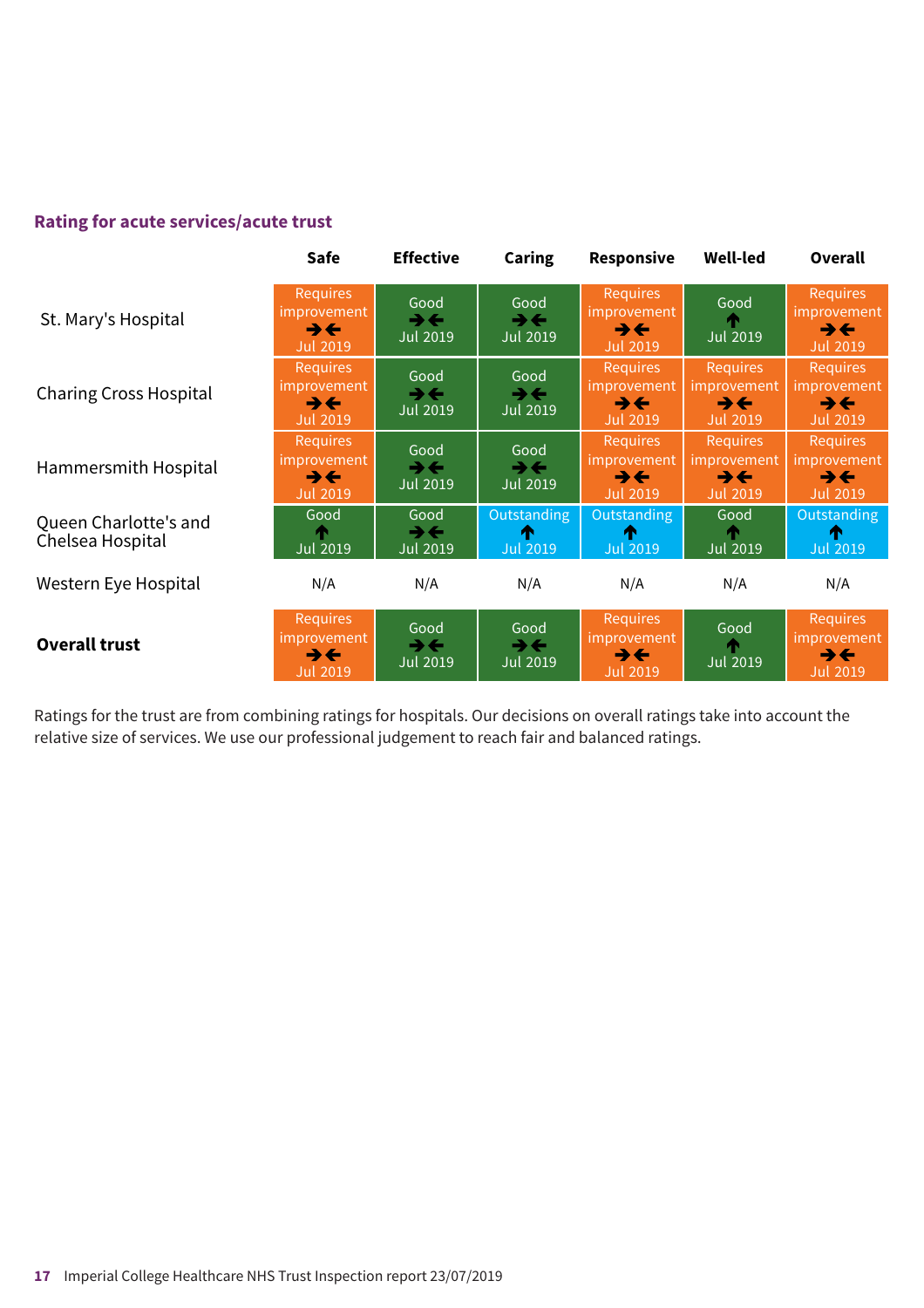#### **Ratings for St. Mary's Hospital**

|                                                 | <b>Safe</b>                                                                   | <b>Effective</b>                                    | <b>Caring</b>                                                          | Responsive                                                                    | <b>Well-led</b>                                     | <b>Overall</b>                                                                |
|-------------------------------------------------|-------------------------------------------------------------------------------|-----------------------------------------------------|------------------------------------------------------------------------|-------------------------------------------------------------------------------|-----------------------------------------------------|-------------------------------------------------------------------------------|
| Urgent and emergency<br>services                | Requires<br>improvement<br>$\rightarrow$ $\leftarrow$<br>Feb 2018             | <b>Requires</b><br>improvement<br>Feb 2018          | <b>Requires</b><br>improvement<br>$\rightarrow \leftarrow$<br>Feb 2018 | <b>Requires</b><br>improvement<br>$\rightarrow \leftarrow$<br>Feb 2018        | <b>Requires</b><br>improvement<br>↑<br>Feb 2018     | <b>Requires</b><br><i>improvement</i><br>$\rightarrow \leftarrow$<br>Feb 2018 |
| Medical care (including older<br>people's care) | Requires<br>improvement<br>$\rightarrow \leftarrow$<br>Oct 2017               | Good<br>$\rightarrow \leftarrow$<br>Oct 2017        | Good<br>$\rightarrow \leftarrow$<br>Oct 2017                           | <b>Requires</b><br>improvement<br>$\rightarrow \leftarrow$<br>Oct 2017        | Good<br>$\rightarrow \leftarrow$<br>Oct 2017        | <b>Requires</b><br>improvement<br>$\rightarrow \leftarrow$<br>Oct 2017        |
| Surgery                                         | <b>Requires</b><br>improvement<br>$\rightarrow \leftarrow$<br>Feb 2018        | Good<br>$\rightarrow \leftarrow$<br>Feb 2018        | Good<br>Feb 2018                                                       | <b>Requires</b><br>improvement<br>$\rightarrow \leftarrow$<br>Feb 2018        | Good<br>Feb 2018                                    | <b>Requires</b><br>improvement<br>$\rightarrow \leftarrow$<br>Feb 2018        |
| Critical care                                   | Good<br>$\rightarrow$<br><b>Jul 2019</b>                                      | Good<br>$\rightarrow \leftarrow$<br><b>Jul 2019</b> | Good<br>$\rightarrow \leftarrow$<br><b>Jul 2019</b>                    | Good<br>́∩<br><b>Jul 2019</b>                                                 | Good<br>$\rightarrow \leftarrow$<br><b>Jul 2019</b> | Good<br>$\rightarrow \leftarrow$<br><b>Jul 2019</b>                           |
| Maternity                                       | Good<br><b>Jul 2019</b>                                                       | Good<br>$\rightarrow \leftarrow$<br><b>Jul 2019</b> | Outstanding<br>́↑<br><b>Jul 2019</b>                                   | Outstanding<br>ተተ<br><b>Jul 2019</b>                                          | Good<br>⋔<br><b>Jul 2019</b>                        | Outstanding<br>个个<br><b>Jul 2019</b>                                          |
| Services for children and<br>young people       | <b>Requires</b><br>improvement<br>$\rightarrow \leftarrow$<br><b>Jul 2019</b> | Good<br>$\rightarrow \leftarrow$<br><b>Jul 2019</b> | Good<br>$\rightarrow \leftarrow$<br>Jul 2019                           | Good<br>$\rightarrow \leftarrow$<br><b>Jul 2019</b>                           | Good<br>$\rightarrow \leftarrow$<br><b>Jul 2019</b> | Good<br>$\rightarrow \leftarrow$<br><b>Jul 2019</b>                           |
| End of life care                                | <b>Requires</b><br>improvement<br>Dec 2014                                    | Good<br>Dec 2014                                    | Good<br>Dec 2014                                                       | Good<br>Dec 2014                                                              | Good<br>Dec 2014                                    | Good<br>Dec 2014                                                              |
| Outpatients                                     | Good<br>$\rightarrow \leftarrow$<br>May 2017                                  | N/A                                                 | Good<br>$\rightarrow \leftarrow$<br>May 2017                           | <b>Requires</b><br>improvement<br>May 2017                                    | Good<br><b>11</b><br>May 2017                       | Good<br>个个<br>May 2017                                                        |
| Overall*                                        | Requires<br>improvement<br>$\rightarrow \leftarrow$<br><b>Jul 2019</b>        | Good<br>$\rightarrow \leftarrow$<br><b>Jul 2019</b> | Good<br>$\rightarrow \leftarrow$<br>Jul 2019                           | <b>Requires</b><br>improvement<br>$\rightarrow \leftarrow$<br><b>Jul 2019</b> | Good<br><b>Jul 2019</b>                             | <b>Requires</b><br>improvement<br>$\rightarrow \leftarrow$<br><b>Jul 2019</b> |

\*Overall ratings for this hospital are from combining ratings for services. Our decisions on overall ratings take into account the relative size of services. We use our professional judgement to reach fair and balanced ratings.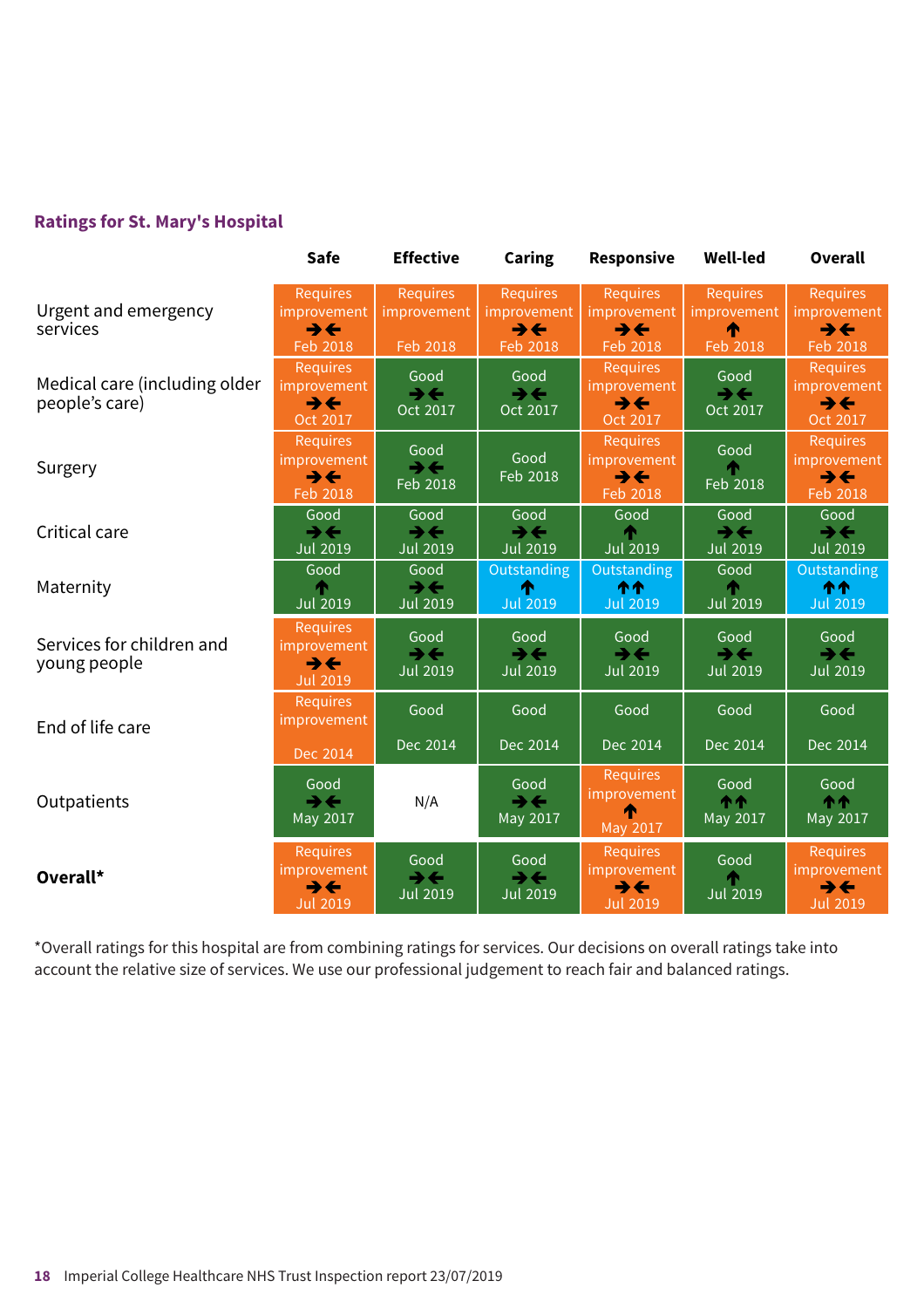#### **Ratings for Charing Cross Hospital**

|                                                 | <b>Safe</b>                                                            | <b>Effective</b>                         | <b>Caring</b>                                       | Responsive                                                                           | <b>Well-led</b>                                         | Overall                                                                              |
|-------------------------------------------------|------------------------------------------------------------------------|------------------------------------------|-----------------------------------------------------|--------------------------------------------------------------------------------------|---------------------------------------------------------|--------------------------------------------------------------------------------------|
| Urgent and emergency<br>services                | <b>Requires</b><br>improvement<br>Ψ<br>Feb 2018                        | Requires<br>improvement<br>Feb 2018      | Good<br>$\rightarrow$<br>Feb 2018                   | <b>Requires</b><br>improvement<br>Feb 2018                                           | <b>Requires</b><br>improvement<br>Feb 2018              | <b>Requires</b><br>improvement<br>₩<br>Feb 2018                                      |
| Medical care (including older<br>people's care) | <b>Requires</b><br>improvement<br>$\rightarrow \leftarrow$<br>Oct 2017 | Outstanding<br>æ<br>Oct 2017             | Outstanding<br>æ<br>Oct 2017                        | Requires<br><i>improvement</i><br>$\rightarrow \leftarrow$<br>Oct 2017               | Good<br>Oct 2017                                        | Good<br>Oct 2017                                                                     |
| Surgery                                         | <b>Requires</b><br>improvement<br>$\rightarrow \leftarrow$<br>Feb 2018 | Good<br>$\rightarrow$<br>Feb 2018        | Good<br>$\rightarrow \leftarrow$<br>Feb 2018        | <b>Requires</b><br><i>improvement</i><br>$\rightarrow \leftarrow$<br>Feb 2018        | Good<br>Feb 2018                                        | <b>Requires</b><br>improvement<br>$\rightarrow \leftarrow$<br>Feb 2018               |
| Critical care                                   | Good<br><b>Jul 2019</b>                                                | Good<br>Jul 2019                         | Good<br>$\rightarrow \leftarrow$<br><b>Jul 2019</b> | Good<br><b>Jul 2019</b>                                                              | Good<br><b>Jul 2019</b>                                 | Good<br><b>Jul 2019</b>                                                              |
| End of life care                                | <b>Requires</b><br>improvement                                         | Good<br>Dec 2014                         | Good<br>Dec 2014                                    | Good<br>Dec 2014                                                                     | Good<br>Dec 2014                                        | Good<br>Dec 2014                                                                     |
| Outpatients                                     | Dec 2014<br><b>Requires</b><br>improvement<br>Ψ<br>May 2017            | N/A                                      | Good<br>$\rightarrow \leftarrow$<br>May 2017        | <b>Requires</b><br>improvement<br>May 2017                                           | <b>Requires</b><br>improvement<br>⋒<br>May 2017         | <b>Requires</b><br>improvement<br>⋔<br>May 2017                                      |
| Overall*                                        | <b>Requires</b><br>improvement<br>→←<br><b>Jul 2019</b>                | Good<br>$\rightarrow$<br><b>Jul 2019</b> | Good<br>$\rightarrow$<br><b>Jul 2019</b>            | <b>Requires</b><br><i>improvement</i><br>$\rightarrow \leftarrow$<br><b>Jul 2019</b> | <b>Requires</b><br>improvement<br>→←<br><b>Jul 2019</b> | <b>Requires</b><br><i>improvement</i><br>$\rightarrow \leftarrow$<br><b>Jul 2019</b> |

\*Overall ratings for this hospital are from combining ratings for services. Our decisions on overall ratings take into account the relative size of services. We use our professional judgement to reach fair and balanced ratings.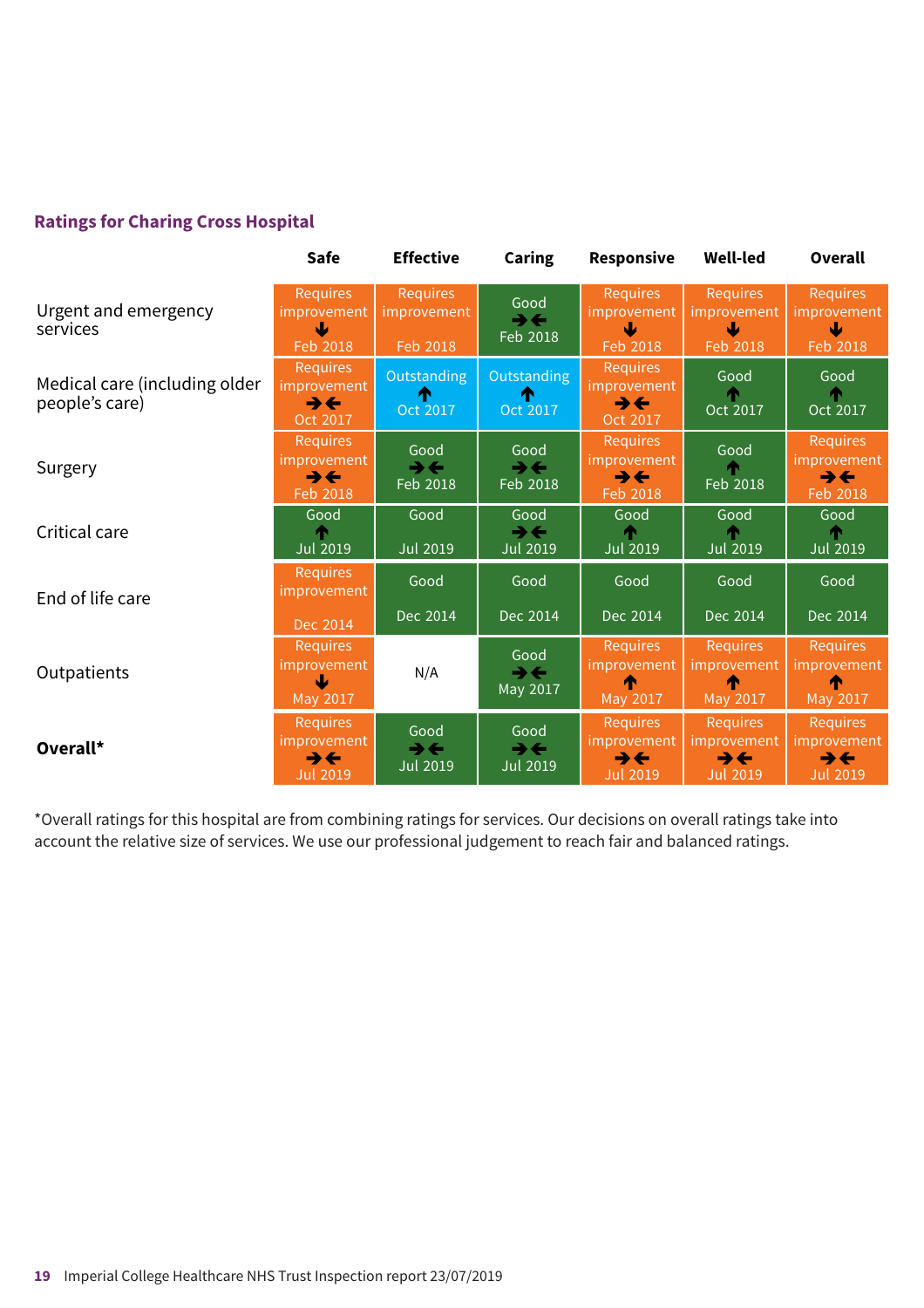#### **Ratings for Hammersmith Hospital**

|                                                 | Safe                                                                   | <b>Effective</b>                                      | <b>Caring</b>                            | Responsive                                                                    | <b>Well-led</b>                                                               | <b>Overall</b>                                                         |
|-------------------------------------------------|------------------------------------------------------------------------|-------------------------------------------------------|------------------------------------------|-------------------------------------------------------------------------------|-------------------------------------------------------------------------------|------------------------------------------------------------------------|
| Medical care (including older<br>people's care) | Requires<br>improvement<br>$\rightarrow \leftarrow$<br>Oct 2017        | Good<br>$\rightarrow$<br>Oct 2017                     | Good<br>$\rightarrow$<br>Oct 2017        | <b>Requires</b><br>improvement<br>$\rightarrow \leftarrow$<br>Oct 2017        | Good<br>Oct 2017                                                              | <b>Requires</b><br>improvement<br>$\rightarrow \leftarrow$<br>Oct 2017 |
| Surgery                                         | <b>Requires</b><br>improvement<br>$\rightarrow \leftarrow$<br>Feb 2018 | Good<br>$\rightarrow$<br>Feb 2018                     | Good<br>$\rightarrow$<br>Feb 2018        | Good<br>Feb 2018                                                              | Good<br>Feb 2018                                                              | Good<br>T.<br>Feb 2018                                                 |
| Critical care                                   | Good<br><b>Jul 2019</b>                                                | Good<br><b>Jul 2019</b>                               | Good<br>$\rightarrow$<br><b>Jul 2019</b> | Good<br><b>Jul 2019</b>                                                       | <b>Requires</b><br>improvement<br>$\rightarrow \leftarrow$<br><b>Jul 2019</b> | Good<br><b>Jul 2019</b>                                                |
| Services for children and<br>young people       | Good<br>$\rightarrow$<br><b>Jul 2019</b>                               | Good<br><b>Jul 2019</b>                               | Good<br>$\rightarrow$<br><b>Jul 2019</b> | Good<br>$\rightarrow$<br><b>Jul 2019</b>                                      | <b>Requires</b><br>improvement<br>$\rightarrow \leftarrow$<br><b>Jul 2019</b> | Good<br>T.<br><b>Jul 2019</b>                                          |
| End of life care                                | <b>Requires</b><br>improvement                                         | Good                                                  | Good                                     | Good                                                                          | Good                                                                          | Good                                                                   |
|                                                 | Dec 2014                                                               | Dec 2014                                              | Dec 2014                                 | Dec 2014                                                                      | Dec 2014                                                                      | Dec 2014                                                               |
| Outpatients                                     | Good<br>$\rightarrow \leftarrow$<br>May 2017                           | Not rated                                             | Good<br>$\rightarrow$<br>May 2017        | <b>Requires</b><br>improvement<br>May 2017                                    | Good<br><b>11</b><br>May 2017                                                 | Good<br>个个<br>May 2017                                                 |
| Overall*                                        | <b>Requires</b><br>improvement<br>→←<br><b>Jul 2019</b>                | Good<br>$\rightarrow$ $\leftarrow$<br><b>Jul 2019</b> | Good<br>$\rightarrow$<br><b>Jul 2019</b> | <b>Requires</b><br>improvement<br>$\rightarrow \leftarrow$<br><b>Jul 2019</b> | <b>Requires</b><br>improvement<br>$\rightarrow \leftarrow$<br><b>Jul 2019</b> | <b>Requires</b><br>improvement<br>$\rightarrow$<br><b>Jul 2019</b>     |

\*Overall ratings for this hospital are from combining ratings for services. Our decisions on overall ratings take into account the relative size of services. We use our professional judgement to reach fair and balanced ratings.

#### **Ratings for Queen Charlotte's and Chelsea Hospital**

|                   | <b>Safe</b>                                         | <b>Effective</b>                               | Caring                              | Responsive                    | <b>Well-led</b>               | Overall                             |
|-------------------|-----------------------------------------------------|------------------------------------------------|-------------------------------------|-------------------------------|-------------------------------|-------------------------------------|
| Maternity         | Good<br>$\rightarrow \leftarrow$<br><b>Jul 2019</b> | Good<br>$\rightarrow$ $\leftarrow$<br>Jul 2019 | Outstanding<br>m<br><b>Jul 2019</b> | Outstanding<br>Jul 2019       | Good<br>→←<br><b>Jul 2019</b> | Outstanding<br>m<br><b>Jul 2019</b> |
| Neonatal services | Good<br><b>Jul 2019</b>                             | Good<br>$\rightarrow \leftarrow$<br>Jul 2019   | Outstanding<br>m<br><b>Jul 2019</b> | Good<br>→←<br><b>Jul 2019</b> | Good<br>Jul 2019              | Good<br>Jul 2019                    |
| Overall*          | Good<br><b>Jul 2019</b>                             | Good<br>うそ<br>Jul 2019                         | Outstanding<br>m<br><b>Jul 2019</b> | Outstanding<br>m<br>Jul 2019  | Good<br>Jul 2019              | Outstanding<br><b>Jul 2019</b>      |

\*Overall ratings for this hospital are from combining ratings for services. Our decisions on overall ratings take into account the relative size of services. We use our professional judgement to reach fair and balanced ratings.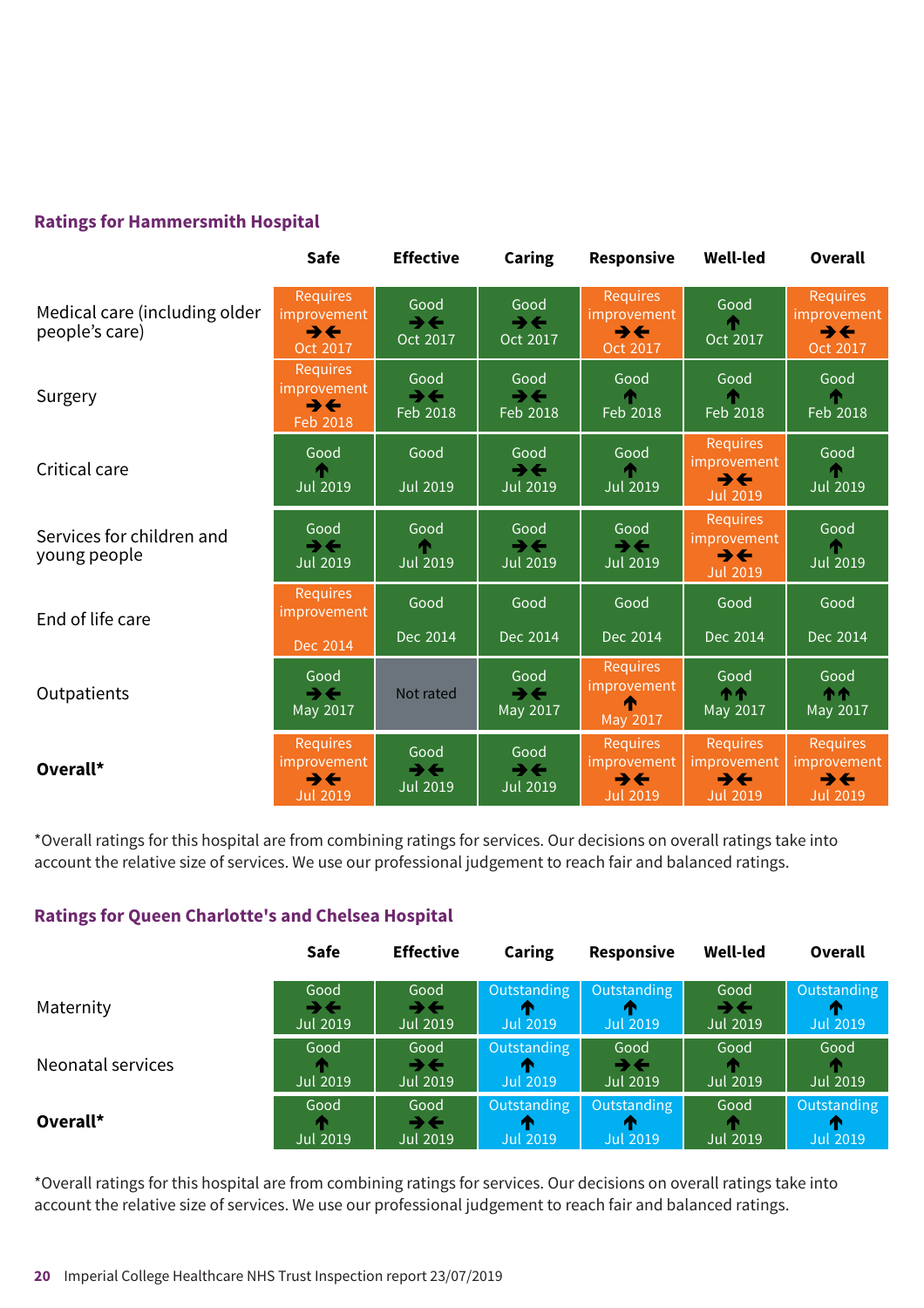

# Hammersmith Hospitals

Du Cane Road London W12 0AE Tel: 02033113311 www.imperial.nhs.uk

## Key facts and figures

Imperial College Healthcare NHS Trust was formed on October 1, 2007 by merging St Mary's NHS Trust and Hammersmith Hospitals NHS Trust and integrating with the faculty of medicine at Imperial College London.

The trust has 12 registered locations and employs almost, 11,000 staff. The registered locations are:

- Queen Charlottes and Chelsea Hospital
- Western Eye Hospital
- Hammersmith Hospitals
- Northwick Park Renal Centre
- Ealing Renal Satellite Unit
- St Charles and Hammersmith Renal Centres
- West Middlesex Renal Centre
- Brent Renal Centre
- Charing Cross Hospital
- St Mary's Hospital
- Hayes Renal Centre
- Watford Renal Centre

The trust has an estimated range of population served is between 1,500,000 and 2,000,000 people.

The trust has a total of 1,412 inpatient beds spread across various locations:

- 733 Medical beds
	- 302 Surgical beds
	- 70 Children's beds
	- 140 Maternity beds
	- 136 Critical Care beds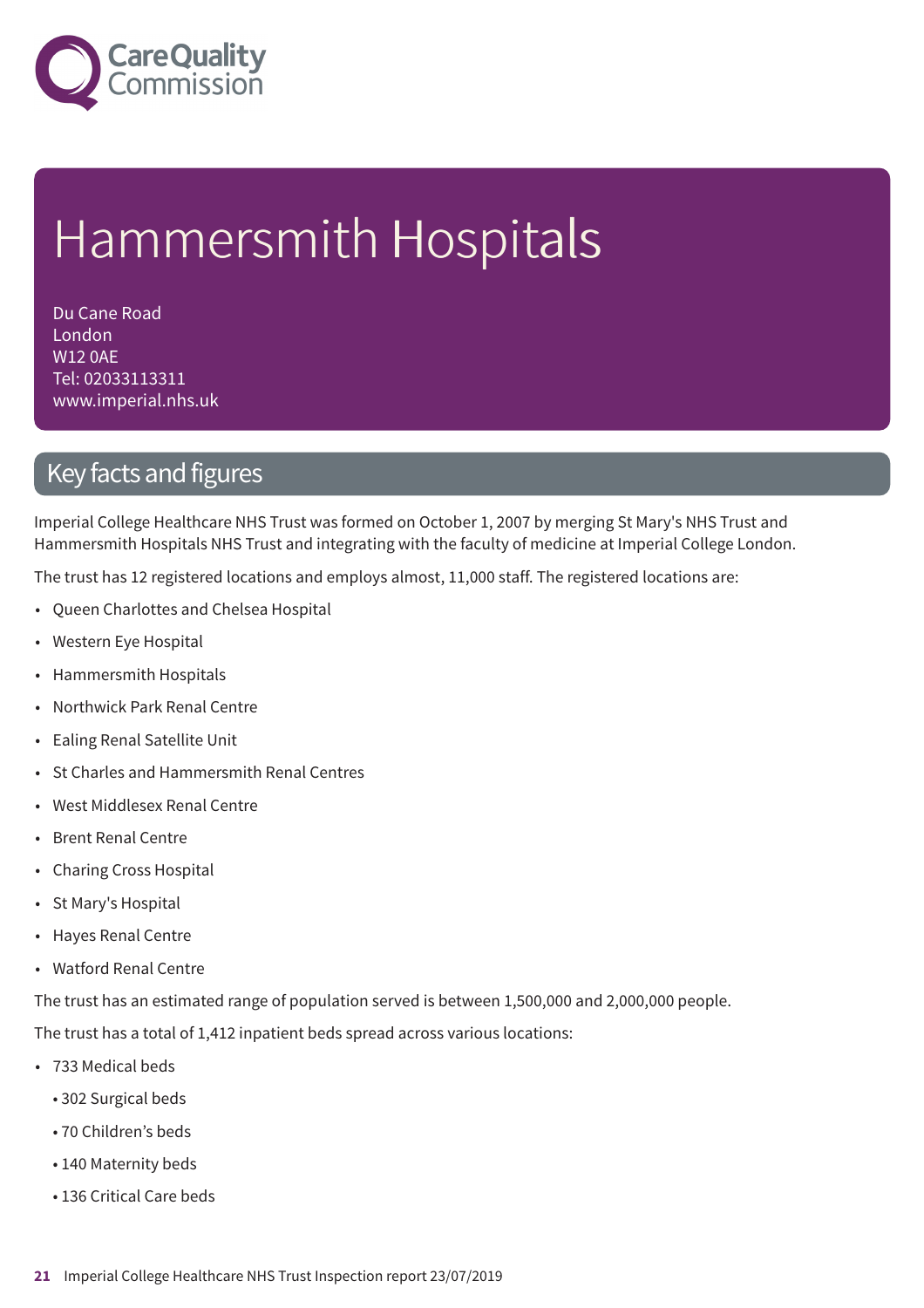## Summary of services at Hammersmith Hospitals

#### $\rightarrow$   $\leftarrow$ **Requires improvement**

Our rating of Hammersmith Hospital stayed the same. We rated it as requires improvement because safe, responsive and well-led require improvement and effective and caring were good.

- The ratings for each of the key questions remained the same since our last inspection.
- We inspected Children and Young People's services this inspection in March 2019 to check if improvements had been made. Our rating of the service went up. We rated it as good because safe, effective, caring and responsive were good, and well-led required improvement.
- We inspected Critical care this inspection in March 2019 to check if improvements had been made. Our rating of the service went up. We rated it as good because safe, effective, caring and responsive were good, and well-led required improvement. The rating for safe, effective and responsive went up and the rating for caring and well-led remained the same. The rating for effective had improved, and the ratings for safe, caring, responsive and well-led remained the same.
- We inspected Surgery in November 2017 to check if improvements had been made. Our rating of the service improved. We rated it as good because effective, caring, responsive and well-led were good, and safe required improvement. The rating for responsive and well-led improved and the ratings for each of the other key questions remained the same.
- We inspected the Medical care (including older people's care) service in October 2017 because we had concerns about the quality of the service. Our rating of the service stayed the same. We rated it as requires improvement because safe and responsive required improvement, and effective, caring and well-led were good, the rating for well-led improved and the ratings for each of the other key questions remained the same.
- We inspected the Outpatients and diagnostic imaging service in May 2017 to check if improvements had been made. Our rating of the service significantly improved. We rated it as good because safe, caring and well-led were good and responsive required improvement. The ratings for responsive improved and the rating for well-led significantly improved; the rating for safe went down. We did not rate effective.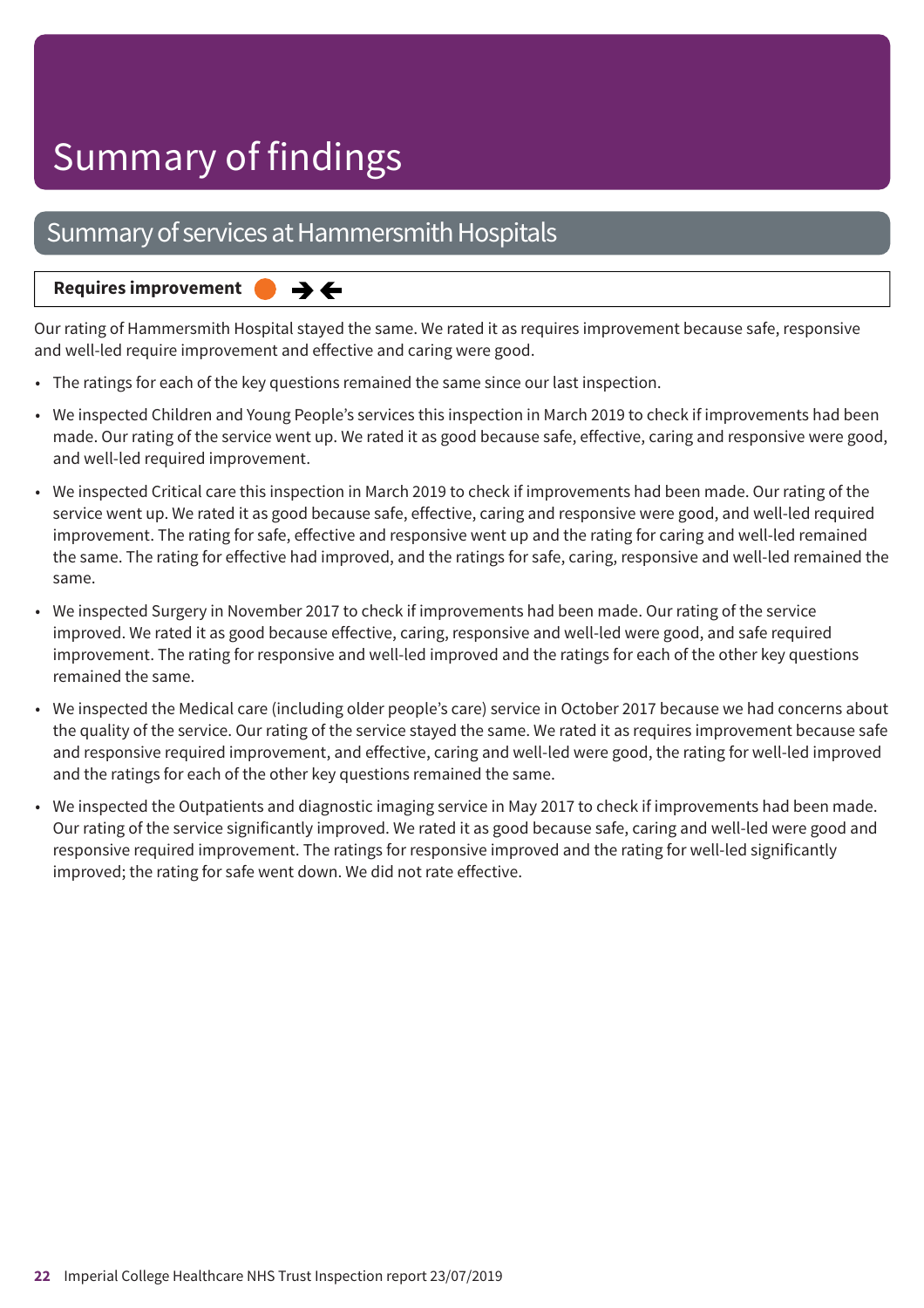

## Key facts and figures

Imperial College Healthcare NHS Trust provide critical care services at Charing Cross, Hammersmith and St Mary's hospitals, and treat approximately 1,640 critically ill patients each year. Critical care teams include medical staff, nurses, physiotherapists, pharmacists and dietitians, who provide care for patients affected by a range of serious health conditions.

Critical care services at Hammersmith Hospital were located in two principal units. One was the general intensive care unit and the other was the cardiac intensive care unit. The general intensive care unit consisted of 16 beds, where there was an average of four to five level 2 patients with the remaining patients requiring level 3 care. The cardiac intensive care unit had 16 beds, where on average there were four to five level 2 patients with the remaining patients requiring level 3 care. There were also four beds funded for level 2 care located on De Wardener ward, where there were up to eight level 2 patients a month, and up to two level 3 patients a month. There were no high dependency patients present on De Wardener for the duration of our visit.

The critical care service also included a critical care outreach team who supported patients in other areas of the hospital. The team was led by specialist nurses and physiotherapists who were available seven days a week, between 8am and 8pm.

The three units were all managed within different directorates. The general intensive care unit sat within the critical care directorate, while the cardiac intensive care unit sat within the cardiac directorate. Both belonged to the trust wide division of surgery, cancer and cardiovascular sciences. De Wardener ward sat within the renal directorate, which was within a different trust division. As a result, all three were led by different general managers and nurse leads. Both general and cardiac intensive care units were led by consultant intensivists. Medical care for both was provided by the critical care directorate. Consultant anaesthetists also supported patients in the CICU, who sit in the theatres and anaesthetics directorate. The renal ward was not intensivist led and came under the medicine and integrated care division.

At our last inspection in 2014, we rated the service as requires improvement. This inspection took place between 25 and 27 February 2019. We spoke with 32 members of staff including senior managers, support staff, band 5, 6, 7 and 8 nurses, cleaners, a dietitian, junior doctors, consultant intensivists, pharmacist and physiotherapists. We reviewed the healthcare records of nine patients and spoke with six patients and relatives.

#### **Summary of this service**

Our rating of this service improved. We rated it as good because:

- The service provided mandatory training in key skills to all staff and made sure everyone completed it. At the previous inspection in 2014, we found mandatory training was not up to date. At this inspection, mandatory training compliance rates met trust targets.
- . Staff understood how to protect patients from abuse. Staff had training on how to recognise and report abuse, **and they knew how to apply it.**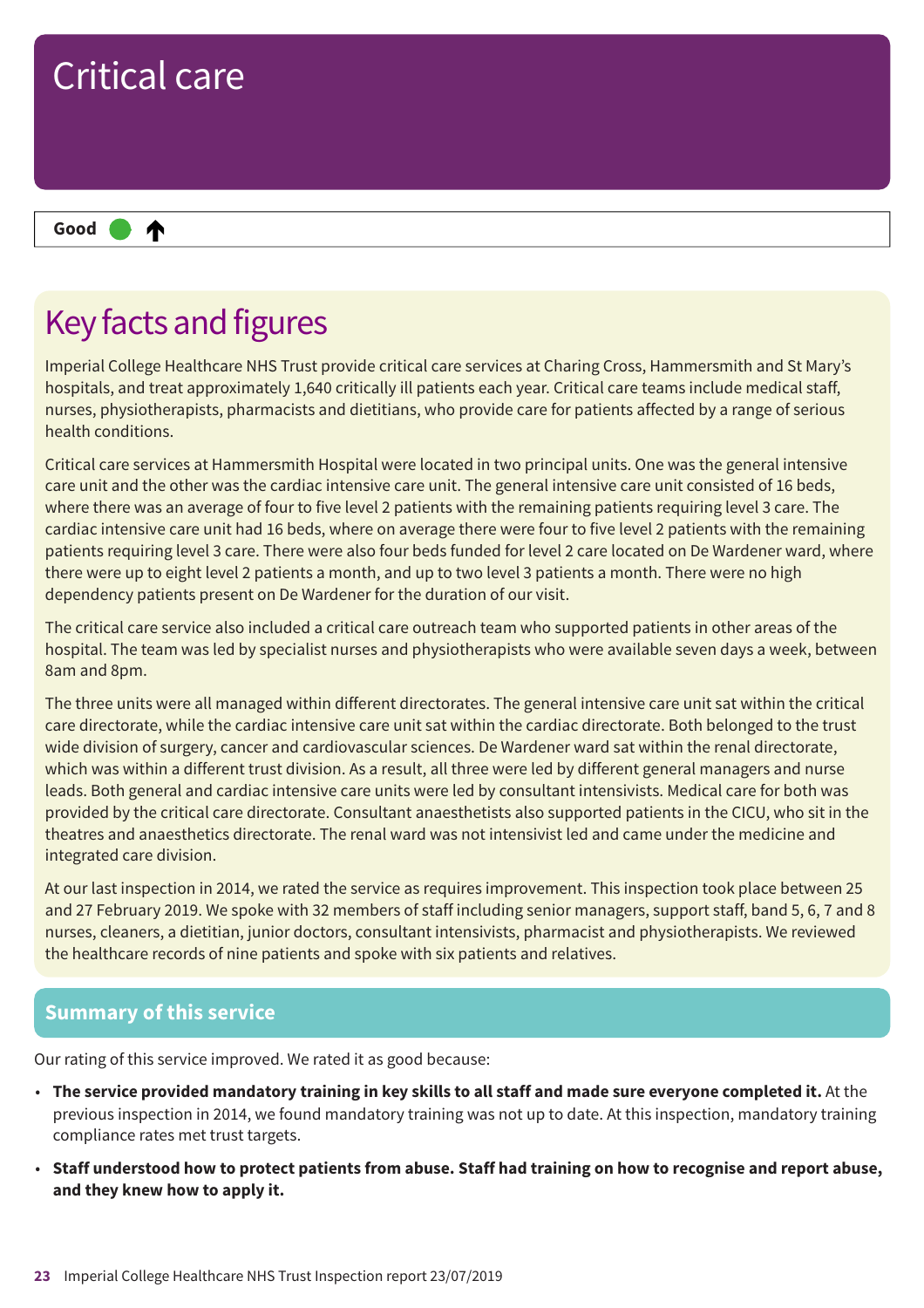- **The service controlled infection risk well.** At the previous inspection in 2014, we found items were not always clean and checks for cleanliness were not always carried out. At this inspection, all areas we visited and all equipment we saw was clean and hygienic.
- **The service had suitable premises and equipment and looked after them well.** Patients were cared for in suitable intensive care units. There was enough suitable equipment that had been adequately maintained.
- **Staff completed and updated risk assessments for each patient.** They kept clear records and asked for support when necessary. At the previous inspection in 2014, we found the safety culture was variable across the units. On this inspection, we found that ward rounds on both intensive care units were excellent and there was good communication and risk assessment processes in place. Records were clear, up to date and easily available to all staff providing care.
- Staff kept detailed records of patients' care and treatment. Records were clear, up to date and easily available **to all staff providing care.**
- **The service managed patient safety incidents well.** Staff recognised incidents and reported them appropriately. Systems were in place for information sharing and learning.
- **The service used safety monitoring results well.** Safety thermometer results were reported back to the units and used to improve quality of care.
- **The service provided care and treatment based on national guidance and evidence of its effectiveness.** At the previous inspection in 2014, the service was unable to demonstrate results from audit participation. At this inspection, the general ICU was able to demonstrate results from relevant national audits. Managers monitored the effectiveness of care and treatment and used the findings to improve them.
- **Patients had their nutrition and hydration needs met and were provided with sufficient pain relief.**
- **Staff gave patients enough food and drink to meet their needs and improve their health.** They used special feeding and hydration techniques when necessary.
- **Staff assessed and monitored patients regularly to see if they were in pain.** They supported those unable to communicate using suitable assessment tools and gave additional pain relief to ease pain.
- **The service made sure staff were competent for their roles.** Nurse educators supported units well.
- **Staff of different kinds worked together as a team to benefit patients.** Healthcare professionals worked well together and communicated effectively to provide effective care.
- Staff understood how and when to assess whether a patient had the capacity to make decisions about their **care.**
- **Staff cared for patients with compassion.** Feedback from patients confirmed that staff treated them with kindness. Staff provided emotional support to patients. Staff involved patients and relatives in decisions about their care **and treatment.**
- The trust planned and provided services in a way that met the needs of local people. At the previous inspection in 2014 we found the service was not always responsive to patients' needs such as providing information or allowing visits from friends and relatives to be flexible. At this inspection we found a responsive service working with patients and relatives with flexible and extended visiting hours.
- **The service took account of patients' individual needs.** Individual needs were considered in assessment and plans of treatment and care.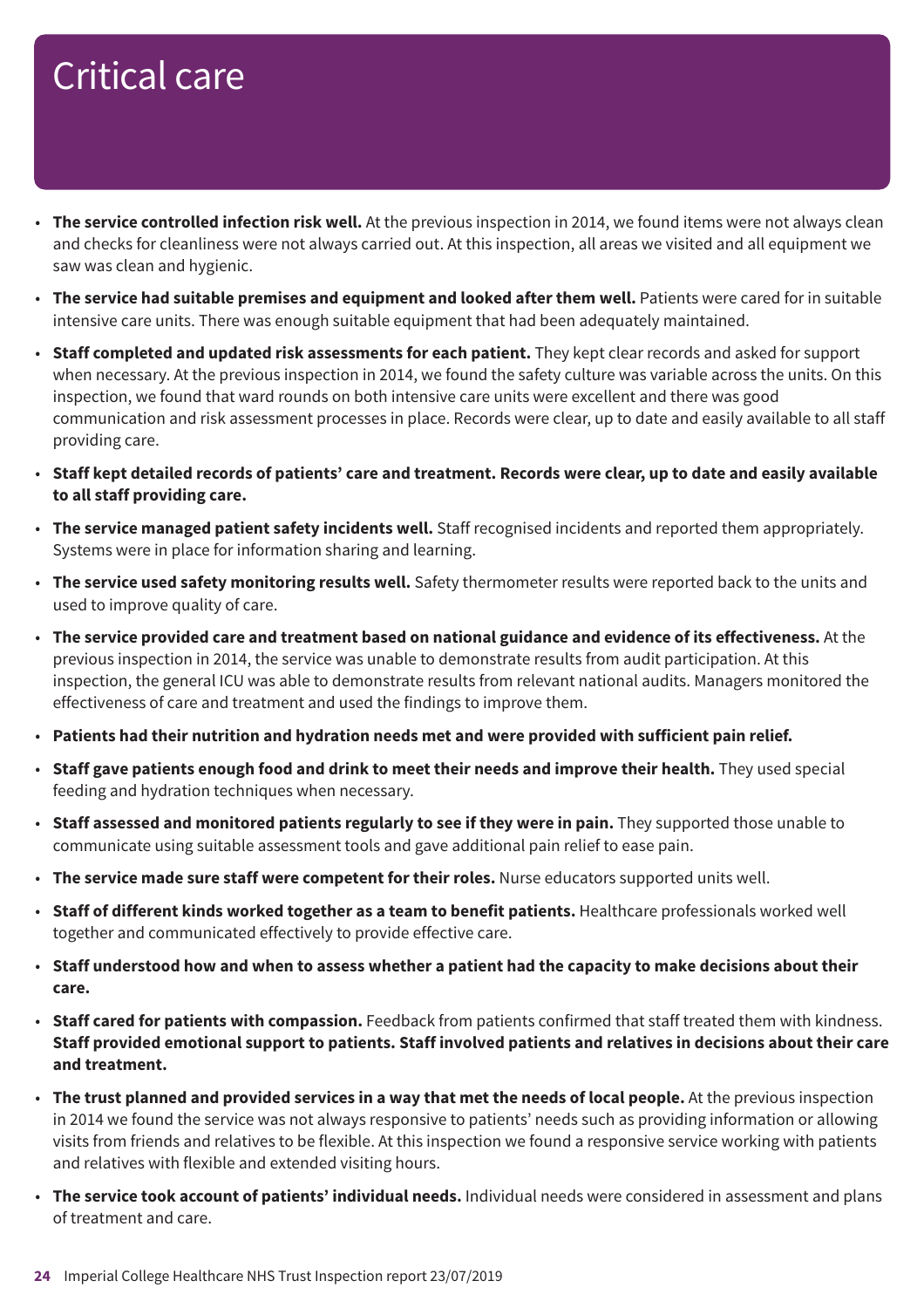- **People could access the service when they needed it.** At the previous inspection in 2014 we found that due to limited capacity, admissions and transfers to the critical care units were often delayed and patients were sometimes cared for in inappropriate areas. At this inspection we found that admissions were non-delayed.
- **The service treated concerns and complaints seriously, investigated them and learned lessons from the results, and shared these with all staff.** We found good protocols for listening to patient's and relative's concerns.
- There were clear governance processes and reporting lines in place.
- Managers at all levels in the trust had the right skills and abilities to run a service. Managers provided good leadership.
- **The trust had a systematic approach to continually improving the quality of its services.** There were good governance processes in place.
- At the previous inspection in 2014, we found that the lack of bed capacity had been on the risk register since 2008 and there was no completion date for resolving this. At this inspection we found this had been resolved.
- **Managers across critical care services promoted a positive culture that supported and valued staff, creating a sense of common purpose based on shared values.** We found a positive staff culture that promoted good quality care.
- **The trust engaged well with patients, relatives, and staff.**

However:

- At the previous inspection in 2014, we found nursing and medical staffing levels were stretched on some units and not always in line with national guidance. At this inspection, the service was non-compliant with intensive care staffing standards in some areas but were working towards resolution through ongoing review. However, De Wardener ward were not benchmarking themselves against intensive care standards and were unaware whether they fell short of these.
- Non-invasive ventilated patients were being cared for outside of intensive care units, often in side rooms and without a nurse or doctor present all of the time. This placed level 2 patients at potential risk due to inconsistent staffing.
- Poor signage did not help navigation. The hospital was made up of an amalgamation of different buildings. Routes to wards and units were not well signposted and we observed many confused visitors asking staff for directions as did we. We found all staff were helpful in this respect. However, navigation was not helped by poor signage.
- There had been some cases where the NEWS proforma had not been fully completed by wards referring to the critical care outreach team. As a result, the team had seen patients who should have been escalated sooner. Some wards did not always act on the plans the outreach team gave them.
- On cardiac ICU, pharmacy support did not attend ward rounds and were unable to provide sufficient pharmacy time. The unit was looking at getting more funding to support this.
- ICNARC data was only collected from the general ICU. Both the cardiac ICU and the level 2 renal beds were not included in national audits.
- The critical care outreach team were not providing a 24-hour service. They were not currently meeting critical care staffing standards for an outreach service.
- There were three different directorates and leadership structures for critical care and there appeared to be a lack of collaborative working across the three units.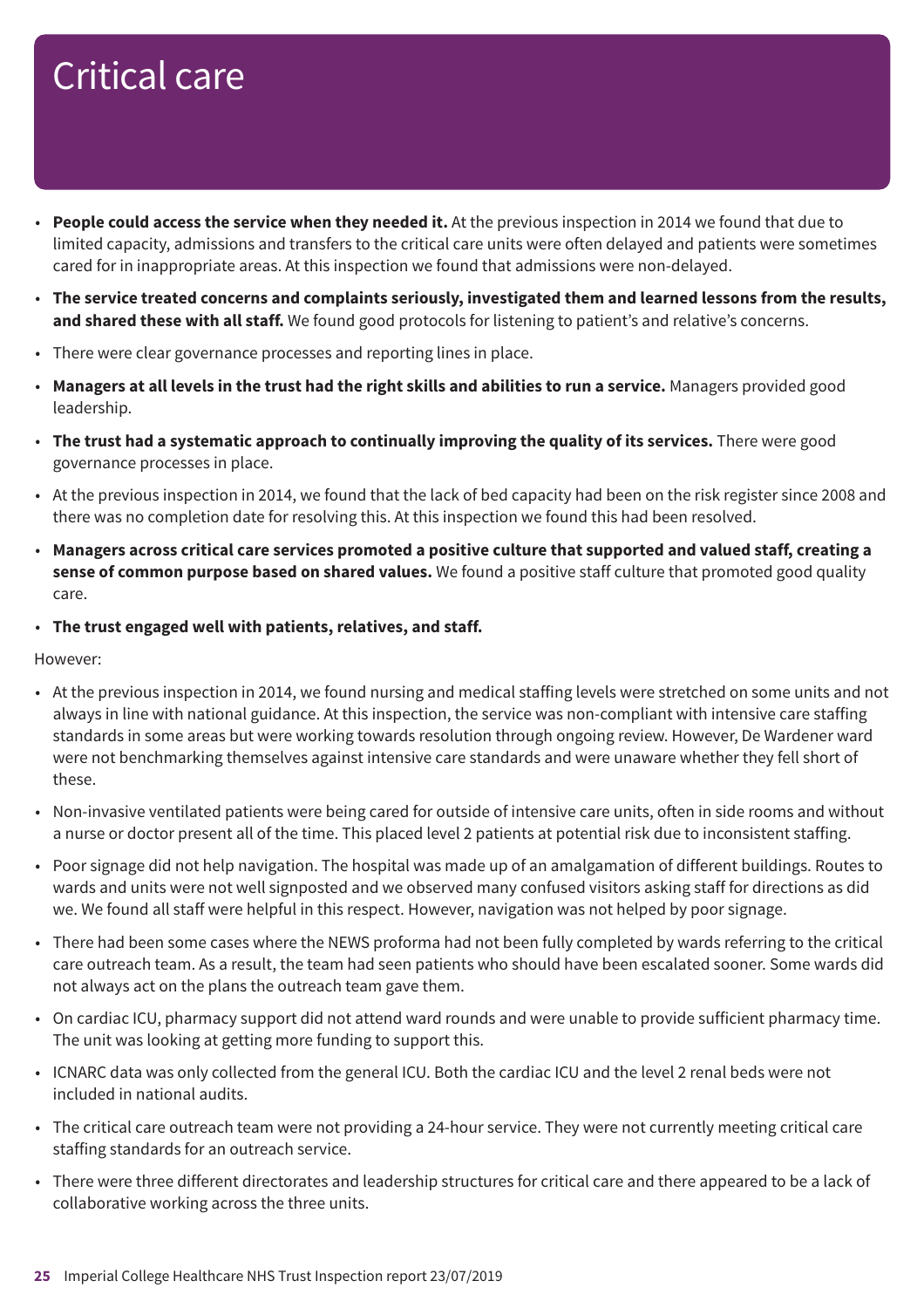- A critical care steering group was established in Hammersmith Hospital four weeks before our inspection. This was to standardise compliance with critical care standards through workstreams and identify a strategy and an appropriate governance structure. This conversation did not include De Wardener ward.
- The trust was in the process of developing a vision and strategy for what it wanted to achieve with its critical care service. Critical care was now two years old as a directorate. Trust leads were in the process of developing a strategy which was awaiting ratification at the time of our inspection.
- The trust had systems for identifying risks, planning to eliminate or reduce them. There were several risks within critical care services that were being monitored but remained ongoing.

#### **Is the service safe?**



Our rating of safe improved. We rated it as good because:

- The service provided mandatory training in key skills to all staff and made sure everyone completed it. At the previous inspection in 2014 we found mandatory training was not up to date at this inspection mandatory training compliance rates met trust targets.
- . Staff understood how to protect patients from abuse. Staff had training on how to recognise and report abuse, **and they knew how to apply it.**
- **The service controlled infection risk well.** At the previous inspection in 2014, we found items were not always clean and checks for cleanliness were not always carried out. At this inspection all areas we visited and all equipment we saw was clean and hygienic.
- **The service had suitable premises and equipment and looked after them well.** Patients were cared for in suitable intensive care units. There was enough suitable equipment that had been adequately maintained.
- **Staff completed and updated risk assessments for each patient.** They kept clear records and asked for support when necessary. At the previous inspection in 2014, we found the safety culture was variable across the units. On this inspection we found that ward rounds on both intensive care units were excellent and there was effective communication and risk assessment processes to keep people safe.
- Staff kept detailed records of patients' care and treatment. Records were clear, up to date and easily available **to all staff providing care.**
- **The service managed patient safety incidents well.** Staff recognised incidents and reported them appropriately. Systems were in place for information sharing and learning.
- **The service used safety monitoring results well.** Safety thermometer results were reported back to the units and used to improve quality of care.

However:

• The service faced staffing challenges to provide the right care and treatment. At the previous inspection in 2014, we found nursing and medical staffing levels were stretched on some units and not always in line with national guidance. At this inspection, the service was non-compliant with intensive care staffing standards but were working towards resolution through ongoing review. However, De Wardener ward were not benchmarking themselves against intensive care staffing standards and were unaware whether they fell short of this.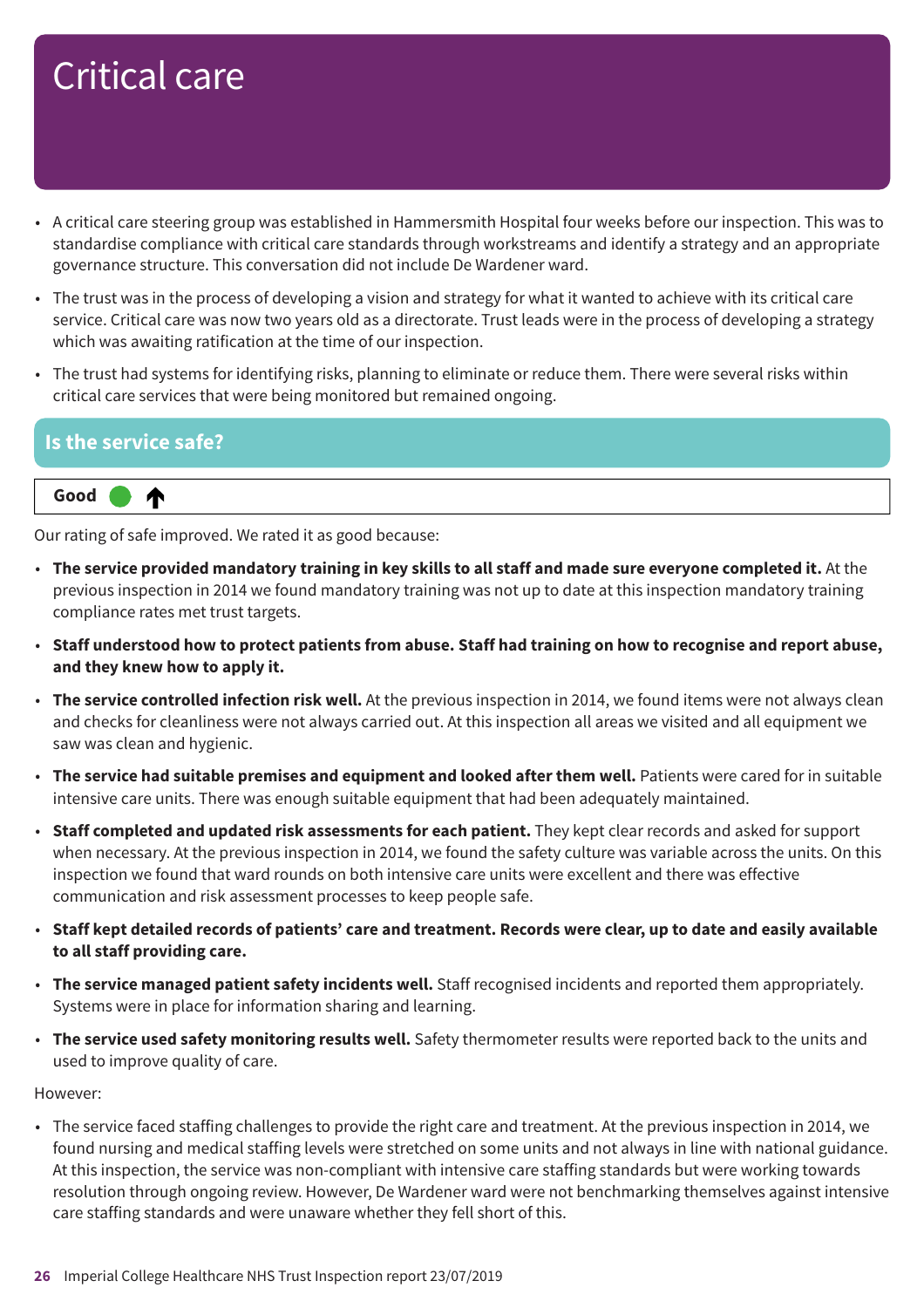- Non-invasive ventilated patients were being cared for outside of intensive care units, often in side rooms and without a nurse or doctor present all the time. This placed level 2 patients at potential risk due to inconsistent staffing.
- There was only one site practitioner at the hospital and there were delays in seeing the site practitioner.
- There had been some cases where the National Early Warning Score (NEWS) proforma had not been fully completed by wards referring to the critical care outreach team. As a result, the team had seen patients who should have been escalated sooner. Some wards did not always act on the plans the outreach team gave them.

#### **Is the service effective?**

#### **Good –––**

Effective was not rated at the last inspection. We rated it as good because:

- **The service provided care and treatment based on national guidance and evidence of its effectiveness.** At our last inspection, the service was unable to demonstrate results from audit participation. At this inspection the general ICU was able to demonstrate results from relevant national audits. Managers monitored the effectiveness of care and treatment and used the findings to improve them.
- **Staff gave patients enough food and drink to meet their needs and improve their health.** They used special feeding and hydration techniques when necessary.
- **Staff assessed and monitored patients regularly to see if they were in pain.** They supported those unable to communicate using suitable assessment tools and gave additional pain relief to ease pain.
- **The service made sure staff were competent for their roles.** Nurse educators supported units well.
- **Staff of different kinds worked together as a team to benefit patients.** Healthcare professionals worked well together and communicated effectively to provide effective care.
- Staff understood how and when to assess whether a patient had the capacity to make decisions about their **care.**

However;

- ICNARC data was only collected from the general ICU. Both the cardiac ICU and the level 2 renal beds were not included in national audits.
- The critical care outreach team were not providing a 24-hour service. They were not currently meeting critical care staffing standards for an outreach service.
- General ICU contributed to the north west London critical care network audits and national adult critical care dashboard. The cardiac ICU or renal level 2 beds were not included. There was no formal cardiac network in this area which meant there was no conversation about cardiac and critical care.

#### **Is the service caring?**

#### $\rightarrow$   $\leftarrow$ **Same–––rating Good –––**

Our rating of caring stayed the same. We rated it as good because: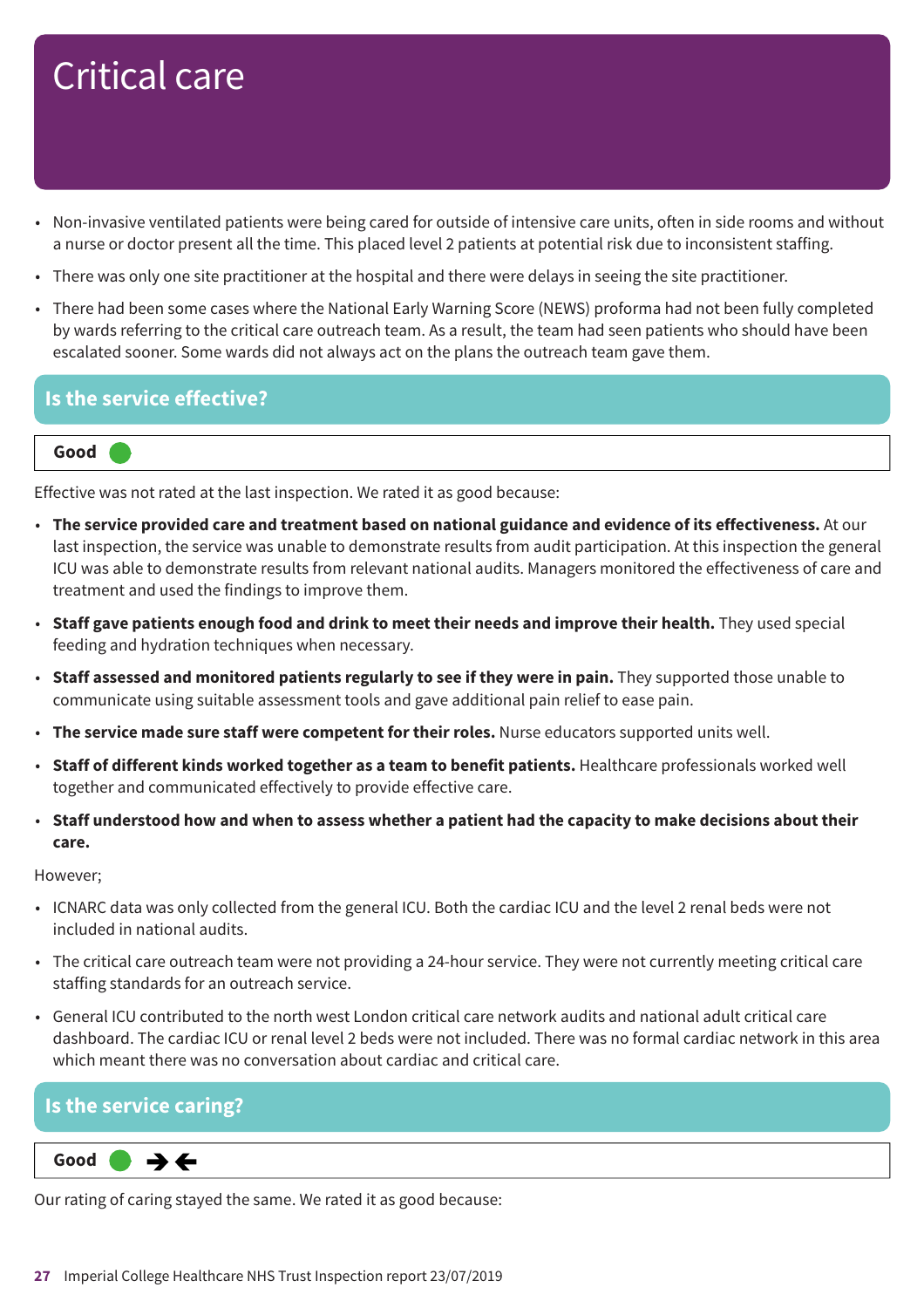- **Staff cared for patients with compassion.** Feedback from patients confirmed that staff treated them well and with kindness.
- **Staff provided emotional support to patients.** Emotional wellbeing was considered in the way patients were treated and cared for.
- **Staff involved patients and those close to them in decisions about their care and treatment.**

#### However:

There was no dedicated psychological service for critical care.

#### **Is the service responsive?**

**Up one rating Good –––** ↑

Our rating of caring improved. We rated it as good because:

- The trust planned and provided services in a way that met the needs of local people. At the previous inspection in 2014 we found the service was not always responsive to patients' needs such as providing information or allowing visits from friends and relatives to be flexible. At this inspection we found a responsive service working with patients and relatives with flexible and extended visiting hours.
- **The service took account of patients' individual needs.** Individual needs were considered in assessment and plans of treatment and care.
- **People could access the service when they needed it.** At the previous inspection in 2014 we found that due to limited capacity, admissions and transfers to the critical care units were often delayed and patients were sometimes cared for in inappropriate areas. At this inspection we found that admissions were non-delayed.
- **The service treated concerns and complaints seriously, investigated them and learned lessons from the results, and shared these with all staff.** We found good protocols for listening to patient's and relative's concerns.

However;

• Poor signage did not help navigation. The hospital was made up of an amalgamation of different buildings. Routes to wards and units were not well signposted and we observed many confused visitors asking staff for directions as did we. We found all staff were helpful in this respect. However, navigation was not helped by poor signage.



Our rating of well-led stayed the same. We rated it as requires improvement because:

- **Managers at all levels in the trust had the right skills and abilities.** However, there were three different directorates and leadership structures for critical care and there appeared to be a lack of collaborative working across the three units. We found varying degrees of assurance between the three units on an on-going basis.
- A critical care steering group was established in Hammersmith Hospital four weeks before our inspection. This was to standardise compliance with critical care standards through workstreams and identify a strategy and an appropriate governance structure. This conversation did not include De Wardener ward.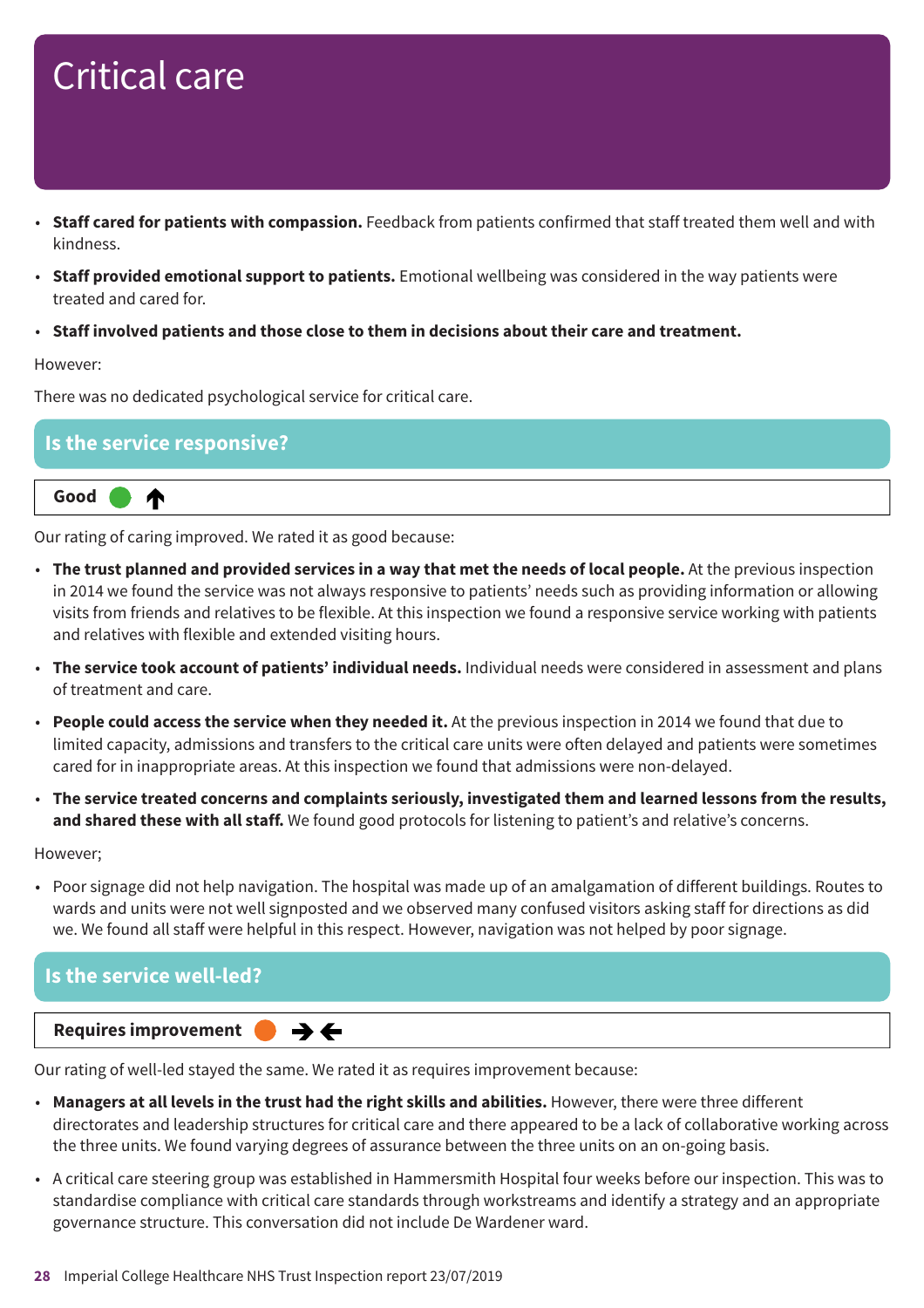- The trust was in the process of developing a vision and strategy for what it wanted to achieve with its critical care service. Critical care was now two years old as a directorate. Trust leads were in the process of developing a strategy which was awaiting ratification at the time of our inspection.
- **The trust had systems for identifying risks, planning to eliminate or reduce them.** There were several risks within critical care services that were being monitored but remained ongoing.

#### However:

- Managers at all levels in the trust had the right skills and abilities to run a service. Managers provided good leadership.
- **The trust had a systematic approach to continually improving the quality of its services.** There were good governance processes in place.
- At the previous inspection in 2014, we found that the lack of bed capacity had been on the risk register since 2008 and there was no completion date for resolving this. At this inspection we found this had been resolved.
- **Managers across critical care services promoted a positive culture that supported and valued staff, creating a sense of common purpose based on shared values.** We found a positive staff culture that promoted good quality care.
- **The trust engaged well with patients, relatives, and staff.**

## **Outstanding practice**

- A 'what matters' board had been introduced on to cardiac ICU. This was placed on the headboard where relatives' patients and nurses could write patient's likes, dislikes, hobbies, what mattered to them such as pets, football team, sport, pastimes and improve their emotional wellbeing during admission.
- There were dedicated clinical nurse educators supporting both general and cardiac ICUs, providing a good support structure, enabling critical care nursing staff to provide good care.
- There was a patient experience user group on general ICU where patients were invited back three months after discharge and given the opportunity to sit down with the group and review their experience. We were given examples where feedback from this group had resulted in several initiatives being introduced. This included visiting hours being extended, installation of glass into the unit door so that people buzzing to get in could see that staff were busy, thus easing frustration and a vending machine being located just outside the unit entrance, for closer availability of drinks and snacks.

## Areas for improvement

We found areas for improvement in this service.

#### The trust **Should Do:**

- Ensure that ongoing review on becoming compliant with intensive care staffing standards is seen through to conclusion and action.
- Ensure that staffing of the renal high dependency beds is benchmarked against national standards.
- Ensure that pharmacy support enables staff to support ward rounds.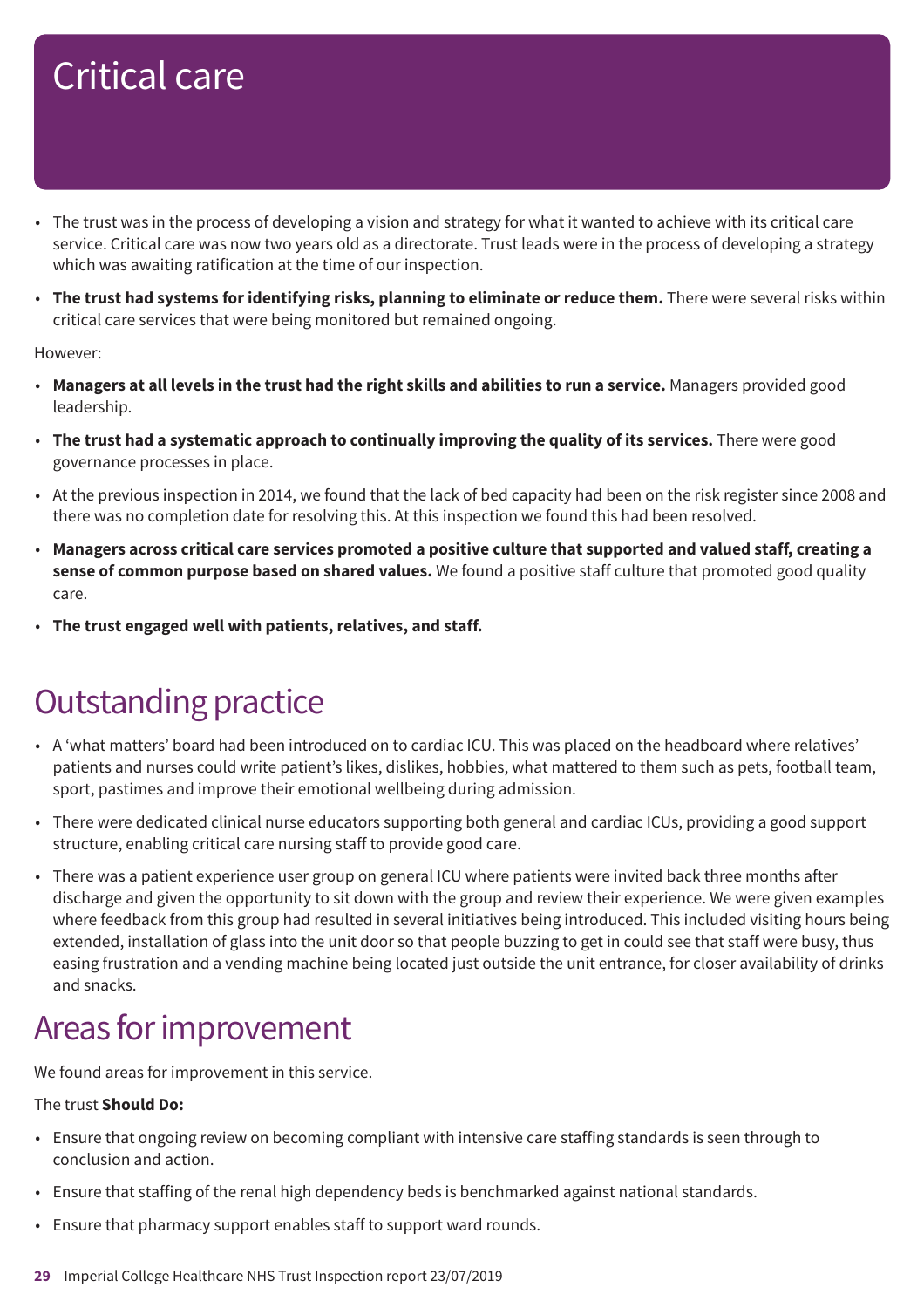- Ensure that the service risk assess the inconsistent staffing support provided to non-invasive ventilated patients being cared for outside of intensive care units.
- Ensure that wards make timely referrals to the critical care outreach team and that wards act on plans provided by them.
- Ensure that work to standardise compliance and identify a structure for critical services on the site is worked through to conclusion and action.
- Ensure that consideration is given to the inclusion of the level 2 renal beds in the steering group work to standardise compliance and identify a structure for critical services on the hospital site.
- Ensure that identified risks are worked through and resolved.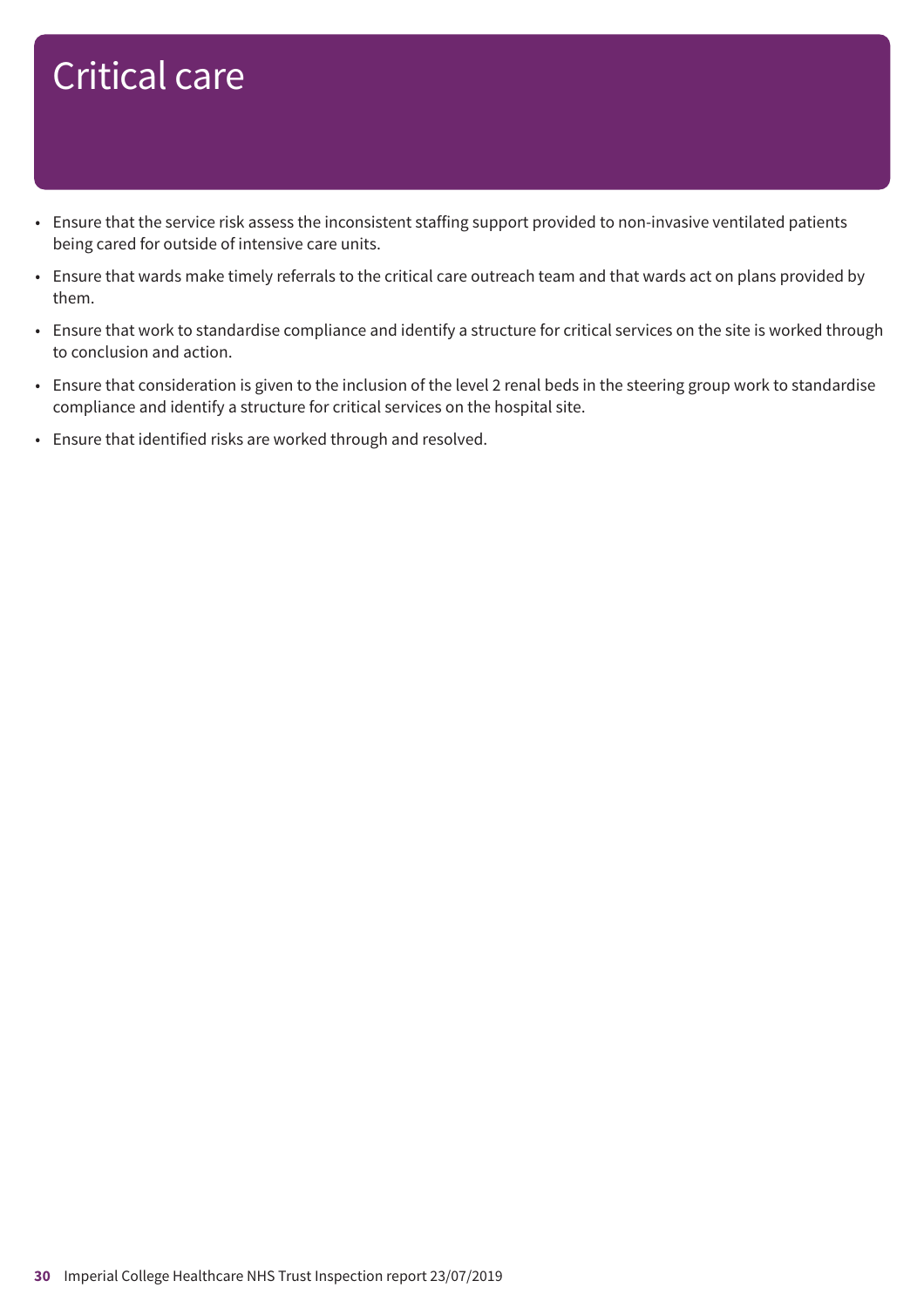#### **Same–––rating Good –––**

## Key facts and figures

The Children and Young People's service at Hammersmith Hospital operated out of one clinical area. The ambulatory care unit (also known as the David Harvey Centre) was a nine-bedded day unit that cared for children of all ages.

During the inspection we visited all clinical areas, including the ambulatory care unit, the outpatient department and the urgent care centre. Over the course of our inspection, we spoke with 15 members of staff including, senior managers, divisional directors, nurses, doctors, consultant paediatricians, members of the play team, phlebotomists and healthcare assistants.

We also spoke with 10 patients and their relatives, reception staff, administrative staff and domestic staff. We observed care and treatment and looked at 15 medical records.

#### **Summary of this service**

We rated well-led as requires improvement and safe, effective, caring and responsive as good. Our rating of this service stayed the same. We rated it as good because:

- · Staff understood how to protect patients from abuse and the service worked well with other agencies to do so. Staff had training on how to recognise and report abuse and they knew how to apply it.
- **The service controlled infection risk well.** Staff kept themselves, equipment and the premises clean. They used control measures to prevent the spread of infection.
- **The service had suitable premises and equipment and looked after them well.**
- **Staff completed and updated risk assessments for each patient.** They kept clear records and asked for support when necessary.
- **There were processes in place to care for deteriorating patients.**
- The service had enough nursing and medical staff with the right qualifications, skills, training and experience **to keep people safe from avoidable harm and to provide the right care and treatment.**
- **Staff kept detailed records of patient care and treatment.** Records were clear, up-to-date and easily available to all staff providing care.
- **The service managed patient safety incidents well.** Staff recognised incidents and reported them appropriately. Managers investigated incidents and shared lessons learned with the whole team and the wider service. When things went wrong, staff apologised and gave patients honest information and suitable support.
- **The service used safety monitoring well.** Staff collected safety information and shared it with staff, patients and visitors. Managers used this to improve the service.
- At the time of our last inspection, we found that the service carried out a very limited range of audits to ensure the service was compliant with national guidance and best practice. Since our last inspection, we found some improvements had been made in this area. **The service provided care and treatment based on national guidance and evidence of its effectiveness.**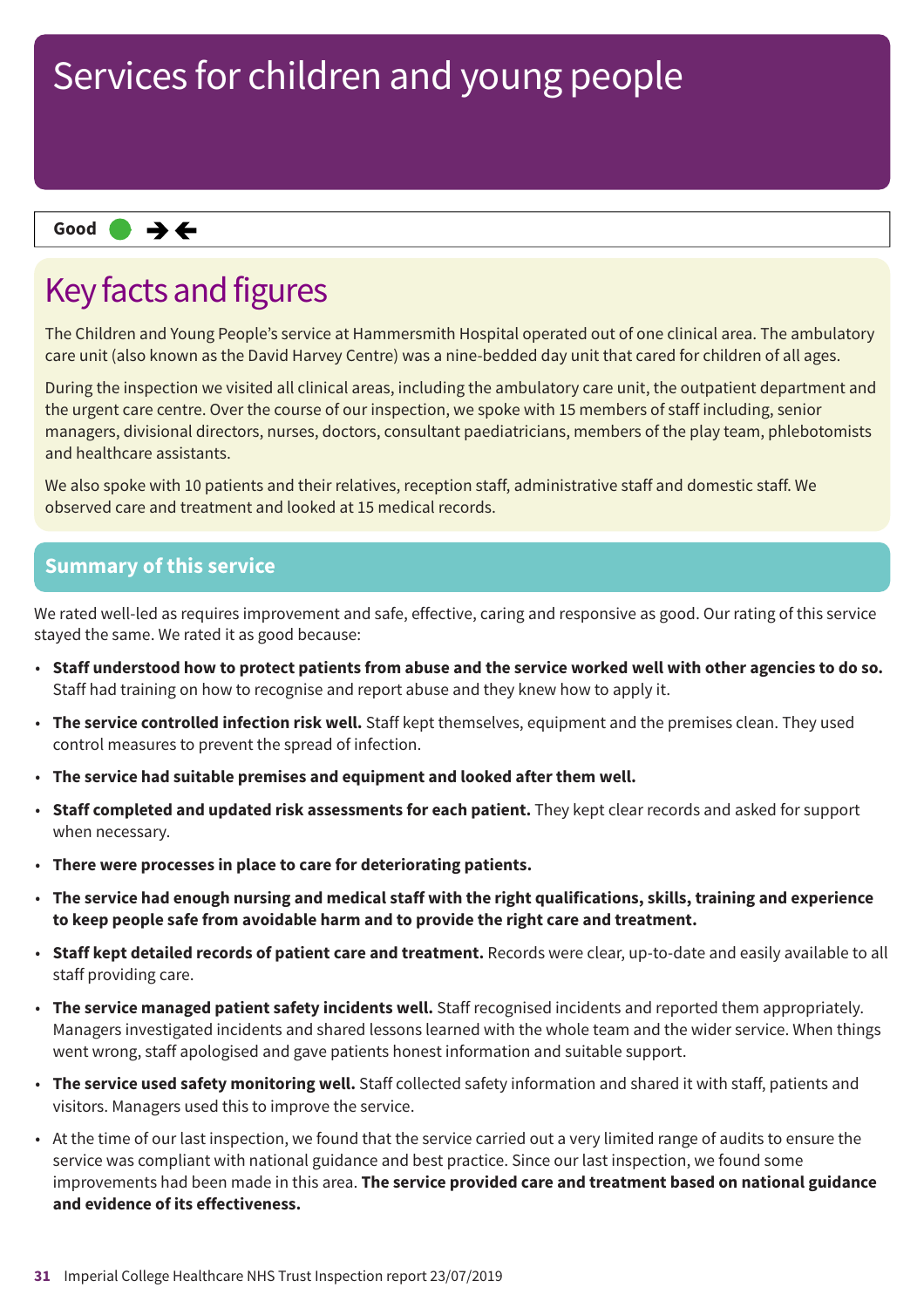- **Staff gave patients enough food and drink to meet their needs and improve their health.** The service made adjustments for patients' religious, cultural and other preferences.
- **Staff assessed and monitored patients regularly to see if they were in pain.** They supported those unable to communicate using suitable assessment tools and gave additional pain relief to ease pain
- **Managers monitored the effectiveness of care and treatment and used the findings to improve them.**
- **The service made sure staff were competent for their roles.** Managers appraised staff's work performance and held supervision meetings with them to provide support and monitor the effectiveness of the service.
- **Staff of different kinds worked together as a team to benefit patients.** Doctors, nurses and other healthcare professionals supported each other to provide good care.
- Staff understood how and when to assess whether a patient had the capacity to make decisions about their **care.** They followed the trust policy and procedures when a patient could not give consent.
- **Staff cared for patients with compassion.** Feedback from patients confirmed that staff treated them well and with kindness.
- **Staff involved patients and those close to them in decisions about their care and treatment.**
- **Staff provided emotional support to patients to minimise their distress.**
- **The trust planned and provided services in a way that met the needs of the local people.**
- **The service took account of patients' individual needs.**
- **People could access the service when they needed it.**
- **The service treated concerns and complaints seriously, investigated them and learned lessons from the results, which were shared with all staff.**
- Managers across the trust promoted a positive culture that supported and valued staff, creating a sense of **common purpose based on shared values.**
- **The unit used secure electronic systems with security safeguards.**
- The unit engaged well with patients, staff, the public and local organisations to plan and manage appropriate **services, and collaborated with partner organisations effectively.**
- The unit was committed to improving services by learning from when things go well and when they go wrong, **promoting training, research and innovation.**

#### However:

- **The service provided mandatory training in key skills to all staff** but did not make sure everyone completed it.
- At the time of inspection, there was no formal process in place to clinically assess patients waiting to be triaged in the ambulatory care unit.
- There was no band 7 unit manager or dedicated nurse for the outpatient department, with no formal interim arrangements in place at the time of inspection.
- At the time of our last inspection, we found there were no robust processes in place for monitoring the overall quality of the service. This remained the case. The David Harvey Unit was not routinely collating data such as the time taken to triage and initially assess patients as an example. Waiting times were not routinely collected, nor was the time it took for patients to be treated and discharged.
- **32** Imperial College Healthcare NHS Trust Inspection report 23/07/2019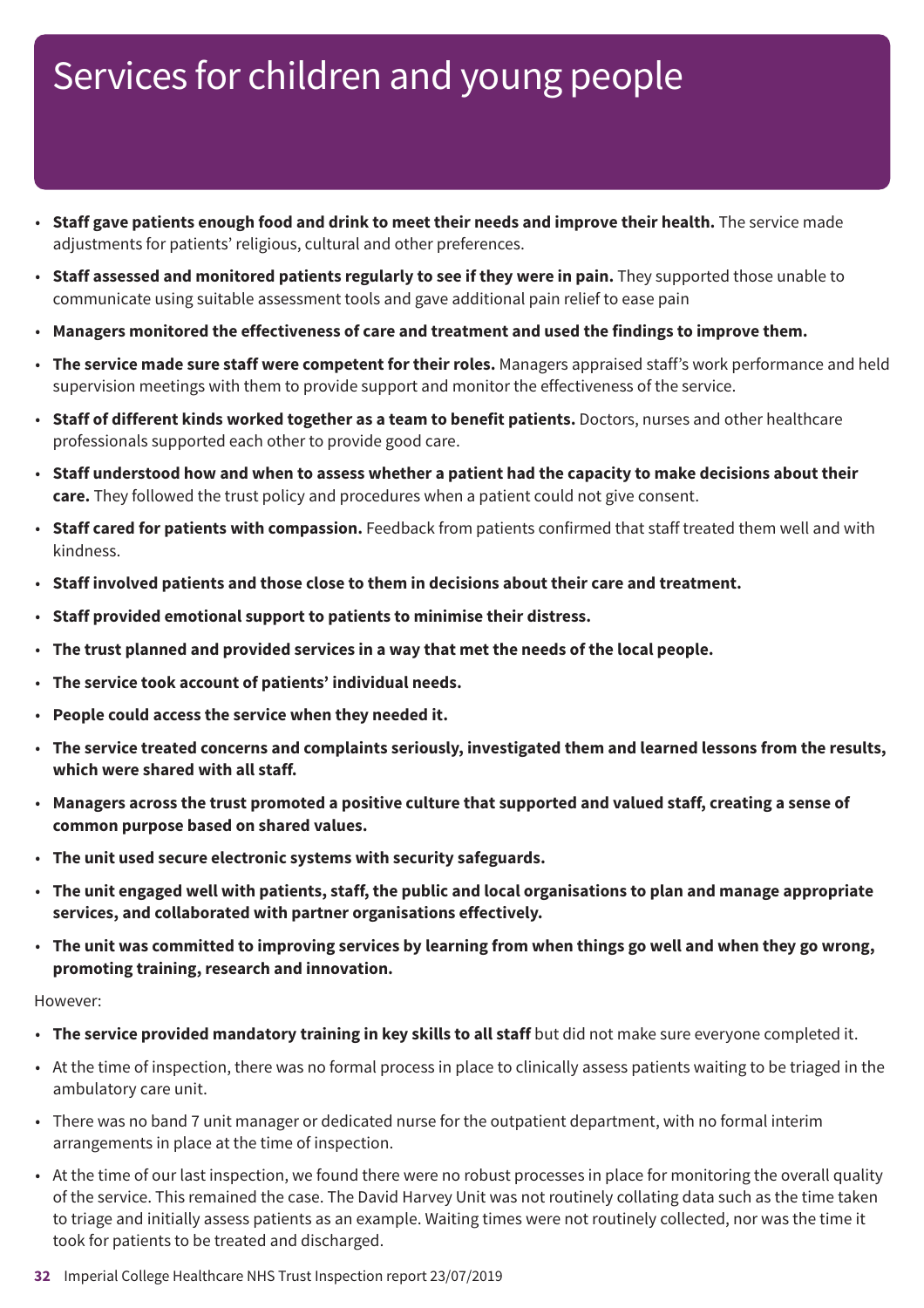- Senior staff from the unit were not always able to attend all cross-site meetings because of staffing concerns and the band 7 vacancy. Staff told us there were plans to enable video conferencing in the unit to improve attendance, but this was not in place at the time of inspection.
- Staff survey results for the division showed signs of disconnection with senior management. The NHS staff survey 2017 results showed only 35% of staff thought that senior managers tried to involve staff in important decisions. Only 25% of participants thought that communication between senior management and staff was effective and only 13% felt that senior managers acted on staff feedback.
- The service did not have good local systems to identify risks, or plan to eliminate or reduce them, in order to **cope with both the expected and unexpected.** We were not able to corroborate whether risks related to us on inspection, regarding the capacity of the unit and maintenance of estates, were formally recorded.

#### **Is the service safe?**



Our rating of safe stayed the same. We rated it as good because:

- . Staff understood how to protect patients from abuse and the service worked well with other agencies to do so. Staff had training on how to recognise and report abuse and they knew how to apply it.
- **The service controlled infection risk well.** Staff kept themselves, equipment and the premises clean. They used control measures to prevent the spread of infection.
- **The service had suitable premises and equipment and looked after them well**.
- **Staff completed and updated risk assessments for each patient.** They kept clear records and asked for support when necessary.
- There were processes in place to care for deteriorating patients.
- The service had enough nursing and medical staff with the right qualifications, skills, training and experience **to keep people safe from avoidable harm and to provide the right care and treatment.**
- **Staff kept detailed records of patient care and treatment.** Records were clear, up-to-date and easily available to all staff providing care.
- T**he service managed patient safety incidents well.** Staff recognised incidents and reported them appropriately. Managers investigated incidents and shared lessons learned with the whole team and the wider service. When things went wrong, staff apologised and gave patients honest information and suitable support.
- **The service used safety monitoring well.** Staff collected safety information and shared it with staff, patients and visitors. Managers used this to improve the service.

However:

- **The service provided mandatory training in key skills to all staff** but did not make sure everyone completed it.
- There was no formal cleaning schedule for toys.
- At the time of inspection, there was no formal process in place to clinically assess patients waiting to be triaged in the ambulatory care unit.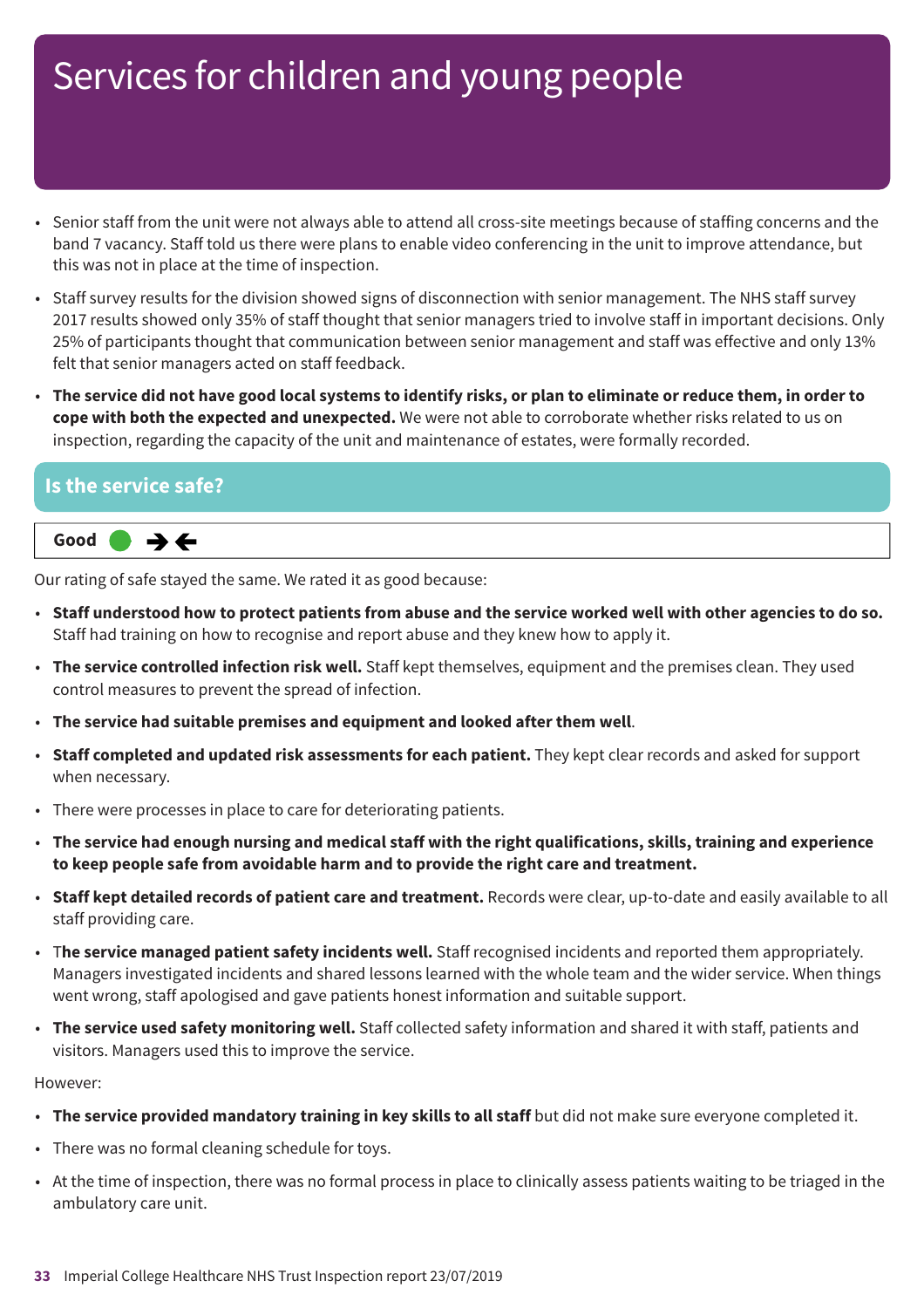#### **Is the service effective?**



Our rating of effective improved. We rated it as good because:

- At the time of our last inspection, we found that the service carried out a very limited range of audits to ensure the service was compliant with national guidance and best practice. Since our last inspection, we found some improvements had been made in this area. **The service provided care and treatment based on national guidance and evidence of its effectiveness.**
- **Staff gave patients enough food and drink to meet their needs and improve their health.** The service made adjustments for patients' religious, cultural and other preferences.
- **Staff assessed and monitored patients regularly to see if they were in pain.** They supported those unable to communicate using suitable assessment tools and gave additional pain relief to ease pain
- **Managers monitored the effectiveness of care and treatment and used the findings to improve them.**
- **The service made sure staff were competent for their roles.** Managers appraised staff's work performance and held supervision meetings with them to provide support and monitor the effectiveness of the service.
- **Staff of different kinds worked together as a team to benefit patients.** Doctors, nurses and other healthcare professionals supported each other to provide good care.
- Staff understood how and when to assess whether a patient had the capacity to make decisions about their **care.** They followed the trust policy and procedures when a patient could not give consent.

#### **Is the service caring?**



Our rating of caring stayed the same. We rated it as good because:

- **Staff cared for patients with compassion.** Feedback from patients confirmed that staff treated them well and with kindness.
- **Staff involved patients and those close to them in decisions about their care and treatment.**
- **Staff provided emotional support to patients to minimise their distress.**

#### **Is the service responsive?**

**Same–––rating Good –––**  $\rightarrow$   $\leftarrow$ 

Our rating of responsive stayed the same. We rated it as good because:

- **The trust planned and provided services in a way that met the needs of the local people.**
- **The service took account of patients' individual needs.**
- **People could access the service when they needed it.**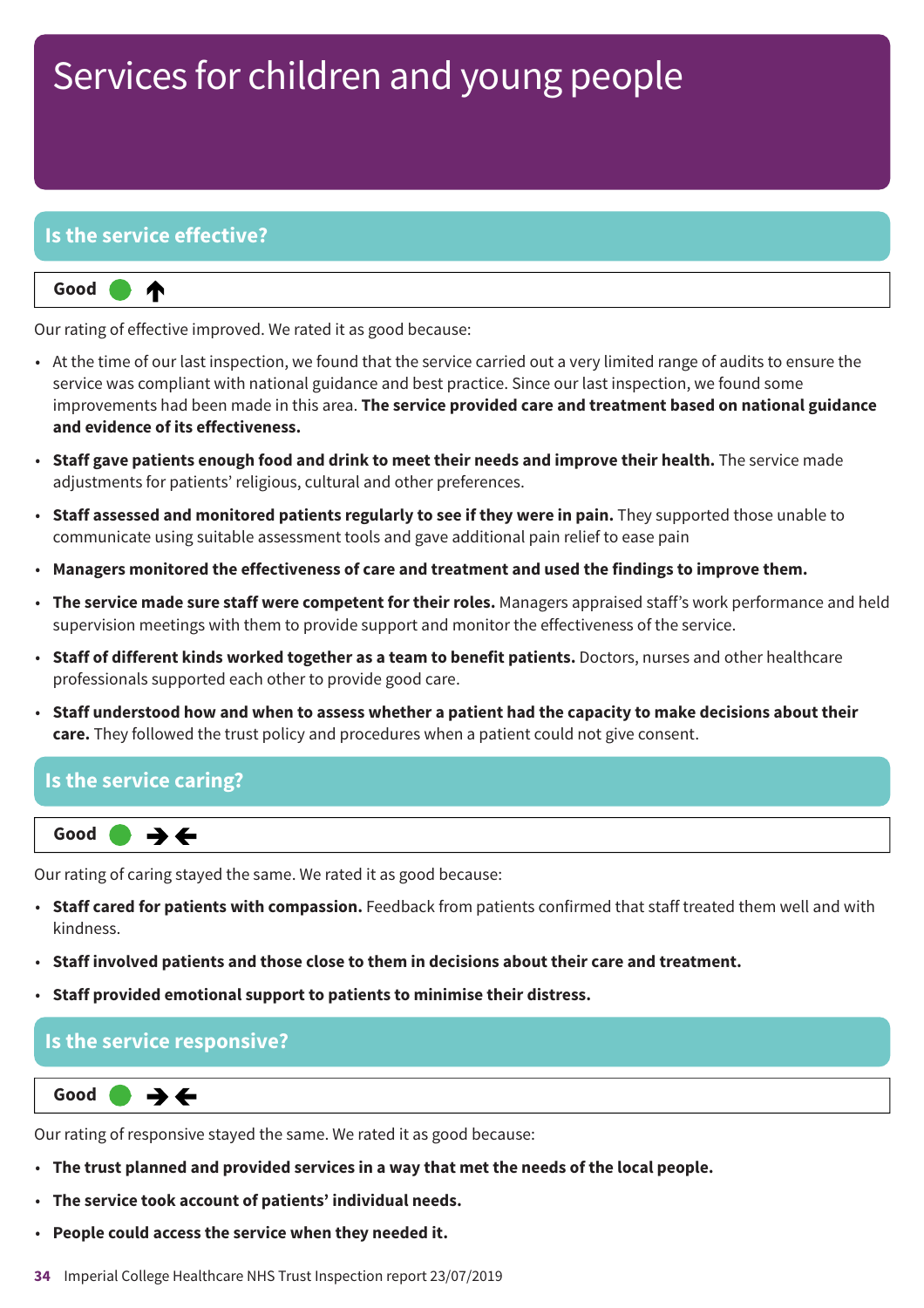• **The service treated concerns and complaints seriously, investigated them and learned lessons from the results, which were shared with all staff.**

However:

Waiting times were not audited in the ambulatory care unit.



Our rating of well-led stayed the same. We rated it as requires improvement because:

- At our last inspection, we found that there was no formalised vision or strategy for the ambulatory care unit or children's outpatient department at Hammersmith Hospital. The service still had no formalised or dated strategy in place.
- At the time of our last inspection, we found there were no robust processes in place for monitoring the overall quality of the service. This remained the case. The David Harvey Unit was not routinely collating data such as the time taken to triage and initially assess patients as an example. Waiting times were not routinely collected, nor was the time it took for patients to be treated and discharged.
- Senior staff from the unit were not always able to attend all cross-site meetings because of staffing concerns and the band 7 vacancy. Staff told us there were plans to enable video conferencing in the unit to improve attendance, but this was not in place at the time of inspection.
- The service did not have good local systems to identify risks, or plan to eliminate or reduce them, in order to **cope with both the expected and unexpected.** We were not able to corroborate whether risks related to us on inspection, regarding the capacity of the unit and maintenance of estates, were formally recorded.
- There was no band 7 unit manager or dedicated nurse for the outpatient department, with no formal interim arrangements in place at the time of inspection.
- Staff survey results for the division showed signs of disconnection with senior management. The NHS staff survey 2017 results showed only 35% of staff thought that senior managers tried to involve staff in important decisions. Only 25% of participants thought that communication between senior management and staff was effective and only 13% felt that senior managers acted on staff feedback.
- There was no central log for child safeguarding cases.

However:

- Managers across the trust promoted a positive culture that supported and valued staff, creating a sense of **common purpose based on shared values.**
- **The unit used secure electronic systems with security safeguards.**
- The unit engaged well with patients, staff, the public and local organisations to plan and manage appropriate **services, and collaborated with partner organisations effectively.**
- . The unit was committed to improving services by learning from when things go well and when they go wrong, **promoting training, research and innovation.**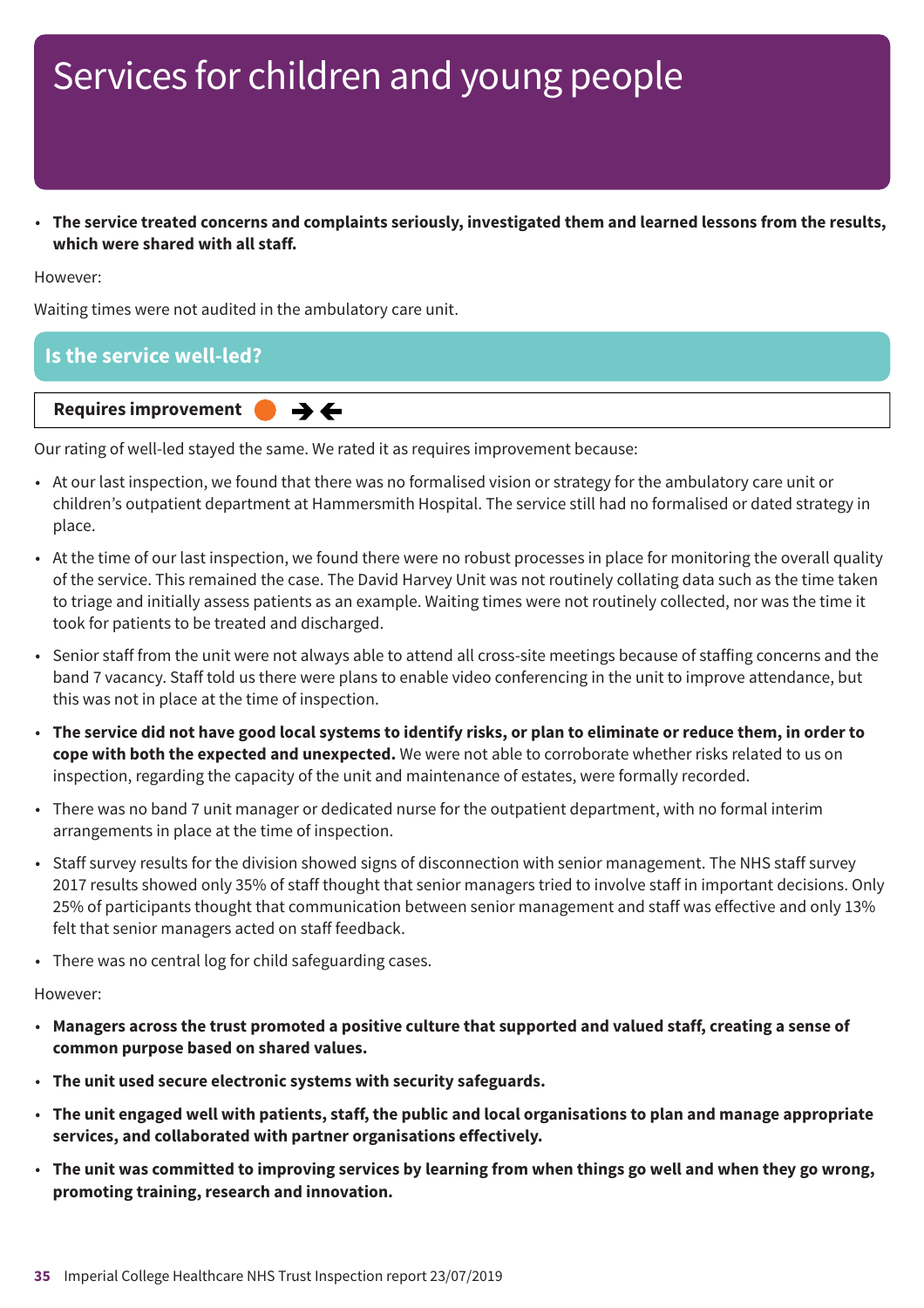## **Outstanding practice**

- The unit had continued the 'Connecting Care for Children' initiative that we observed at the time of the last inspection. This initiative had been designed to assist in the integration of child healthcare across primary, secondary and tertiary services. The intention was to provide primary care providers with access to specialist paediatric advice, by way of the hospital team delivering community led surgeries incorporating education, training, professional support and outreach clinics. In addition, GPs could access consultant paediatricians via telephone and email, with a same-day response to help reduce the risk of unnecessary admission to hospital. The scheme aimed to empower patients and their parents/carers to self-manage their own care, to provide peer support to others and to engage with local GPs and primary care nursing staff by acting as practice champions.
- Since the previous inspection, the service had built upon the success of the 'Connecting Care for Children' initiative and was now hosting an educational programme funded by Health Education England (HEE) as part of their 'Partnerships in Innovative Education' (PIE) initiative. This programme aimed to create GPs who could be local child health leads. The recruited GPs worked alongside paediatricians in the unit. As a result, these GPs were exposed to, and became comfortable managing, complex cases traditionally referred to secondary care. This programme also facilitated joint clinical development, diversified the staff mix at the unit, strengthened connections with community teams, and helped to establish further community initiatives.

Areas for improvement

## Areas for improvement

We found the following areas of improvement.

#### The trust **Should Do:**

- The trust should ensure the unit has a formal protocol in place for how often and when toys should be cleaned.
- The trust should ensure that the role of the 'safe to wait' nurse is formalised in order to maintain the safety of patients waiting to be triaged in the ambulatory care unit.
- The trust should consider putting into place appropriate formal interim arrangements until the band 7 unit manager position is filled.
- The trust should follow through with plans introduce video conferencing capability to the unit to enable greater unit involvement in wider directorate and divisional meetings.
- The service should consider routinely collating data such as waiting times and the time it takes patients to be treated and discharged.
- The trust should consider putting into place a formalised strategy in place for the service.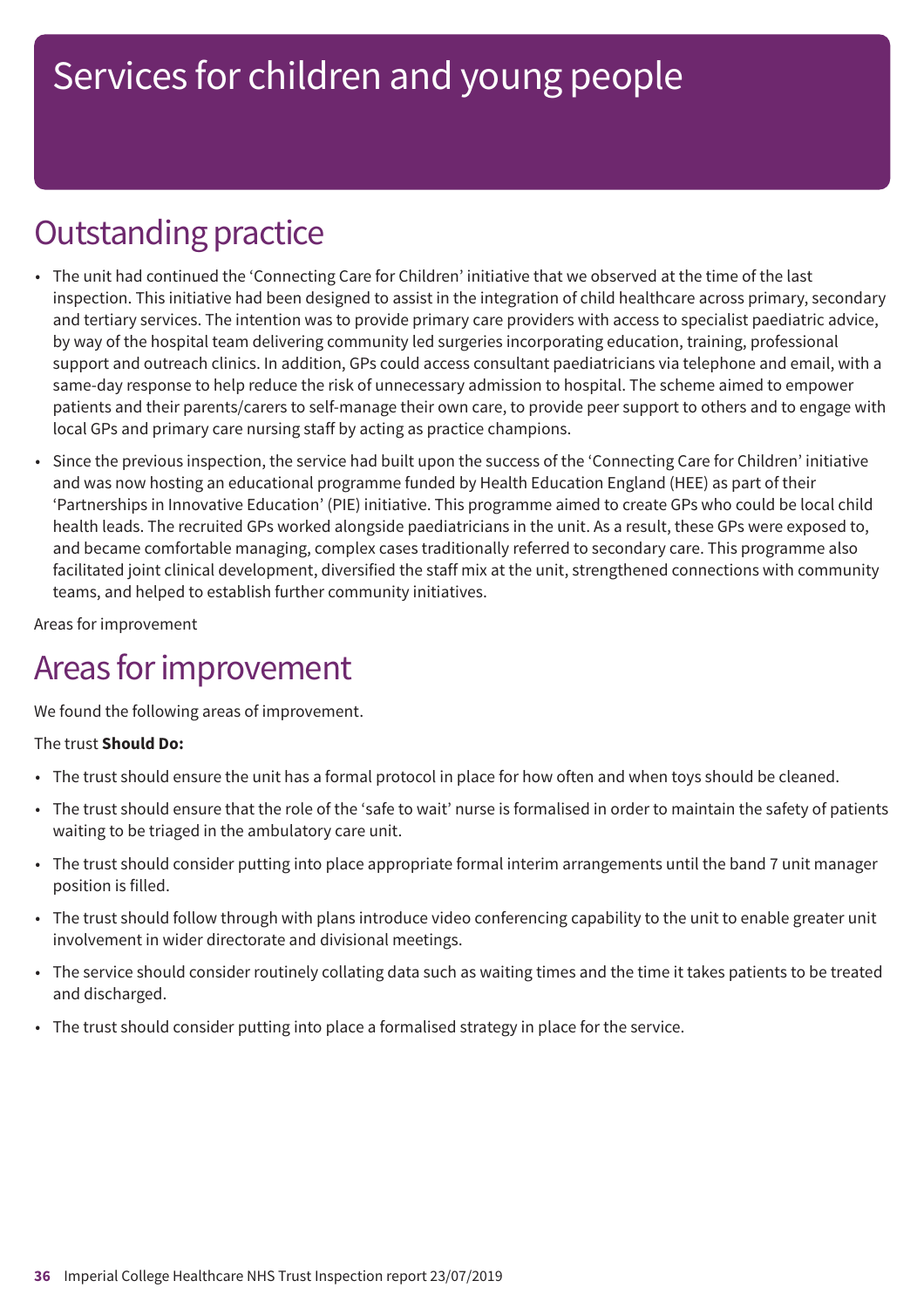

# Queen Charlottes and Chelsea Hospital

Du Cane Road London W12 0AE Tel: 02033113311 www.imperial.nhs.uk

#### Key facts and figures

Imperial College Healthcare NHS Trust was formed on October 1, 2007 by merging St Mary's NHS Trust and Hammersmith Hospitals NHS Trust and integrating with the faculty of medicine at Imperial College London.

The trust has 12 registered locations and employs almost, 11,000 staff. The registered locations are:

- Queen Charlottes and Chelsea Hospital
- Western Eye Hospital
- Hammersmith Hospitals
- Northwick Park Renal Centre
- Ealing Renal Satellite Unit
- St Charles and Hammersmith Renal Centres
- West Middlesex Renal Centre
- Brent Renal Centre
- Charing Cross Hospital
- St Mary's Hospital
- Hayes Renal Centre
- Watford Renal Centre

The trust has an estimated range of population served is between 1,500,000 and 2,000,000 people.

The trust has a total of 1,412 inpatient beds spread across various locations:

- 733 Medical beds
- 302 Surgical beds
- 70 Children's beds
- 140 Maternity beds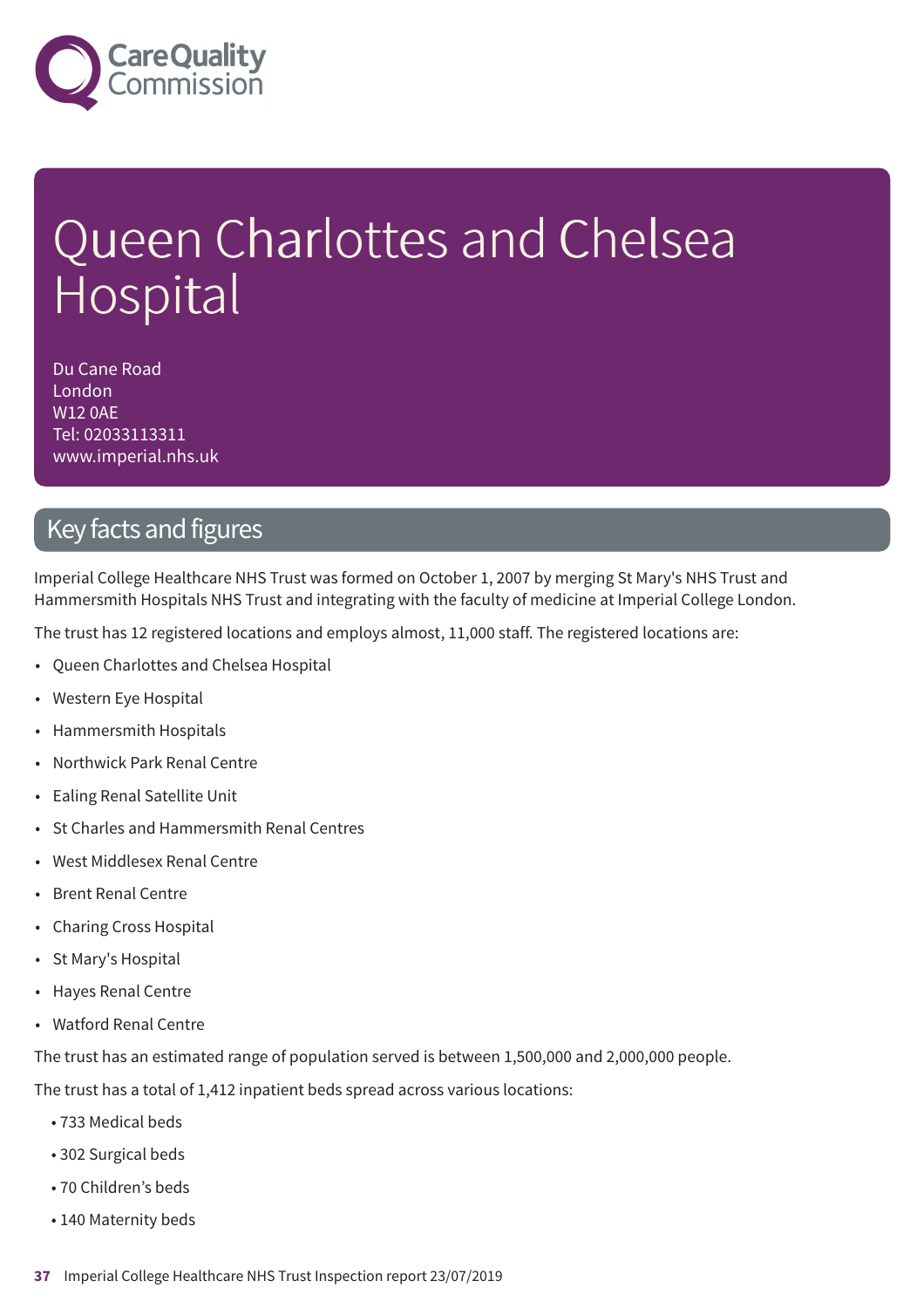# Summary of findings

• 136 Critical Care beds

### Summary of services at Queen Charlottes and Chelsea Hospital

#### **Up––– two ratings Outstanding**

Our rating of services improved. We rated it as outstanding because caring and responsive was outstanding and safe, effective and well-led were good.

- The ratings for safe, caring, responsive and well-led had improved since our last inspection in 2014. The ratings for effective had remained the same.
- We inspected Maternity services as part of this inspection in March 2019 to check if improvements had been made. We had previously inspected this service as part of the Maternity and Gynaecology services, so this was the first time we rated this service as a standalone Maternity service. We rated the service as outstanding because caring and responsive was outstanding, with safe, effective and well-led being good.
- We inspected Neonatal services as part of this inspection in March 2019 to check if improvements had been made. Our rating of the service had improved. We rated the service as good because caring was outstanding, with safe, effective, responsive and well-led being good.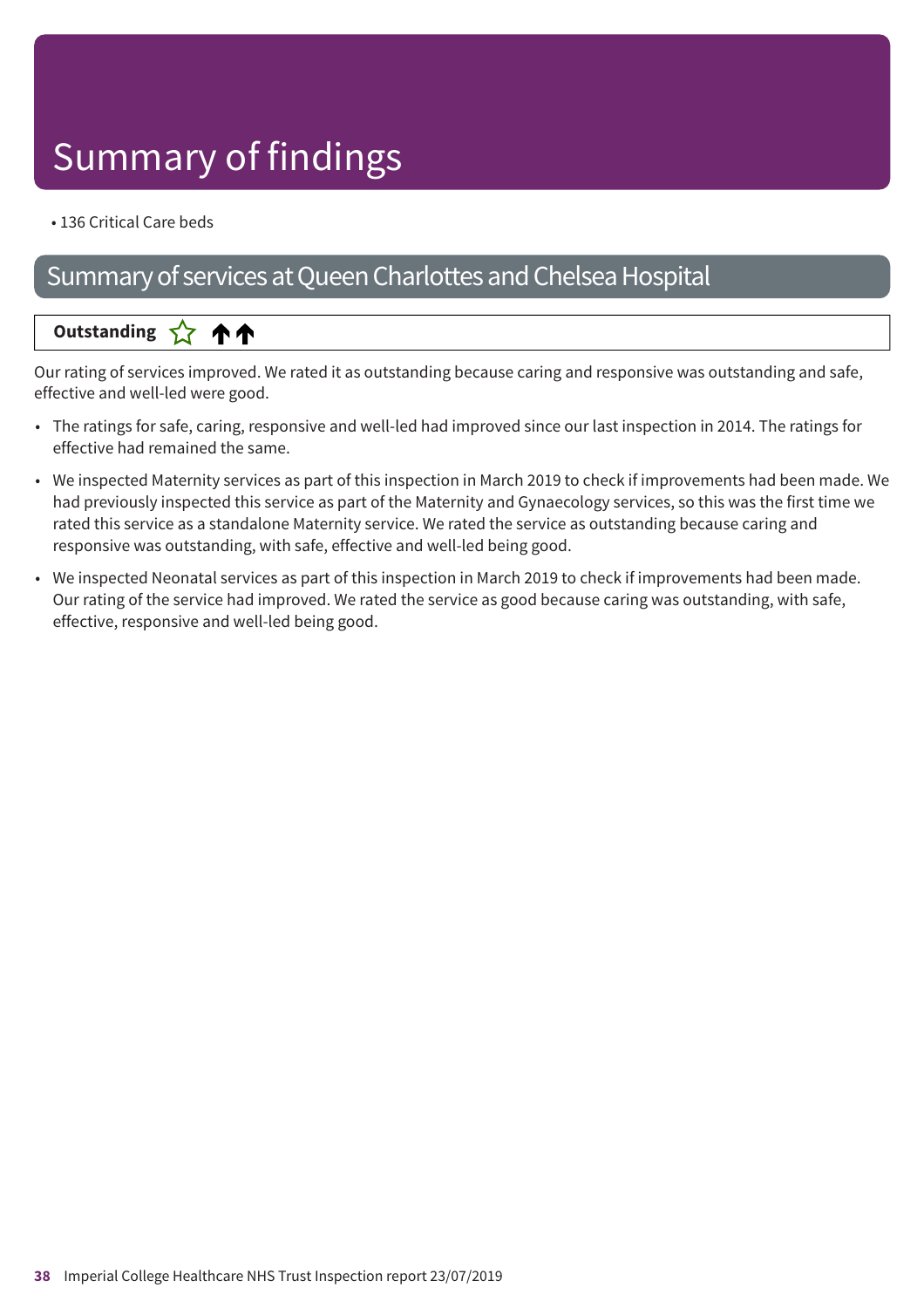

#### **Outstanding**

### Key facts and figures

We previously inspected maternity jointly with gynaecology, so we cannot compare our new ratings directly with previous ratings. Our rating of maternity services was good because:

The core maternity service is provided from two hospital sites, Queen Charlotte's and Chelsea Hospital (QCCH) and St Mary's Hospital (SMH), along with some community clinics

QCCH is a maternity, women's and level 3 neonatal care hospital. It provides antenatal, intrapartum and postnatal care to both low and high-risk women. It provides tertiary specialist services in obstetric medicine for pregnancies with complex medical diseases, foetal medicine with expertise in in-utero transfusions and laser therapy, and prematurity.

It has a high dependency unit where level 2 and some level 3 critical care pregnant and postnatal patients are cared for. Midwifery-led services are provided in the co-located birth centre. QCCH also has a seven-bed private patient ward which is also managed by the maternity service.

*(Source: Routine Provider Information Request (RPIR) – Context acute)*

From July 2017 to June 2018 there were 8,829 deliveries at the trust.

At Queen Charlotte's and Chelsea Hospital there were approximately 450 to 500 deliveries each month, approximately 65% of the total deliveries at the trust.

We carried out an announced inspection of the maternity service on 26 to 28 February 2019. During our inspection, we visited all clinical areas in the service including labour ward, theatres, antenatal and postnatal wards, the birth centre, transitional care, antenatal clinics, fetal medicine unit, day assessment unit and Sir Stanley Clayton ward. The inspection focussed on the acute service provided at QCCH and did not inspect the community service.

The maternity service consisted of an antenatal clinic on the ground floor, specialist fetal medicine unit and post natal ward on the second floor, labour ward on the third floor linked to the antenatal ward and triage area on the same floor but on the Hammersmith Hospital site accessible for staff via a corridor from QCCH. Next to the labour ward was the midwife led birth centre. The labour ward had 20 delivery rooms, four high risk beds and a two-bed high dependency unit and two operating theatres and recovery area located adjacent to the labour ward.

We spoke with six women and their relatives and approximately 50 members of staff, including midwives, consultants, anaesthetists, senior managers, pharmacist, matrons, midwifery risk leads, perinatal mental health team and support staff. We observed care and treatment and reviewed seven medical care records and prescription charts. We also reviewed the trust's performance data. We observed one multidisciplinary meeting, two handovers and one procedure.

#### **Summary of this service**

We previously inspected maternity jointly with gynaecology, so we cannot compare our new ratings directly with previous ratings. Our rating of maternity services was outstanding because:

- **The service provided mandatory and maternity specific training in key skills to all staff.** The majority of staff received up-to-date mandatory training. Compliance with core maternity specific mandatory training and skills, such as cardiotocography interpretation, was 98.6%.
- **39** Imperial College Healthcare NHS Trust Inspection report 23/07/2019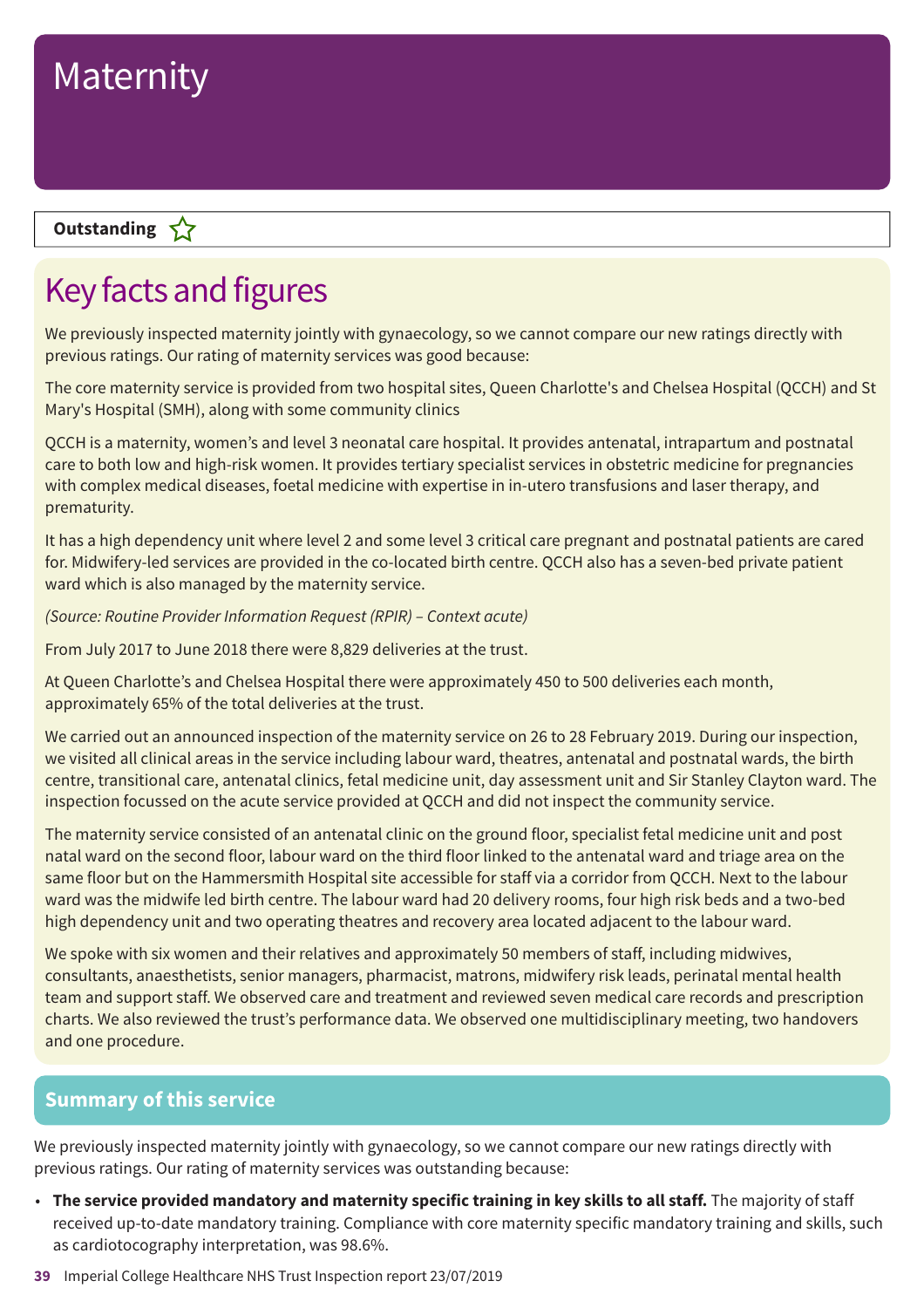- The trust had clear systems, processes and practices in place to safeguard adults and children from avoidable **harm, abuse and neglect that reflected relevant legislation and local requirements.** Staff understood how to protect patients from abuse and the service worked collaboratively with other agencies to do so. Staff had training on how to recognise and report abuse and they knew how to apply it.
- There was an effective system in place to assess, respond to and manage risks to patients. Staff could recognise and respond to signs of deterioration and emergencies. Staff completed and updated risk assessments for each patient.
- **The service managed patient safety incidents well.** Staff recognised incidents and reported them appropriately. Managers investigated incidents and shared lessons learned with the whole team and the wider service. When things went wrong, staff apologised and gave patients honest information and suitable support. This was an improvement from the last inspection.
- **The service followed best practice when prescribing, giving, recording and storing medicines.**
- **Staff gave patients enough food and drink to meet their needs and improve their health.** They used special feeding and hydration techniques when necessary. The service made adjustments for patients' religious, cultural and other preferences.
- **Staff assessed and monitored patients regularly to see if they were in pain.** The service performed better than the national recommendations and standards on the waiting time for epidurals and the average on women receiving obstetric anaesthesia during caesarean sections.
- **Managers monitored the effectiveness of care and treatment and used the findings to improve them.** The service performed better than average on all outcomes in the 2017 National Neonatal Audit.
- **The service made sure staff were competent for their roles.** Managers appraised staff's work performance and meetings with them to provide support and monitor the effectiveness of the service.
- The midwifery and medical staff supported women that accessed the maternity service to live healthier lives and manage their own health, care and wellbeing.
- **Staff treated and cared for women with compassion, patience, dignity and respect.** Feedback from people who used the service and their relatives was continually positive about the care they received and the way staff treated them.
- There was a strong, visible person-centred culture in the service and relationship between staff and patients was strong and supportive.
- **The hospital planned and provided services in a way that met the needs of local people.** Between April 2018 and January 2019, 100% women had a named midwife whom they saw at their first appointment. Women might not see that midwife at every appointment but would see one of a small team at that clinic.
- **People could access the service when they needed it.** Women were given a choice of times and dates for antenatal clinic appointments. There were clear pathways for all pregnant women to access the right services for their needs, with excellent access to specialist midwives.
- Patient needs and preferences were considered and acted on to ensure services were delivered to meet those **needs.** Staff tried to arrange patient antenatal appointments together for the same day to meet patients' commitments such as work.
- The service was responsive to parents who had suffered a loss, such as miscarriage, stillbirth or neonatal death. The services provided extensive support and resources to bereaved women and were committed to continually improving the care and services they provided for bereaved parents.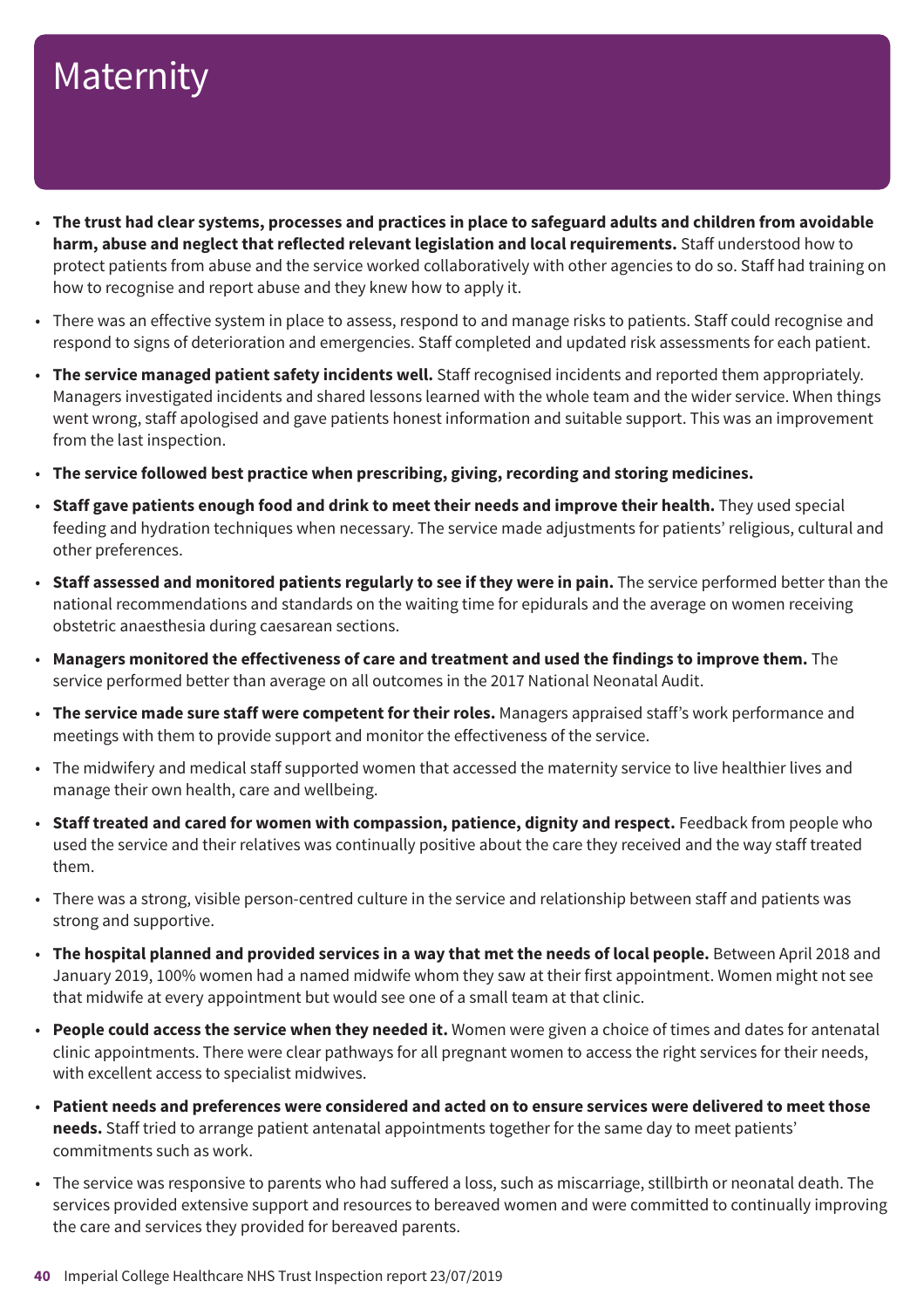- **The service treated concerns and complaints seriously, investigated them and learned lessons from the results, which were shared with all staff.** Action plans were developed and monitored in response to complaints to prevent similar problems recurring.
- There was a high level of staff satisfaction across all disciplines and equality groups. Staff were proud of working in the service, spoke highly of the culture and the improvement they had made to the service since the last inspection.
- The service had a vision for what it wanted to achieve and workable plans to turn it into action, which it **developed with staff, patients, and local community groups.**

However;

- There were inconsistencies in the monitoring of emergency equipment to ensure it was safe and effective for patient use.
- The midwife to birth ratio was 1:28 which was below national recommendation of 1:26.

#### **Is the service safe?**



We previously inspected maternity jointly with gynaecology, so we cannot compare our new ratings directly with previous ratings. We rated safe as good because:

#### • **The service provided mandatory training in key skills to all staff.**

The majority of staff had received up-to-date mandatory, statutory and clinical training, including cardiotocograph interpretation for midwives.

- . Staff understood how to protect patients from abuse and the service worked well with other agencies to do so. Staff had training on how to recognise and report abuse and they knew how to apply it.
- The service controlled infection risk well. Staff adhered to infection prevention and control practice and kept **equipment, and the premises clean. They used control measures to prevent the spread of infection.**
- Staff completed and updated risk assessments for each patient. They kept clear records and asked for support **when necessary.** Staff used the modified early obstetric warning score (MEOWS) tool to observe mothers and the newborn early warning trigger and track (NEWTT) tool for babies at risk of clinical deterioration. Staff had training on when to escalate and to refer appropriately for medical help. Staff used the World Health Organisation (WHO) checklist for surgical practice and operations. This ensured safety for patients.
- Staff had the right qualifications, skills, training, and experience to keep people safe from avoidable harm and **to provide the right care and treatment.** Women in established labour had one to one midwife care. There was sufficient obstetric cover on the wards to meet national recommendations.
- **Staff kept detailed records of patients' care and treatment.** Records were clear, up-to-date, and easily available to all staff providing care.
- **The service followed best practice when prescribing, administering, and recording medicines.**
- **Staff recognised incidents and reported them appropriately.** The service managed patient safety incidents well. Managers investigated incidents and shared lessons learned with the whole team and the wider service. When things went wrong, staff apologised and gave patients honest information and suitable support.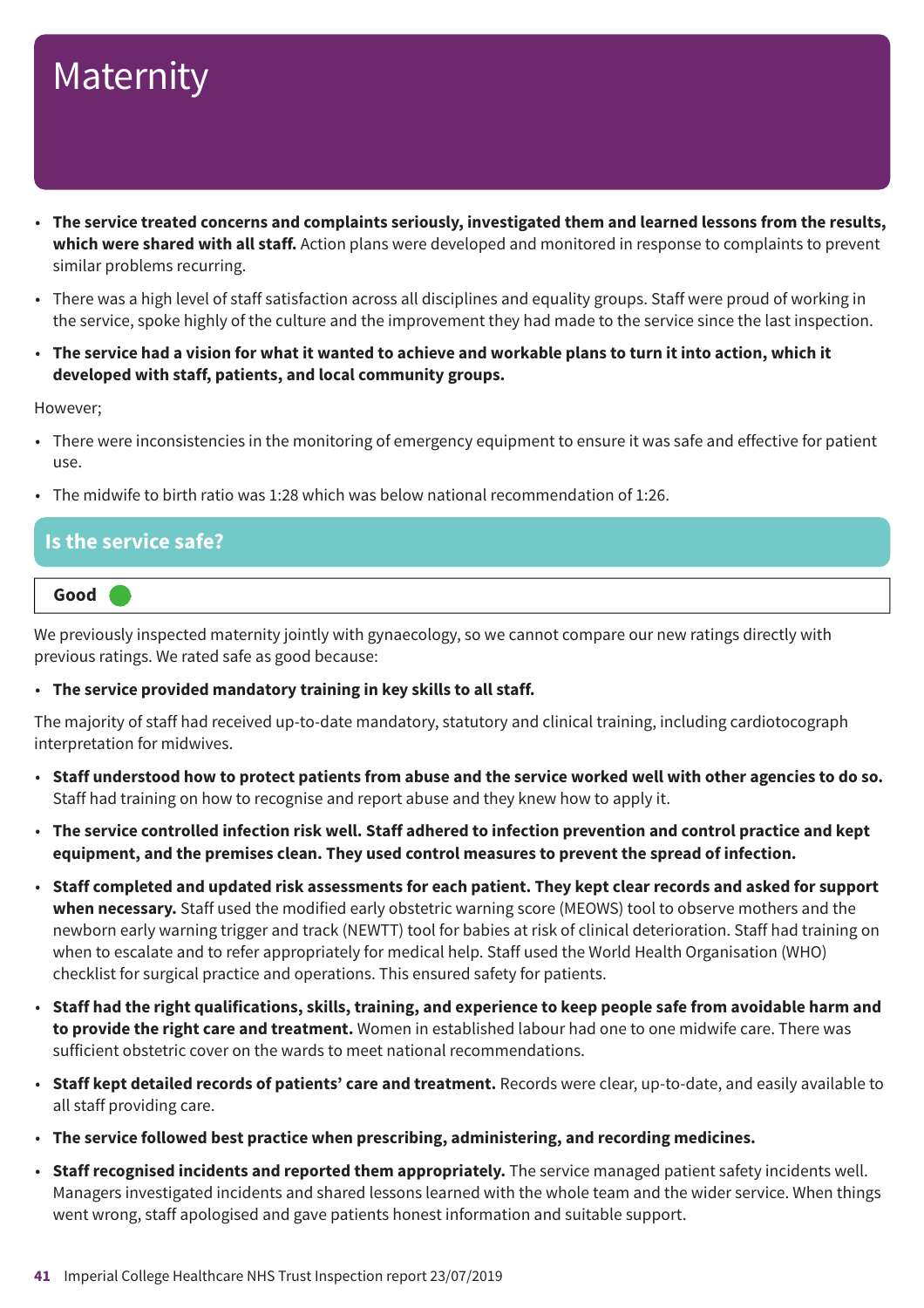• **The service used safety monitoring results well.** Staff collected safety information and shared it with staff, patients, and visitors. Managers used this to improve the service.

However:

- There were inconsistencies in the monitoring of emergency equipment to ensure it was safe and effective for patient use.
- The midwife to birth ratio was 1:28 which was below the national recommendation of 1:26.

#### **Is the service effective?**

**Good –––**

We previously inspected maternity jointly with gynaecology, so we cannot compare our new ratings directly with previous ratings. We rated effective as good because:

- **The service provided care and treatment based on national guidance and evidence of its effectiveness.**
- **Staff gave patients enough food and drink to meet their needs and improve their health.** They used special feeding and hydration techniques when necessary.
- **Staff assessed and monitored patients regularly to see if they were in pain.** They supported those unable to communicate using assessment tools and gave additional pain relief to ease pain.
- **Managers monitored the effectiveness of care and treatment and used the findings to improve them**. They compared local results with those of other services to learn from them.
- **The service made sure staff were competent for their roles**. Managers appraised most of the staff's work performance and held supervision meetings with them to provide support and monitor the effectiveness of the service.
- **Staff of different kinds worked together as a team to benefit women**. Doctors, nurses, and other healthcare professionals supported each other to provide good care. There was a strong focus on multidisciplinary team work with specialists to improve outcomes for women and babies.
- **The maternity service was available seven days a week.** There was suitable provision of services at all times to ensure care and treatment delivery and supporting achievement of the best outcomes for patients.
- **Staff provided health promotion advice and supported women and families appropriately**.
- Staff understood how and when to assess whether a patient had the capacity to make decisions about their care. They followed the trust policy and procedures when a patient could not give consent.

#### **Is the service caring?**

#### **Outstanding**

We previously inspected maternity jointly with gynaecology, so we cannot compare our new ratings directly with previous ratings. We rated it as outstanding because: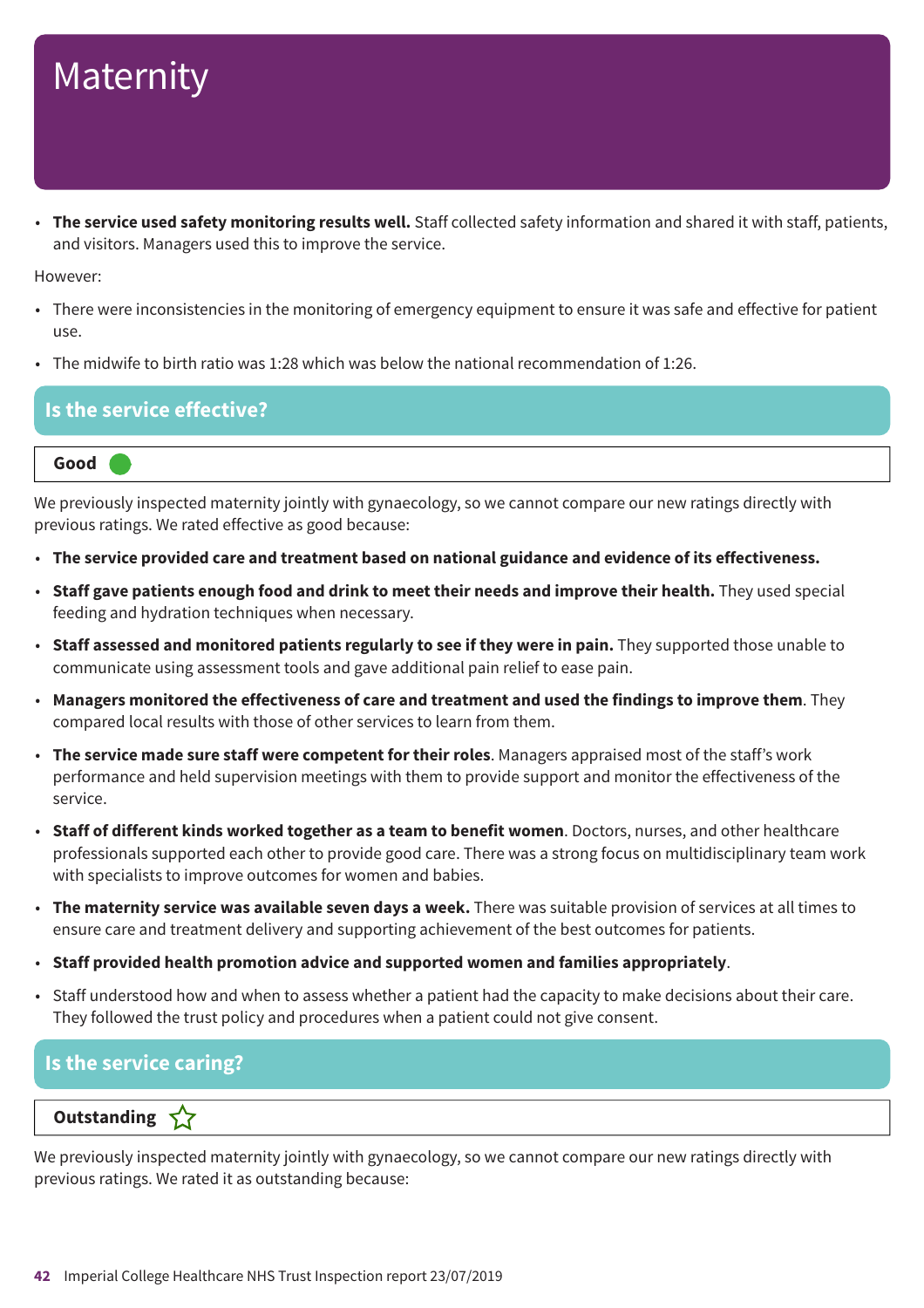- **Staff cared for women with compassion.** Feedback from patients confirmed that staff treated them well and with kindness. All women we spoke with reported very positively on their experiences, and the kindness, skill and supportiveness of staff.
- We saw staff behaving compassionately and with patience towards women.
- Staff were conscious of the need to protect the dignity and privacy of women in all areas of the service.
- **Staff involved patients and those close to them in decisions about their care and treatment.**
- Partners were made to feel welcome and involved in their partner's pregnancy, labour and birth, and able to stay with their partner and baby on the post-natal ward.
- **Staff provided emotional support to patients to minimise their distress.** Specialist staff offered sensitive management of loss to parents who had suffered a loss, such as miscarriage, stillbirth or neonatal death. The services provided extensive support and resources to bereaved women and were committed to continually improving the care and services they provided for bereaved parents.

#### **Is the service responsive?**

#### **Outstanding**

We previously inspected maternity jointly with gynaecology, so we cannot compare our new ratings directly with previous ratings. We rated it as outstanding because:

- **The hospital planned and provided services in a way that met the needs of local people.** Between April 2018 and January 2019, 100% women had a named midwife whom they saw at their first appointment. Women might not see that midwife at every appointment but would see one of a small team at that clinic.
- The maternity service was planned and provided in a way that promoted equality. The service met and supported the individual needs and preferences of the population that accessed the service, including those with complex or additional needs. The service worked closely with women, clinical networks, and other stakeholders to plan the delivery of care and treatment.
- **People could access the service when they needed it.** Women were given a choice of times and dates for antenatal clinic appointments.
- There were clear pathways for all pregnant women to access the right services for their needs, with excellent access to specialist midwives.
- Patient needs and preferences were considered and acted on to ensure services were delivered to meet those **needs.** Staff tried to arrange patient antenatal appointments together for the same day to meet patients' commitments such as work.
- The service was responsive to parents who had suffered a loss, such as miscarriage, stillbirth or neonatal death. The services provided extensive support and resources to bereaved women and were committed to continually improving the care and services they provided for bereaved parents.
- **The service treated concerns and complaints seriously, investigated them and learned lessons from the results, which were shared with all staff.** Action plans were developed and monitored in response to complaints to prevent similar problems recurring.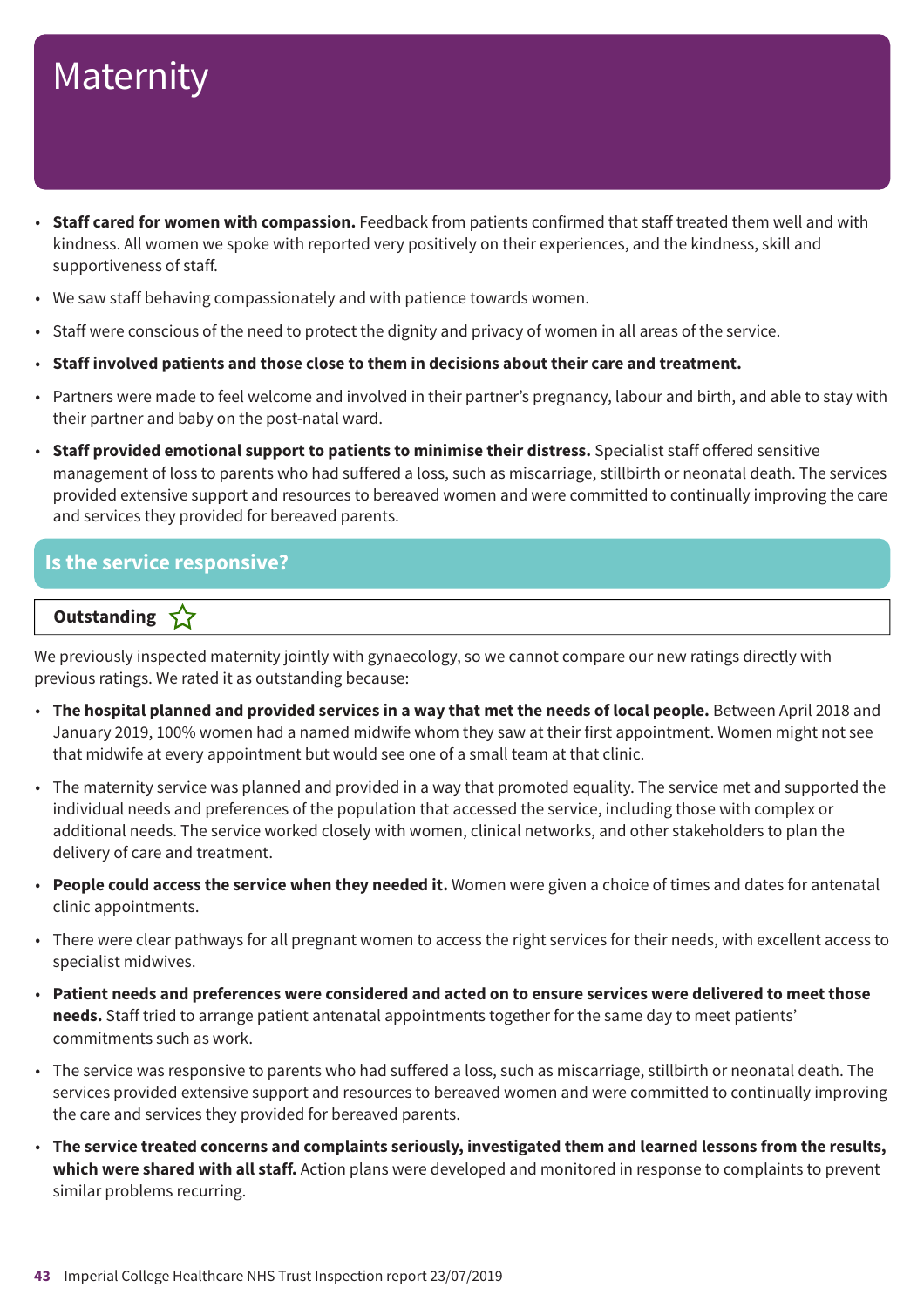#### **Is the service well-led?**

| Good |  |  |
|------|--|--|
|------|--|--|

We previously inspected maternity jointly with gynaecology so we cannot compare our new ratings directly with previous ratings. We rated well led as good because:

- Managers at all levels in the trust had the right skills and abilities to run a service providing high-quality **sustainable care.** The directorate of maternity service came under the trust's division of women, children and clinical support services. There was close cross-site working at both clinical and leadership levels.
- The trust had a vision for what it wanted to achieve and workable plans to turn it into action developed with **involvement from staff, patients, and key groups representing the local community.**
- Managers across the trust promoted a positive culture that supported and valued staff, creating a sense of **common purpose based on shared values.**
- The trust used a systematic approach to continually improving the quality of its services and safeguarding high **standards of care by creating an environment in which excellence in clinical care would flourish.**
- The trust had effective systems for identifying risks, planning to eliminate or reduce them, and coping with **both the expected and unexpected.**
- **The trust collected, analysed, managed and used information well to support all its activities, using secure electronic systems with security safeguards**.
- The trust engaged well with patients, staff, the public and local organisations to plan and manage appropriate **services and collaborated with partner organisations effectively**.
- The trust was committed to improving services by learning from when things went well and when they went **wrong, promoting training, research and innovation.**
- **There was a strong culture for improvement, training, research and innovation**. We saw examples of collaborative working with other hospitals in the North West London region and successful innovation and improvement to improve care pathways to serve the local population.

### **Outstanding practice**

- The service was involved in a wide range of research, innovation and quality improvement projects which resulted in improvements in service delivery and outcomes for patients
- There was a strong culture of multidisciplinary working with specialists to enable woman and baby centred care.
- In the maternity service, staff provided compassionate individualised care. Staff provided extensive support to patients and their relatives and worked hard to meet the holistic needs of their patients through emotional and practical measures.
- The service was especially caring and responsive to parents who had suffered a loss, such as miscarriage, stillbirth or neonatal death. The services provided extensive emotional support and resources to bereaved women and was committed to continually improving the care and services they provided for bereaved parents.
- The bereavement midwife had developed a bereavement midwifery group in the UK and engaged well with stakeholders such as local MPs, NHS England, local charities and the Stillbirth and Neonatal Death Society.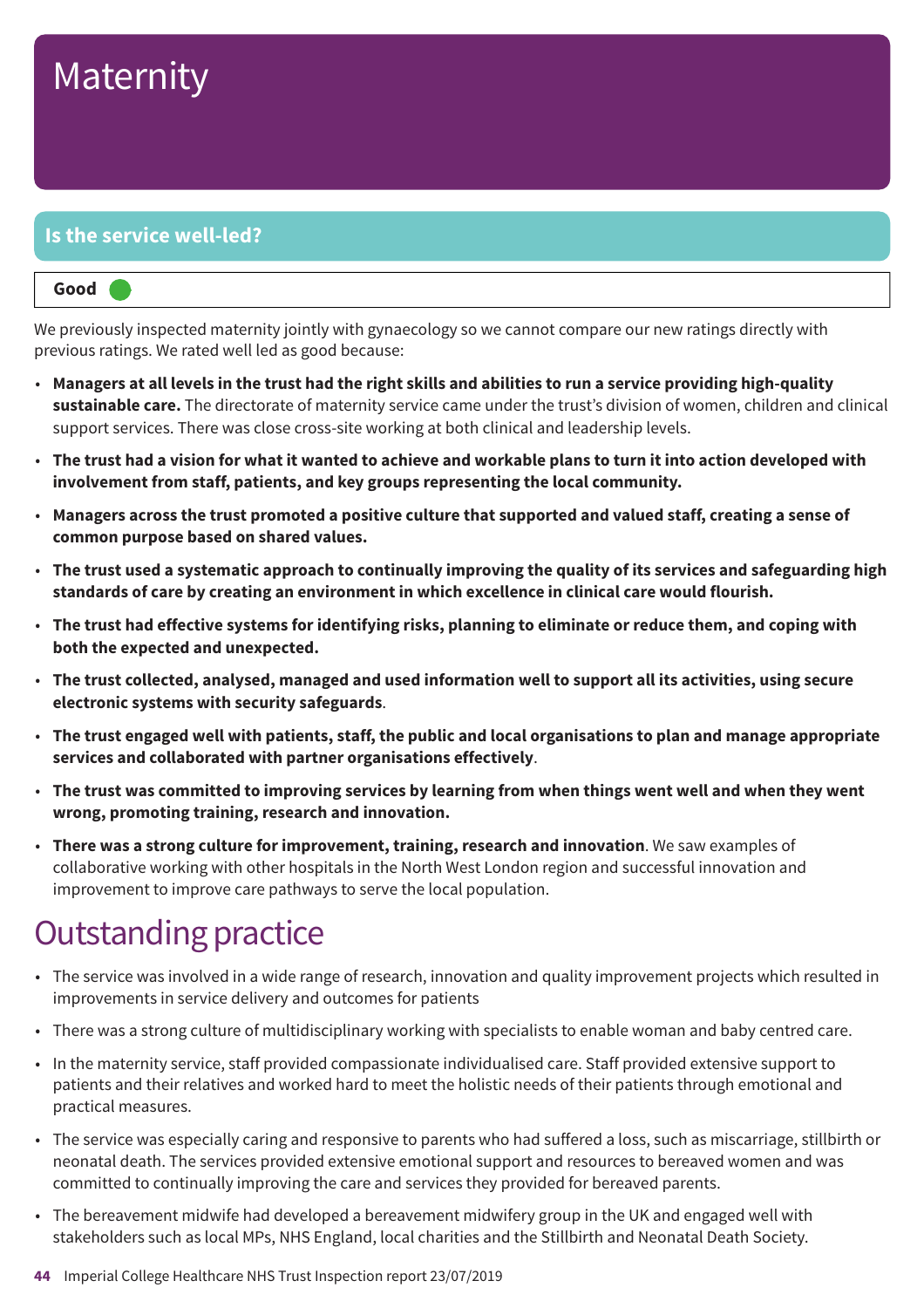- A translation icon on the trust website could translate vital information on the website to 103 languages from different ethnicity and continents such as Turkish, Polish, Japanese, Greek, Swahili, Yoruba and Urdu.
- The trust had implemented a continuing care model in the maternity service and community postnatal service for the private patients to improve patient outcome and service provision.
- The maternity service introduced a buddy star award, a scheme to recognise staff for excellent care in foetal monitoring.

### Areas for improvement

- The trust should improve the monitoring of emergency equipment to ensure it is safe and effective for patient use.
- The trust should improve the midwife to birth ratio in line with national recommendations.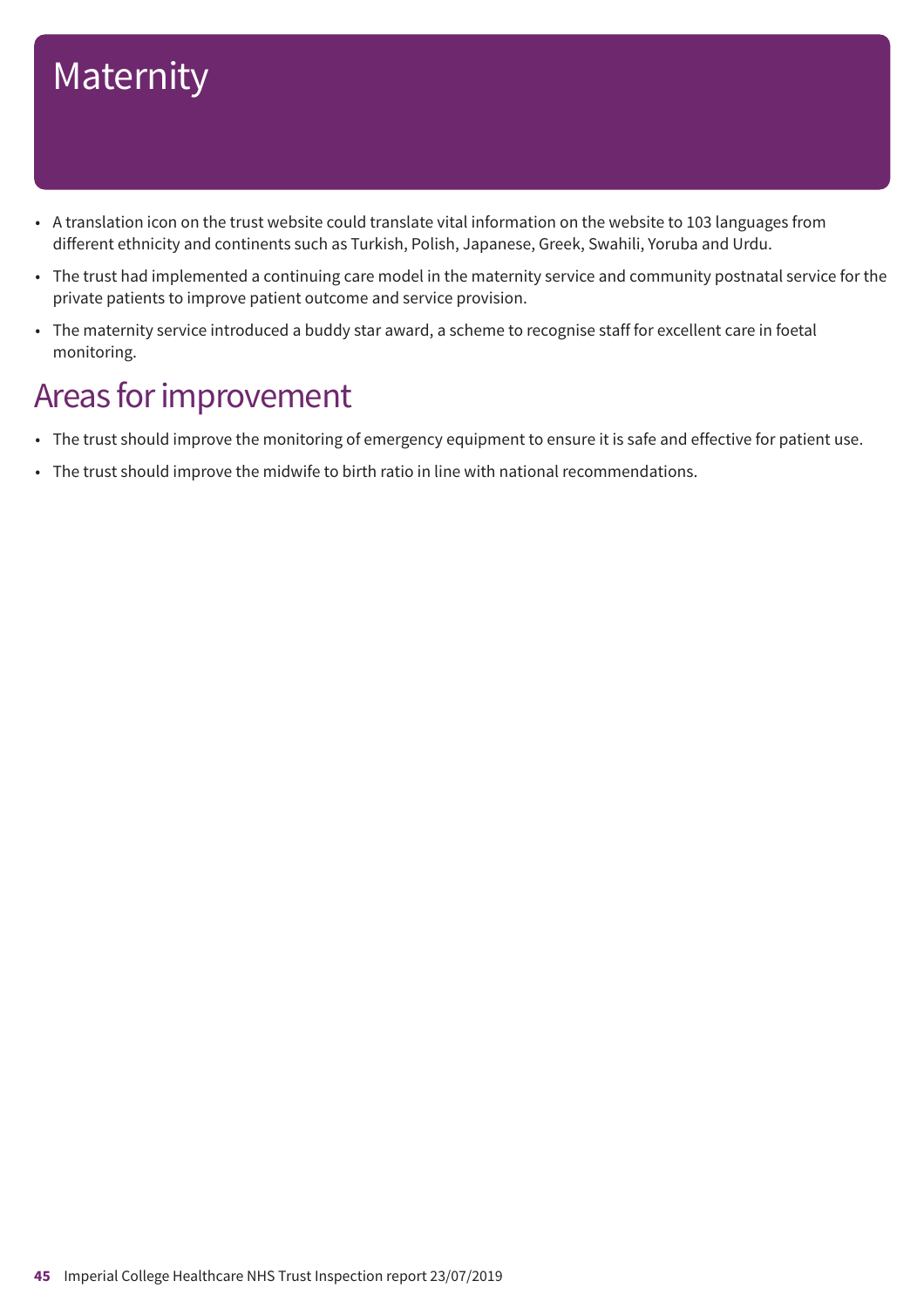# **Good –––** Neonatal services

### Key facts and figures

We previously inspected maternity jointly with gynaecology, so we cannot compare our new ratings directly with previous ratings. Our rating of maternity services was good because:

The core maternity service is provided from two hospital sites, Queen Charlotte's and Chelsea Hospital (QCCH) and St Mary's Hospital (SMH), along with some community clinics

QCCH is a maternity, women's and level 3 neonatal care hospital. It provides antenatal, intrapartum and postnatal care to both low and high-risk women. It provides tertiary specialist services in obstetric medicine for pregnancies with complex medical diseases, foetal medicine with expertise in in-utero transfusions and laser therapy, and prematurity.

It has a high dependency unit where level 2 and some level 3 critical care pregnant and postnatal patients are cared for. Midwifery-led services are provided in the co-located birth centre. QCCH also has a seven-bed private patient ward which is also managed by the maternity service.

*(Source: Routine Provider Information Request (RPIR) – Context acute)*

From July 2017 to June 2018 there were 8,829 deliveries at the trust.

At Queen Charlotte's and Chelsea Hospital there were approximately 450 to 500 deliveries each month, approximately 65% of the total deliveries at the trust.

We carried out an announced inspection of the maternity service on 26 to 28 February 2019. During our inspection, we visited all clinical areas in the service including labour ward, theatres, antenatal and postnatal wards, the birth centre, transitional care, antenatal clinics, fetal medicine unit, day assessment unit and Sir Stanley Clayton ward. The inspection focussed on the acute service provided at QCCH and did not inspect the community service.

The maternity service consisted of an antenatal clinic on the ground floor, specialist fetal medicine unit and post natal ward on the second floor, labour ward on the third floor linked to the antenatal ward and triage area on the same floor but on the Hammersmith Hospital site accessible for staff via a corridor from QCCH. Next to the labour ward was the midwife led birth centre. The labour ward had 20 delivery rooms, four high risk beds and a two-bed high dependency unit and two operating theatres and recovery area located adjacent to the labour ward.

We spoke with six women and their relatives and approximately 50 members of staff, including midwives, consultants, anaesthetists, senior managers, pharmacist, matrons, midwifery risk leads, perinatal mental health team and support staff. We observed care and treatment and reviewed seven medical care records and prescription charts. We also reviewed the trust's performance data. We observed one multidisciplinary meeting, two handovers and one procedure.

#### **Summary of this service**

.

We previously inspected maternity jointly with gynaecology, so we cannot compare our new ratings directly with previous ratings. Our rating of maternity services was outstanding because: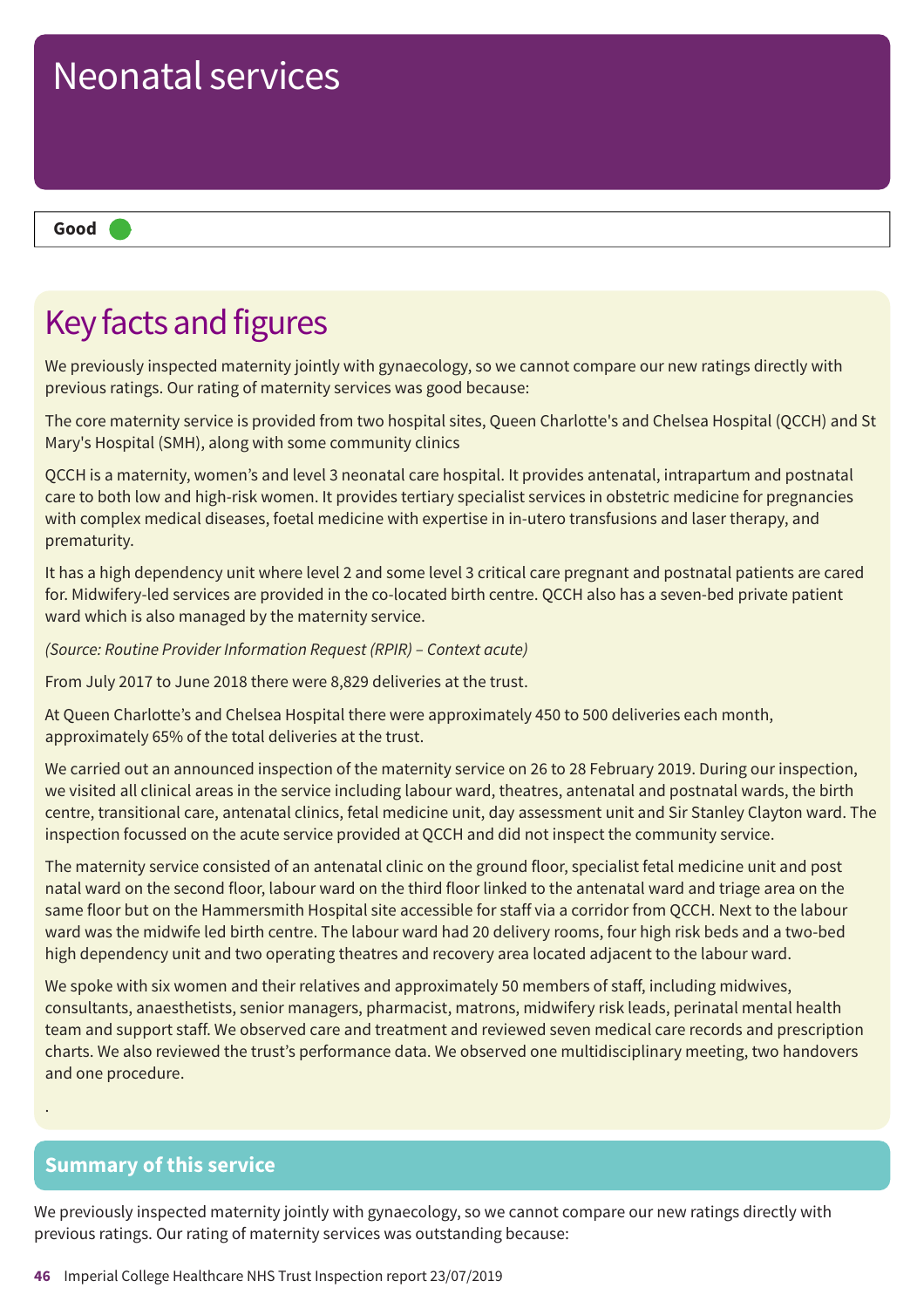- **The service provided mandatory and maternity specific training in key skills to all staff.** The majority of staff received up-to-date mandatory training. Compliance with core maternity specific mandatory training and skills, such as cardiotocography interpretation, was 98.6%.
- The trust had clear systems, processes and practices in place to safeguard adults and children from avoidable **harm, abuse and neglect that reflected relevant legislation and local requirements.** Staff understood how to protect patients from abuse and the service worked collaboratively with other agencies to do so. Staff had training on how to recognise and report abuse and they knew how to apply it.
- There was an effective system in place to assess, respond to and manage risks to patients. Staff could recognise and respond to signs of deterioration and emergencies. Staff completed and updated risk assessments for each patient.
- **The service managed patient safety incidents well.** Staff recognised incidents and reported them appropriately. Managers investigated incidents and shared lessons learned with the whole team and the wider service. When things went wrong, staff apologised and gave patients honest information and suitable support. This was an improvement from the last inspection.
- **The service followed best practice when prescribing, giving, recording and storing medicines.**
- **Staff gave patients enough food and drink to meet their needs and improve their health.** They used special feeding and hydration techniques when necessary. The service made adjustments for patients' religious, cultural and other preferences.
- **Staff assessed and monitored patients regularly to see if they were in pain.** The service performed better than the national recommendations and standards on the waiting time for epidurals and the average on women receiving obstetric anaesthesia during caesarean sections.
- **Managers monitored the effectiveness of care and treatment and used the findings to improve them.** The service performed better than average on all outcomes in the 2017 National Neonatal Audit.
- **The service made sure staff were competent for their roles.** Managers appraised staff's work performance and meetings with them to provide support and monitor the effectiveness of the service.
- The midwifery and medical staff supported women that accessed the maternity service to live healthier lives and manage their own health, care and wellbeing.
- **Staff treated and cared for women with compassion, patience, dignity and respect.** Feedback from people who used the service and their relatives was continually positive about the care they received and the way staff treated them.
- There was a strong, visible person-centred culture in the service and relationship between staff and patients was strong and supportive.
- **The hospital planned and provided services in a way that met the needs of local people.** Between April 2018 and January 2019, 100% women had a named midwife whom they saw at their first appointment. Women might not see that midwife at every appointment but would see one of a small team at that clinic.
- **People could access the service when they needed it.** Women were given a choice of times and dates for antenatal clinic appointments. There were clear pathways for all pregnant women to access the right services for their needs, with excellent access to specialist midwives.
- Patient needs and preferences were considered and acted on to ensure services were delivered to meet those **needs.** Staff tried to arrange patient antenatal appointments together for the same day to meet patients' commitments such as work.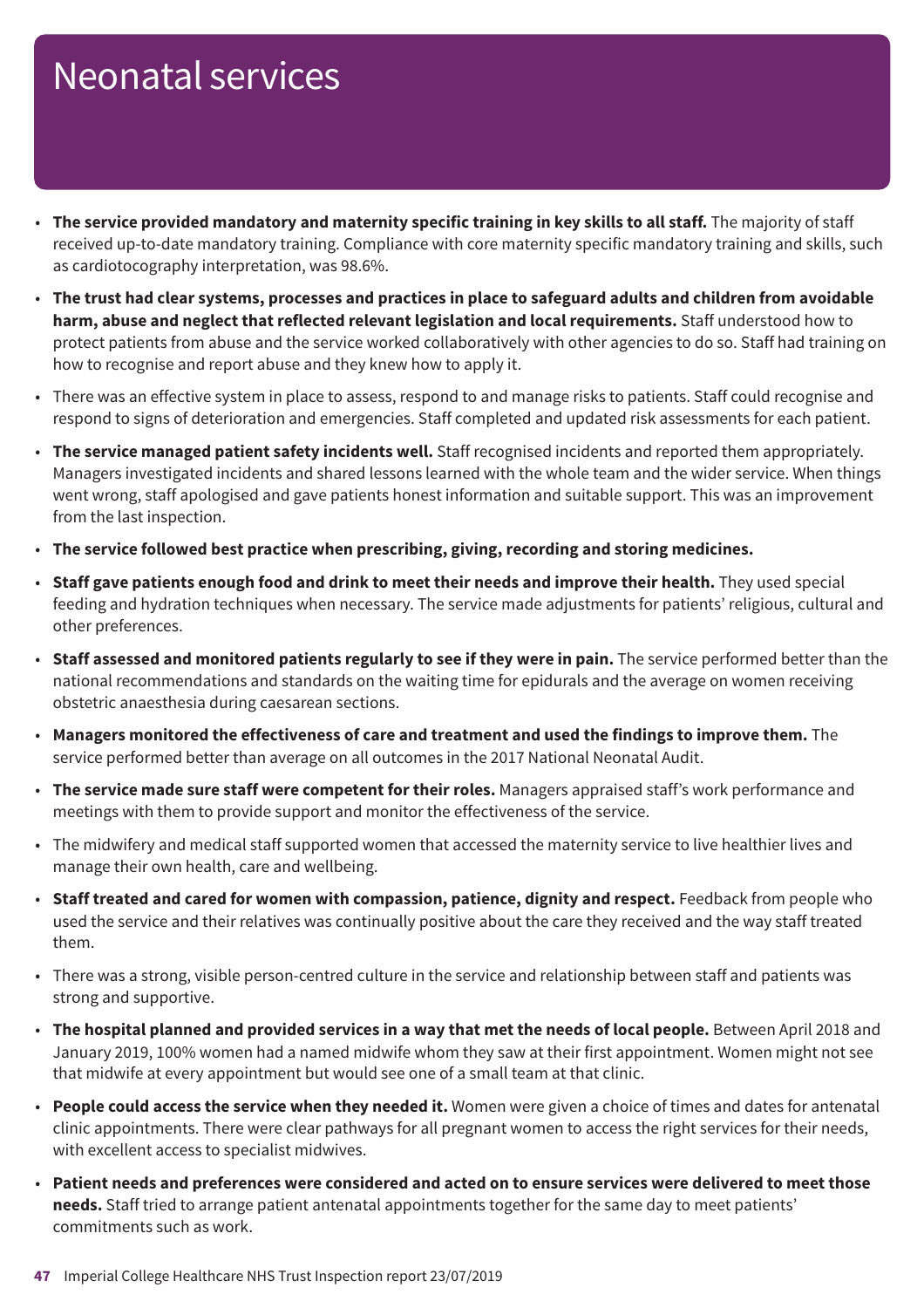- The service was responsive to parents who had suffered a loss, such as miscarriage, stillbirth or neonatal death. The services provided extensive support and resources to bereaved women and were committed to continually improving the care and services they provided for bereaved parents.
- **The service treated concerns and complaints seriously, investigated them and learned lessons from the results, which were shared with all staff.** Action plans were developed and monitored in response to complaints to prevent similar problems recurring.
- There was a high level of staff satisfaction across all disciplines and equality groups. Staff were proud of working in the service, spoke highly of the culture and the improvement they had made to the service since the last inspection.
- The service had a vision for what it wanted to achieve and workable plans to turn it into action, which it **developed with staff, patients, and local community groups.**

However;

- There were inconsistencies in the monitoring of emergency equipment to ensure it was safe and effective for patient use.
- The midwife to birth ratio was 1:28 which was below national recommendation of 1:26.

#### **Is the service safe?**

#### **Good –––**

We previously inspected maternity jointly with gynaecology, so we cannot compare our new ratings directly with previous ratings. We rated safe as good because:

#### • **The service provided mandatory training in key skills to all staff.**

The majority of staff had received up-to-date mandatory, statutory and clinical training, including cardiotocograph interpretation for midwives.

- Staff understood how to protect patients from abuse and the service worked well with other agencies to do so. Staff had training on how to recognise and report abuse and they knew how to apply it.
- The service controlled infection risk well. Staff adhered to infection prevention and control practice and kept **equipment, and the premises clean. They used control measures to prevent the spread of infection.**
- Staff completed and updated risk assessments for each patient. They kept clear records and asked for support **when necessary.** Staff used the modified early obstetric warning score (MEOWS) tool to observe mothers and the newborn early warning trigger and track (NEWTT) tool for babies at risk of clinical deterioration. Staff had training on when to escalate and to refer appropriately for medical help. Staff used the World Health Organisation (WHO) checklist for surgical practice and operations. This ensured safety for patients.
- Staff had the right qualifications, skills, training, and experience to keep people safe from avoidable harm and **to provide the right care and treatment.** Women in established labour had one to one midwife care. There was sufficient obstetric cover on the wards to meet national recommendations.
- **Staff kept detailed records of patients' care and treatment.** Records were clear, up-to-date, and easily available to all staff providing care.
- **The service followed best practice when prescribing, administering, and recording medicines.**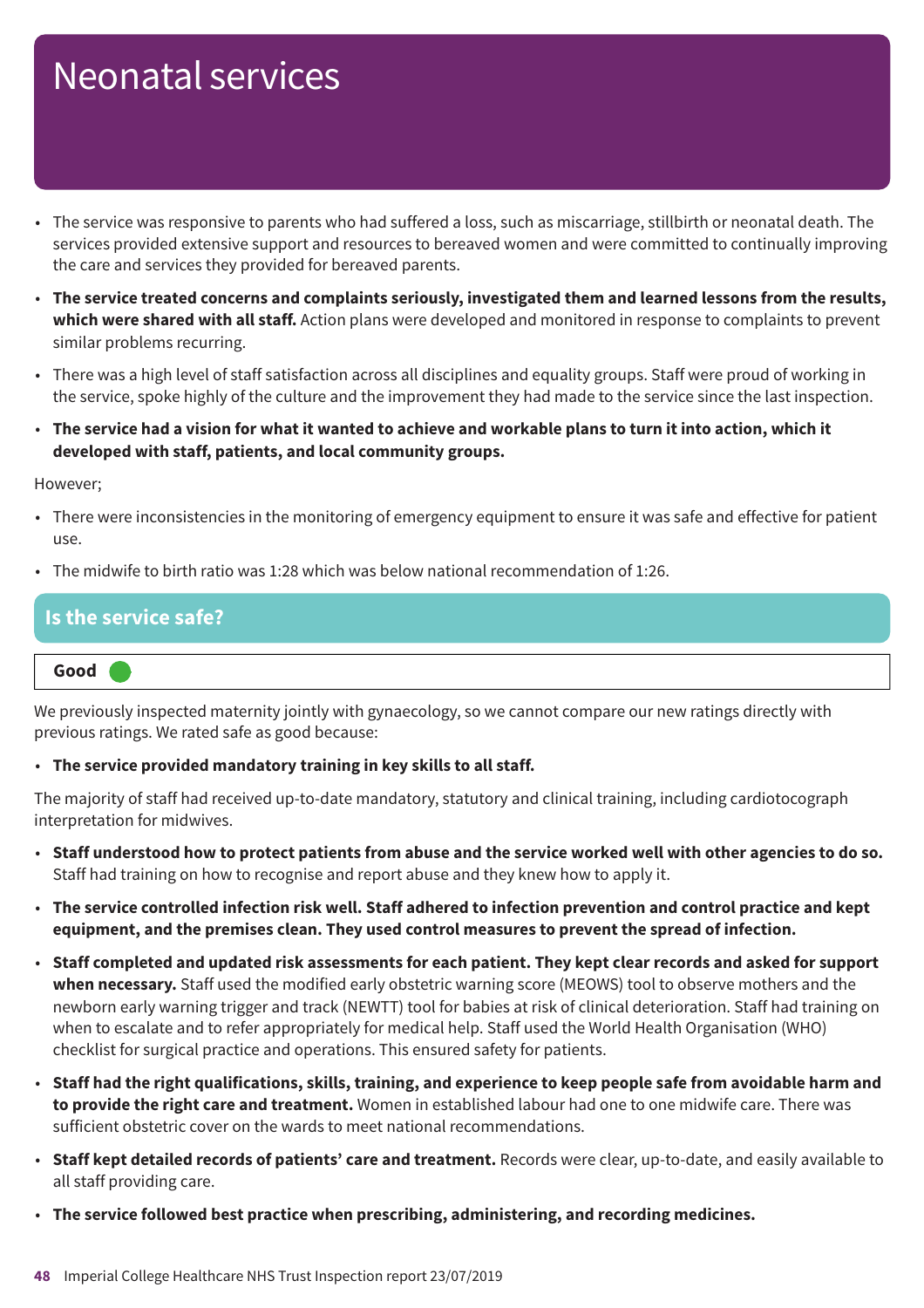- **Staff recognised incidents and reported them appropriately.** The service managed patient safety incidents well. Managers investigated incidents and shared lessons learned with the whole team and the wider service. When things went wrong, staff apologised and gave patients honest information and suitable support.
- **The service used safety monitoring results well.** Staff collected safety information and shared it with staff, patients, and visitors. Managers used this to improve the service.

However:

- There were inconsistencies in the monitoring of emergency equipment to ensure it was safe and effective for patient use.
- The midwife to birth ratio was 1:28 which was below the national recommendation of 1:26.

#### **Is the service effective?**



We previously inspected maternity jointly with gynaecology, so we cannot compare our new ratings directly with previous ratings. We rated effective as good because:

- **The service provided care and treatment based on national guidance and evidence of its effectiveness.**
- **Staff gave patients enough food and drink to meet their needs and improve their health.** They used special feeding and hydration techniques when necessary.
- **Staff assessed and monitored patients regularly to see if they were in pain.** They supported those unable to communicate using assessment tools and gave additional pain relief to ease pain.
- **Managers monitored the effectiveness of care and treatment and used the findings to improve them**. They compared local results with those of other services to learn from them.
- **The service made sure staff were competent for their roles**. Managers appraised most of the staff's work performance and held supervision meetings with them to provide support and monitor the effectiveness of the service.
- **Staff of different kinds worked together as a team to benefit women**. Doctors, nurses, and other healthcare professionals supported each other to provide good care. There was a strong focus on multidisciplinary team work with specialists to improve outcomes for women and babies.
- **The maternity service was available seven days a week.** There was suitable provision of services at all times to ensure care and treatment delivery and supporting achievement of the best outcomes for patients.
- **Staff provided health promotion advice and supported women and families appropriately**.
- Staff understood how and when to assess whether a patient had the capacity to make decisions about their care. They followed the trust policy and procedures when a patient could not give consent.

| Is the service caring?           |  |
|----------------------------------|--|
| Outstanding $\sqrt{\phantom{a}}$ |  |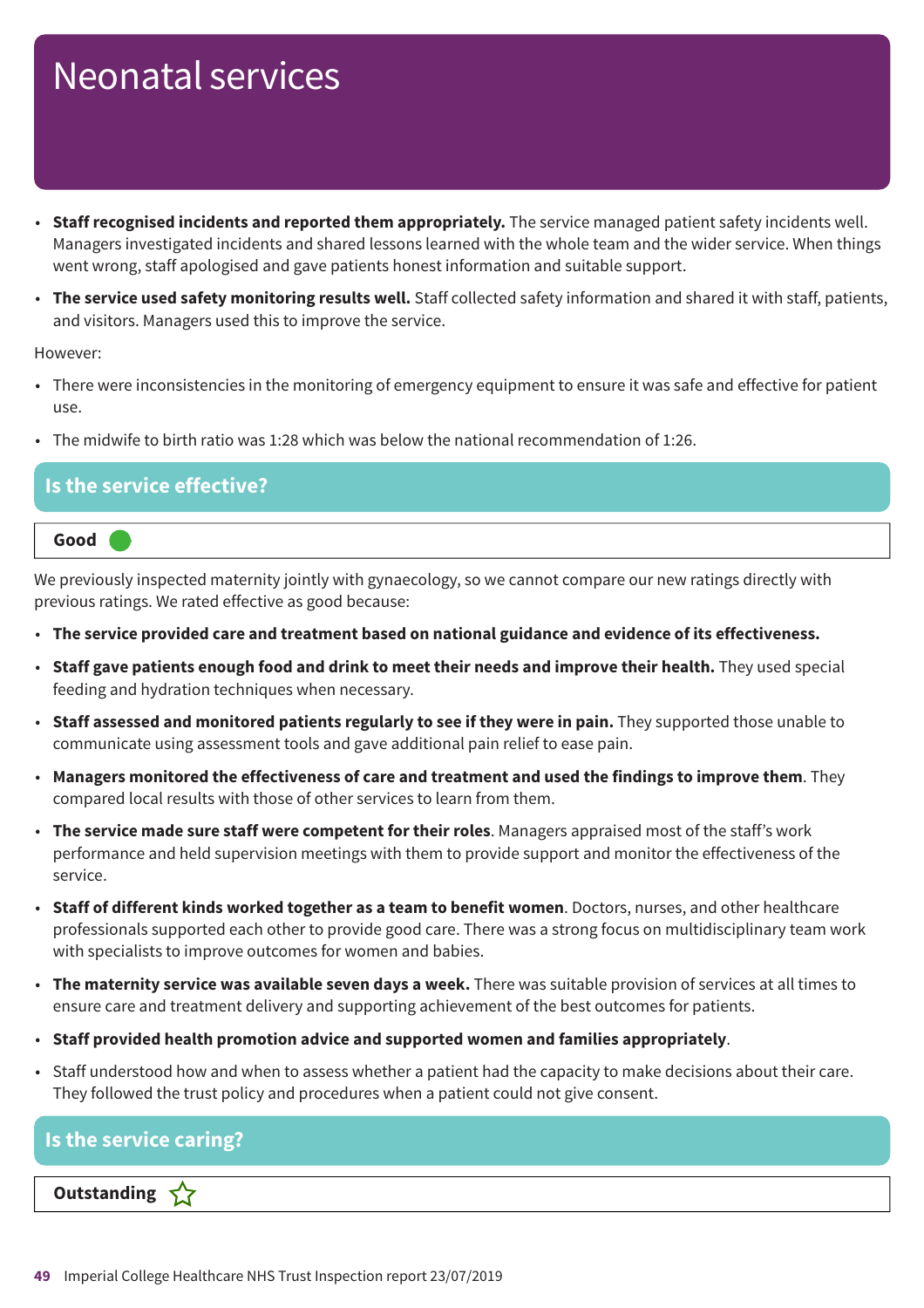We previously inspected maternity jointly with gynaecology, so we cannot compare our new ratings directly with previous ratings. We rated it as outstanding because:

- **Staff cared for women with compassion.** Feedback from patients confirmed that staff treated them well and with kindness. All women we spoke with reported very positively on their experiences, and the kindness, skill and supportiveness of staff.
- We saw staff behaving compassionately and with patience towards women.
- Staff were conscious of the need to protect the dignity and privacy of women in all areas of the service.
- **Staff involved patients and those close to them in decisions about their care and treatment.**
- Partners were made to feel welcome and involved in their partner's pregnancy, labour and birth, and able to stay with their partner and baby on the post-natal ward.
- **Staff provided emotional support to patients to minimise their distress.** Specialist staff offered sensitive management of loss to parents who had suffered a loss, such as miscarriage, stillbirth or neonatal death. The services provided extensive support and resources to bereaved women and were committed to continually improving the care and services they provided for bereaved parents.

#### However:

From October 2017 to October 2018, the trust's maternity Friends and Family Test (post-natal ward) performance (% recommended) was slightly worse than the England average.

#### **Is the service responsive?**



We previously inspected maternity jointly with gynaecology, so we cannot compare our new ratings directly with previous ratings. We rated it as outstanding because:

- **The hospital planned and provided services in a way that met the needs of local people.** Between April 2018 and January 2019, 100% women had a named midwife whom they saw at their first appointment. Women might not see that midwife at every appointment but would see one of a small team at that clinic.
- The maternity service was planned and provided in a way that promoted equality. The service met and supported the individual needs and preferences of the population that accessed the service, including those with complex or additional needs. The service worked closely with women, clinical networks, and other stakeholders to plan the delivery of care and treatment.
- **People could access the service when they needed it.** Women were given a choice of times and dates for antenatal clinic appointments.
- There were clear pathways for all pregnant women to access the right services for their needs, with excellent access to specialist midwives.
- Patient needs and preferences were considered and acted on to ensure services were delivered to meet those **needs.** Staff tried to arrange patient antenatal appointments together for the same day to meet patients' commitments such as work.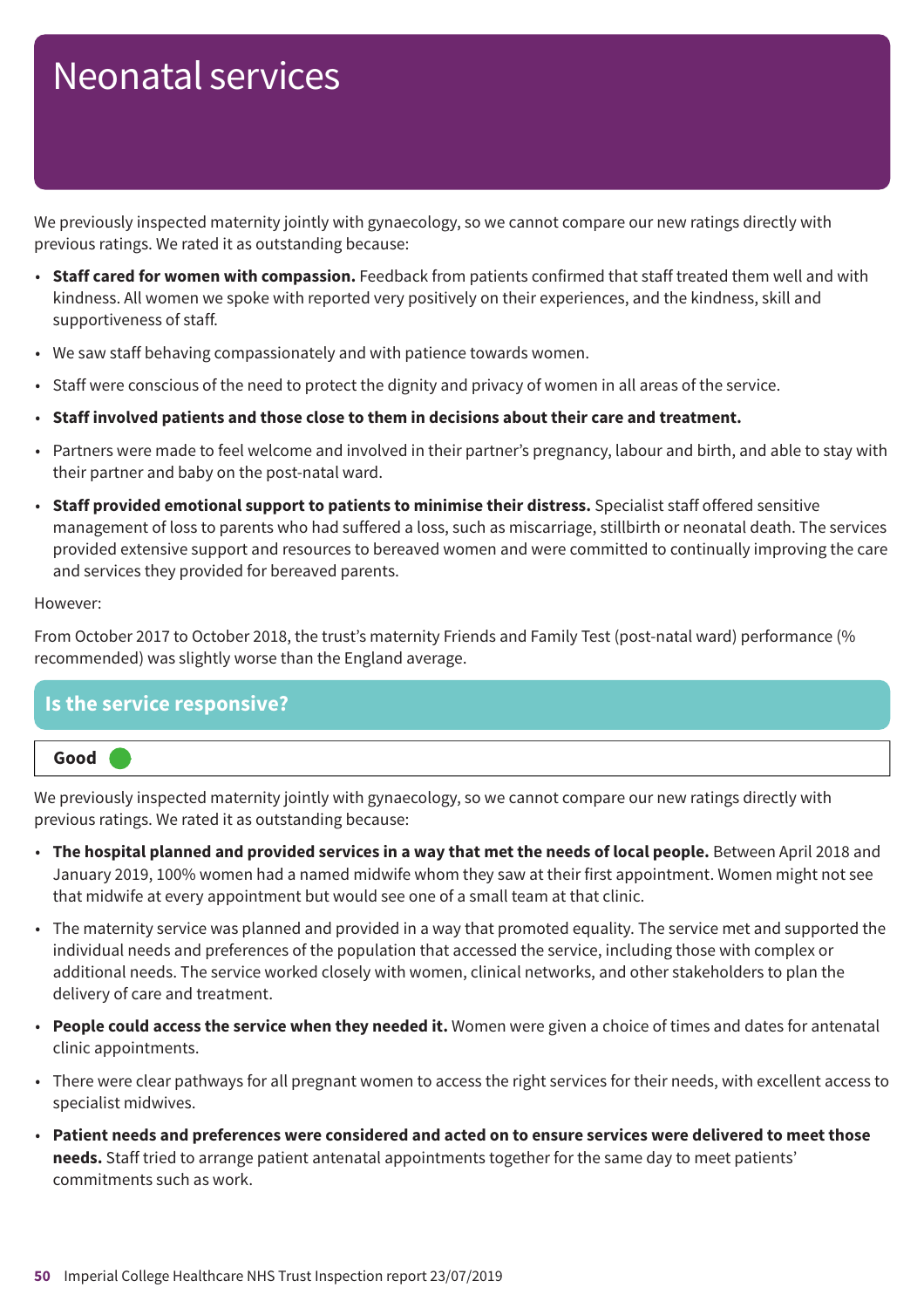- The service was responsive to parents who had suffered a loss, such as miscarriage, stillbirth or neonatal death. The services provided extensive support and resources to bereaved women and were committed to continually improving the care and services they provided for bereaved parents.
- **The service treated concerns and complaints seriously, investigated them and learned lessons from the results, which were shared with all staff.** Action plans were developed and monitored in response to complaints to prevent similar problems recurring.

#### **Is the service well-led?**



We previously inspected maternity jointly with gynaecology so we cannot compare our new ratings directly with previous ratings. We rated well led as good because:

- Managers at all levels in the trust had the right skills and abilities to run a service providing high-quality **sustainable care.** The directorate of maternity service came under the trust's division of women, children and clinical support services. There was close cross-site working at both clinical and leadership levels.
- The trust had a vision for what it wanted to achieve and workable plans to turn it into action developed with **involvement from staff, patients, and key groups representing the local community.**
- Managers across the trust promoted a positive culture that supported and valued staff, creating a sense of **common purpose based on shared values.**
- The trust used a systematic approach to continually improving the quality of its services and safeguarding high **standards of care by creating an environment in which excellence in clinical care would flourish.**
- The trust had effective systems for identifying risks, planning to eliminate or reduce them, and coping with **both the expected and unexpected.**
- **The trust collected, analysed, managed and used information well to support all its activities, using secure electronic systems with security safeguards**.
- The trust engaged well with patients, staff, the public and local organisations to plan and manage appropriate **services and collaborated with partner organisations effectively**.
- The trust was committed to improving services by learning from when things went well and when they went **wrong, promoting training, research and innovation.**
- **There was a strong culture for improvement, training, research and innovation**. We saw examples of collaborative working with other hospitals in the North West London region and successful innovation and improvement to improve care pathways to serve the local population.

### **Outstanding practice**

- The service was involved in a wide range of research, innovation and quality improvement projects which resulted in improvements in service delivery and outcomes for patients
- There was a strong culture of multidisciplinary working with specialists to enable woman and baby centred care.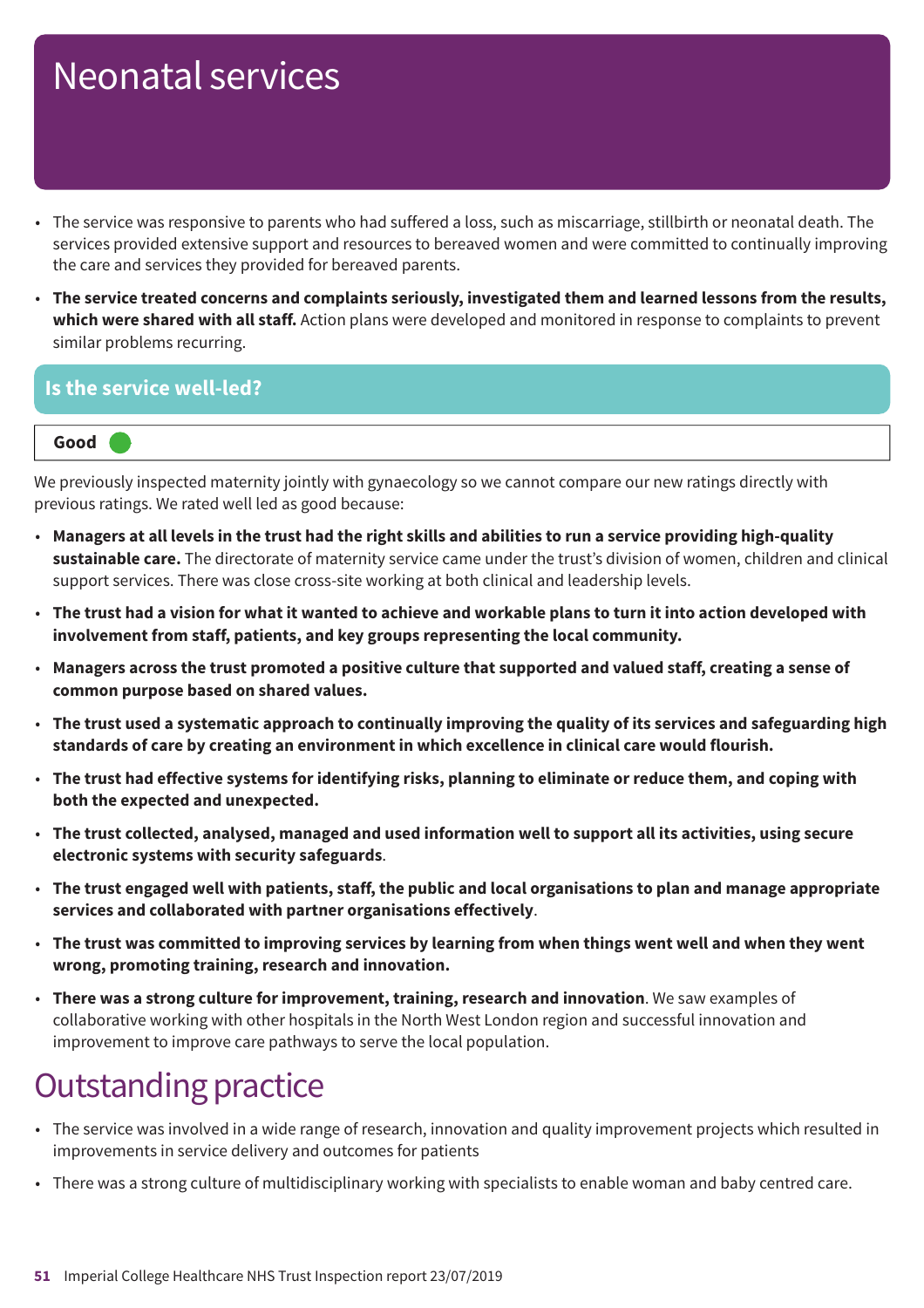- In the maternity service, staff provided compassionate individualised care. Staff provided extensive support to patients and their relatives and worked hard to meet the holistic needs of their patients through emotional and practical measures.
- The service was especially caring and responsive to parents who had suffered a loss, such as miscarriage, stillbirth or neonatal death. The services provided extensive emotional support and resources to bereaved women and was committed to continually improving the care and services they provided for bereaved parents.
- The bereavement midwife had developed a bereavement midwifery group in the UK and engaged well with stakeholders such as local MPs, NHS England, local charities and the Stillbirth and Neonatal Death Society.
- A translation icon on the trust website could translate vital information on the website to 103 languages from different ethnicity and continents such as Turkish, Polish, Japanese, Greek, Swahili, Yoruba and Urdu.
- The trust had implemented a continuing care model in the maternity service and community postnatal service for the private patients to improve patient outcome and service provision.
- The maternity service introduced a buddy star award, a scheme to recognise staff for excellent care in foetal monitoring.

### Areas for improvement

- The trust should improve the monitoring of emergency equipment to ensure it is safe and effective for patient use.
- The trust should improve the midwife to birth ratio in line with national recommendations.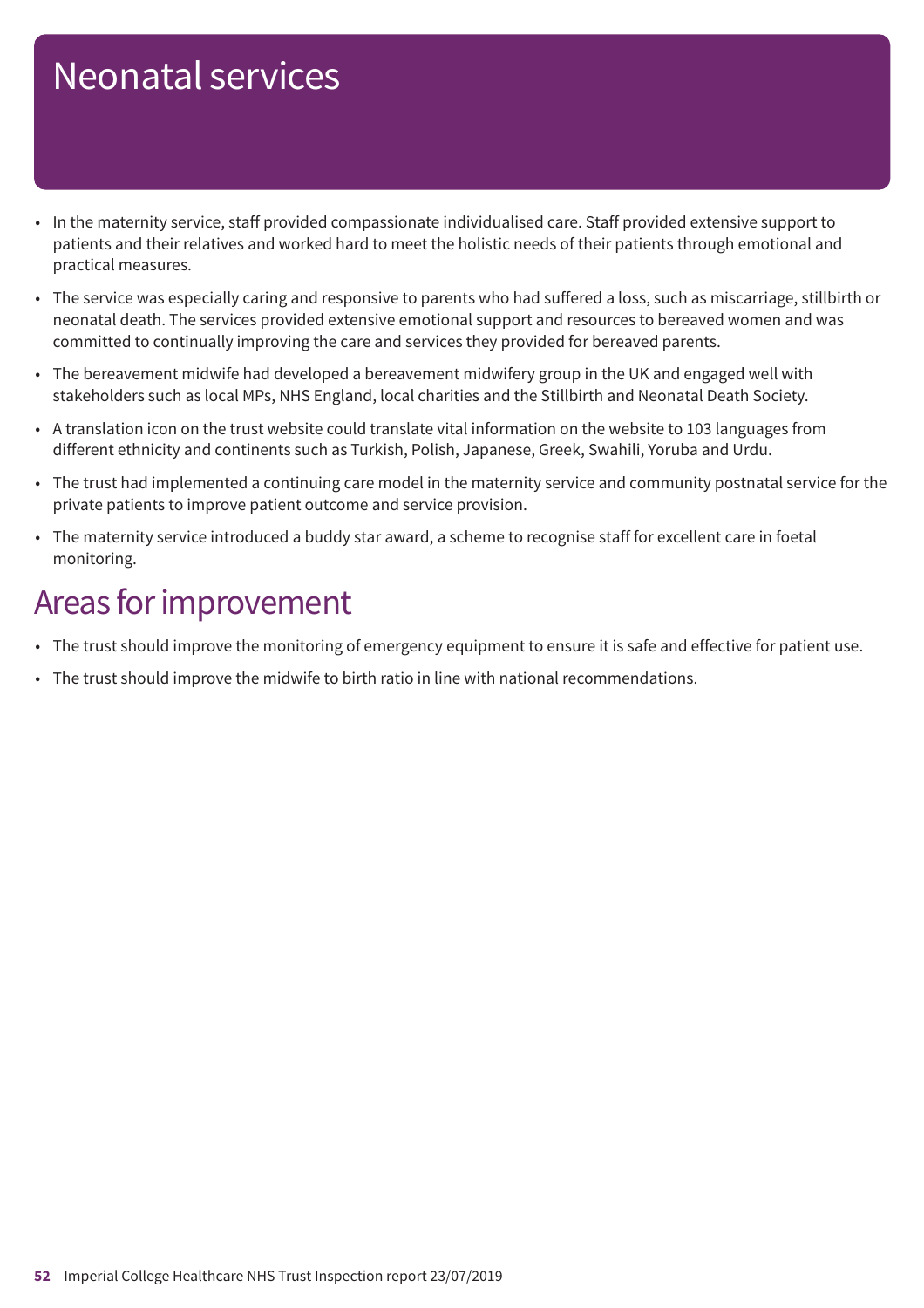

# St Mary's Hospital

The Bays, South Wharf Road St Mary's Hospital London W2 1NY

Tel: 02033113311 www.imperial.nhs.uk

### Key facts and figures

Imperial College Healthcare NHS Trust was formed on October 1, 2007 by merging St Mary's NHS Trust and Hammersmith Hospitals NHS Trust and integrating with the faculty of medicine at Imperial College London.

The trust has 12 registered locations and employs almost, 11,000 staff. The registered locations are:

- Queen Charlottes and Chelsea Hospital
- Western Eye Hospital
- Hammersmith Hospitals
- Northwick Park Renal Centre
- Ealing Renal Satellite Unit
- St Charles and Hammersmith Renal Centres
- West Middlesex Renal Centre
- Brent Renal Centre
- Charing Cross Hospital
- St Mary's Hospital
- Hayes Renal Centre
- Watford Renal Centre

The trust has an estimated range of population served is between 1,500,000 and 2,000,000 people.

The trust has a total of 1,412 inpatient beds spread across various locations:

- 733 Medical beds
- 302 Surgical beds
- 70 Children's beds
- 140 Maternity beds
- 136 Critical Care beds
- **53** Imperial College Healthcare NHS Trust Inspection report 23/07/2019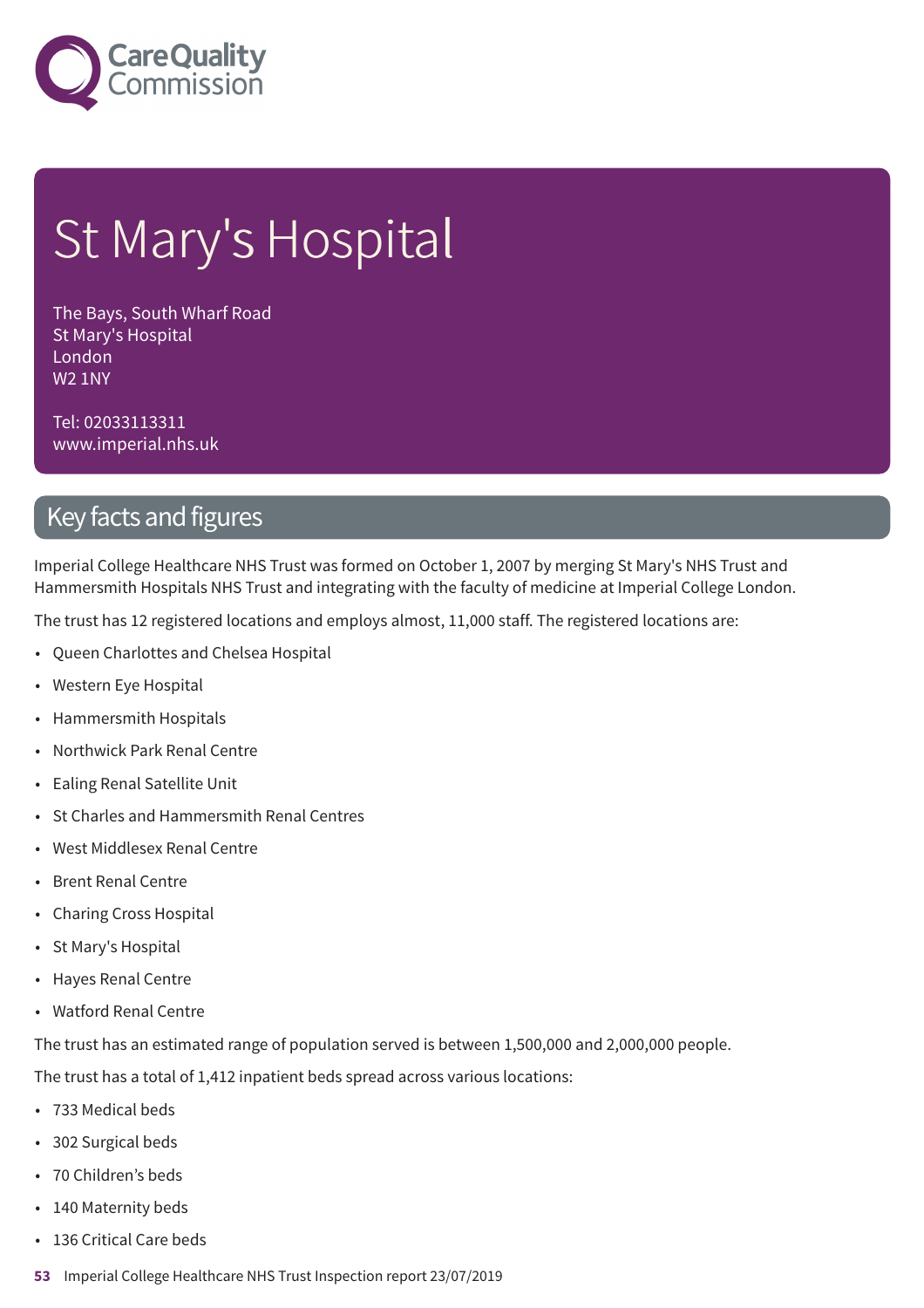# Summary of findings

• No dedicated End of Life Care beds

### Summary of services at St Mary's Hospital



Our rating of hospital stayed the same. We rated it as requires improvement because:

- The hospital improved its rating of well-led since the last inspection, but the ratings for each of the other key questions remained the same.
- We inspected Critical Care as part of this inspection in March 2019 to check if improvements had been made. The rating of the service had remained the same. We rated it as good because safe, effective, caring, responsive and wellled were good. The rating for responsive went up, and the ratings for safe, effective, caring and well-led remained the same.
- We inspected the Maternity service as part of this inspection in March 2019 to follow-up on concerns we had from the previous inspection in October 2017. We found that the service had improved, and the rating of the service went up. We rated it as outstanding, because caring and responsiveness were outstanding, and safe, effective and well-led were good. The rating for safe, caring, responsive and well-led went up, and the rating for effective remained the same.
- We inspected Children's and young people's services as part of this inspection in March 2019 to check if improvements had been made. The rating of the service had remained the same. We rated it as good because effective, caring, responsive and well-led were good. However, safe required improvement. The ratings for safe, effective, caring, responsive and well-led all remained the same.
- We inspected Urgent and emergency care in November 2017 to check if improvements had been made. Our rating of the service stayed the same. We rated it as requires improvement because safe, effective, caring, responsive and wellled required improvement. The rating for well-led improved, but the ratings for each of the other key questions remained the same.
- We inspected Surgery in November 2017 to check if improvements had been made. Our rating of the service stayed the same. We rated it as requires improvement because safe and responsive required improvement and effective, caring and well-led were good. The rating for well-led improved, but the ratings for each of the other key questions remained the same.
- We inspected the Medical care (including older people's care) service in October 2017 because we had concerns about the quality of the service. Our rating of the service stayed the same. We rated it as requires improvement because safe and responsive required improvement, and caring and well-led were good. The ratings for each of the key questions remained the same.
- We inspected the Maternity service in October 2017 because we had concerns about the quality of the service. Our rating of the service went down. We rated it as requires improvement because safe, responsive and well-led required improvement, and effective and caring were good. The ratings for safe, responsive and well-led went down, and the ratings for each of the other key questions remained the same.
- We inspected the Outpatients and diagnostic imaging service in May 2017 to check if improvements had been made. Our rating of the service significantly improved. We rated it as good because safe, caring and well-led were good and responsive required improvement. We did not rate effective. The rating for responsive improved, and the rating for well-led significantly improved. The ratings for each of the other key questions remained the same.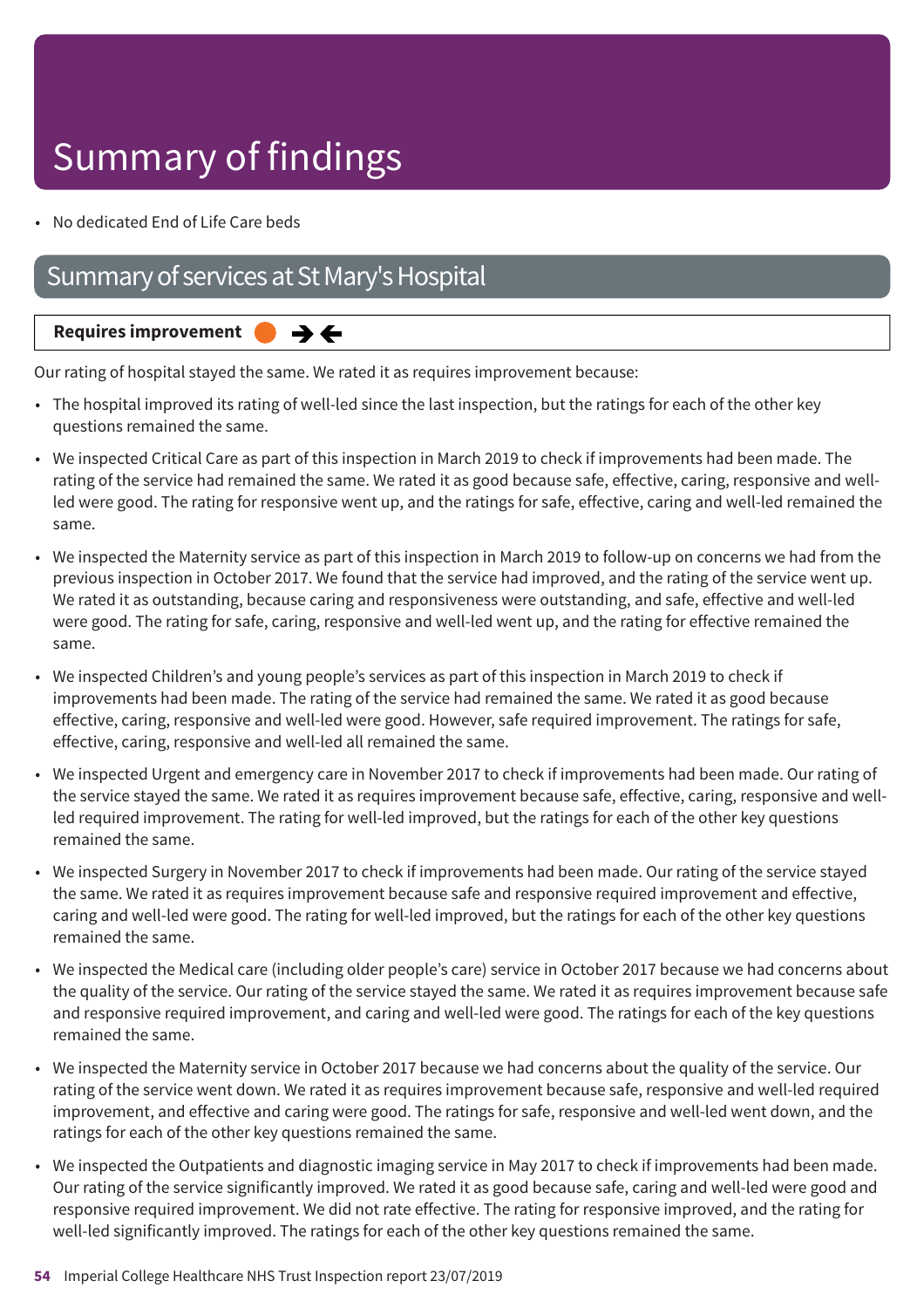

### Key facts and figures

Imperial College Healthcare NHS Trust provide critical care services at Charing Cross, Hammersmith and St Mary's hospitals, and treat approximately 1,640 critically ill patients each year. Critical care teams include medical staff, nurses, physiotherapists, pharmacists and dietitians, who provide care for patients affected by a range of serious health conditions.

St Mary's Hospital has a major trauma centre, covering North-West London. Critical care services at St Mary's Hospital were provided in two hospital areas. One was the intensive care unit (ICU) and the other was the acute respiratory unit (ARU) which provides non-invasive respiratory support. The intensive care unit consisted of 32 beds where level 2 and level 3 care was provided. The ARU had 12 beds available to level 2 patients.

The critical care service also included a critical care outreach team who supported patients in other areas of the hospital. The team was led by specialist nurses who were available seven days a week between 8am and 8pm.

The two units were managed within two different directorates. The intensive care unit was managed within the critical care directorate, while the acute respiratory unit within the integrated medicine directorate. They both had similar senior management structure and were led by different general managers and nurse leads. The ICU was led by a consultant intensivist and the ARU was led by a consultant in respiratory medicine.

At our last inspection in 2014, we rated the service as good. This inspection took place between 25 and 27 February 2019. We spoke with five patients and their relatives and 28 members of staff including: senior managers, support staff, junior and senior nurses, doctors, and allied health professionals. We reviewed the healthcare records of nine patients and spoke with six patients and relatives.

#### **Summary of this service**

Our rating of this service stayed the same. We rated it as good because:

- **Patients were treated and cared for with compassion, respect, and dignity.** Staff understood the impact of patients care, treatment or condition to their wellbeing and those close to them. Patients' needs and preferences were considered and acted on to ensure services were delivered to meet those needs.
- Staff understood how to protect patients from abuse and the service worked well with other agencies to do so.
- **The service controlled infection risk well**.
- **There were enough nursing staff on duty to meet the needs of the patients.** Staff had the right qualifications, skills, training, and experience to keep people safe from avoidable harm and to provide the right care and treatment.
- **Staff were competent for their roles. Managers appraised staff's work performance and held supervision meetings with them to provide support and monitor the effectiveness of the service.**
- **Staff worked together as a team to benefit patients.** Doctors, nurses, and other healthcare professionals supported each other to provide good care.
- **Records were clear, up to date, and easily available to all staff providing care.**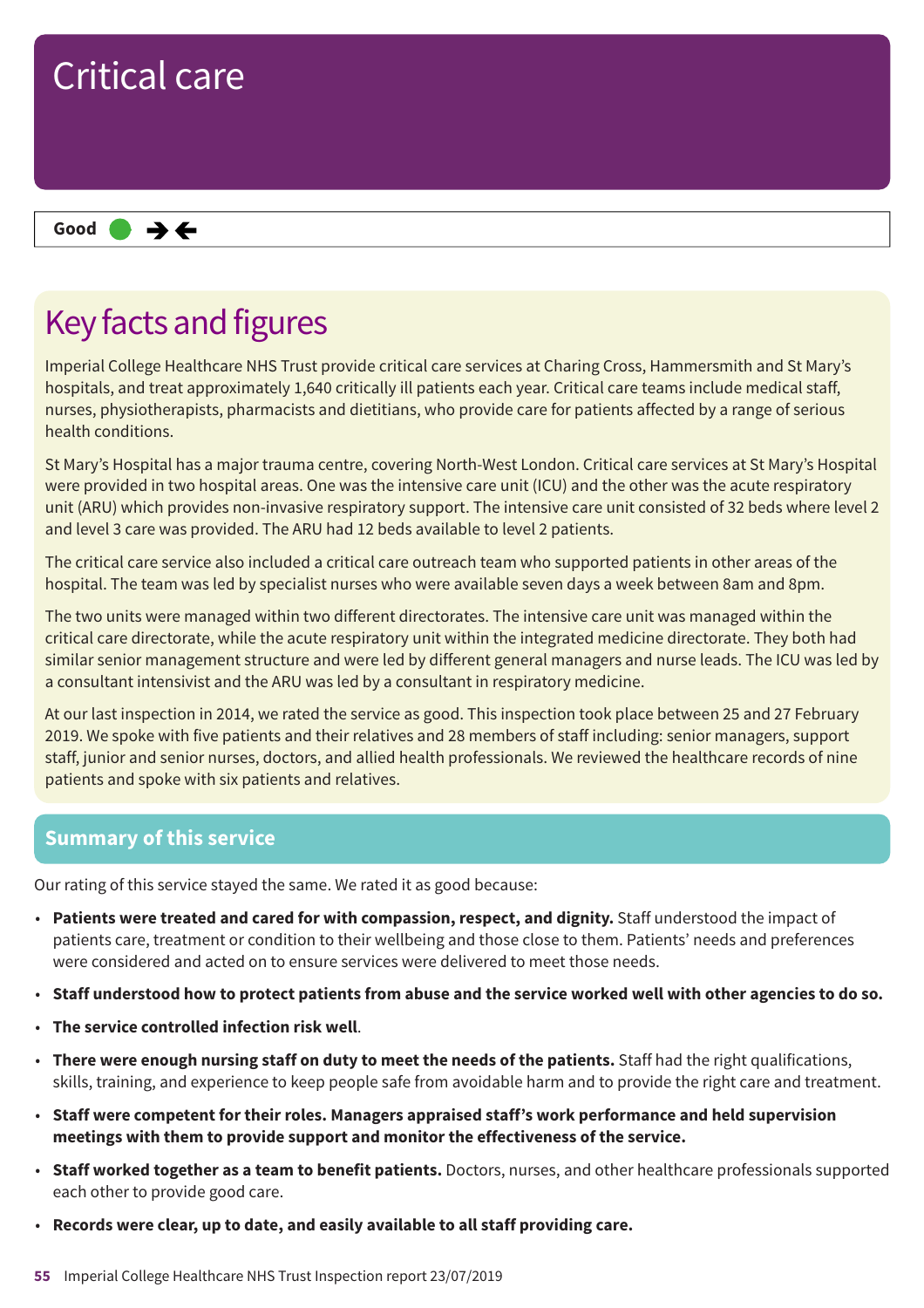- **Staff recognised incidents and reported them appropriately.** There were processes to ensure complaints were dealt with effectively. When things went wrong, staff apologised and gave patients honest information and suitable support.
- **Managers monitored the effectiveness of care and treatment and used the findings to improve them.** They compared local results with those of other services to learn from them.
- Staff understood how and when to assess whether a patient had the capacity to make decisions about their **care.** They followed the trust policy and procedures when a patient could not give consent.
- Patients and those close to them were treated as active partners in the planning and delivering of their care **and treatment.** Patients were giving appropriate information and encouraged to make decisions about their care and treatment.
- **Managers had the right skills and abilities to run a service providing high-quality sustainable care.**
- The trust used a systematic approach to continually improve the quality of its services and safeguarding high **standards of care by creating an environment in which excellence in clinical care would flourish.**
- **Managers across the department promoted a positive culture that supported and valued staff, creating a sense of common purpose based on shared values.**
- **The department had effective systems for identifying risks, planning to eliminate or reduce them, and coping with both the expected and unexpected.**
- **The department collected, analysed, managed, and used information well to support all its activities, using secure electronic systems with security safeguards.**

However, we also found:

- The critical care outreach team were not providing a 24-hour service. They were not meeting critical care staffing standards for an outreach service.
- The hospital did not have a formalised approach to reviewing patients after they were discharged from critical care.
- There was no designated psychological service to meet needs of all critical care patients.
- Venous thromboembolism (VTE) assessments were not completed for all patients on the acute respiratory unit.
- Learning from incidents was not always shared promptly between all staff working in critical care areas.
- The clinical audit data was only collected from the intensive care unit. The level 2 acute respiratory beds were not included in data collection.

#### **Is the service safe?**

**Same–––rating Good –––**

Our rating of safe stayed the same. We rated it as good because:

- Staff understood how to protect patients from abuse and the service worked well with other agencies to do so. Staff had training on how to recognise and report abuse and they knew how to apply it.
- **The service controlled infection risk well.** Staff adhered to infection prevention and control practice and kept equipment, and the premises clean. They used control measures to prevent the spread of infection.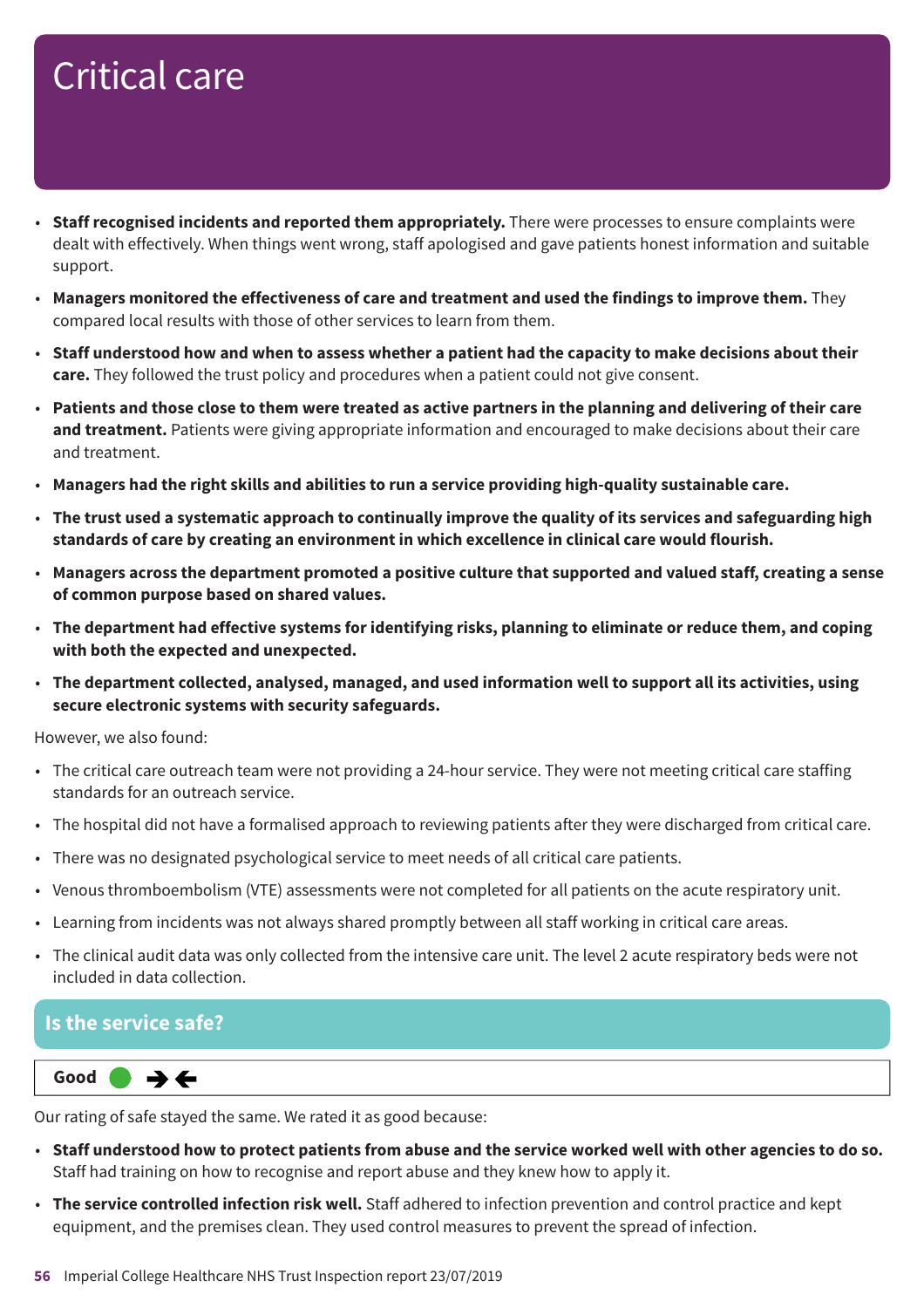- **The service had suitable premises and equipment and looked after them well.**
- At the time of the inspection there were enough staff on duty to meet the needs of the patients. Staff had the right qualifications, skills, training, and experience to keep people safe from avoidable harm and to provide the right care and treatment.
- **Staff kept detailed records of patients' care and treatment.** Records were clear, up-to-date, and easily available to all staff providing care.
- **The service followed best practice when prescribing, administering, and recording medicines.**
- **The service used safety monitoring results well.** Staff collected safety information and shared it with staff, patients, and visitors. Managers used this to improve the service

However:

- Critically ill patients on acute respiratory unit were not reviewed by an intensivist twice daily. They were supported by consultants in respiratory medicine who consulted intensivist daily.
- Learning from incidents was not always shared promptly between all staff working in critical care areas.
- Venous thromboembolism (VTE) assessments were not completed for all patients on the acute respiratory unit. The unit achieved compliance of 59% which was lower than 95% target set by the trust.

#### **Is the service effective?**

**Same–––rating Good –––**  $\rightarrow$   $\leftarrow$ 

Our rating of effective stayed the same. We rated it as good because:

- **The service provided care and treatment based on national guidance and evidence of its effectiveness.**
- **Staff gave patients enough food and drink to meet their needs and improve their health.** They used special feeding and hydration techniques when necessary.
- **Staff assessed and monitored patients regularly to see if they were in pain.** They supported those unable to communicate using assessment tools and gave additional pain relief to ease pain.
- **Managers monitored the effectiveness of care and treatment and used the findings to improve them.** They compared local results with those of other services to learn from them.
- **The service made sure staff were competent for their roles.** Managers appraised most of the staff's work performance and held supervision meetings with them to provide support and monitor the effectiveness of the service.
- **Staff of different kinds worked together as a team to benefit patients.** Doctors, nurses, and other healthcare professionals supported each other to provide good care.
- There was suitable provision of services at all times to ensure care and treatment delivery and supporting achievement of the best outcomes for patients.
- Staff understood how and when to assess whether a patient had the capacity to make decisions about their **care.** They followed the trust policy and procedures when a patient could not give consent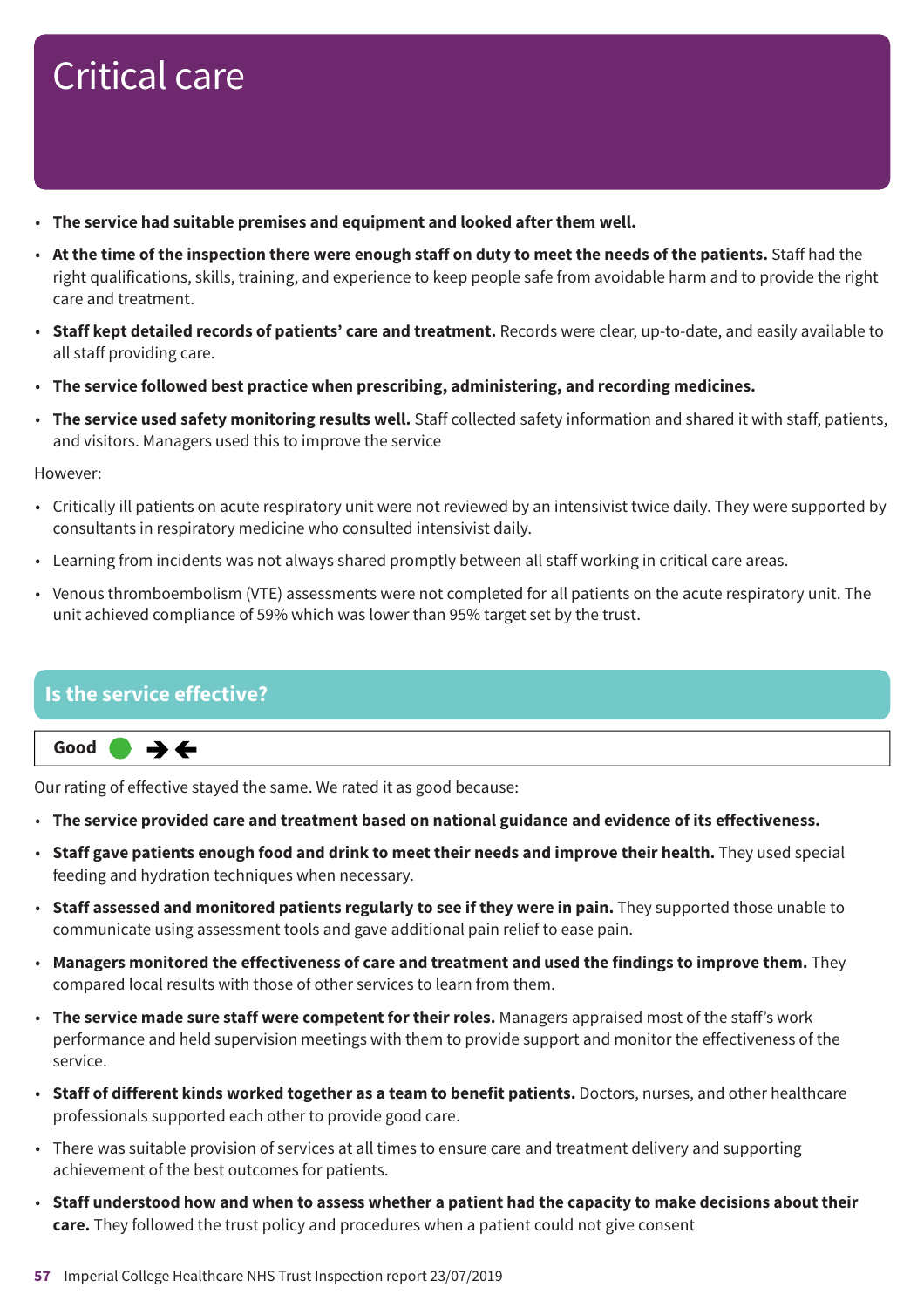However:

- The clinical audit data was only collected from the intensive care unit. The level 2 acute respiratory beds were not included in the data collection.
- The critical care outreach team were not providing a 24-hour service. They were not meeting critical care staffing standards for an outreach service.
- The hospital did not have a formalised approach to reviewing patients after they were discharged from critical care.

| $\blacksquare$ Is the service caring?                              |
|--------------------------------------------------------------------|
| Good $\rightarrow$ $\leftarrow$                                    |
| Our rating of caring stayed the same. We rated it as good because: |

- **Patients were treated and cared for with compassion, respect, and dignity.**
- Staff understood the impact of patients care, treatment or condition to their wellbeing and those close to **them.**
- Patients and those close to them were treated as active partners in the planning and delivering of their care **and treatment.** Patients were giving appropriate information and encouraged to make decisions about their care and treatment.

However:

• There was no designated psychological service to meet needs of all critical care patients.

#### **Is the service responsive?**



Our rating of responsive stayed the same. We rated it as good because:

- The service planned and delivered care in a way that reflected the needs of the population of patients who **accessed the service to ensure continuity of care.** Patients' needs, and preferences were considered and acted on to ensure services were delivered to meet those needs.
- **The needs and preferences of patients were considered when delivering and coordinating services, including those who were in vulnerable circumstances or had complex needs.** Care and treatment were coordinated with other services and stakeholders, to ensure the needs of patients and their families were met.
- **There were processes in place to ensure complaints were dealt with effectively.**

#### **However, we also found**:

• Mixed sex accommodation breaches occurred frequently due to delays in discharging patients who no longer needed care and treatment within the critical care settings.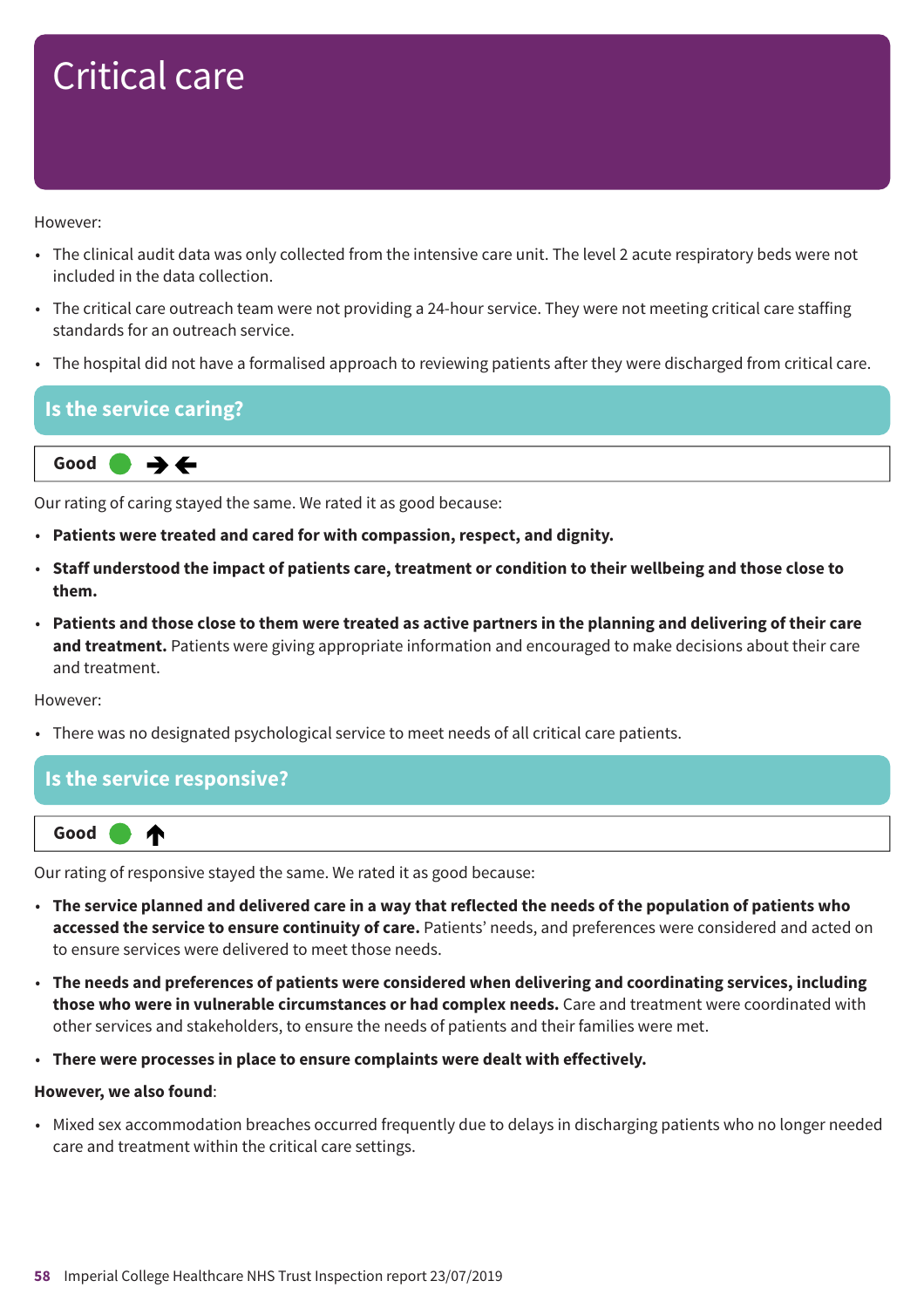#### **Is the service well-led?**



Our rating of well-led **stayed the same**. We rated it as good because:

- Managers at all levels in the trust had the right skills and abilities to run a service providing high-quality **sustainable care.**
- The trust had a vision for what it wanted to achieve and workable plans to turn it into action developed with **involvement from staff, patients, and key groups representing the local community.**
- **Managers across the department promoted a positive culture that supported and valued staff, creating a sense of common purpose based on shared values.**
- The trust used a systematic approach to continually improve the quality of its services and safeguarding high **standards of care by creating an environment in which excellence in clinical care would flourish.**
- **The department had effective systems for identifying risks, planning to eliminate or reduce them, and coping with both the expected and unexpected.**
- **The department collected, analysed, managed, and used information well to support all its activities, using secure electronic systems with security safeguards.**
- **The department engaged well with staff, the public, and local organisations to plan and manage appropriate services. They collaborated with partner organisations effectively.**
- **The department was committed to improving services by learning from when things went well and when they went wrong, promoting training, research, and innovation.**

### **Outstanding practice**

• There were dedicated clinical nurse educators supporting staff working within critical care areas, providing a good support structure, enabling critical care nursing staff to provide good care.

### Areas for improvement

We found areas for improvement in this service.

#### The trust **SHOULD do:**:

- Ensure that consideration is given to the inclusion of the level 2 acute respiratory beds in clinical audit data submission.
- Ensure there is a formalised approach to organising follow up clinics for patients discharged from critical care areas.
- Ensure that an intensivist review all critically ill patients twice daily.
- Ensure that learning from incidents shared promptly between all staff working in areas where similar incident could occur.
- Consider provision of a psychological service to meet needs of all critical care patients.
- **59** Imperial College Healthcare NHS Trust Inspection report 23/07/2019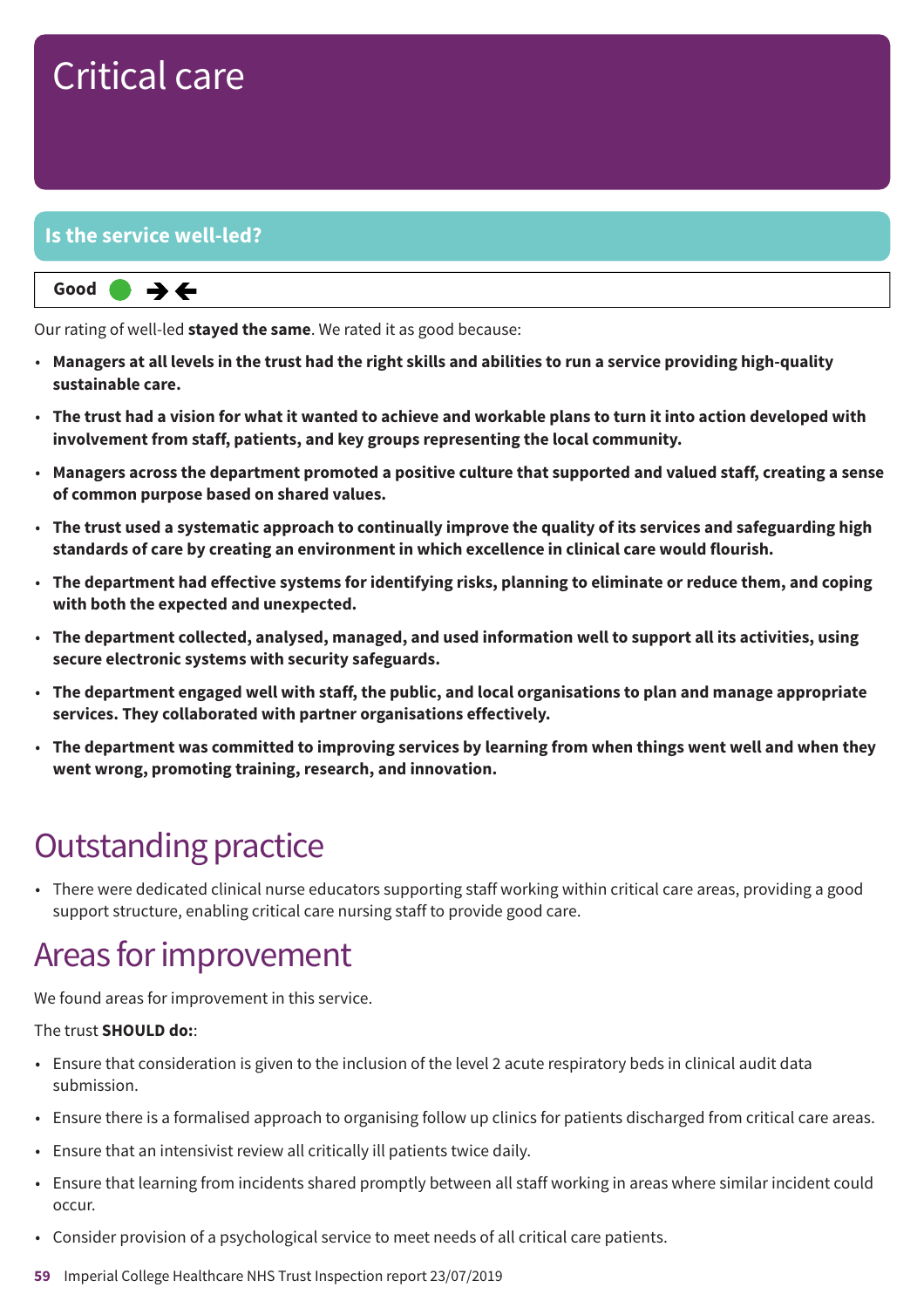- Ensure there are no delays to patients discharges and patients that are not critically ill are cared for in a suitable environment.
- Ensure venous thromboembolism (VTE) assessments are completed for all critically ill patients.
- Ensure that Guidelines for the Provision of Intensive Care Services are fully met including in relation to provision of psychological support and 24-hours critical care outreach service.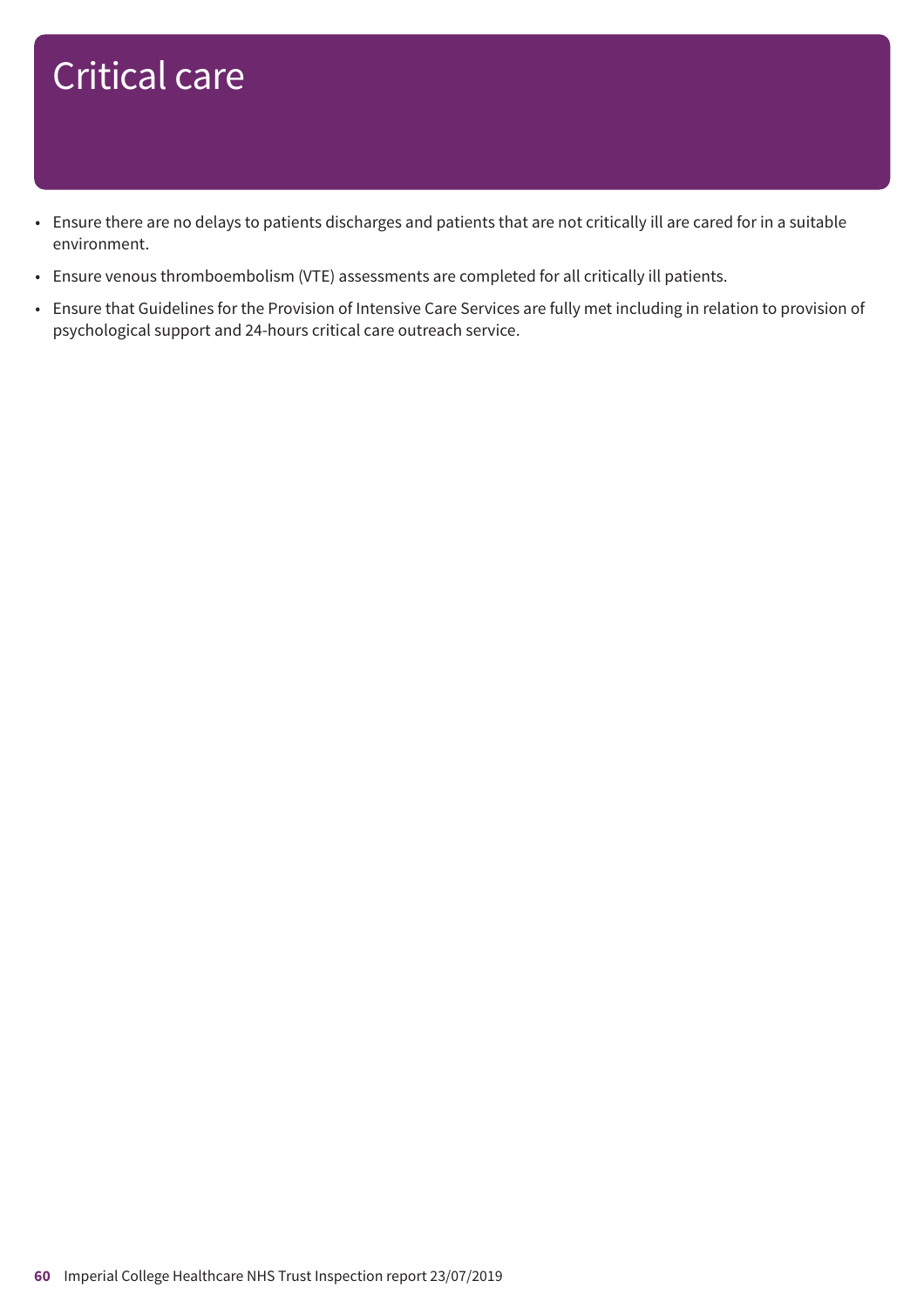#### **Up––– two ratings Outstanding**

### Key facts and figures

The Imperial College Healthcare NHS Trust (ICHNT) provided maternity services across two main sites, St Mary's Hospital (SMH) and Queen Charlotte's and Chelsea Hospital (QCCH) and was part of the women's, children's and clinical support (WCCS) division.

Independently funded maternity healthcare service was also delivered at SMH as part of Imperial Private Healthcare (IPH) in the Lindo Wing. The Lindo Wing maternity service had labour and postnatal wards and offered antenatal appointments. The Lindo Wing introduced the community postnatal midwifery service in July 2018 for continuity of care and to improve women's outcomes. This meant the Lindo Wing midwives visited and cared for women following their discharge home after child birth.

St Mary's Hospital including the Lindo Wing provided maternity services in the hospital and community to approximately 4,000 women in Paddington and surrounding areas. The maternity service provided consultant-led and midwife-led care for both high and low risk women. The hospital also offered a wide range of services and specialist care within maternity services. This included a consultant-led labour ward, birth centre, an outpatient antenatal clinic, a fetal medicine unit (FMU), a maternity day assessment unit (MDAU), a triage unit, antenatal and postnatal inpatient wards (including transitional care), perinatal services and bereavement services.

Low risk antenatal and postnatal care was also provided in community clinics which were either located in children's centres, GP surgeries or the Ealing community hub. There were two community midwifery teams who were attached to a GP practice and had their designated antenatal clinics and conducted home visits. Women who chose to have a home birth were supported by the community midwives which accounted for 0.4% of deliveries within the last 12 months.

There was a level two neonatal intensive care unit (NICU) with 22 cots including four intensive care beds, four high dependency beds and 14 special care cots.

On the Lindo Wing, the labour ward was located on the 3rd floor and had five delivery rooms, five overflow rooms and one theatre. The Lindo Wing also had 11 postnatal beds.

We last carried out an unannounced comprehensive inspection of the maternity service in March 2017. The service was rated requires improvement for safe, responsive and well-led and good for effective and caring. The service was judged to be required improvement overall.

Our inspection was announced (staff knew we were coming) to ensure that everyone we needed to talk to was available. We also carried out an unannounced inspection at night on 27 February 2019. During our inspection, we visited all clinical areas in the service including labour ward, theatres, antenatal and postnatal wards, the birth centre, transitional care, antenatal clinics, FMU, MDAU and the Lindo Wing maternity areas. We spoke with six women and their relatives and 67 members of staff, including midwives, consultants, anaesthetists, senior managers, student midwives, pharmacist, housekeepers, receptionist, matrons, ward co-ordinators, midwifery risk leads, perinatal mental health team and support staff. We observed care and treatment and reviewed 13 maternity care records and prescription charts. We reviewed range of equipment including resuscitation equipment, birthing pools, beds, mattresses, resuscitaires and cardiotocography (CTG) devices. We also reviewed the trust's performance data. We observed one multidisciplinary meeting, two handovers and two patients' procedures and outpatient appointment.

The inspection team consisted of one CQC hospital inspector, an observer (CQC staff) and two specialist advisors (matron and head of midwifery). The inspection was overseen by Terri Salt interim head of hospital inspections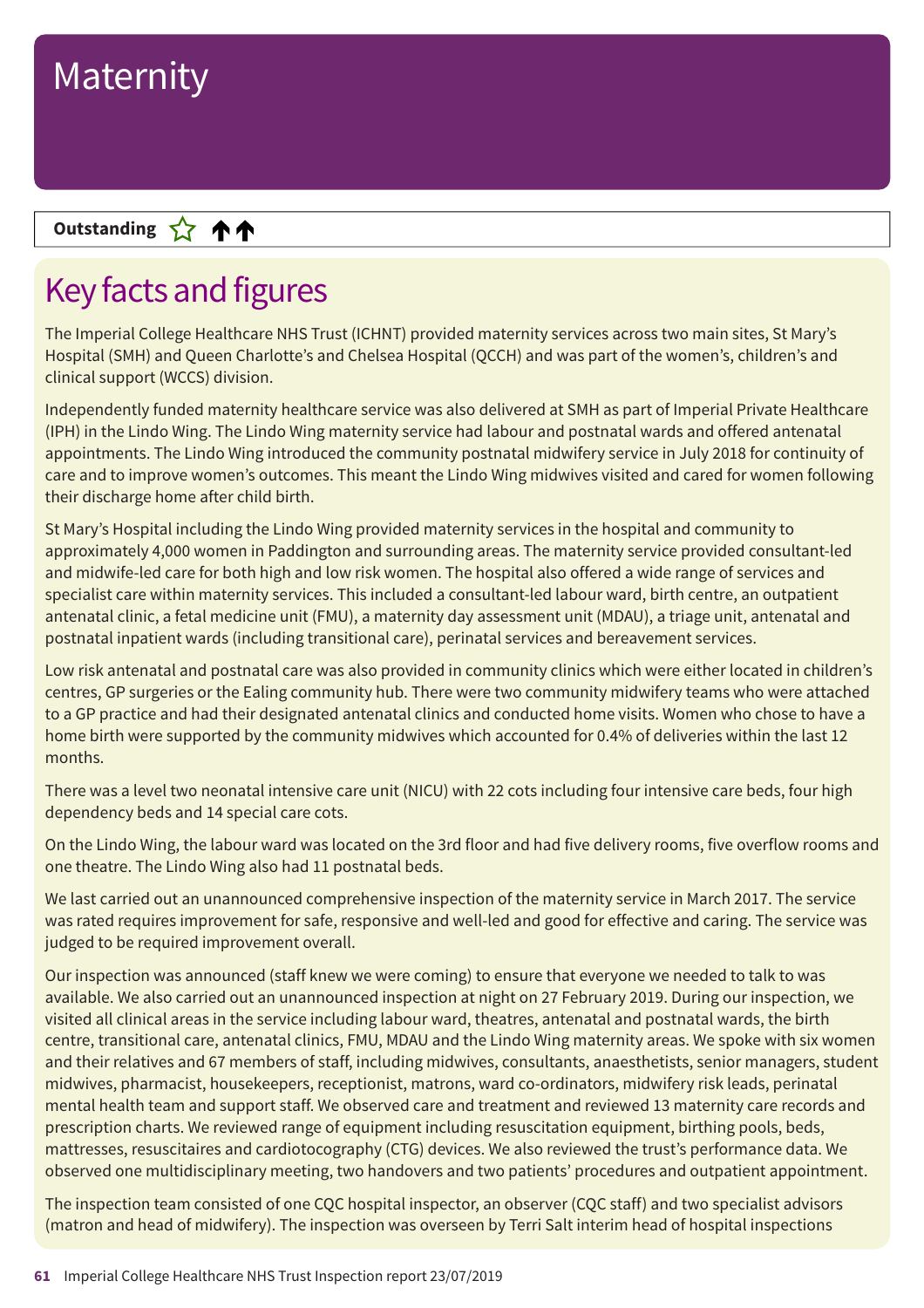#### **Summary of this service**

Our rating of this service improved. We rated it as outstanding because:

- Our rating of the service had improved. We rated it as outstanding because the ratings for both caring and responsive. The trust had taken note of concerns raised about the maternity service at the previous inspection and made improvements in the areas of maternity training, cardiotocography (CTG) training, fresh eye buddy system, oversight on the risk register, emergency theatre staffing, signage, estate, visibility of leadership and governance of serious incidents.
- **The service provided mandatory and maternity specific training in key skills to all staff.** Most staff received upto-date mandatory training. The overall compliance for all midwifery and medical staff was 91% which was better than the trust target (85%).
- Compliance with core maternity specific mandatory training and skills, such as cardiotocography interpretation, was 92% and above the trust target.
- The trust had clear systems, processes and practices in place to safeguard adults and children from avoidable **harm, abuse and neglect that reflected relevant legislation and local requirements.** Staff understood how to protect patients from abuse and the service worked collaboratively with other agencies to do so. Staff had training on how to recognise and report abuse and they knew how to apply it.
- There was an effective system in place to assess, respond to and manage risks to patients. Staff could recognise and respond to signs of deterioration and emergencies. Staff completed and updated risk assessments for each patient.
- The midwife to birth ratio was 1:24, which was in line with national recommendations.
- **The service managed patient safety incidents well.** Staff recognised incidents and reported them appropriately. Managers investigated incidents and shared lessons learned with the whole team and the wider service. When things went wrong, staff apologised and gave patients honest information and suitable support. This was an improvement from the last inspection.
- Although the clinical rooms where medicines were stored were sometimes hot, the service had mitigated the risk to ensure medicines were safe to use. Therefore, we were assured effective governance arrangements were in place to ensure safe storage of medicines, fridge temperatures were checked daily, and that out-of-date medicines were replaced, when indicated.
- **Staff gave patients enough food and drink to meet their needs and improve their health.** They used special feeding and hydration techniques to support women's feeding when necessary. The service made adjustments to patients' diets for religious, cultural and other preferences.
- **Staff assessed and monitored patients regularly to see if they were in pain.** The service performed better than the national recommendations and standards on the waiting time for epidurals and the average on women receiving obstetric anaesthesia during caesarean sections.
- **Managers monitored the effectiveness of care and treatment and used the findings to improve them.** The service performed better than average on all outcomes in the 2017 National Neonatal Audit.
- **The service made sure staff were competent for their roles.** Managers appraised staff's work performance and held supervision meetings with them to provide support and monitor the effectiveness of the service.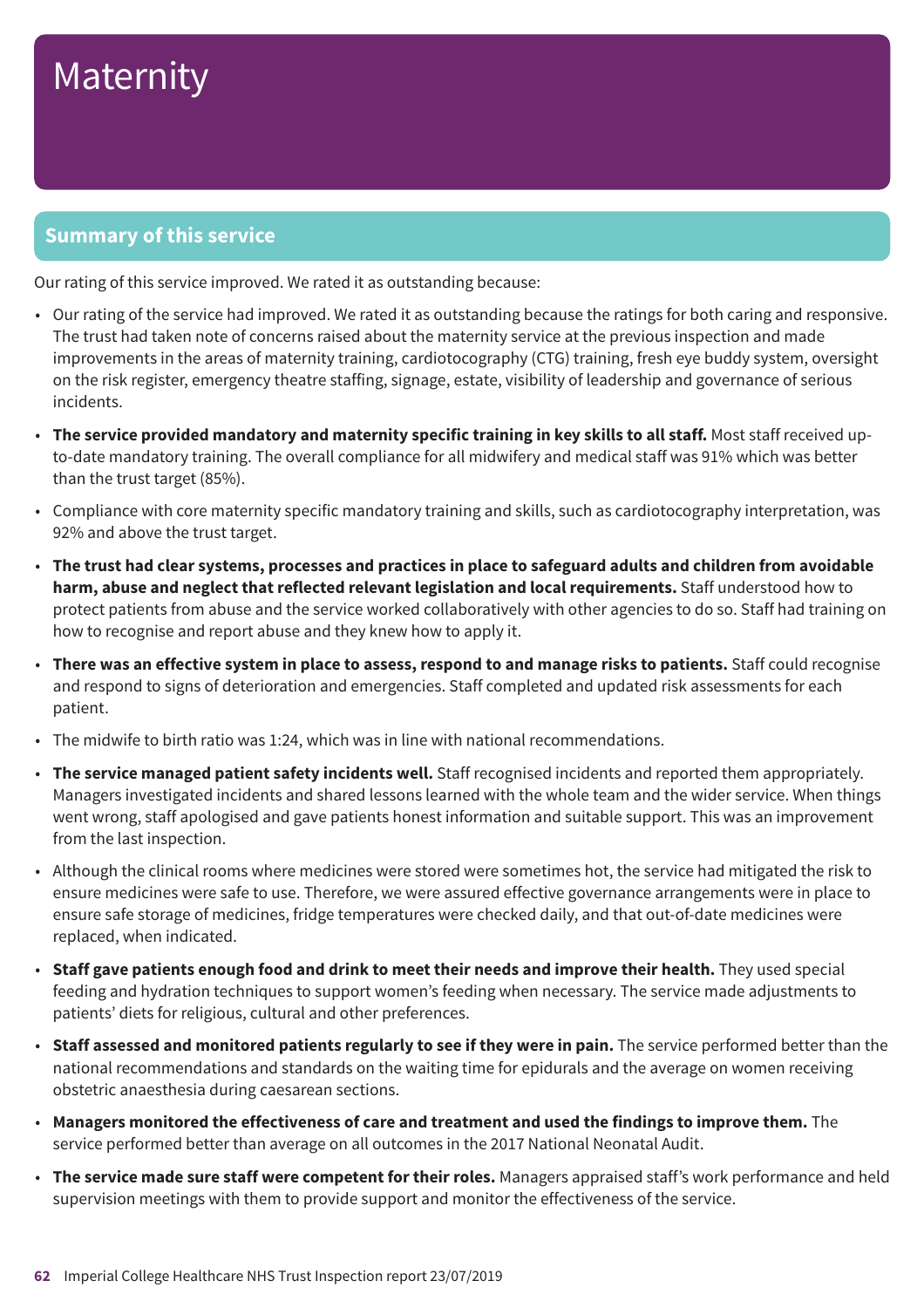- The midwifery and medical staff supported women that accessed the maternity service to live healthier lives and manage their own health, care and wellbeing.
- **Staff treated and cared for women with compassion, patience, dignity and respect.** Feedback from people who used the service and their relatives was continually positive about the care they received, and the way staff treated them.
- There was a strong, visible person-centred culture in the service and relationship between staff and patients was strong and supportive.
- The maternity service was planned and delivered care in a way that met the diverse needs of the local and **surrounding population.**
- The maternity service was flexible, provided choice to women and ensured continuity of care.
- Women repeatedly told us that they had good access to the hospital and did not experienced prolonged delays to be seen.
- There was a high level of staff satisfaction across all disciplines and equality groups. Staff were proud of working in the service, spoke highly of the culture and the improvement they had made to the service since the last inspection.
- The service had a vision for what it wanted to achieve and workable plans to turn it into action, which it **developed with staff, patients, and local community groups.**

However:

- There were inconsistencies in the monitoring of emergency equipment to ensure it was safe and effective for patient use.
- From October 2017 to October 2018, the trust's maternity Friends and Family Test (postnatal ward) performance (% recommended) was slightly worse than the England average.
- We found some printed clinical guidelines and protocols that were out of date in the maternity areas.
- **Overall the service controlled infection risk well.** There were systems and processes to control and prevent the spread of infection. The majority of the department was visibly clean, tidy and free of any odours, however the standards of cleanliness were not always maintained on the antenatal and postnatal ward at night.

#### **Is the service safe?**

**Up one rating Good –––** ₼

Our rating of safe improved. We rated it as good because:

- **The service provided mandatory and maternity specific training in key skills to all staff.** The majority of staff had received up-to-date mandatory training. The overall compliance for all midwifery and medical staff was 91% which was better than the trust target (85%).
- Compliance with core maternity specific mandatory training and skills, such as cardiotocography interpretation, was 92% and above the trust target.
- The trust had clear systems, processes and practices in place to safeguard adults and children from avoidable **harm, abuse and neglect that reflected relevant legislation and local requirements.** Staff understood how to protect patients from abuse and the service worked collaboratively with other agencies to do so. Staff had training on how to recognise and report abuse and they knew how to apply it.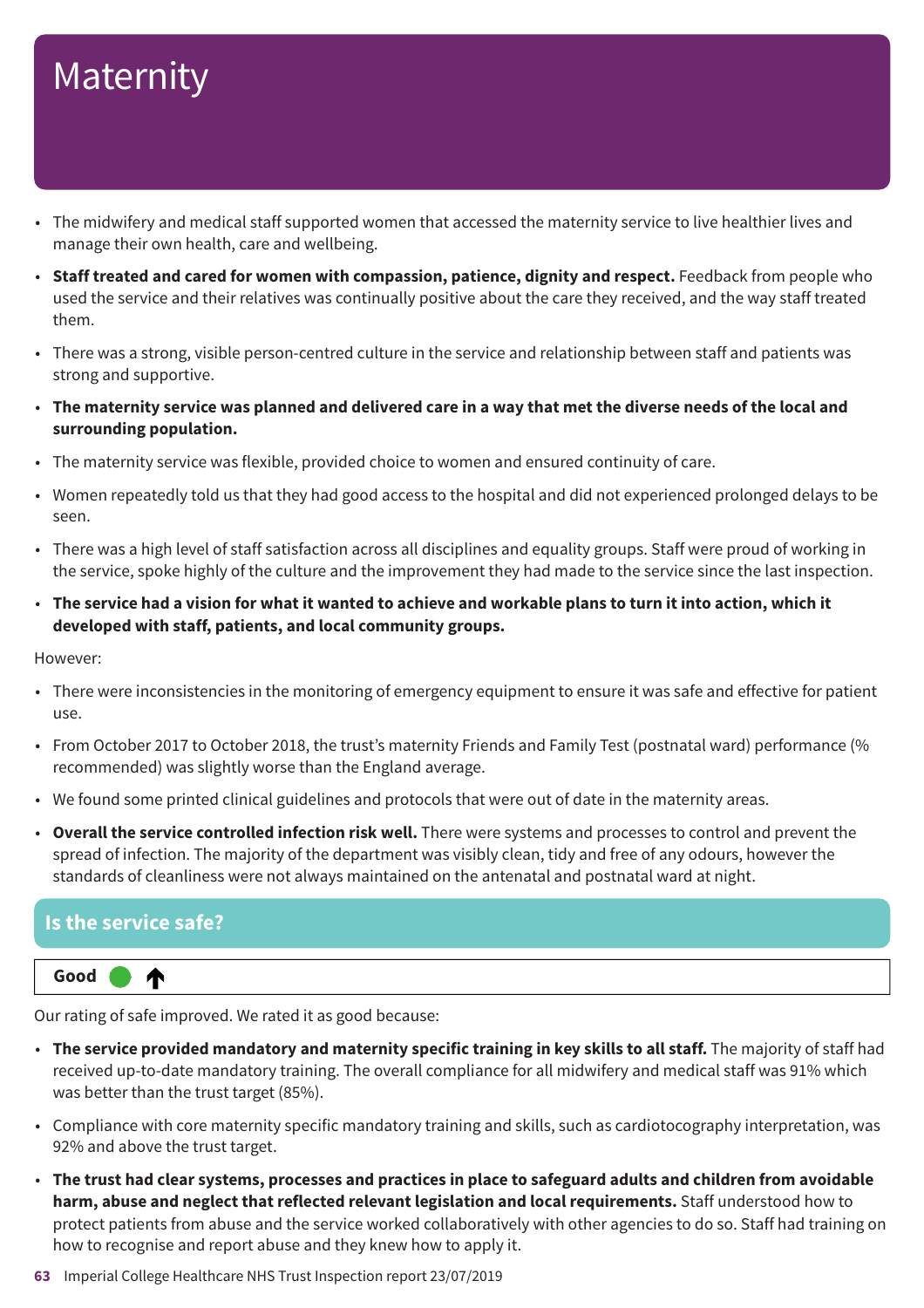- There was an effective system in place to assess, respond to and manage risks to patients. Staff could recognise and respond to signs of deterioration and emergencies. Staff completed and updated risk assessments for each patient.
- **The service had enough midwifery and medical staff with the right qualifications, skills, training and experience to keep people safe from avoidable harm and to provide the right care and treatment.**
- The midwife to birth ratio was 1:24 which was better than the national average and was achieved by the use of temporary staff.
- **Staff kept detailed records of patients' care and treatment.** Records were clear, up to date and easily available to all staff providing care. Staff had access to patient information and could make informed decisions on patients care, management and treatment.
- **The service managed patient safety incidents well.** Staff recognised incidents and reported them appropriately. Managers investigated incidents and shared lessons learned with the whole team and the wider service. When things went wrong, staff apologised and gave patients honest information and suitable support. This was an improvement from the last inspection.
- Although the clinical rooms where medicines were stored were sometimes hot the service had mitigated the risk to ensure medicines were safe to use. Therefore we were assured effective governance arrangements were in place to ensure safe storage of medicines, fridge temperatures were checked daily, and that out-of-date medicines were replaced, when indicated.

However:

- Although the service controlled infection risk well and majority of the department was visibly clean, tidy and free of any odours. However, the standard of cleanliness was not always maintained on the antenatal and postnatal ward at night.
- There were inconsistencies in the monitoring of emergency equipment to ensure it was safe and effective for patient use.

#### **Is the service effective?**



Our rating of effective stayed the same. We rated it as good because:

- **The maternity service had effective systems in place to ensure policies, protocols and clinical pathways were reviewed regularly and reflected national guidance, best practice and legislations.**
- **Staff gave patients enough food and drink to meet their needs and improve their health.** They used special feeding and hydration techniques when necessary.
- **Staff assessed and monitored patients regularly to see if they were in pain.** The service performed better than the national recommendations and standards on the waiting time for epidurals and the average on women receiving obstetric anaesthesia during caesarean sections.
- **Managers monitored the effectiveness of care and treatment and used the findings to improve them.** The service performed better than average on all outcomes in the 2017 National Neonatal Audit.
- **The service made sure staff were competent for their roles.** Managers appraised staff's work performance and held supervision meetings with them to provide support and monitor the effectiveness of the service.
- **64** Imperial College Healthcare NHS Trust Inspection report 23/07/2019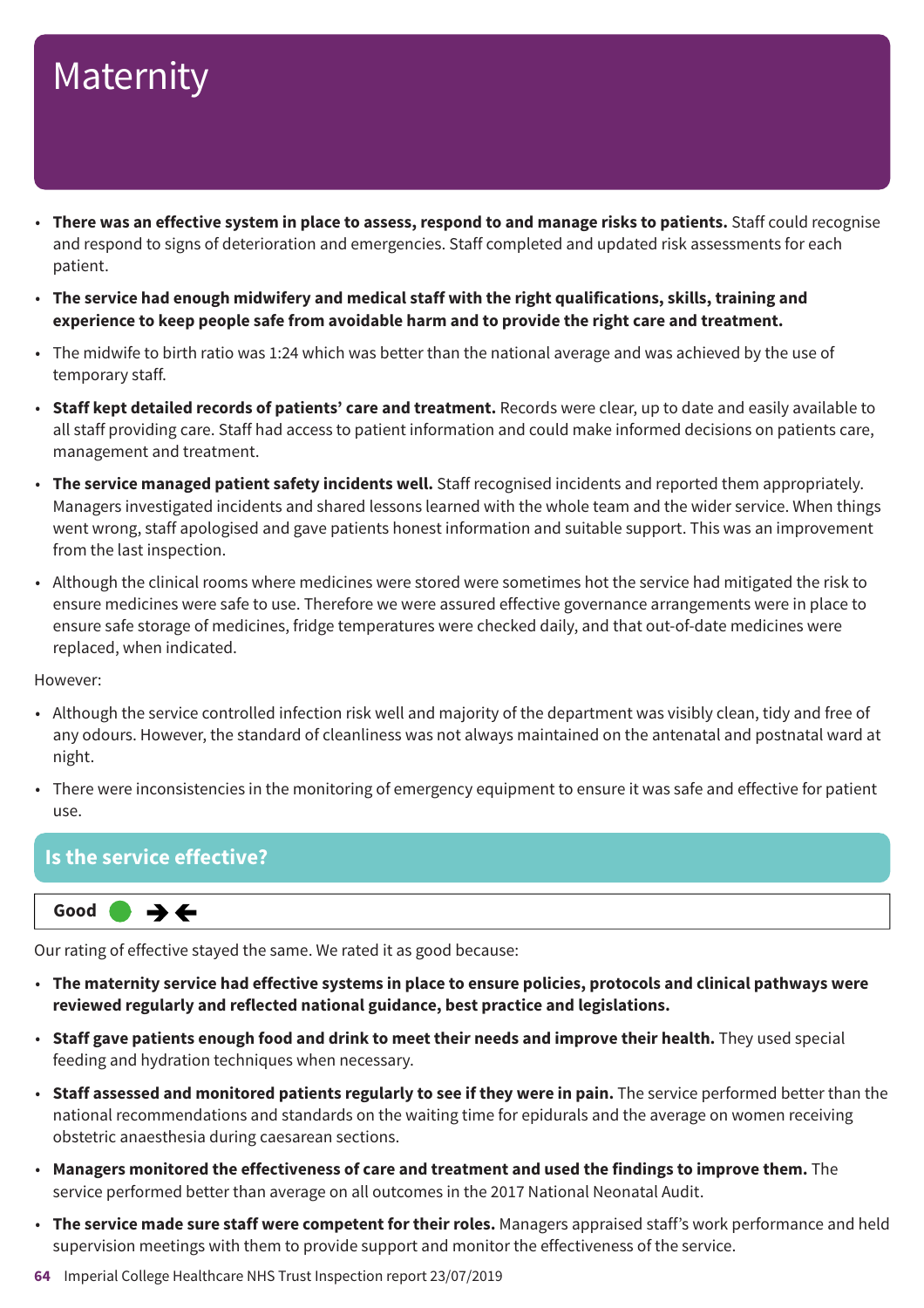- For the period of November 2017 to November 2018 the appraisal rate was 96% which was better than the hospital average of 92%.
- The midwifery and medical staff supported women that accessed the maternity service to live healthier lives and manage their own health, care and wellbeing.
- Staff understood how and when to assess whether a patient had the capacity to make decisions about their **care.**

However;

• We found some printed clinical guidelines and protocols that were out of date in the maternity areas.

#### **Is the service caring?**

**Letter Cone Extending** 

Our rating of caring improved. We rated it as outstanding because:

- **Staff treated and cared for women with compassion, patience, dignity and respect.** Feedback from people who use the service and their relatives was continually positive about the care they received, and the way staff treated them. Patients told us and gave examples where staff had gone the extra mile in delivering compassionate care and offering emotional support.
- Specific patient comments received included ""compassionate", "kind staff", "excellent- 5 stars", "lots of support and patience provided", "huge thank you for all your help and support during child birth", "thanks for your support, don't think we would have done it without you". "Your calm and belief that we can do it natural was very irreplaceable", "midwives are like family", "after care and feedback was great as well as answering any feedback or questions", "staff check on us through the day, really supportive", "everything was so good and brilliant", "staff did great job with us", "everyone was wonderful, I cannot stress how fantastic the staff were".
- There was a strong, visible person-centred culture in the service and relationship between staff and patients was supportive.
- **Staff involved patients and those close to them in decisions about their care and treatment.**
- Staff understood the importance of patients' holistic needs and showed empathy and support to patients and their relatives. The service offered complementary services to women and families that had experienced loss and those that attended the female genital mutilation (FGM) clinic.
- From October 2017 to October 2018, the trust's maternity Friends and Family Test (birth) performance (% recommended) was similar to the England average on their antenatal, birth, postnatal community experience.
- In the CQC maternity survey 2018, the trust performed better than other NHS trusts for one question (birth partner involved in your care during labour and birth) and performed similar on the remaining questions.
- The birth centre satisfaction feedback survey reviewed for the period of October 2018 to February 2019 showed that 98% of women rated the service as excellent and 2% rated the service as good.
- **Staff provided women and those close to them with compassionate care and emotional support to minimise their distress.** Staff treated and involved women and those close to them as partners in assessing and meeting their emotional and social needs, which was understood as being crucial in patient-centred care. Women and those close to them had access to specialist staff such as psychologist, psychiatrist, bereavement midwives, caseload midwives, FGM health advocate, genetic counsellors and thalassemia counsellors.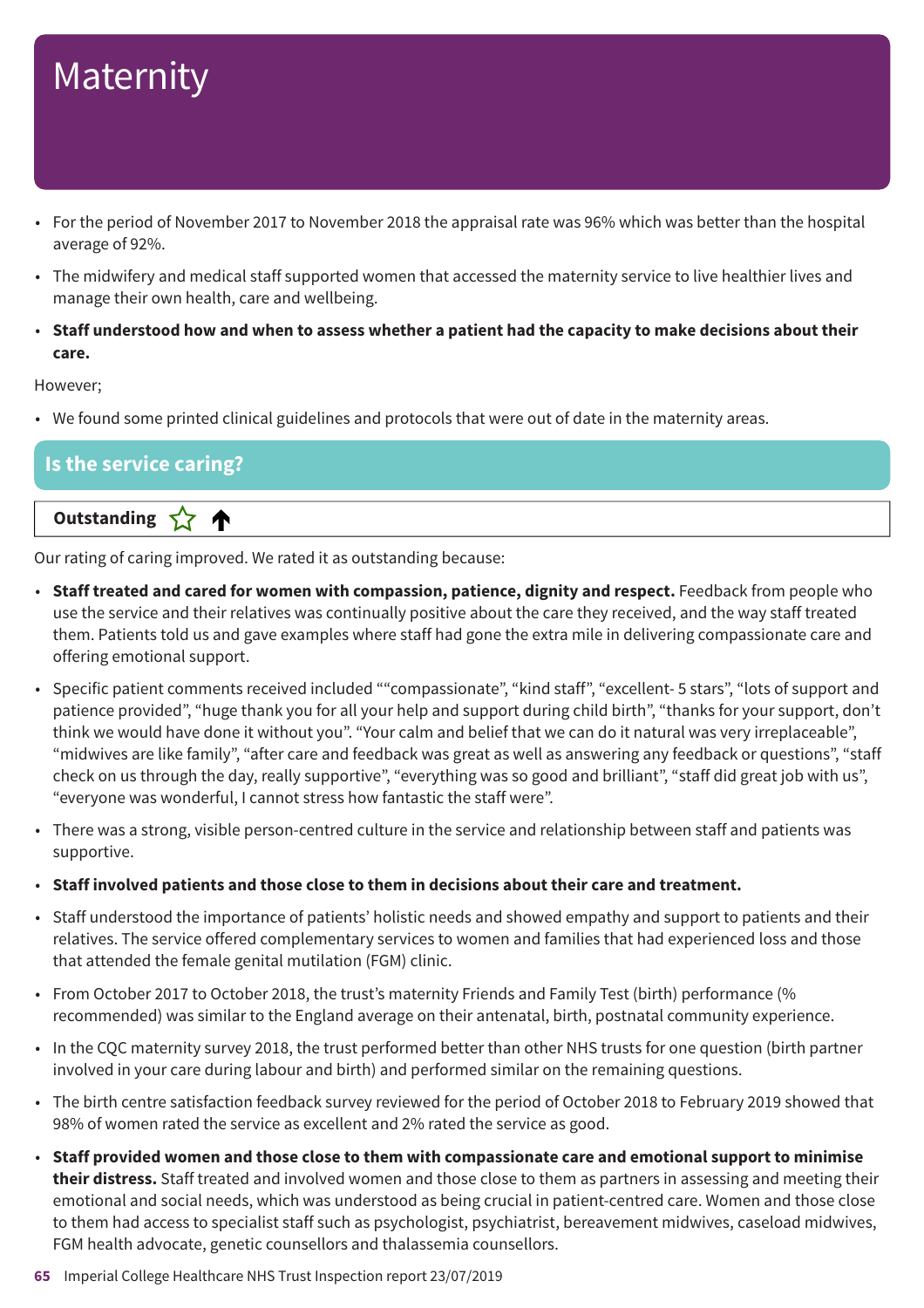#### • **The service made adjustments to women's food to meet their religious, cultural and other preferences.**

However;

• From October 2017 to October 2018, the trust's maternity Friends and Family Test (postnatal ward) performance (% recommended) was slightly worse than the England average.

#### **Is the service responsive?**

**Up––– two ratings Outstanding**

Our rating of responsive improved. We rated it as outstanding because:

- The maternity service was planned and delivered care in a way that met the diverse needs of the local and **surrounding population.**
- The maternity service was planned and provided in a way that promoted equality. The service met and supported the individual needs and preferences of the population that accessed the service, including those with complex or additional needs. The service worked closely with women, clinical networks, and other stakeholders to plan the delivery of care and treatment.
- Patient needs and preferences were considered and acted on to ensure services were delivered to meet those **needs.** Staff tried to arrange patient antenatal appointments together for the same day to meet patients' commitments such as work.
- **Women could access the maternity services in a way and time that suited them.** Waiting times from referral to treatment and arrangements to admit, treat and discharge patients were in line with good practice.
- The service was responsive to parents who had suffered a loss, such as miscarriage, stillbirth or neonatal death. The services provided extensive support and resources to bereaved women and were committed to continually improving the care and services they provided for bereaved parents.
- The maternity service was flexible, provided choice to women and ensured continuity of care.
- **The service treated concerns and complaints seriously, investigated them and learned lessons from the results, and shared these with all staff.**
- Women repeatedly told us that they had good access to the hospital and did not experience prolonged delays to be seen.

However,

• The hospital had challenges with the estate building including the old lifts. One of the lifts was not working during inspection however we did not observe any long wait for lifts for patients and visitors.

#### **Is the service well-led?**

₼

**Up one rating Good –––**

Our rating of well-led improved. We rated it as good because: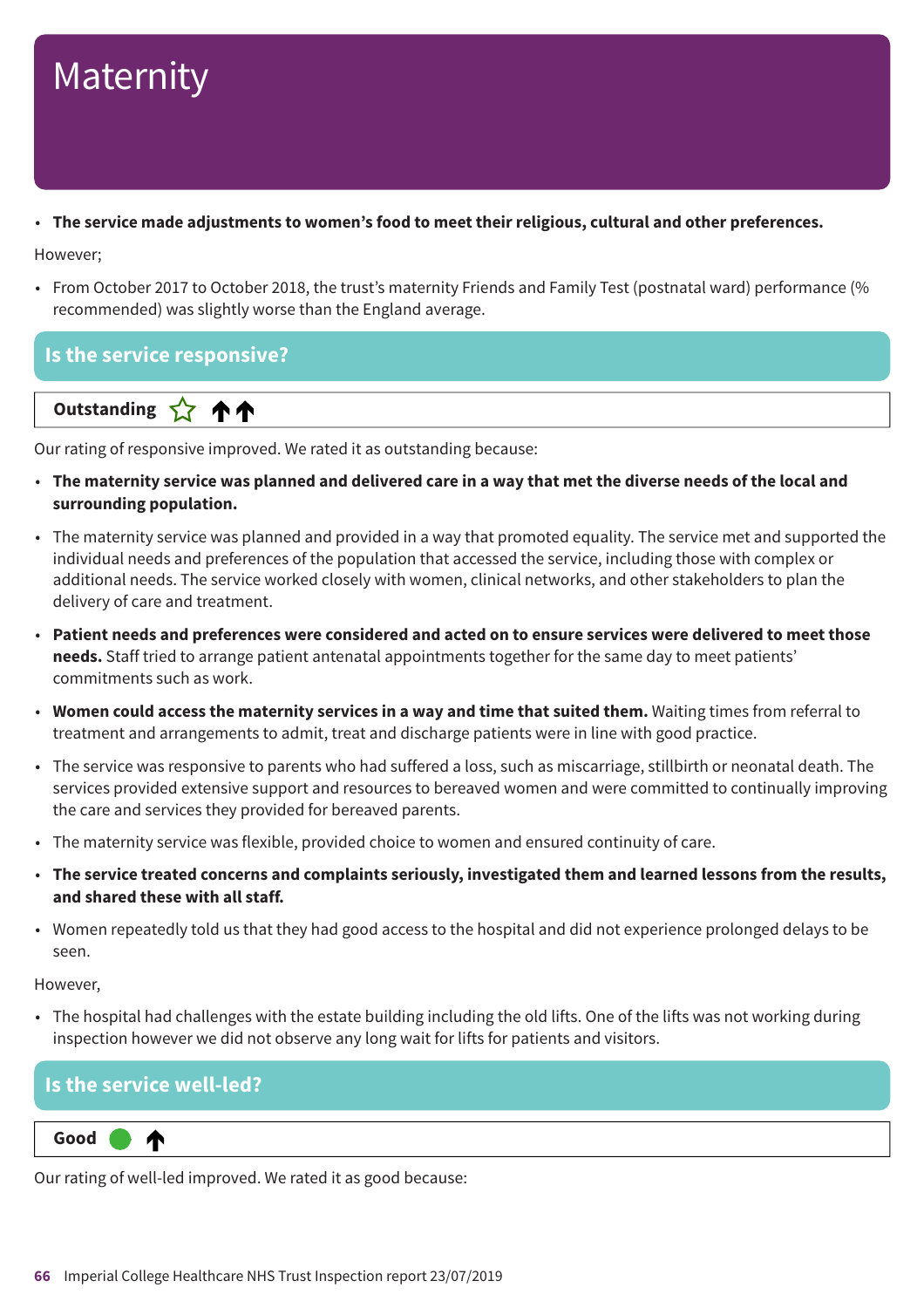- Managers at all levels in the service had the right skills and abilities to run a service providing high-quality **sustainable care.** Leaders had an inspiring shared purpose and strived to deliver and motivate staff to succeed. Staff told us leaders were visible and approachable.
- The service had a vision for what it wanted to achieve and workable plans to turn it into action, which it **developed with staff, patients, and local community groups.**
- Managers across the service promoted a positive culture that supported and valued staff, creating a sense of **common purpose based on shared values.** Staff told us they felt listened to and well supported by managers and colleagues and were confident to raise any concerns they had.
- **The service engaged well with patients, staff, the public and local organisations to plan and manage appropriate services and collaborated with partner organisations effectively.** We saw various examples that the service used a systematic approach to work collaboratively with other organisation, patients, staff and charities to improve care outcomes, tackle health inequalities and the care provision in the service.
- There was a high level of staff satisfaction across all disciplines and equality groups. Staff were proud of working in the service, spoke highly of the culture and the improvement they had made to the service since the last inspection.
- The service was committed to improving services by learning from when things went well or wrong, promoting **training, research and innovation.**
- **The service systematically improved service quality and safeguarded high standards of care by creating an environment for excellent clinical care to flourish.**
- The service had good systems to identify risks, plan to eliminate or reduce them, and cope with both the **expected and unexpected.**
- **The service collected, analysed, managed and used information well to support all its activities, using secure electronic systems with security safeguards.**

### **Outstanding practice**

- In the maternity service, staff provided compassionate individualised care. Staff provided extensive support to patients and their relatives and worked hard to meet the holistic needs of their patients through emotional and practical measures.
- The service was especially caring and responsive to parents who had suffered a loss, such as miscarriage, stillbirth or neonatal death. The services provided extensive emotional support and resources to bereaved women and was committed to continually improving the care and services they provided for bereaved parents.
- The bereavement midwife had developed a bereavement midwifery group in the UK and engaged well with stakeholders such as local MPs, NHS England, local charities and the Stillbirth and Neonatal Death Society.
- A translation icon on the trust website could translate vital information on the website to 103 languages from different ethnicity and continents such as Turkish, Polish, Japanese, Greek, Swahili, Yoruba and Urdu.
- The trust had implemented a continuing care model in the maternity service and community postnatal service for the private patients to improve patient outcome and service provision.
- The maternity service introduced a buddy star award, a scheme to recognise staff for excellent care in foetal monitoring.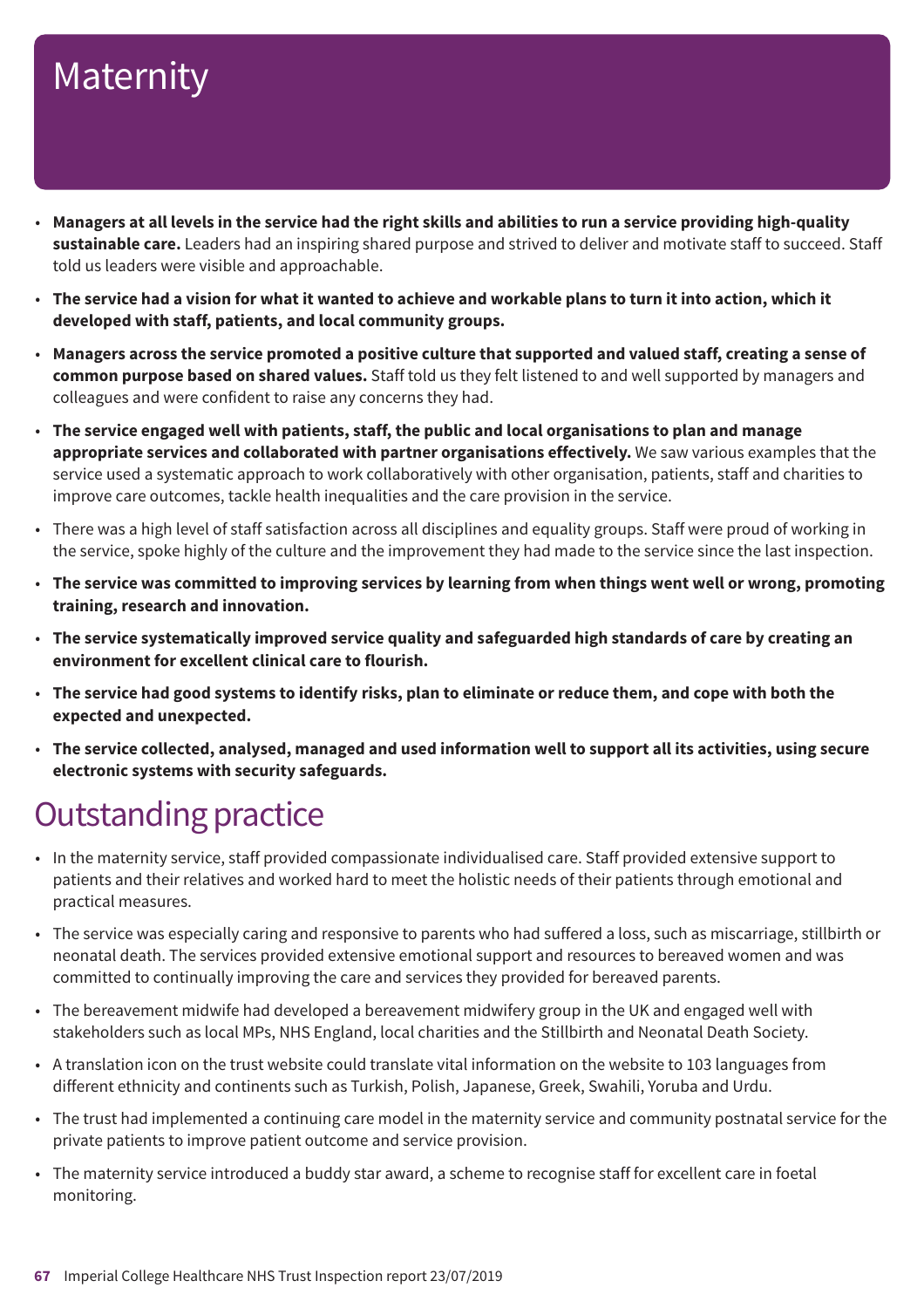### Areas for improvement

We found areas for improvement in this service.

#### The trust **should do**:

- The hospital should ensure emergency equipment is checked and recorded consistently.
- The hospital should consider improvements to the hospital estate and facilities for the lifts and temperature of some maternity ward areas.
- The trust should ensure policies and guidelines available in hard copies are regularly reviewed and updated.
- The hospital should ensure the maternity early warning scores are completed and scored appropriately by staff.
- The trust should review the cleaning provision of the service to ensure the cleaning environment and equipment are clean to prevent the risk of infection.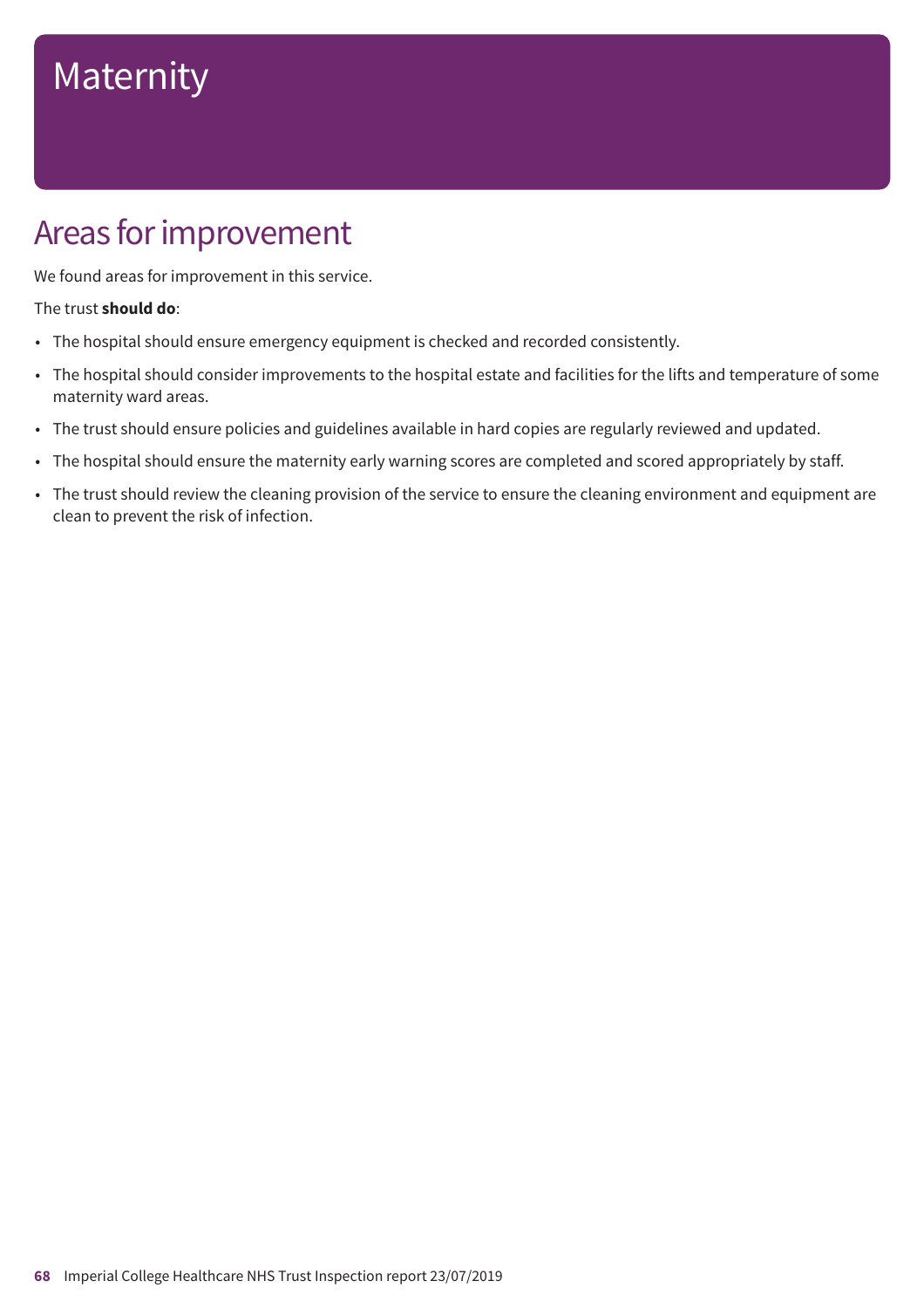#### $\rightarrow$   $\leftarrow$ **Same–––rating Good –––**

### Key facts and figures

St Mary's Hospital (SMH) provides emergency, non-elective and elective inpatient services for infants, children and young people.

During the inspection we visited the paediatric wards including Great Western (general paediatrics), the paediatric short stay unit, Grand Union (Paediatric haematology, blood and marrow transplantation, paediatric oncology, paediatric infectious diseases), West Way (paediatric day case surgery), the paediatric outpatient department, the paediatric haematology day unit, the paediatric intensive care unit (PICU), and the Winnicott Baby unit (neonatal intensive care unit, NICU). We also visited the imaging department and the sexual health clinic. We spoke with 18 members of staff including nurses, student nurses, junior doctors, consultant paediatricians, play specialists, the head of children's nursing, the divisional clinical director, the divisional director of nursing and the divisional director of operations. We also spoke with 11 patients and their relatives. We reviewed 13 patient health records including medication charts.

#### **Summary of this service**

Our rating of this service stayed the same. We rated it as good because:

- **The service provided mandatory training in key skills to all staff and made sure everyone completed it.**
- Staff understood how to protect patients from abuse and the service worked well with other agencies to do so.
- **Staff completed and updated risk assessments for each patient.** They kept clear records and asked for support when necessary.
- **The service usually had enough nursing staff with the right qualifications, skills, training and experience to keep people safe from avoidable harm and to provide the right care and treatment.** However, staff told us there were sometimes shortages.
- **The service had enough medical staff with the right qualifications, skills, training and experience to keep people safe from avoidable harm and to provide the right care and treatment.**
- **Staff kept detailed records of patient care and treatment.** Records were clear, up-to-date and easily available to all staff providing care.
- **The service followed best practice when prescribing, giving, recording and storing medicines.**
- **The service managed patient safety incidents well.** Staff recognised incidents and reported them appropriately. Managers investigated incidents and shared lessons learned with the whole team and the wider service. When things went wrong, staff apologised and gave patients honest information and suitable support.
- **The service used safety monitoring results well.** Staff collected safety information and shared it with staff, patients and visitors. Managers used this to improve the service.
- **Staff assessed and monitored patients regularly to see if they were in pain.** They supported those unable to communicate using suitable assessment tools and gave additional pain relief to ease pain.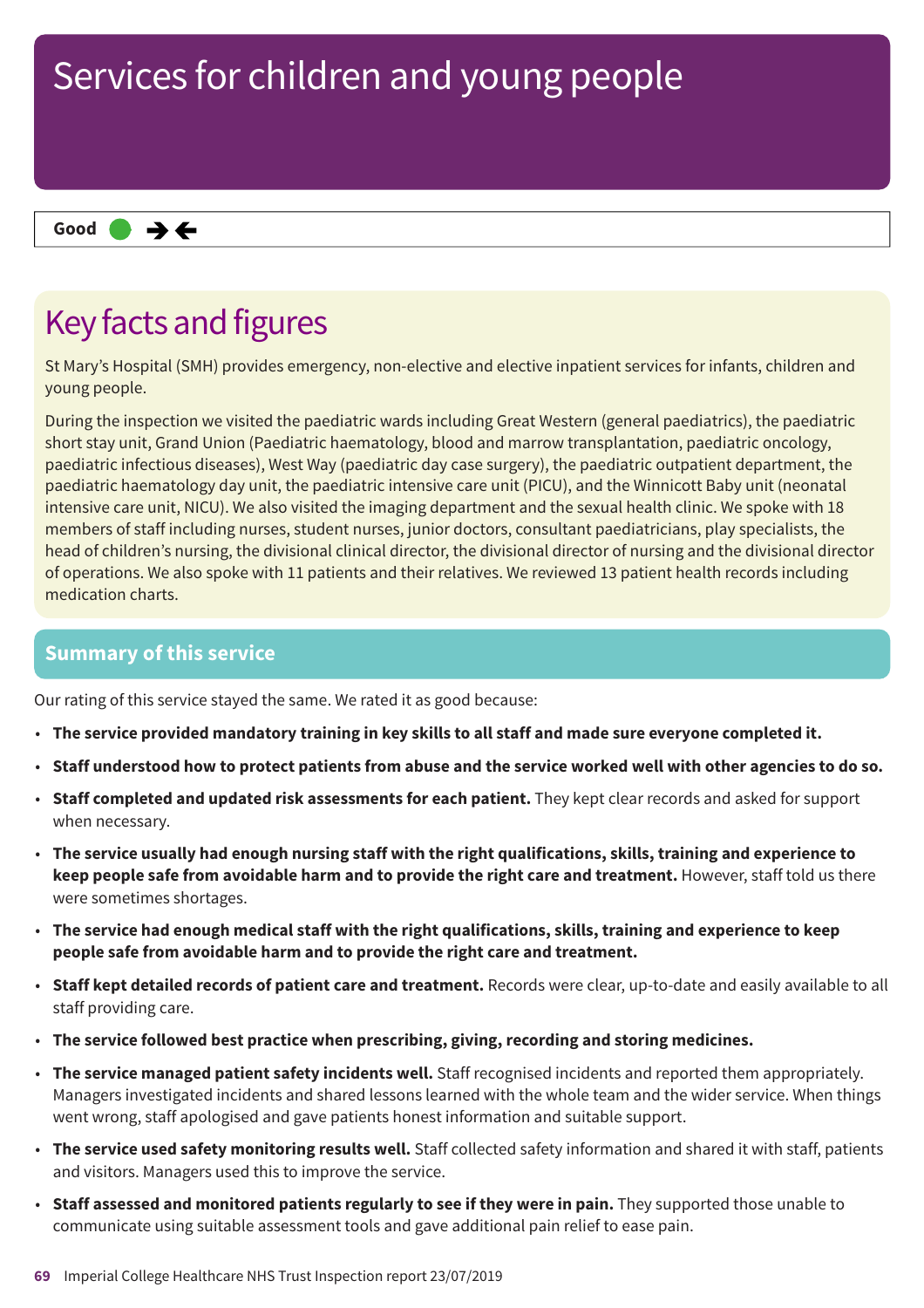- **The service made sure staff were competent for their roles.** Managers appraised staff's work performance and held supervision meetings with them to provide support and monitor the effectiveness of the service.
- **Staff worked together as a team to benefit patients.** Doctors, nurses and other healthcare professionals supported each other to provide good care.
- Staff understood how and when to assess whether a patient had the capacity to make decisions about their **care.** They followed the trust policy and procedures when a patient could not give consent.
- **Staff cared for patients with compassion.** Feedback from patients confirmed that staff treated them well and with kindness. **Staff provided emotional support to patients to minimise their distress.**
- **Staff involved patients and those close to them in decisions about their care and treatment.**
- **The trust planned and provided services in a way that met the needs of the local people.**
- **The service took account of patients' individual needs.**
- **People could access the service when they needed it.** Waiting times from referral to treatment and arrangements to admit, treat and discharge patients were in line with good practice.
- **The service treated concerns and complaints seriously, investigated them and learned lessons from the results, which were shared with all staff.**
- Managers at all levels in the trust had the right skills and abilities to run a service providing high-quality **sustainable care.**
- The trust had a vision for what it wanted to achieve and workable plans to turn it into action developed with **involvement from staff, patients, and key groups representing the local community.**
- **Managers and staff including nurses and doctors promoted a positive culture that supported and valued staff, creating a sense of common purpose based on shared values.**
- **There were arrangements in place for governance and risk management.**
- The service had effective systems for identifying risks, planning to eliminate or reduce them, and coping with both the expected and unexpected. We saw that risks found on inspection were included on the risk register.
- **The service engaged well with patients, staff, the public and local organisations to plan and manage appropriate services, and collaborated with partner organisations effectively.**
- The service was committed to improving services by learning from when things went well and when they went **wrong, promoting training, research and innovation.**

However:

- The premises and environment were not always suitable for the services being provided, with one of the risks being legionella and pseudomonas in the water.
- Whilst improvements had been made since the last inspection, the ongoing renovation work meant there was a lack of isolation facilities in the PICU.
- Staff on the wards told us play specialists were only available three days a week due to lack of resourcing.
- The service faced challenges in mental health care provision.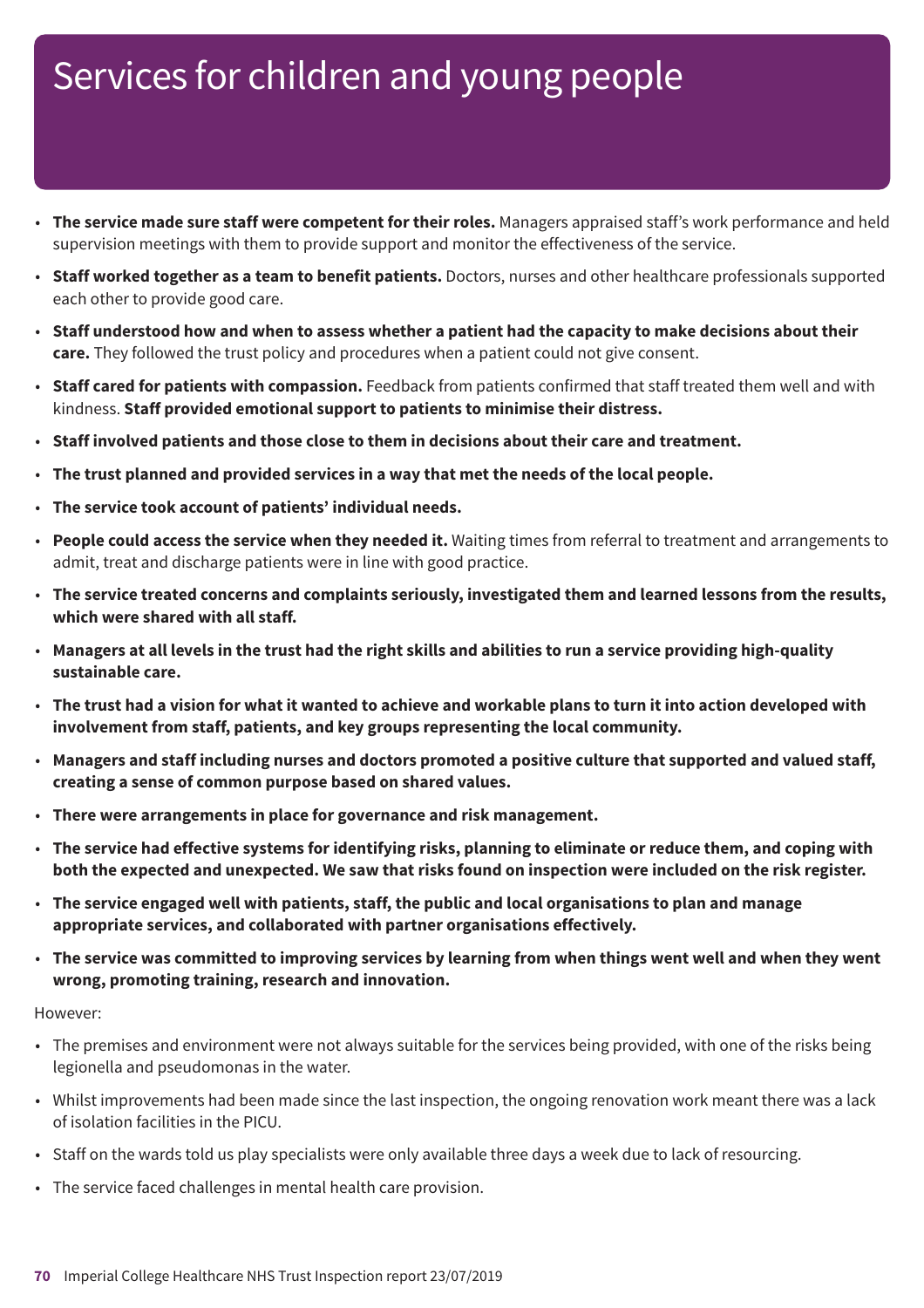- Staff survey results showed signs of disconnection with senior management. The NHS staff survey 2017 results showed only 35% of staff thought that senior managers tried to involve staff in important decisions. Only 25% of participants thought that communication between senior management and staff was effective and only 13% felt that senior managers acted on staff feedback.
- There was no central log for child safeguarding cases.

#### **Is the service safe?**



Our rating of safe stayed the same. We rated it as requires improvement because:

- The premises and environment were not always suitable for the services being provided, with one of the risks being legionella and pseudomonas in the water. We saw that this was included on the divisional and directorate risk register, which stated that remedial works were carried out wherever positive samples were obtained.
- Whilst improvements had been made since the last inspection, the ongoing renovation work meant there was a lack of isolation facilities in the PICU. This was not due to be completed until the end of August 2019. The service had acknowledged this as a risk and included it on their risk register. Controls in place to mitigate the risk were insufficient to reduce the risk of cross-infection.
- We found issues with the availability of emergency equipment on the PICU. The intubation and difficult airway trolley was kept on the main PICU. The HDU had its own resus trolley but did not have a separate intubation and difficult airway trolley or a defibrillator.
- There was a cross-infection risk where staff were going through the back corridor that separated the day surgery unit and Westway ward without washing their hands.

However:

- **The service provided mandatory training in key skills to all staff and made sure everyone completed it.**
- Staff understood how to protect patients from abuse and the service worked well with other agencies to do so.
- Apart from the issues specific to PICU and day surgery above, **the service had processes in place to control infection risk.**
- Staff completed and updated risk assessments for each patient. They kept clear records and asked for support **when necessary.**
- There were processes in place to care for deteriorating patients.
- **The service usually had enough nursing staff with the right qualifications, skills, training and experience to keep people safe from avoidable harm and to provide the right care and treatment.** However, staff told us there were sometimes shortages.
- **The service had enough medical staff with the right qualifications, skills, training and experience to keep people safe from avoidable harm and to provide the right care and treatment.**
- **Staff kept detailed records of patient care and treatment.** Records were clear, up-to-date and easily available to all staff providing care.
- **The service followed best practice when prescribing, giving, recording and storing medicines.**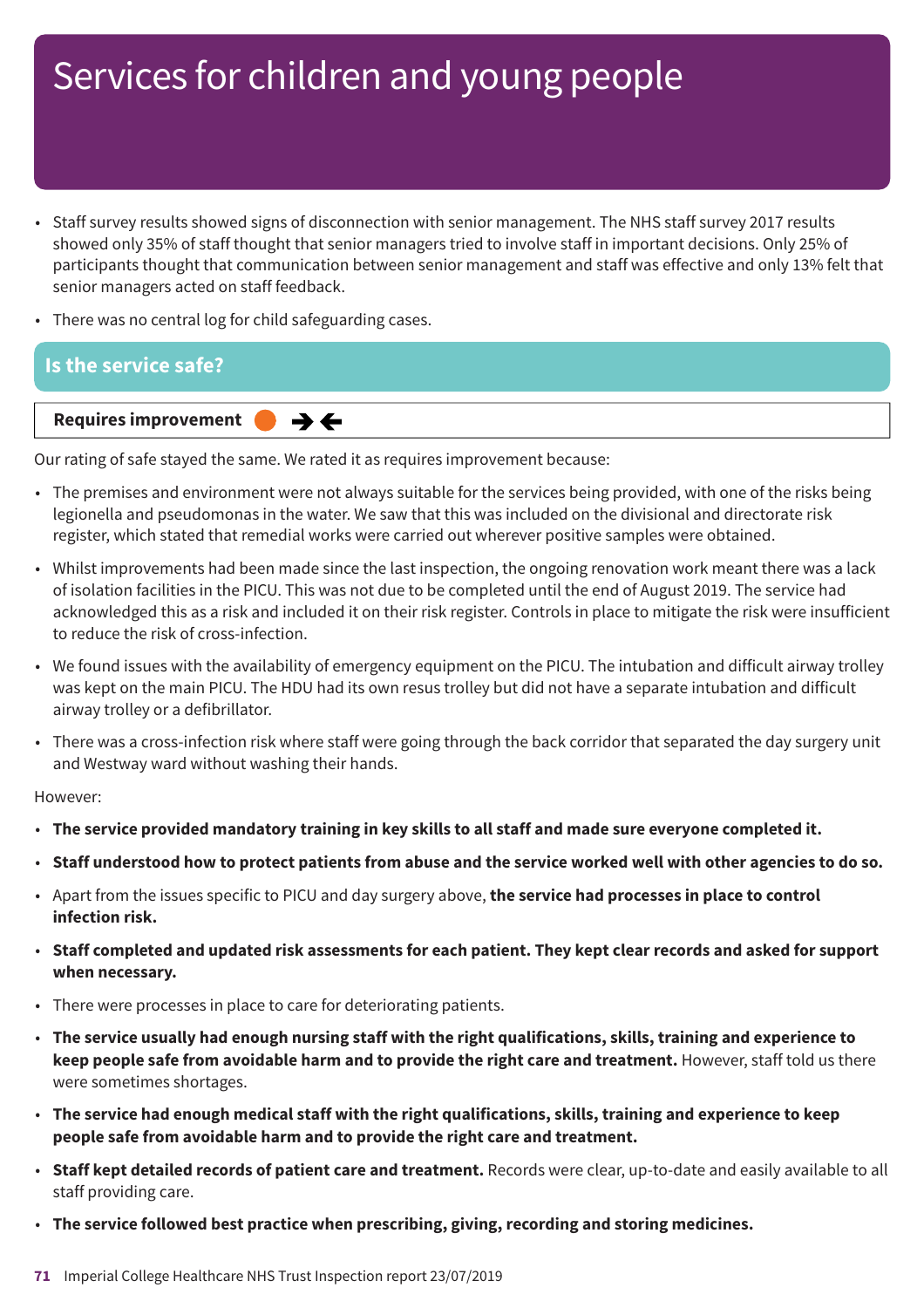- **The service managed patient safety incidents well.** Staff recognised incidents and reported them appropriately. Managers investigated incidents and shared lessons learned with the whole team and the wider service. When things went wrong, staff apologised and gave patients honest information and suitable support.
- **The service used safety monitoring results well.** Staff collected safety information and shared it with staff, patients and visitors. Managers used this to improve the service.

#### **Is the service effective?**



Our rating **of effective stayed the same. We rated it as good because:**

- **The service provided care and treatment based on national guidance and evidence of its effectiveness.**
- **Staff gave patients enough food and drink to meet their needs and improve their health.** They used special feeding and hydration techniques when necessary. The service made adjustments for patients' religious, cultural and other preferences.
- **Staff assessed and monitored patients regularly to see if they were in pain.** They supported those unable to communicate using suitable assessment tools and gave additional pain relief to ease pain.
- **The service monitored the effectiveness of care and treatment and used the findings to improve them.** For example, the 'Integrated Family Delivered Care' project in neonates had improved outcomes for babies in terms of being discharged earlier.
- **The service made sure staff were competent for their roles.** Managers appraised staff's work performance and held supervision meetings with them to provide support and monitor the effectiveness of the service.
- **Staff worked together as a team to benefit patients.** Doctors, nurses and other healthcare professionals supported each other to provide good care.
- Staff understood how and when to assess whether a patient had the capacity to make decisions about their **care.** They followed the trust policy and procedures when a patient could not give consent.

However,

• Staff on the wards told us play specialists were only available three days a week due to lack of resourcing.

#### **Is the service caring?**



Our rating of caring stayed the same. We rated it as good because:

- **Staff cared for patients with compassion.** Feedback from patients and families confirmed that staff treated them well and with kindness.
- **Staff provided emotional support to patients to minimise their distress.**
- **Staff involved patients and those close to them in decisions about their care and treatment. There were processes to ensure information was provided in a child friendly way.**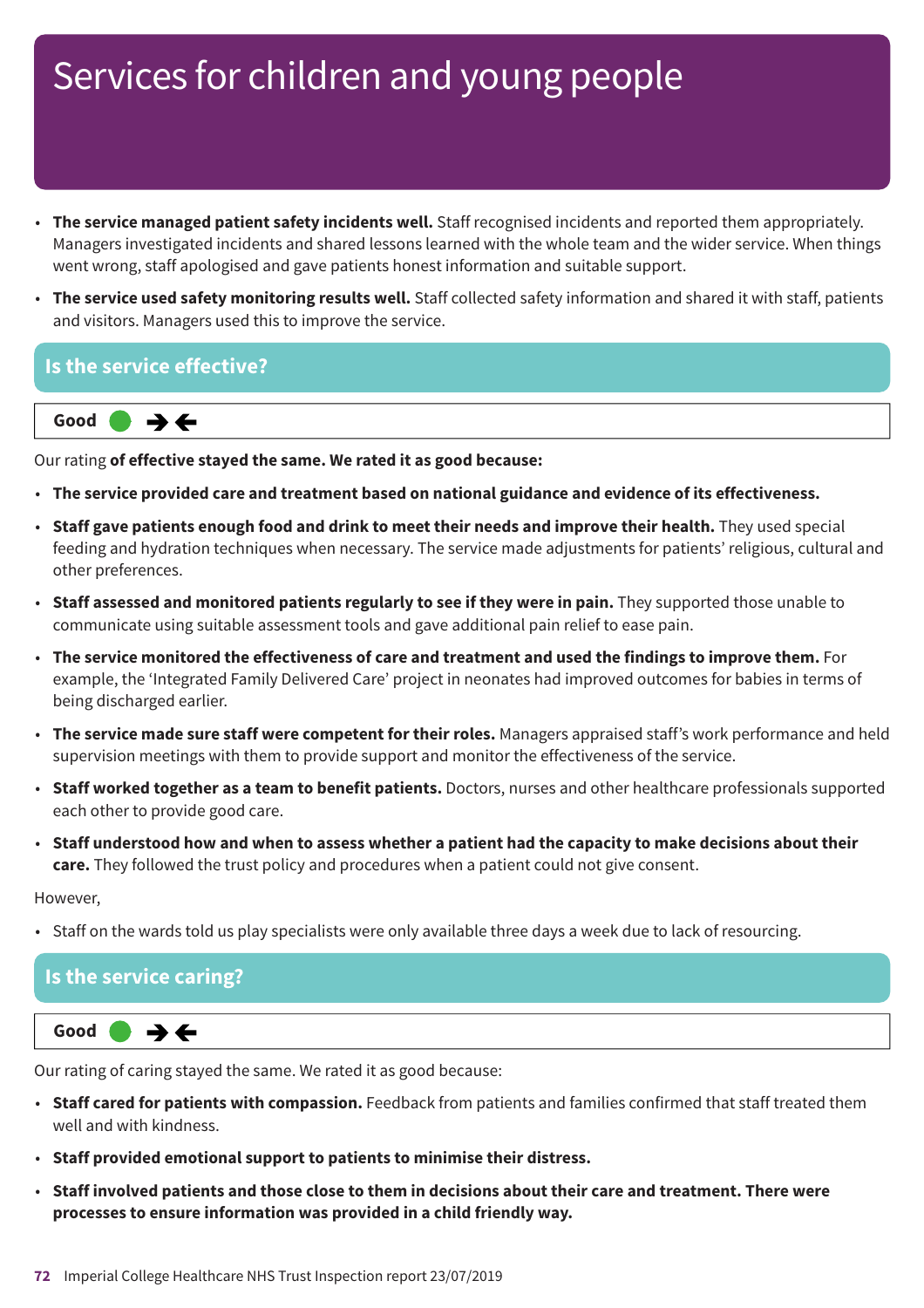## Services for children and young people

#### **Is the service responsive?**



Our rating of responsive stayed the same. We rated it as good because:

- **The trust planned and provided services in a way that met the needs of local people**. Improvements had been made since the last inspection, for example, there was now onsite accommodation for parents whose babies were in the neonatal unit.
- **The service took account of most patients' individual needs.** For example, there was a dedicated adolescent HIV service.
- **People could access the service when they needed it.** Waiting times from referral to treatment and arrangements to admit, treat and discharge patients were in line with good practice.
- **The service treated concerns and complaints seriously, investigated them and learned lessons from the results, and shared these with all staff.**

#### However;

- There was a lack of comprehensive adolescent transitional services within some specialities across the trust. This was on the divisional risk register.
- There were issues with psychiatric support for patients with a mental health condition.

#### **Is the service well-led?**



Our rating of well-led stayed the same. We rated it as good because:

- Managers at all levels in the trust had the right skills and abilities to run a service providing high-quality **sustainable care.**
- The trust had a vision for what it wanted to achieve and workable plans to turn it into action developed with **involvement from staff, patients, and key groups representing the local community.**
- **Managers and staff including nurses and doctors promoted a positive culture that supported and valued staff, creating a sense of common purpose based on shared values.**
- **There were arrangements in place for governance and risk management.**
- The service had effective systems for identifying risks, planning to eliminate or reduce them, and coping with **both the expected and unexpected.** We saw that risks found on inspection were included on the risk register.
- **The service engaged well with patients, staff, the public and local organisations to plan and manage appropriate services, and collaborated with partner organisations effectively.**
- The service was committed to improving services by learning from when things went well and when they went **wrong, promoting training, research and innovation.**

However;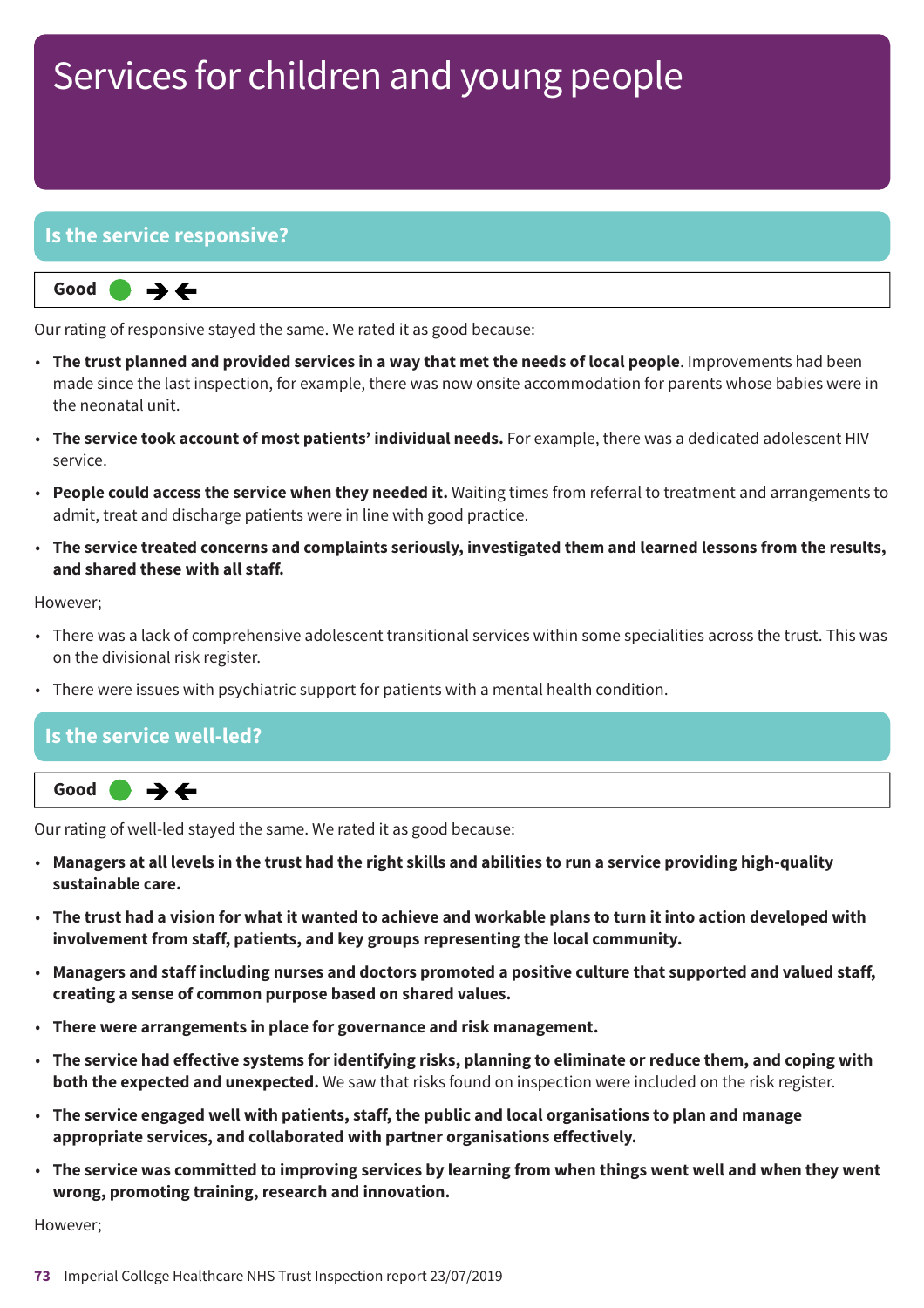## Services for children and young people

- Staff survey results for the division showed signs of disconnection with senior management. The NHS staff survey 2017 results showed only 35% of staff thought that senior managers tried to involve staff in important decisions. Only 25% of participants thought that communication between senior management and staff was effective and only 13% felt that senior managers acted on staff feedback.
- There was no central log for child safeguarding cases.

### **Outstanding practice**

We found examples of outstanding practice in this service:

- The 'integrated family delivered care' approach used in neonatal services gave parents of premature babies a much wider role in the care of their children. The project had improved outcomes for babies and their families and reduced overall length of stay. It won an HSJ award for innovation in 2018.
- The Connecting Care for Children (CC4C) initiative was designed to assist in the integration of child healthcare across primary, secondary and tertiary services. The intention was to provide primary care providers with access to specialist paediatric advice, by way of the hospital team delivering community-led surgeries incorporating education, training, professional support and outreach clinics. In addition, GPs could access consultant paediatricians via telephone and email, with a same-day response to help reduce the risk of unnecessary admission to hospital. The scheme aimed to empower patients and their parents or carers to self-manage their own care, to provide peer support to others and to engage with local GPs and primary care nursing staff by acting as practice champions. The initiative also won an HSJ award in 2018.

### Areas for improvement

We found areas for improvement in this service.

#### The trust **Must Do**:

• The trust must ensure the premises and environment are suitable for the services being provided, including ensuring the availability of emergency equipment on the PICU. The risk of cross-infection must be managed safely in the PICU, especially while building work is ongoing.

#### The trust **Should Do:**

- The trust should ensure adequate equipment is available for the HDU beds that are part of PICU on the Grand Union Ward.
- The trust should ensure there are adequate defibrillators available in all areas.
- The trust should consider how to ensure there is adequate oversight of all safeguarding cases.
- The trust should continue to develop transitional services for adolescents.
- The trust should consider how to ensure there is adequate mental health care provision.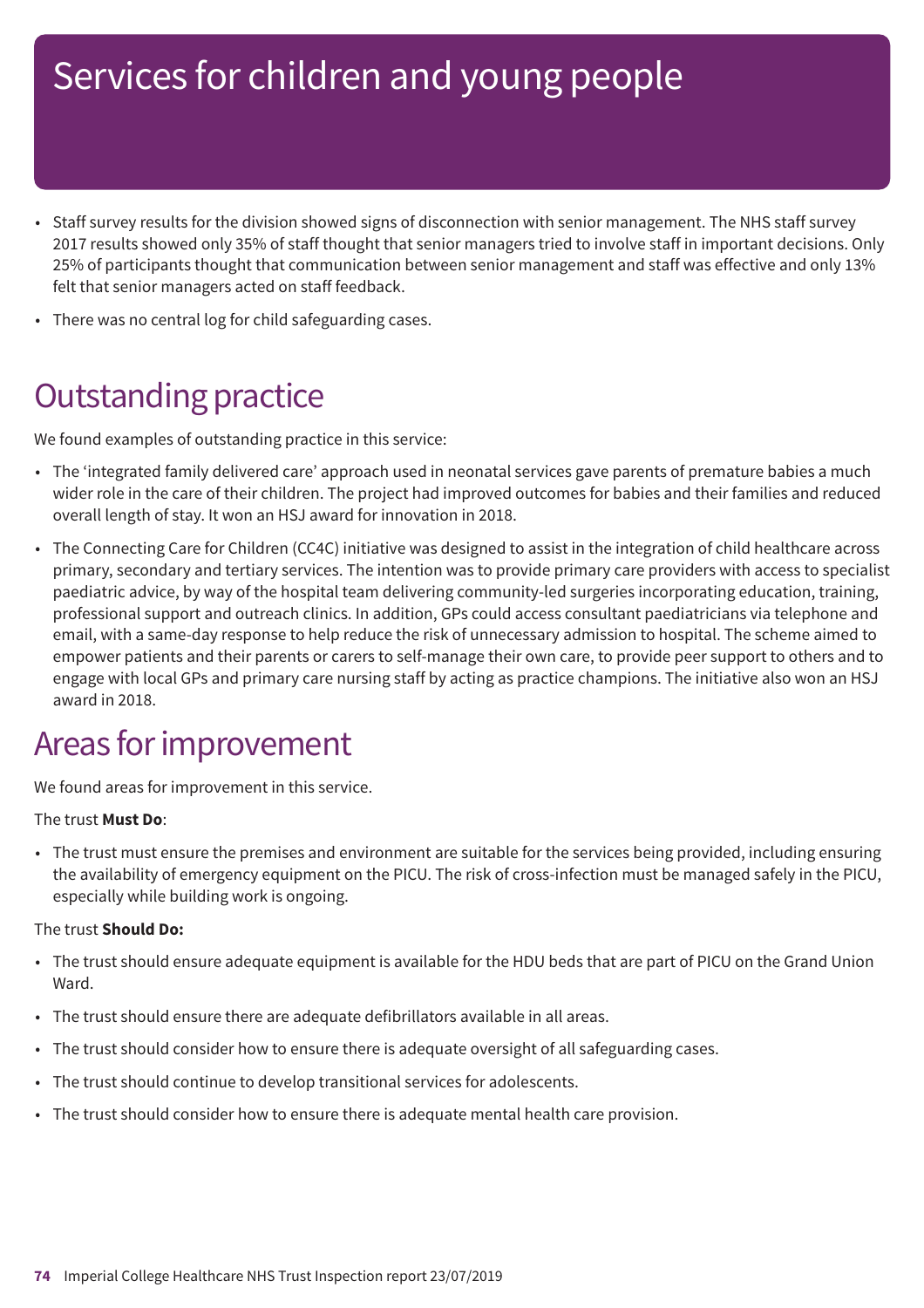

# Charing Cross Hospital

Fulham Palace Road **Hammersmith** London W6 8RF Tel: 02033113311 www.imperial.nhs.uk

### Key facts and figures

Imperial College Healthcare NHS Trust was formed on October 1, 2007 by merging St Mary's NHS Trust and Hammersmith Hospitals NHS Trust and integrating with the faculty of medicine at Imperial College London.

The trust has 12 registered locations and employs almost, 11,000 staff. The registered locations are:

- Queen Charlottes and Chelsea Hospital
- Western Eye Hospital
- Hammersmith Hospitals
- Northwick Park Renal Centre
- Ealing Renal Satellite Unit
- St Charles and Hammersmith Renal Centres
- West Middlesex Renal Centre
- Brent Renal Centre
- Charing Cross Hospital
- St Mary's Hospital
- Hayes Renal Centre
- Watford Renal Centre

The trust has an estimated range of population served is between 1,500,000 and 2,000,000 people.

The trust has a total of 1,412 inpatient beds spread across various locations:

- 733 Medical beds
- 302 Surgical beds
- 70 Children's beds
- 140 Maternity beds
- 136 Critical Care beds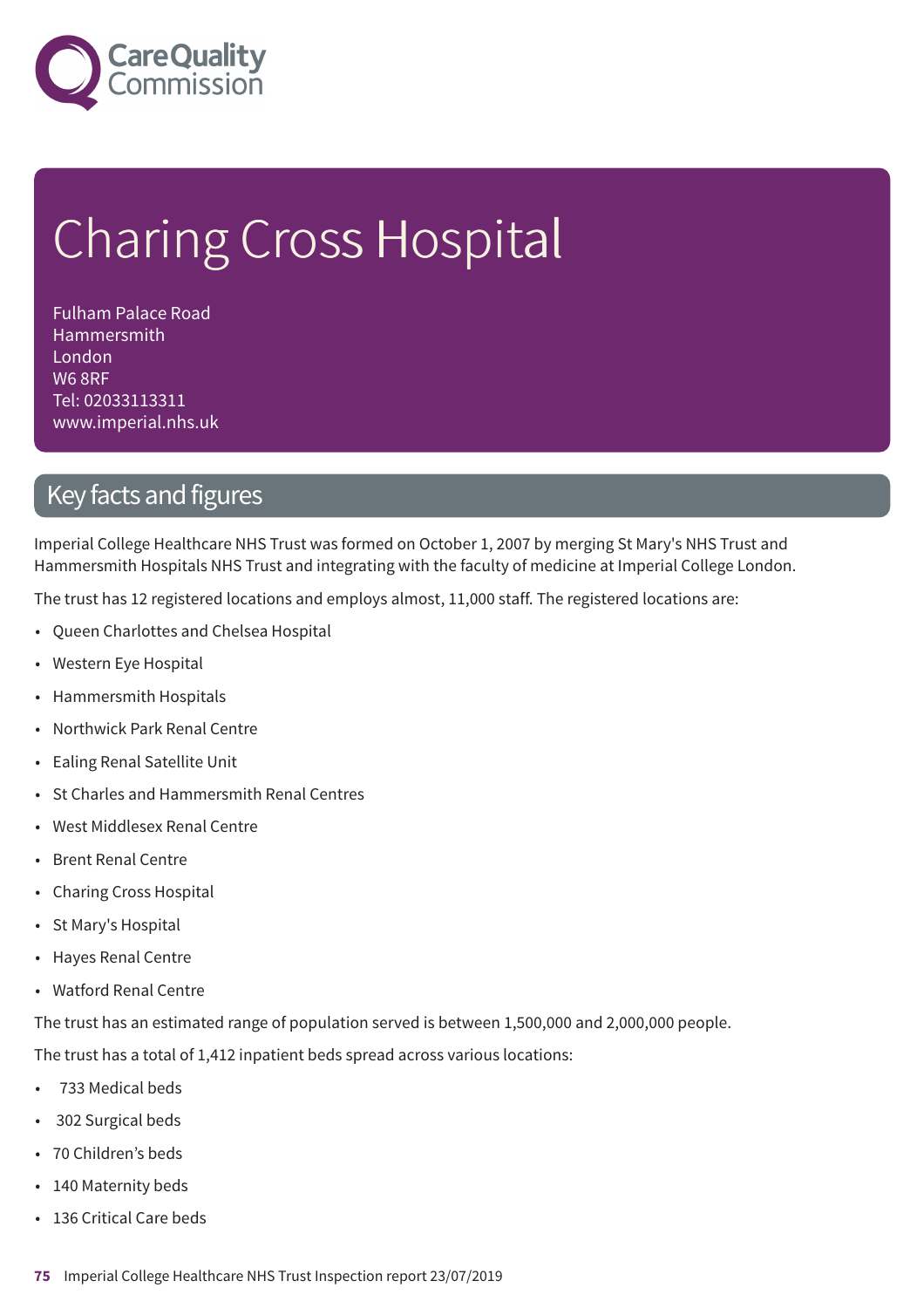## Summary of findings

### Summary of services at Charing Cross Hospital

#### **Requires improvement**  $\rightarrow \leftarrow$

Our rating of services stayed the same. We rated it them as requires improvement because:

- The hospital ratings for safe, effective, caring, responsive and well-led remained the same.
- We inspected Critical care this inspection in March 2019 to check if improvements had been made. Our rating of the service went up. We rated it as good because safe, effective, caring, responsive and well-led were good. The ratings for safe, effective, responsive and well-led all went up, and the rating for caring stayed the same.
- We inspected Urgent and emergency care in November 2017 to check if improvements had been made. Our rating of the service went down. We rated it as requires improvement because safe, effective, responsive and well-led required improvement, and caring was good. The rating for safe, responsive and well-led went down, and the ratings for each of the other key questions remained the same.
- We inspected Surgery during in November 2017 to check if improvements had been made. Our rating of the service stayed the same. We rated it as requires improvement because safe and responsive required improvement, and effective, caring and well-led were good. The rating for well-led improved, and the ratings for each of the other key questions remained the same.
- We inspected the Medical care (including older people's care) service in October 2017 because we had concerns about the quality of the service. Our rating of the service improved. We rated it as good because safe and responsive required improvement; well-led was good, and caring and effective were outstanding. The ratings for effective, caring and well-led improved, and the ratings for each of the other key questions remained the same.
- We inspected the Outpatients and diagnostic imaging service in May 2017 to check if improvements had been made. Our rating of the service improved. We rated it as requires improvement because safe, responsive and well-led required improvement, and caring was good. The ratings for responsive and well-led improved; the rating for safe went down. We did not rate effective.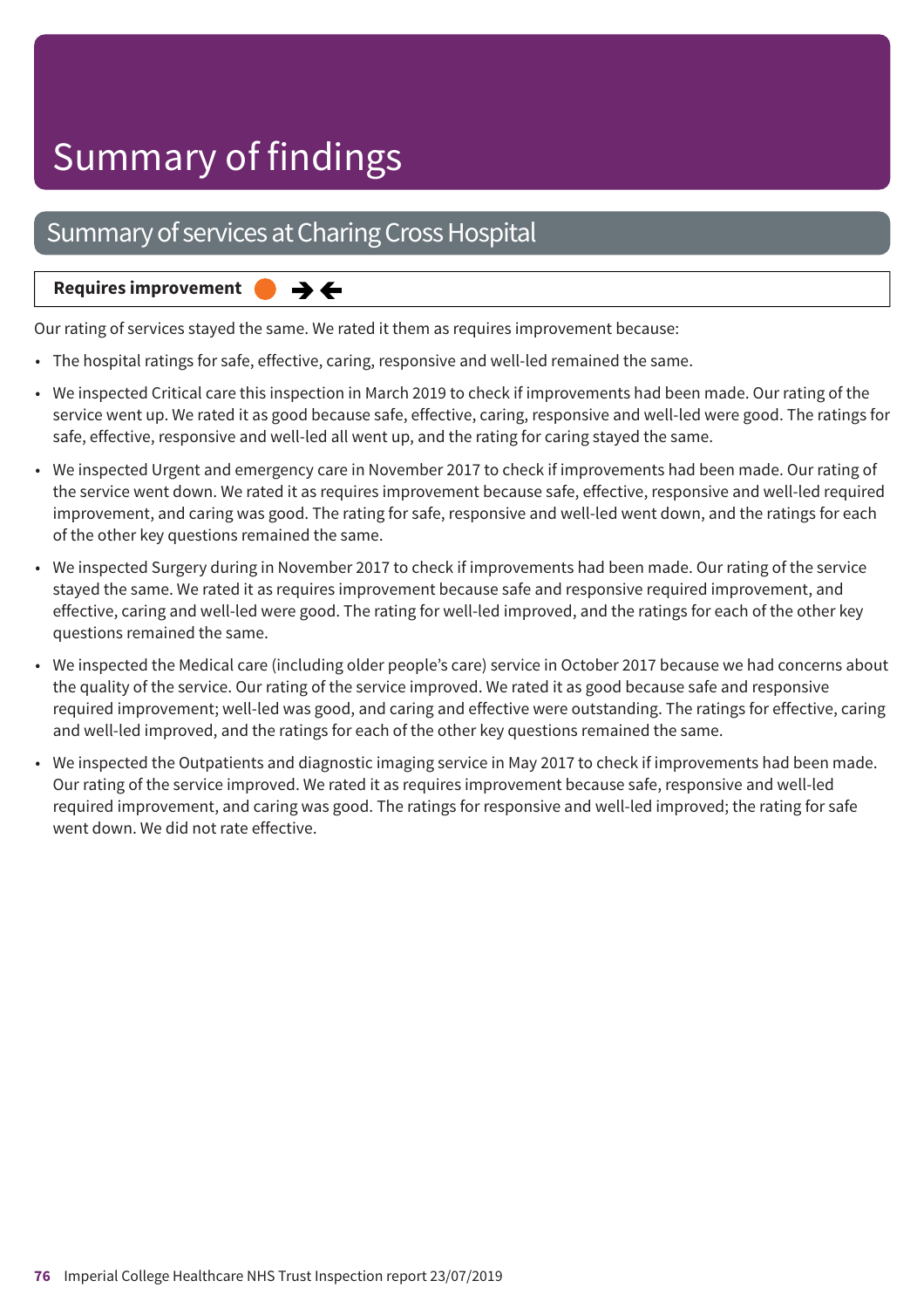

### Key facts and figures

The adult intensive care unit at Charing Cross Hospital cares for critically ill individuals from the local population and those referred from further afield for specialised care. Specialties include major head and neck reconstructive surgery, plastic surgery, urology, complex ear, nose and throat (ENT) surgery, neurosurgery and neurology. Neurosurgery patients form the largest part of the case mix.

The intensive care unit at Charing Cross Hospital is set across the 11th floor and is split into two units: 11 North and 11 West. The service is commissioned to 24 beds (with 26 physical bed spaces) and offers both intensive and high dependency care for adults with immediate life-threatening medical and surgical conditions (planned and emergency). The service at Charing Cross Hospital is designed to accommodate patients with level two and level three care needs and can accommodate up to 14 level two patients and 10 level three patients. Level two care describes patients requiring more detailed observation or intervention. This includes support for a single failing organ system or post-operative care, and those 'stepping down' from level three care. Level three care refers to patients requiring advanced respiratory support alone or monitoring and support for two or more organ systems. This level includes all complex patients requiring support for multiple organ failure.

There is a practitioner-led outreach and resuscitation team providing support seven days a week from 8am to 8pm. The team comprises nurses and physiotherapists who work with staff on the wards to ensure the early detection of the deteriorating patient and follow up patients who have been discharged from intensive care.

The service also has a five-bedded acute respiratory unit (ARU) on the ground floor within the trust's acute medical unit which provides non-invasive respiratory support for level two patients only. The ARU is managed by the medicine directorate with oversight and input from the critical care directorate and team of doctors.

We visited the two intensive care units: 11 North and 11 West on the 11th floor and the acute respiratory unit on the ground floor of Charing Cross Hospital over three days during our announced inspection on the 26 to 28 February 2019.

We reviewed nine patient care records and observed care provided. We spoke with 10 relatives and carers, two patients and 43 members of staff including nurses, consultants, junior doctors, physiotherapists, pharmacists, dietitians and administrative staff. We also reviewed the trust's performance data and looked at trust policies for critical care.

#### **Summary of this service**

Our rating of this service improved. We rated it as good because:

- Staff understood how to protect patients from abuse and the service worked well with other agencies to do so. All staff we spoke with demonstrated a good understanding of safeguarding vulnerable adults.
- **The service controlled infection risk well.** All staff were observed to be 'bare below the elbow' and adhered to infection control procedures. All clinical areas we visited on the intensive care units (11 North and 11 West) and acute respiratory unit were visibly clean.
- The service had made improvements in the storage and availability of equipment since our last inspection.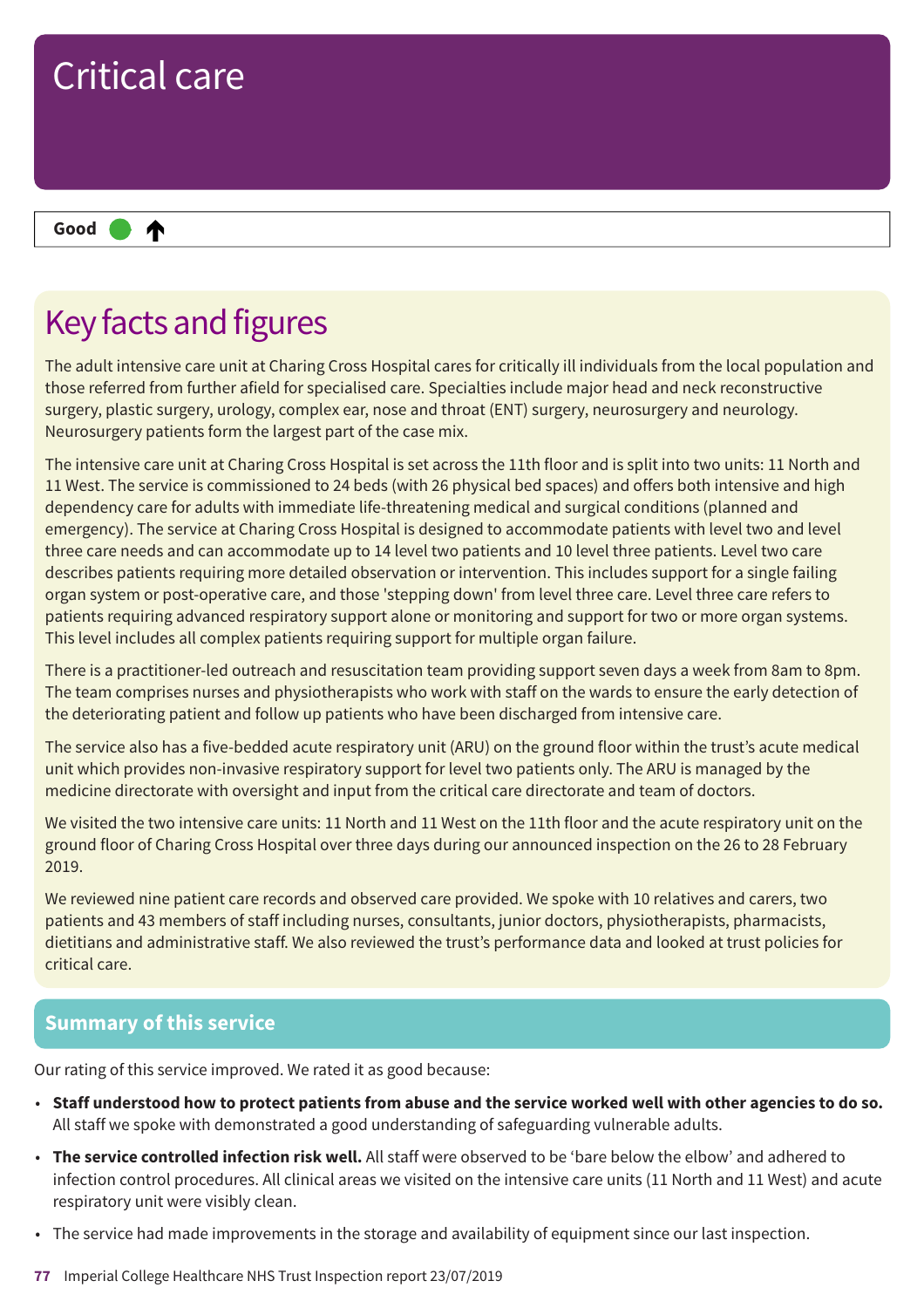- There was now a clear, formal pathway between level two and level three beds. Since the last inspection all level two beds were now co-located within the intensive care units on the 11th floor or were on the five-bedded acute respiratory unit where there were strict admission criteria.
- **Staff completed and updated risk assessments for each patient.** Records we reviewed included comprehensive individual risk assessments. Where risk had been identified we also saw evidence that risk management plans were developed in line with national guidance and staff we spoke with could clearly articulate how to recognise sepsis.
- **The service followed best practice when prescribing, giving, recording and storing medicines.** At our last inspection we found out of date medicines. At this inspection, medicines we checked were in date. Suitable arrangements were in place for the ordering, dispensing, prescribing, recording and handling of medicines.
- The service now had enough staff with the right qualifications, skills, training and experience to keep people **safe from avoidable harm and to provide the right care and treatment.** Medical staffing levels had improved since the last inspection. A consultant in intensive care medicine was also available 24 hours a day and could attend patients within 30 minutes.
- **The service managed patient safety incidents well** and investigations were now being investigated in a timely manner by the lead nurse and consultant in the specialism the incident was related to. Staff recognised incidents and reported them appropriately. The lead nurse investigated incidents and shared lessons learned with the whole team and the wider service. When things went wrong, staff apologised and gave patients honest information and suitable support.
- **The service used safety monitoring results well.** Safety information was collected and shared with staff, patients and visitors on the units' quality and safety boards.
- **Managers monitored the effectiveness of care and treatment and used the findings to improve them.** At our last inspection, the service was unable to demonstrate results from audit participation. At this inspection the service was able to demonstrate results from relevant national audits.
- At our last inspection, the critical care outreach team were unable to provide us with activity data. At this inspection the team were able to demonstrate outreach activity data and audit results.
- **The service delivered care in line with national clinical guidance.** Staff had access to policies, protocols and care bundles that were based on national guidance on the trust intranet.
- **Staff gave patients enough food and drink to meet their needs and improve their health.** They used special feeding and hydration techniques when necessary. The service made adjustments for patients' religious, cultural and other preferences.
- **Staff assessed and monitored patients regularly to see if they were in pain.** They supported those unable to communicate verbally using suitable assessment tools.
- **The service made sure staff were competent for their roles.** Staff had regular appraisals and performance was monitored through mentorship from band 7 nurses. There was also good support from nurse educators, opportunities for learning and professional development and use of a simulation suite for teaching sessions.
- **Staff of different kinds worked together as a team to benefit patients.** Doctors, nurses and other healthcare professionals worked as a team to provide good care.
- **Staff understood their roles and responsibilities under the Mental Capacity Act 2005.** Staff understood the relevant consent and decision-making requirements of current legislation and systems were in place to ensure compliance with deprivation of liberty safeguards.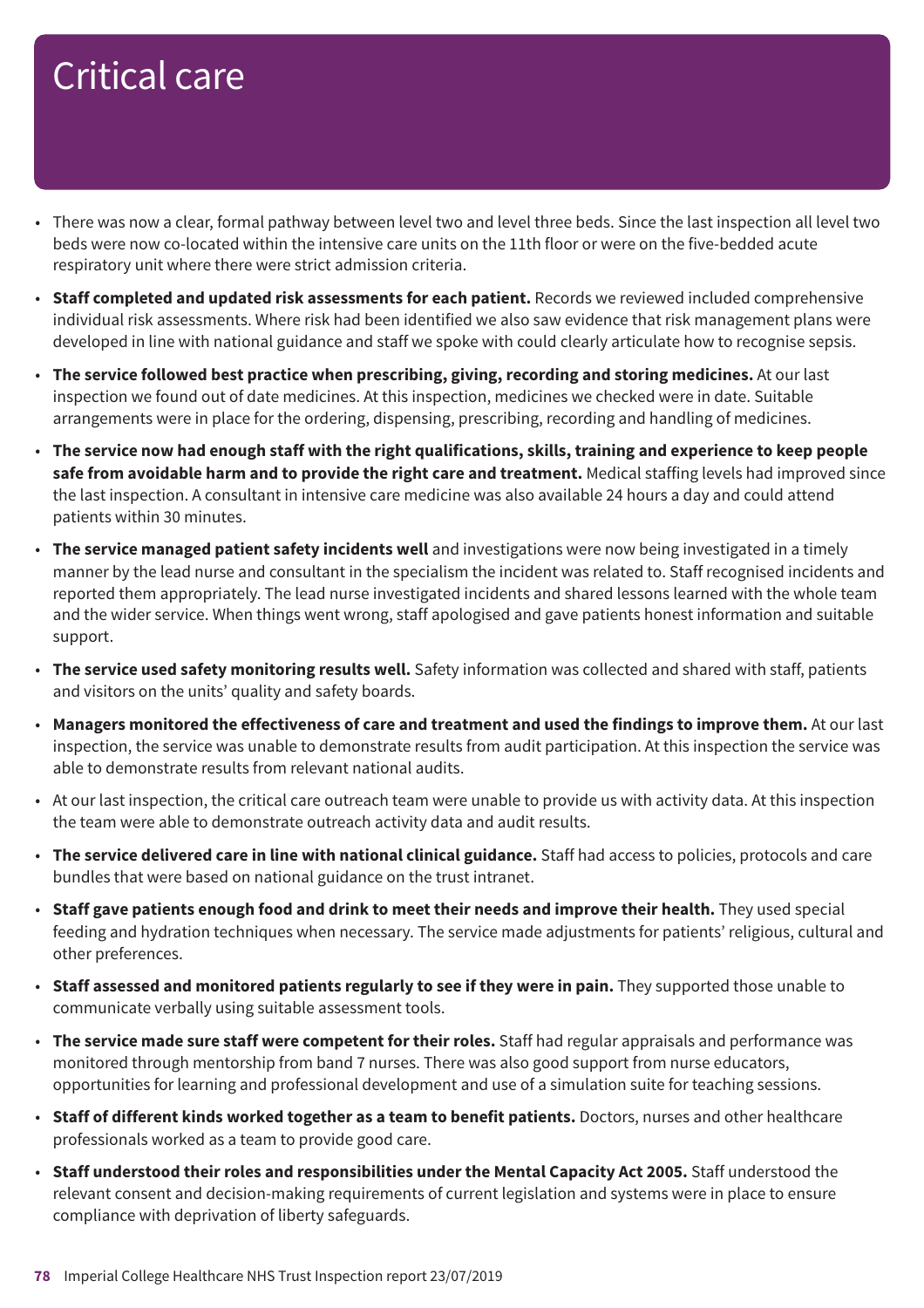- **Staff cared for patients with compassion.** Feedback from patients confirmed that staff treated them well and with kindness.
- **Staff provided emotional support to patients to minimise their distress.** We found a high level of emotional support provided by staff on the intensive care unit and acute respiratory unit. Relatives spoke highly of the support they received from staff.
- **Staff involved patients and those close to them in decisions about their care and treatment.** Patients and relatives were routinely involved in planning and making decisions about care options.
- The trust planned and provided services in a way that met the needs of local people and patients who came **from other regions.** At our last inspection, we found that some level two patients were being cared for in non-critical care areas. At this inspection, we found that level two patients were being cared for in critical care areas. Level two and level three beds were now co-located within the intensive care unit and accommodated up to 14 level two and 10 level three patients.
- There was also now an acute respiratory unit which provided non-invasive respiratory support for level two patients only.
- **At this inspection, we saw that the service treated concerns and complaints seriously, investigated them and learned lessons from the results, and shared these with all staff.** At our last inspection we found that complaints were not always learned from and were not discussed during team meetings. The service received very few complaints, but we saw evidence that complaints were discussed at team meetings and directorate meetings. Staff also used patient and relative feedback to improve the service.
- **The service took account of patients' individual needs.** Nurses on the unit told us that they had strong links with the learning disability advice and support, inclusion and vulnerability officer. In the acute respiratory unit, patients were given hospital 'passports' which described a patient's likes and dislikes and important information the nursing team needed to know about the patient's care needs.
- At our last inspection we found that complaints were not always learned from and were not discussed during team meetings. **At this inspection we saw that the service treated concerns and complaints seriously, investigated them and learned lessons from the results, and shared these with all staff.**
- Managers at all levels in the service had the right skills and abilities to run a service providing high-quality **sustainable care.** The service now had a site-based leadership team who had a good understanding of the risks and challenges to critical care services on the Charing Cross Hospital site. The site-based leadership team demonstrated good cross site working. They attended regular cross site directorate quality and safety meetings where performance and quality and safety issues were discussed. Critical care staff involved in the acute respiratory unit were also invited to respiratory governance meetings.
- There was effective cross-unit working. The site leadership team attended regular cross site directorate quality and safety meetings where performance and quality and safety issues were discussed, and critical care staff involved in the acute respiratory unit were also invited to respiratory governance meetings.
- At our last inspection, we found that the critical care outreach teams were not part of the critical care department's governance arrangements and there were issues of parity between the teams across the three sites. At this inspection we found that the critical care outreach teams were now part of the critical care department's governance arrangements and there was now parity between outreach teams across the three sites which was an improvement from the last inspection.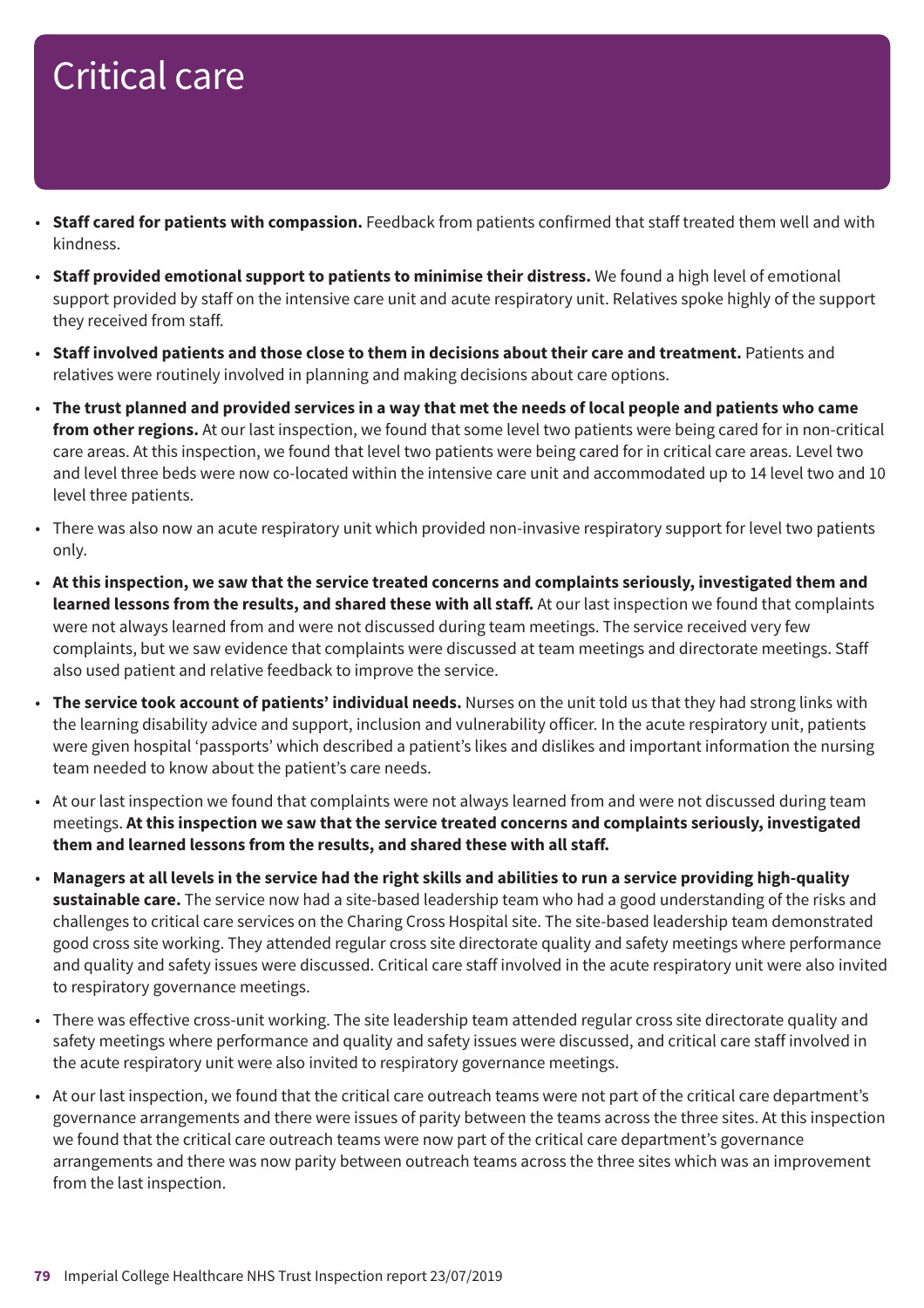- At our last inspection, senior management did not submit audit results to demonstrate the service's effectiveness. **At this inspection we received audit data which demonstrated that the service collected, analysed, managed and used information well to support all its activities.** The service kept a monthly performance scorecard which contained information about the service's performance such as staffing, infection prevention and control compliance and audit data.
- The service had effective systems for identifying risks, planning to eliminate or reduce them, and coping with **both the expected and unexpected.** The risk register was regularly reviewed and was now being updated in a timely manner with action plans in place. This was an improvement from the last inspection where we found that some risks had been on the risk register for a long time without a completion date. The issues and risks which managers identified were in line with what we found on inspection and there was alignment between these and the risks outlined on the risk register.
- The trust had a vision for what it wanted to achieve and workable plans to turn it into action developed with **involvement from staff, patients, and key groups representing the local community.** Staff awareness of the vision of the service had improved since the last inspection.
- Managers across the service promoted a positive culture that supported and valued staff, creating a sense of **common purpose based on shared values.** Staff demonstrated an inclusive, open and honest culture and consistently spoke of good teamwork in a patient-centred environment.
- **The service was committed to improving services and promoted training, research and innovation.** Nursing teams took ownership of various quality improvement projects such as hand hygiene, medications safety and assessments for delirium.

- The intensive care unit was in the process of moving fully to the use of electronic records but at the time of the inspection was still in transition and used a mixture of paper and electronic notes. This meant that there was a risk of errors due to the different systems being in use for documentation, however there was no evidence of impact on patient safety. This issue was logged as a risk on the risk register and a plan was in place for full transition to an electronic system.
- Mandatory training compliance levels for doctors in training did not meet trust targets.
- During our inspection, we saw some visitors tailgating into the intensive care unit and inspectors were also not challenged in the bed bay areas of the intensive care unit.
- Bed occupancy rates remained high. The leadership team were aware of the high occupancy rates and told us this was due to a high number of patients awaiting discharge to ward beds. As a result, delayed discharges were on the risk register for critical care.
- During our inspection we found a large two bedded bay which was shared by two patients of mixed sex due to delays discharging patients out of the intensive care unit. Curtains or screens were not used to separate the space which meant that the privacy and dignity of the patients could not be maintained.
- The critical care outreach team were not providing a 24-hour service. They were not meeting critical care staffing standards for an outreach service.
- The hospital did not have a formalised approach to reviewing patients after they were discharged from critical care.
- Some trust wide policies that the critical care service used, lacked detail in signposting any practical guidance which staff used.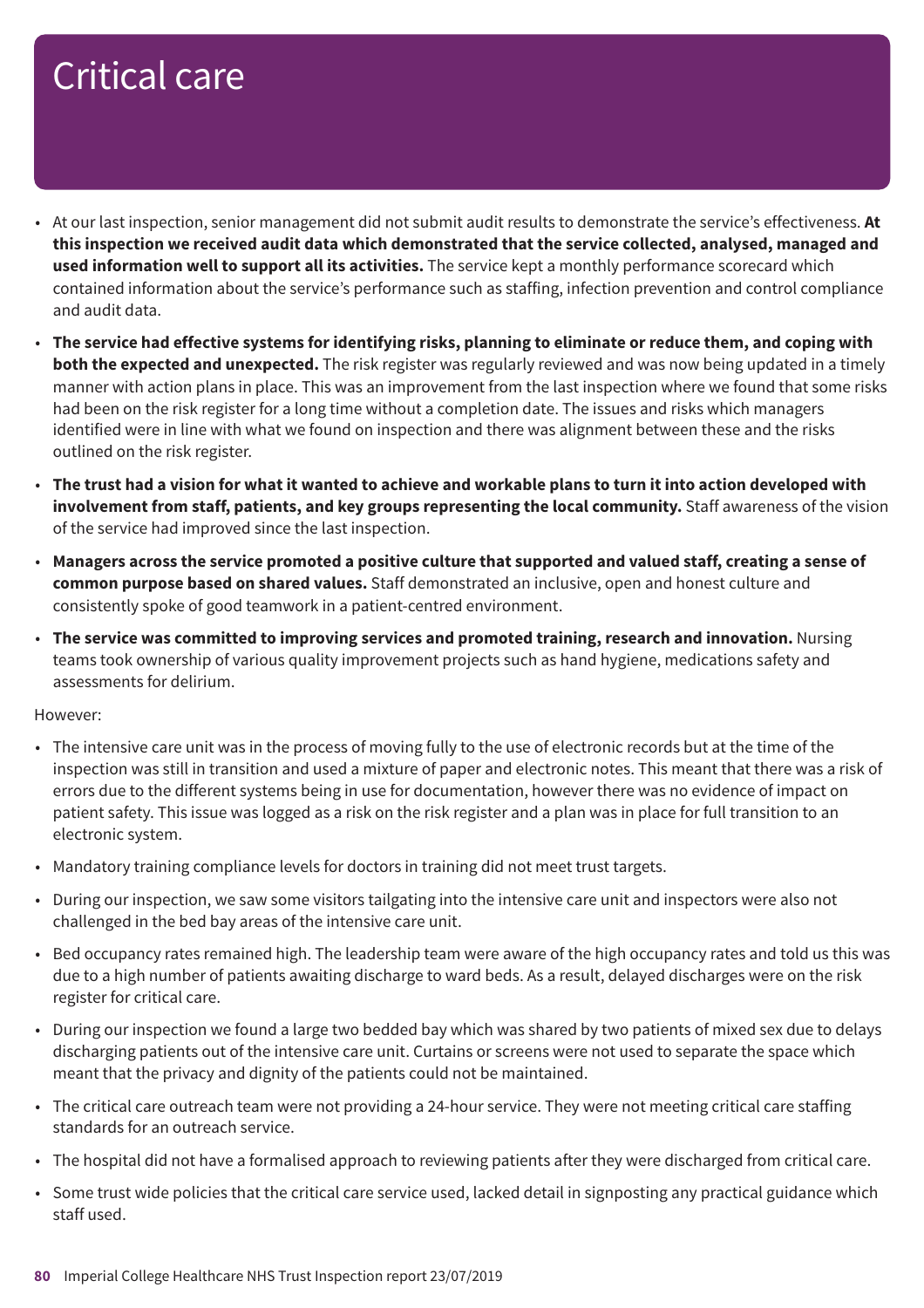### **Is the service safe?**

⋔

#### **Up one rating Good –––**

Our rating of safe improved. We rated it as good because:

- Staff understood how to protect patients from abuse and the service worked well with other agencies to do so. All staff we spoke with demonstrated a good understanding of safeguarding vulnerable adults.
- **The service controlled infection risk well.** All staff were observed to be 'bare below the elbow' and adhered to infection control procedures. All clinical areas we visited on the intensive care units (11 North and 11 West) and acute respiratory unit were visibly clean.
- The service had made improvements in the storage and availability of equipment since our last inspection.
- There was now a clear, formal pathway between level two and level three beds. Since the last inspection all level two beds were now co-located within the intensive care units on the 11th floor or were on the five-bedded acute respiratory unit where there were strict admission criteria.
- **Staff completed and updated risk assessments for each patient.** Records we reviewed included comprehensive individual risk assessments. Where risk had been identified we also saw evidence that risk management plans were developed in line with national guidance and staff we spoke with could clearly articulate how to recognise sepsis.
- **The service followed best practice when prescribing, giving, recording and storing medicines.** At our last inspection we found out of date medicines. At this inspection, medicines we checked were in date. Suitable arrangements were in place for the ordering, dispensing, prescribing, recording and handling of medicines.
- The service now had enough staff with the right qualifications, skills, training and experience to keep people **safe from avoidable harm and to provide the right care and treatment.** Medical staffing levels had improved since the last inspection. A consultant in intensive care medicine was also available 24 hours a day and could attend patients within 30 minutes.
- **The service managed patient safety incidents well** and investigations were now being investigated in a timely manner by the lead nurse and consultant in the specialism the incident was related to. Staff recognised incidents and reported them appropriately. The lead nurse investigated incidents and shared lessons learned with the whole team and the wider service. When things went wrong, staff apologised and gave patients honest information and suitable support.
- **The service used safety monitoring results well.** Safety information was collected and shared with staff, patients and visitors on the units' quality and safety boards.

- The intensive care unit was in the process of moving fully to the use of electronic records but at the time of the inspection was still in transition and used a mixture of paper and electronic notes. This meant that there was a risk of errors due to the different systems being in use for documentation, however there was no evidence of impact on patient safety. This issue was logged as a risk on the risk register and a plan was in place for full transition to an electronic system. The acute respiratory unit had transitioned fully to electronic records and did not encounter this issue.
- Senior nurses trained as fire wardens could clearly articulate what action they would take in the event of a fire in line with local procedures. However, the training they received was classroom based and no fire drills had been undertaken since 2010.
- **81** Imperial College Healthcare NHS Trust Inspection report 23/07/2019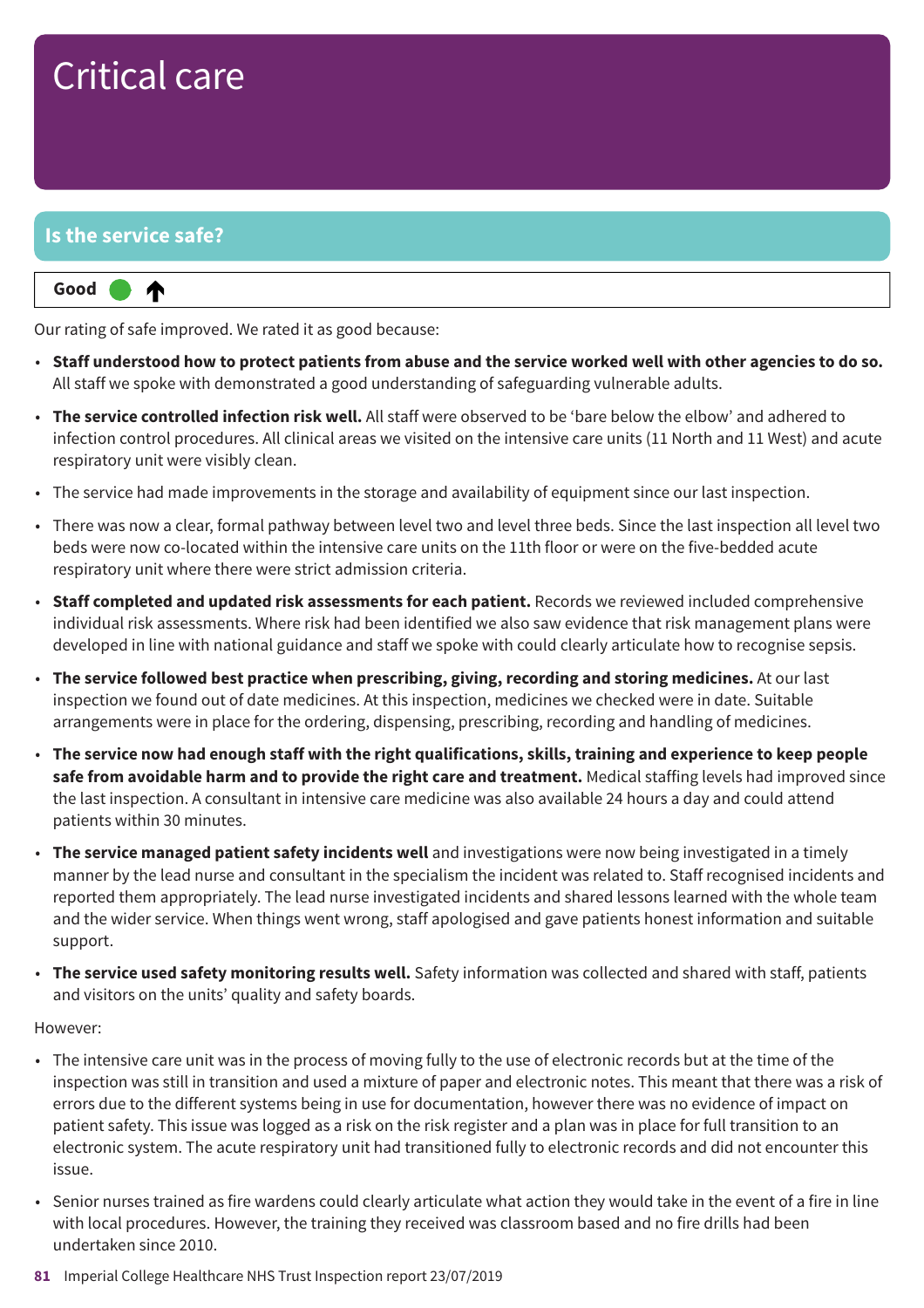- During our inspection, we saw some visitors tailgating into the intensive care unit. Inspectors were also not challenged in the bed bay areas of the intensive care unit.
- Mandatory training compliance levels for doctors in training did not meet trust targets.

#### **Is the service effective?**



Our rating of effective improved. We rated it as good because:

- **Managers monitored the effectiveness of care and treatment and used the findings to improve them.** At our last inspection, the service was unable to demonstrate results from audit participation. At this inspection the service was able to demonstrate results from relevant national audits.
- At our last inspection, the critical care outreach team were unable to provide us with activity data. At this inspection the team were able to demonstrate outreach activity data and audit results.
- **The service delivered care in line with national clinical guidance.** Staff had access to policies, protocols and care bundles that were based on national guidance on the trust intranet.
- **Staff gave patients enough food and drink to meet their needs and improve their health.** They used special feeding and hydration techniques when necessary. The service made adjustments for patients' religious, cultural and other preferences.
- **Staff assessed and monitored patients regularly to see if they were in pain.** They supported those unable to communicate verbally using suitable assessment tools.
- **The service made sure staff were competent for their roles.** Staff had regular appraisals and performance was monitored through mentorship from band 7 nurses. There was also good support from nurse educators, opportunities for learning and professional development and use of a simulation suite for teaching sessions.
- **Staff of different kinds worked together as a team to benefit patients.** Doctors, nurses and other healthcare professionals worked as a team to provide good care.
- **Staff understood their roles and responsibilities under the Mental Capacity Act 2005.** Staff understood the relevant consent and decision-making requirements of current legislation and systems were in place to ensure compliance with deprivation of liberty safeguards.
- Physiotherapists assessed the rehabilitation needs of all patients admitted to the intensive care unit. Records we reviewed showed comprehensive rehabilitation plans.

- The critical care outreach team were not providing a 24-hour service. They were not meeting critical care staffing standards for an outreach service.
- The hospital did not have a formalised approach to reviewing patients after they were discharged from critical care. However, consultants held ad hoc follow-up appointments with patients where requested. Patients and relatives were also invited to attend patient experience groups which the trust held every three months. However, the leadership team told us there was a plan in place to have follow-up clinics with multidisciplinary input.
- Health promotion information on the intensive care unit was limited.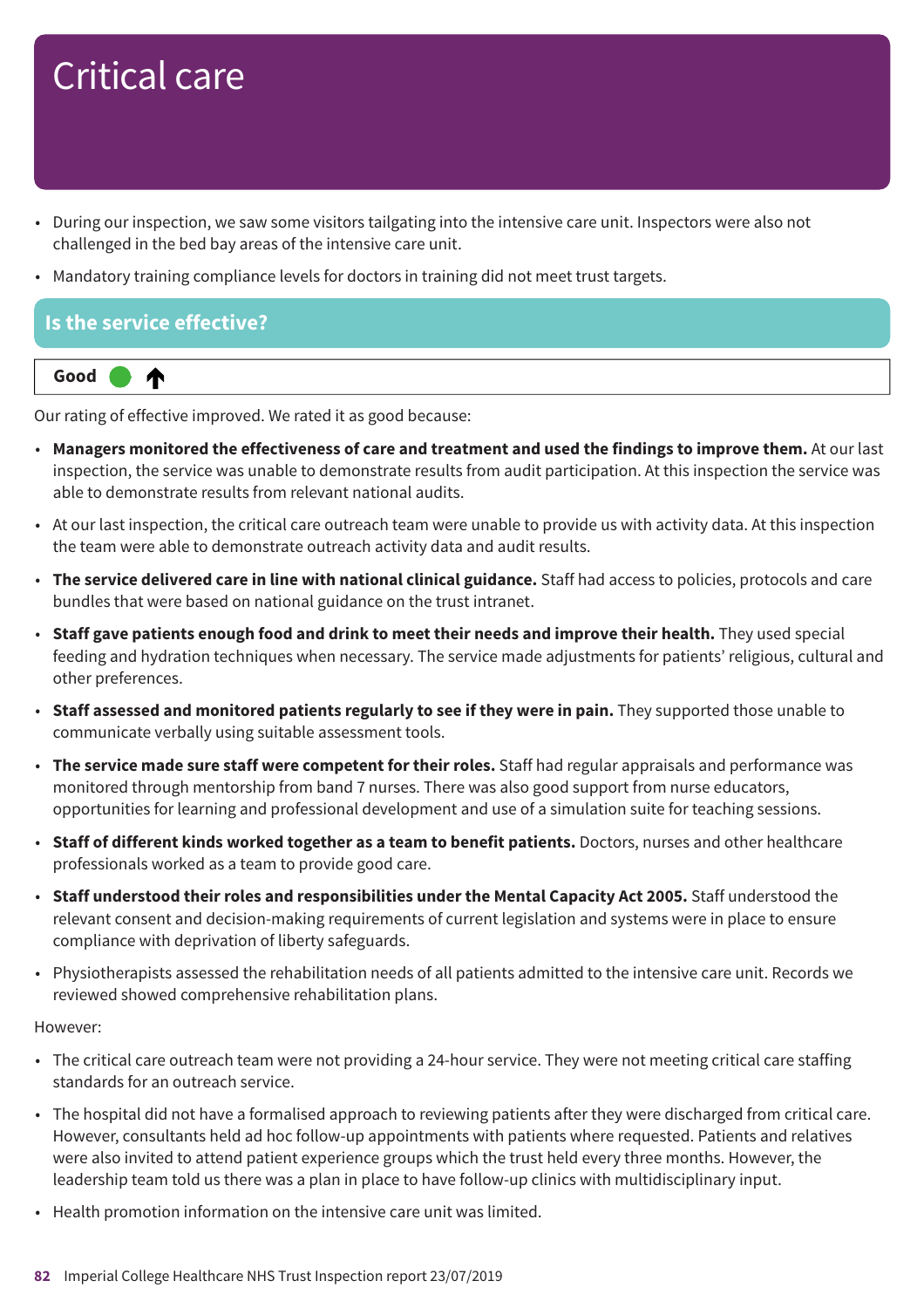#### **Is the service caring?**



Our rating of caring stayed the same. We rated it as good because:

- **Staff cared for patients with compassion.** Feedback from patients confirmed that staff treated them well and with kindness.
- **Staff provided emotional support to patients to minimise their distress.** We found a high level of emotional support provided by staff on the intensive care unit and acute respiratory unit. Relatives spoke highly of the support they received from staff.
- **Staff involved patients and those close to them in decisions about their care and treatment.** Patients and relatives were routinely involved in planning and making decisions about care options.

However:

• There was no dedicated psychological service for critical care however the service was able to access support from the hospital psychiatric liaison team.

#### **Is the service responsive?**



Our rating of responsive improved. We rated it as good because:

- The trust planned and provided services in a way that met the needs of local people and patients who came **from other regions.** At our last inspection, we found that some level two patients were being cared for in non-critical care areas. At this inspection, we found that level two patients were being cared for in critical care areas. Level two and level three beds were now co-located within the intensive care unit and accommodated up to 14 level two and 10 level three patients.
- There was also now an acute respiratory unit which provided non-invasive respiratory support for level two patients only.
- **At this inspection, we saw that the service treated concerns and complaints seriously, investigated them and learned lessons from the results, and shared these with all staff.** At our last inspection we found that complaints were not always learned from and were not discussed during team meetings. The service received very few complaints, but we saw evidence that complaints were discussed at team meetings and directorate meetings. Staff also used patient and relative feedback to improve the service.
- **The service took account of patients' individual needs.** Nurses on the unit told us that they had strong links with the learning disability advice and support, inclusion and vulnerability officer. In the acute respiratory unit, patients were given hospital 'passports' which described a patient's likes and dislikes and important information the nursing team needed to know about the patient's care needs.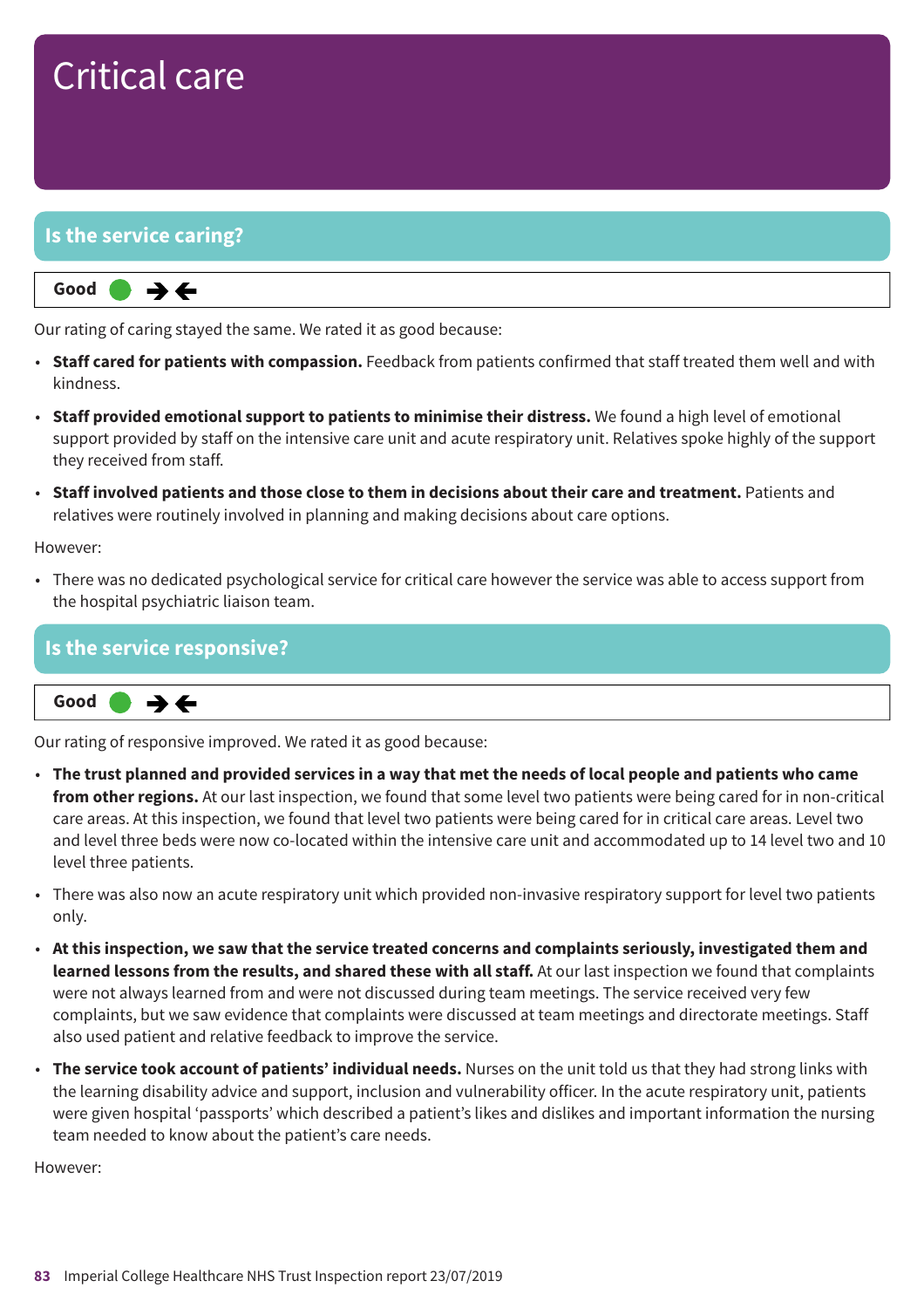- Bed occupancy rates remained high. The leadership team were aware of the high occupancy rates and told us this was due to a high number of patients awaiting discharge to ward beds in the hospital. As a result, this led to mixed sex breaches and delayed discharges which were on the risk register. The leadership team had taken actions to reduce delays such as becoming involved in the weekly hospital flow meetings.
- During our inspection we found a large two bedded bay which was shared by two patients of mixed sex due to delays discharging patients out of the intensive care unit. Curtains or screens were not used to separate the space which meant that the privacy and dignity of the patients could not be maintained.
- The service did not use patient diaries to support patients' recovery process.

#### **Is the service well-led?**

⋔

#### **Up one rating Good –––**

Our rating of well-led improved. We rated it as good because:

- Managers at all levels in the service had the right skills and abilities to run a service providing high-quality **sustainable care.** The service now had a site-based leadership team who had a good understanding of the risks and challenges to critical care services on the Charing Cross Hospital site. The site-based leadership team demonstrated good cross site working. They attended regular cross site directorate quality and safety meetings where performance and quality and safety issues were discussed. Critical care staff involved in the acute respiratory unit were also invited to respiratory governance meetings.
- There was effective cross-unit working. The site leadership team attended regular cross site directorate quality and safety meetings where performance and quality and safety issues were discussed, and critical care staff involved in the acute respiratory unit were also invited to respiratory governance meetings.
- At our last inspection, we found that the critical care outreach teams were not part of the critical care department's governance arrangements and there were issues of parity between the teams across the three sites. At this inspection we found that the critical care outreach teams were now part of the critical care department's governance arrangements and there was now parity between outreach teams across the three sites which was an improvement from the last inspection.
- At our last inspection, senior management did not submit audit results to demonstrate the service's effectiveness. **At this inspection we received audit data which demonstrated that the service collected, analysed, managed and used information well to support all its activities.** The service kept a monthly performance scorecard which contained information about the service's performance such as staffing, infection prevention and control compliance and audit data.
- The service had effective systems for identifying risks, planning to eliminate or reduce them, and coping with **both the expected and unexpected.** The risk register was regularly reviewed and was now being updated in a timely manner with action plans in place. This was an improvement from the last inspection where we found that some risks had been on the risk register for a long time without a completion date. The issues and risks which managers identified were in line with what we found on inspection and there was alignment between these and the risks outlined on the risk register.
- The trust had a vision for what it wanted to achieve and workable plans to turn it into action developed with **involvement from staff, patients, and key groups representing the local community.** Staff awareness of the vision of the service had improved since the last inspection.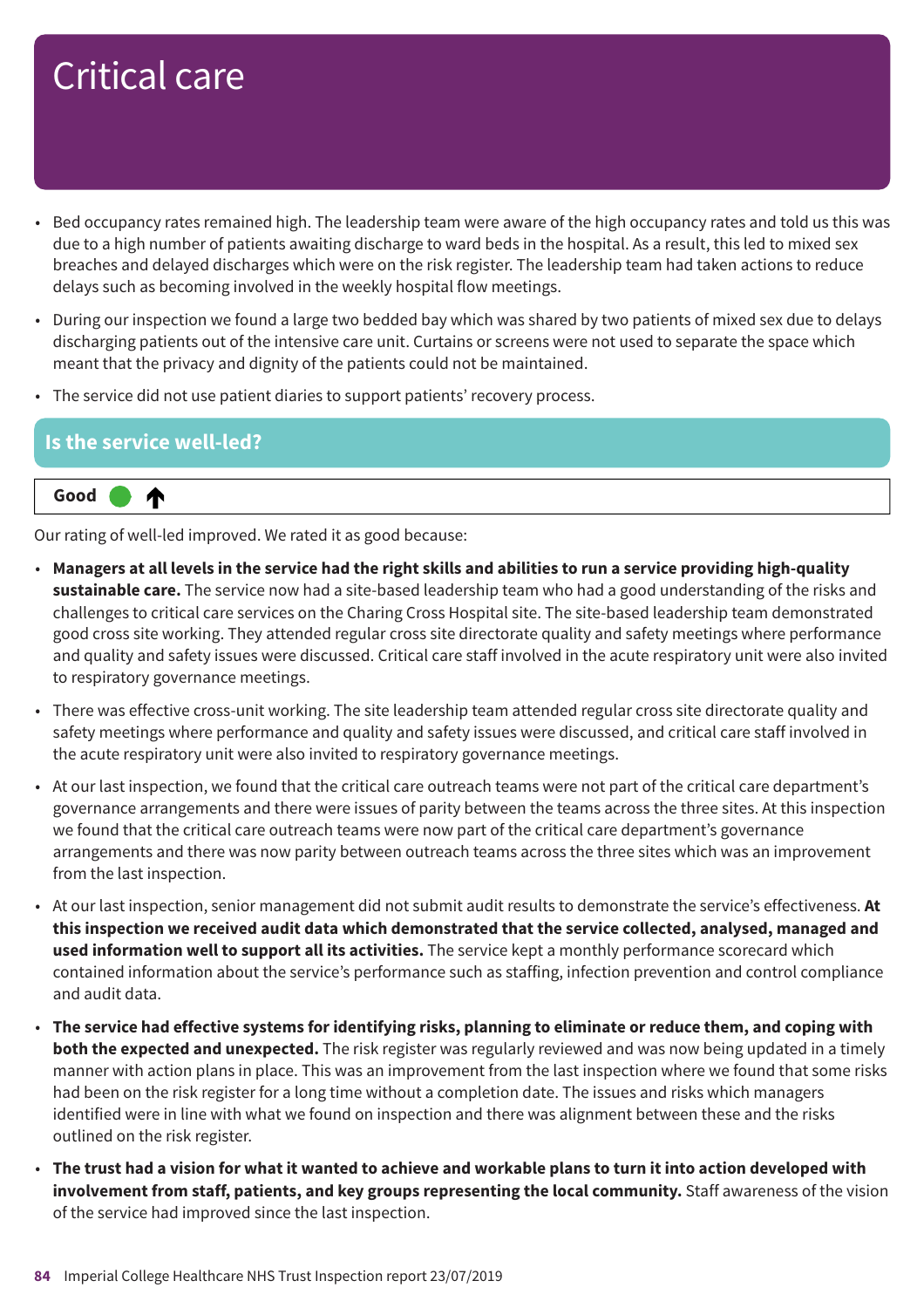- Managers across the service promoted a positive culture that supported and valued staff, creating a sense of **common purpose based on shared values.** Staff demonstrated an inclusive, open and honest culture and consistently spoke of good teamwork in a patient-centred environment.
- **The service was committed to improving services and promoted training, research and innovation.** Nursing teams took ownership of various quality improvement projects such as hand hygiene, medications safety and assessments for delirium.

#### However:

•

• We found that while policies were easily accessible on the trust intranet, some trust wide policies that the critical care service used, lacked detail in signposting any practical guidance which staff used. For example, the critical care service used trust wide restraint guidance but also used a paper document on restraint which had more detailed checklists. However, it was not clear how staff working on the intensive care unit, particularly new or agency staff would know to use both the paper checklist and trust wide guidance as the trust wide guidance alone, did not indicate the use of the paper checklist for critical care staff.

### **Outstanding practice**

The critical care service provided extensive opportunities for learning and professional development for nursing staff. There were dedicated clinical nurse educators responsible for coordinating the education, training and continuing professional development for the nursing staff and pre-registration nursing students. The nurse educator also conducted one to one clinical coaching with new nurses. All band five and six nurses were part of a team led by a band seven nurse who acted as their mentor. The mentor was responsible for overseeing their achievement and for completing or delegating the ongoing review of critical care competencies. Junior doctors also commented on a good teaching programme. Staff also benefited from learning from specific incidents and teaching sessions using the bespoke simulation suite on the intensive care unit.

### Areas for improvement

We found the following areas for improvement in this service,

#### The trust **Should do**:

- Improve compliance with mandatory training levels for doctors in training.
- Minimise mixed sex breaches to ensure patients' privacy and dignity is maintained.
- Consider follow-up clinics are established and the use of patient diaries to support the recovery process of patients.
- Consider addressing the issue of tailgating into the intensive care unit.
- Continue to work with the rest of the hospital to reduce the delayed discharges of patients from the intensive care unit to the wards.
- Continue to ensure the intensive care unit transitions to a fully electronic patient records system.
- Consider when trust wide policies are used, that any guidance, instruction or tools specifically related to critical care is sufficiently signposted for staff.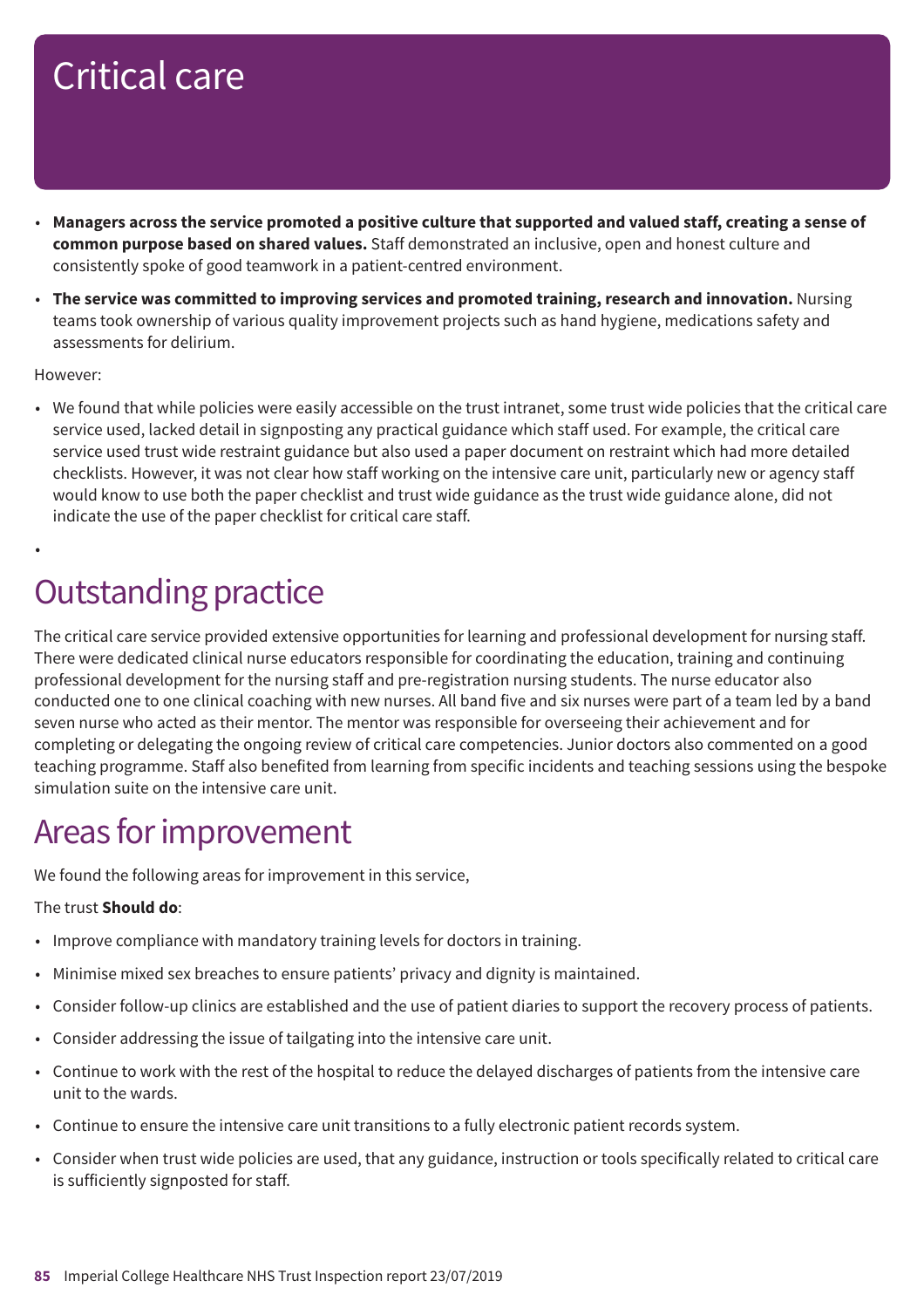## Requirement notices

### Action we have told the provider to take

The table below shows the legal requirements that the service provider was not meeting. The provider must send CQC a report that says what action it is going to take to meet these requirements.

For more information on things the provider must improve, see the Areas for improvement section above.

**Please note:** Regulatory action relating to primary medical services and adult social care services we inspected appears in the separate reports on individual services (available on our website www.cqc.org.uk)

**This guidance** (see goo.gl/Y1dLhz) describes how providers and managers can meet the regulations. These include the fundamental standards – the standards below which care must never fall.

### **Regulated activity**

### **Regulation**

Treatment of disease, disorder or injury Regulation 15 HSCA (RA) Regulations 2014 Premises and equipment